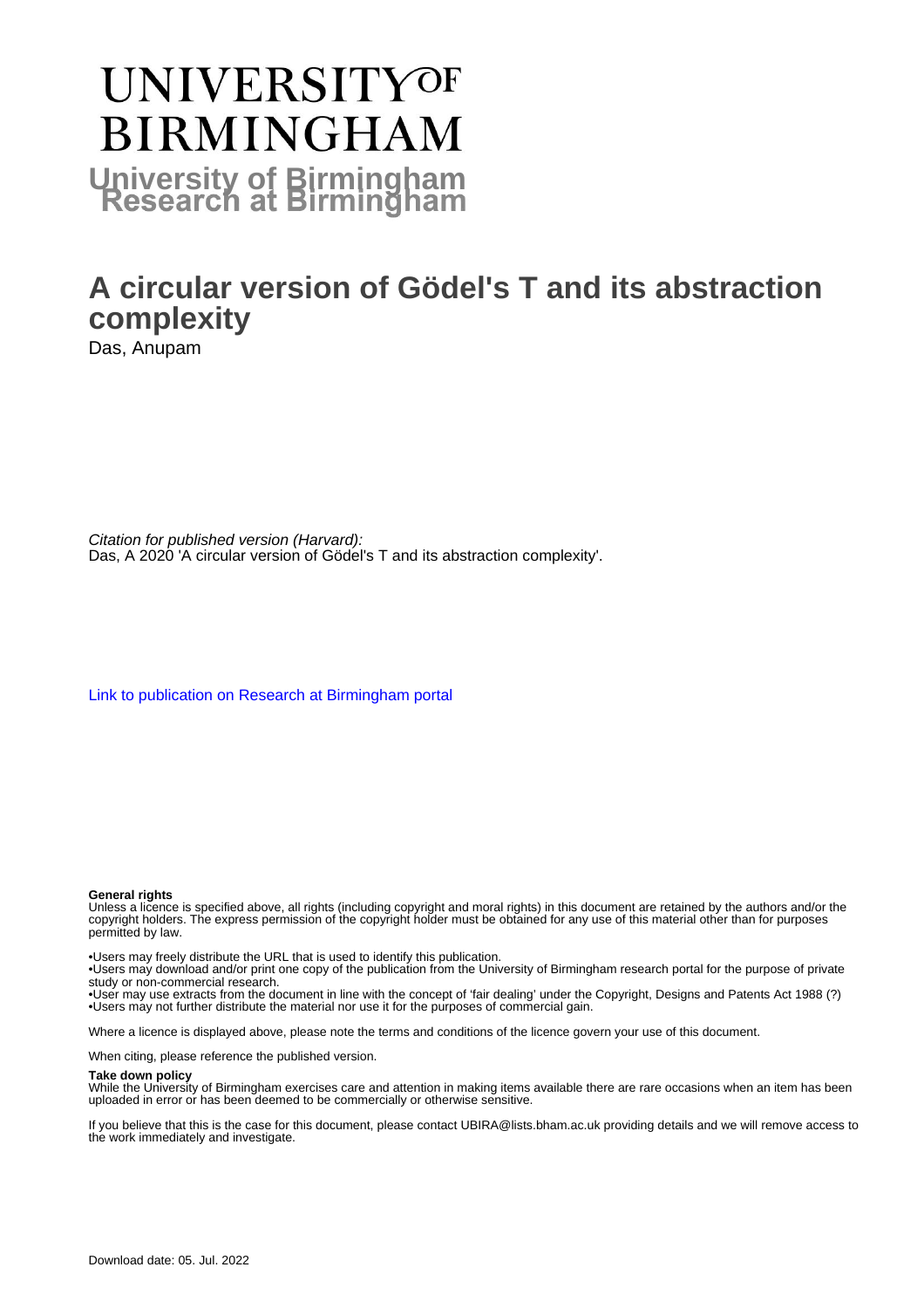# A CIRCULAR VERSION OF GÖDEL'S  $T$  and its ABSTRACTION COMPLEXITY

ANUPAM DAS<sup>∗</sup>

Abstract. *Circular* and *non-wellfounded* proofs have become an increasingly popular tool for metalogical treatments of systems with forms of induction and/or recursion. In this work we investigate the expressivity of a variant *CT* of Gödel's system *T* where programs are circularly typed, rather than including an explicit recursion combinator. In particular, we examine the abstraction complexity (i.e. type level) of  $CT$ , and show that the Gödel primitive recursive functionals may be typed more *succinctly* with circular derivations, using types precisely one level lower than in *T*. In fact we give a logical correspondence between the two settings, interpreting the quantifier-free type 1 *theory* of level  $n + 1$  *T* into that of level *n CT* and vice-versa.

We also obtain some further results and perspectives on circular 'derivations', namely strong normalisation and confluence, models based on hereditary computable functionals, continuity at type 2, and a translation to terms of *T* computing the same functional, at all types.

#### 1. INTRODUCTION

In recent years *non-wellfounded* proofs have attracted increasing attention. The modern inception of the area arguably lies with the celebrated work [\[NW96\]](#page-66-0) of Niwinski and Walukiewicz, where a circular analytic tableau system was proved sound and complete for Kozen's modal  $\mu$ -calculus [\[Koz83\]](#page-65-0). Since then several distinct lines of research have emerged, in particular pivoting towards proof theoretical aspects of non-wellfounded reasoning:

- *Modal logic.* Niwinski and Walukiewicz's system has been recast as more traditional sequent based systems in, e.g., the works [\[DHL06a\]](#page-64-0) for the linear time fragment, and [\[Stu08\]](#page-66-1) for the general fragment, both offering alternative cut-free completeness proofs. Recently more 'constructive' proofs have emerged of both these results, namely [\[Dou17\]](#page-64-1) and [\[AL17\]](#page-63-0). Similar results may be readily recovered for many other fixed point modal logics.
- Predicate logic. Brotherston and Simpson initiated a program for nonwellfounded proof theory based on predicate logic [\[BS07,](#page-64-2) [BS11\]](#page-64-3). Here, syntactic correctness criteria from modal logic, themselves inspired by automaton theory, were adapted to provide a sound circular proof theory for forms of *inductive definitions*. This approach has found applications in automated theorem proving [\[BGP12,](#page-64-4) [BDP11,](#page-63-1) [RB17\]](#page-66-2), and more recently variations of these systems in the setting of first-order arithmetic have been investigated [\[Sim17,](#page-66-3) [BT17b,](#page-64-5) [Das20,](#page-64-6) [CR20\]](#page-64-7).

<sup>∗</sup>University of Birmingham

*E-mail address*: a.das@bham.ac.uk.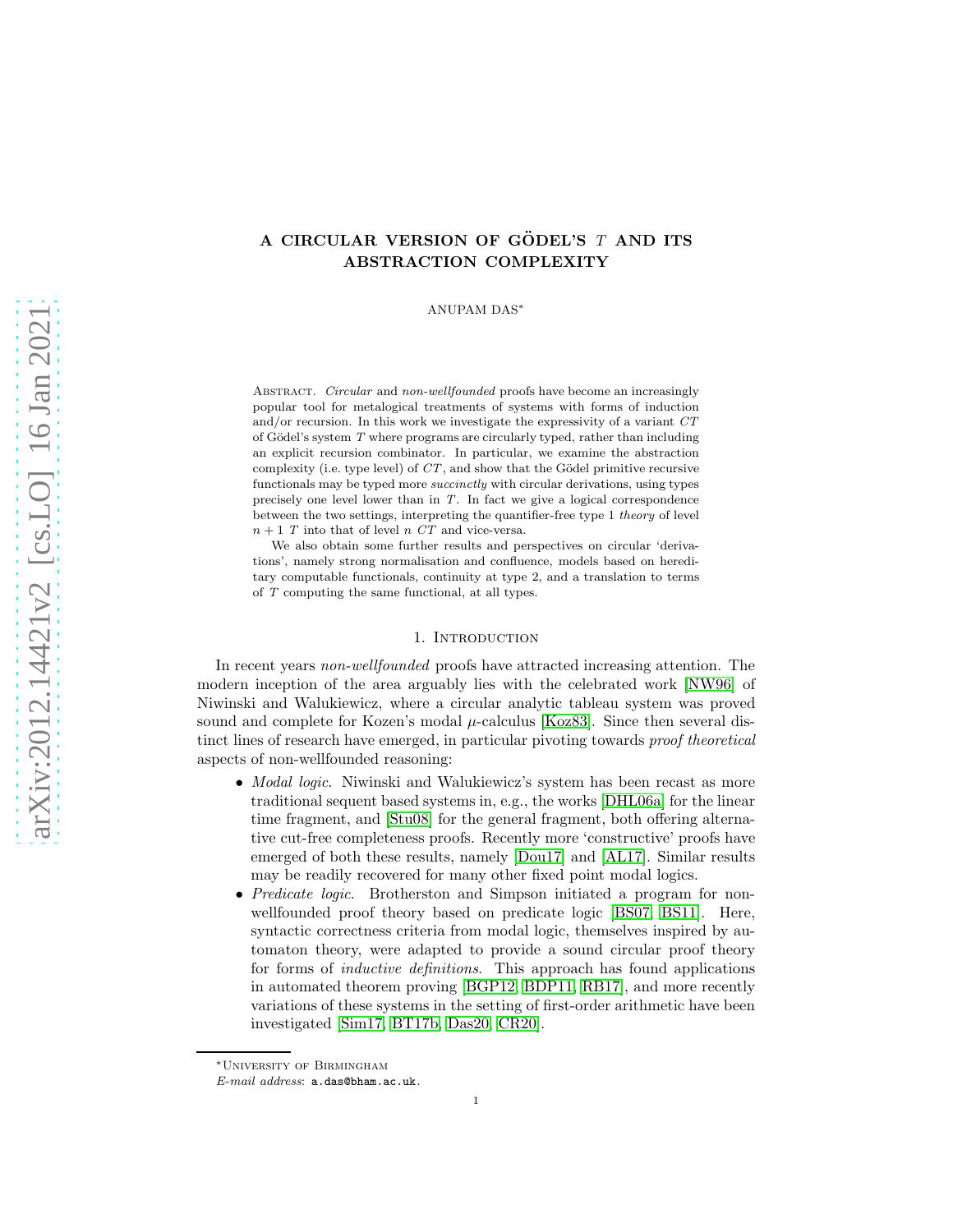- 2 A CIRCULAR VERSION OF GÖDEL'S  $T$  AND ITS ABSTRACTION COMPLEXITY
	- Type systems. Recently, formulations of cyclic proofs through the lens of the Curry-Howard correspondence have garnered attention in the French school of proof theory. Fortier and Santocanale, also inspired by [\[NW96\]](#page-66-0), seem to have been the first of the modern era to give a cut-elimination result for circular proofs with the aforementioned correctness conditions,<sup>[1](#page-2-0)</sup> namely for *additive linear logic* with least and greatest fixed points [\[FS13\]](#page-65-1). This was generalised in later work to the logic including multiplicatives too (for closed formulas) in [\[BDS16\]](#page-63-2), and with more expressive correctness conditions recently in [\[BDKS20\]](#page-63-3). Deepening this Curry-Howard viewpoint, presentations of 'proof nets' have recently appeared [\[DS19\]](#page-65-2), yielding a form of Natural Deduction for circular proofs.
	- Algebras. Inspired by the aforementioned work on type systems, there have been many recent applications to classes of algebras based on fixed points, in particular the Kleene star. [\[DP17\]](#page-64-8) has presented a cut-free complete system for Kleene algebra, and established a cut-elimination result for it and the extension by *residuals* and *meets* (i.e. Lambek calculus  $+$  Kleene star) in [\[DP18\]](#page-64-9). These have been used directly to obtain alternative completeness results, e.g. [\[DDP18\]](#page-64-10), and have inspired recent undecidability results, e.g. for the logic of action lattices [\[Kuz19\]](#page-65-3), which solved a longstanding open problem.

A key motivation in all these areas is the so-called 'Brotherston-Simpson conjecture': are cyclic proofs and inductive ones equally powerful? Naturally, the answer depends on how one interprets 'equally powerful', e.g. as provability, proof complexity, logical complexity etc., as well as on the logic at hand. One example of this nuance is readily found in the setting of first-order logic:

- Berardi and Tatsuta have shown that first-order proofs with induction, over particular inductive definitions, do not prove the same theorems as cyclic ones [\[BT17a\]](#page-64-11).
- Simpson in [\[Sim17\]](#page-66-3) and Berardi and Tatsuta in [\[BT17b\]](#page-64-5) have independently shown that inductive and cyclic proofs are equally powerful in the presence of Peano Arithmetic.
- Both these results were refined in [\[Das20\]](#page-64-6) where it was shown that provability by cyclic proofs containing only  $\Sigma_n$  formulas  $(C\Sigma_n)$  coincides with provability by  $\Sigma_{n+1}$ -induction  $(I\Sigma_{n+1})$ , over  $\Pi_{n+1}$  theorems.

The current work is somewhat inspired by the line of work just mentioned, in the sense that it attempts to understand the Brotherston-Simpson question for type systems and their corresponding equational theories at the level of abstraction complexity (or type level). In particular, motivated by the results for arithmetic mentioned above, our natural starting point is Gödel's 'system  $T$ ' [Gö58].

T is a multi-sorted classical quantifier-free theory over a simply typed programming language based on primitive recursion at all finite types. Gödel's celebrated Dialectica functional interpretation  $[G\ddot{o}58]$  allows all of first-order arithmetic to be interpreted by this simple theory,<sup>[2](#page-2-1)</sup> essentially trading off logical complexity of

<span id="page-2-0"></span><sup>1</sup>Of course, in this regard, one must also mention Mints' famous 'continuous cut-elimination' [\[Min78\]](#page-66-4); while his approach indeed seems to apply, the main difficulty herein seems to be the preservation of syntactic correctness at the limit.

<span id="page-2-1"></span> ${}^{2}$ In fact, Gödel's interpretation was only for the intuitionistic theory Heyting Arithmetic. Peano Arithmetic may be duly interpreted upon composition with a suitable double negation translation.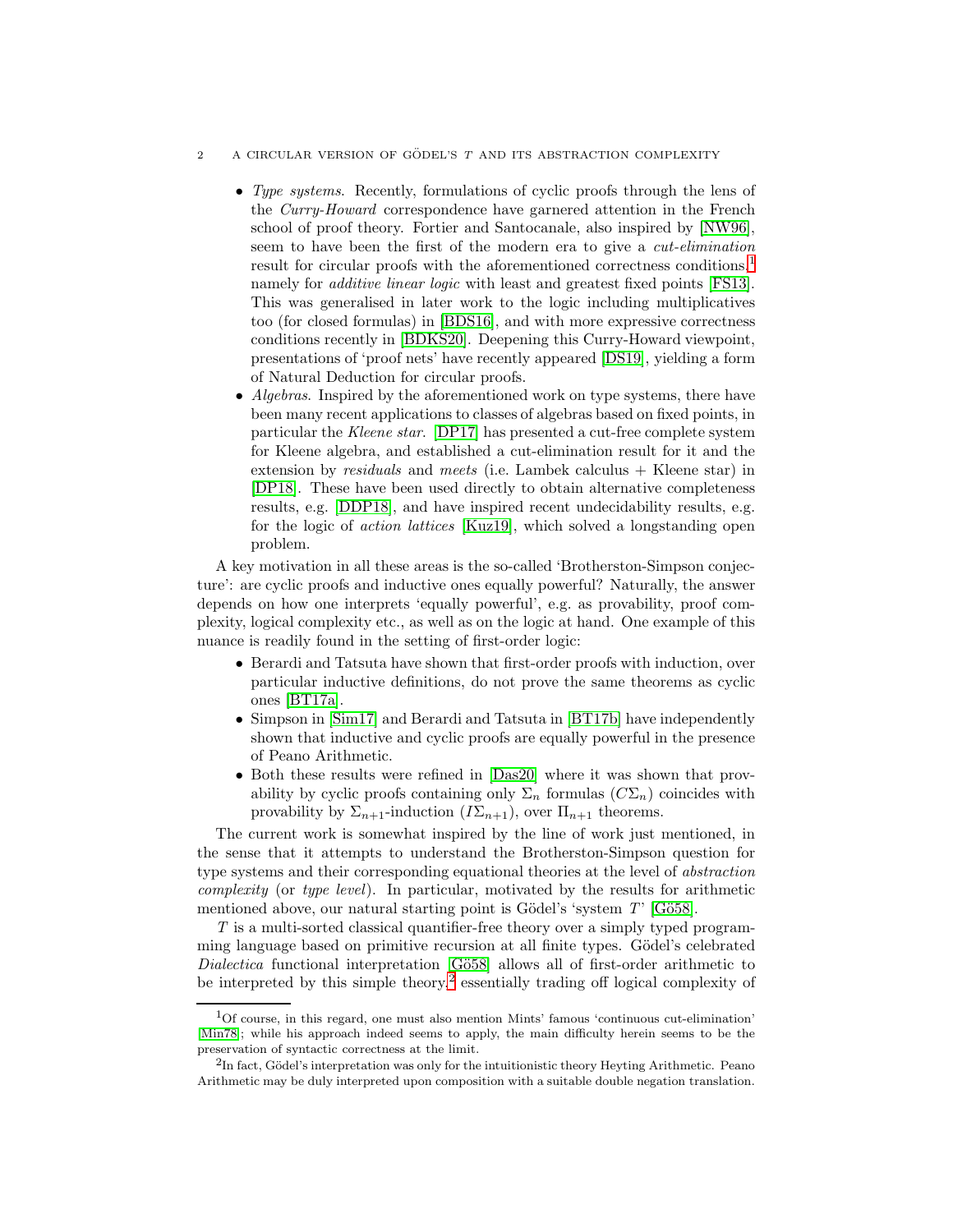quantifiers for abstraction complexity in functional programs. This tradeoff was made precise by Parsons in [\[Par72\]](#page-66-5): the fragment  $I\Sigma_{n+1}$  of Peano Arithmetic is ND-interpreted into the fragment of T admitting only type n recursion  $(T_n)$ . Naturally, a converse result holds too, in the sense that  $T_n$  may be interpreted into appropriate fragments of arithmetic where the interpretation of types is relativised to classes of hereditarily computable functionals.

In this work we present a *circular* (or *cyclic*) version  $CT$  of Gödel's T, where typing derivations may be non-wellfounded, but remain finitely presentable. At the level of the type system, we simply adapt the correctness conditions of many of the previously mentioned works to the language of simple types. At the level of the theory we admit the same axioms as  $T$ , in particular quantifier-free induction, and include a form of extensional equality. Our main result is that, similar to the arithmetic setting,  $CT$  and  $T$  are mutually interpretable. In fact, we obtain a similar refinement: the type n restriction of  $CT$  ( $CT_n$ ) is interpretable in  $T_{n+1}$  and vice versa, over at least the type 1 quantifier-free theory. Intuitively this means that cyclic typing derivations, and their induced theory, are more succinct than ones in T, by precisely 1 type level.

Our arguments, however, are more subtle and technical than the analogous ones from [\[Das20\]](#page-64-6), since we are working simultaneously with systems for typing and systems for reasoning within a theory. We take a proof mining approach to interpreting  $CT$  in T, formalising a totality argument in suitable fragments of 'second-order'<sup>[3](#page-3-0)</sup> arithmetic. Extraction of witnessing functionals and corresponding specifications in fragments of T follow by the aforementioned results of Parsons, under well-known conservation results over fragments of first-order arithmetic. Notably, since we are unable to formalise the standard set theoretic model of higher order functionals, we take a detour through the model theory of  $T$ , in particular presenting 'coterm' models that play the roles of the hereditarily recursive (and hereditarily effective) operations. We give a rewriting theoretic implementation of program execution, and establish a *confluence* result within  $RCA<sub>0</sub>$ , yielding determinism of normalising programs. The interpretation of  $CT$  in T is then a consequence of the fact that these type structures indeed constitute models of CT. For the refinement at each type level, we take advantage of recent results on the reverse mathematics of cyclic proof checking from [\[Das20\]](#page-64-6), inspired by [\[KMPS19b,](#page-65-5) [KMPS19a\]](#page-65-6).

Our ultimate motivation is to establish a correspondence between two of the proof theoretic worlds mentioned at the start: predicate logic and type systems. In future work we would like to establish a 'circular Dialectica' functional interpretation, thereby completing the picture and formally associating the two settings.

1.1. Related work. Kuperberg, Pinault and Pous have notably also studied nonwellfounded typing derivations inspired by  $T$  in  $KPP21$ , in particular investigating affinity. Their types are closed under a 'Kleene star' operation for list formation, inspired by previous works such as [\[DP18\]](#page-64-9), and are equivalent to the usual notion of simple (or finite) types. They show that the affine fragment of this type system, where *contraction* is omitted, computes precisely the primitive recursive functions in the standard set-theoretic model, generalising a similar result by Dal Lago for affine T [\[Lag09\]](#page-65-8). They also show that, in the presence of contraction, their type 1

<span id="page-3-0"></span><sup>3</sup>As for simple type theory, the allusion to 'second' or 'higher' order is only suggestive: formally speaking these are multi-sorted first-order settings and not bona fide second or higher order.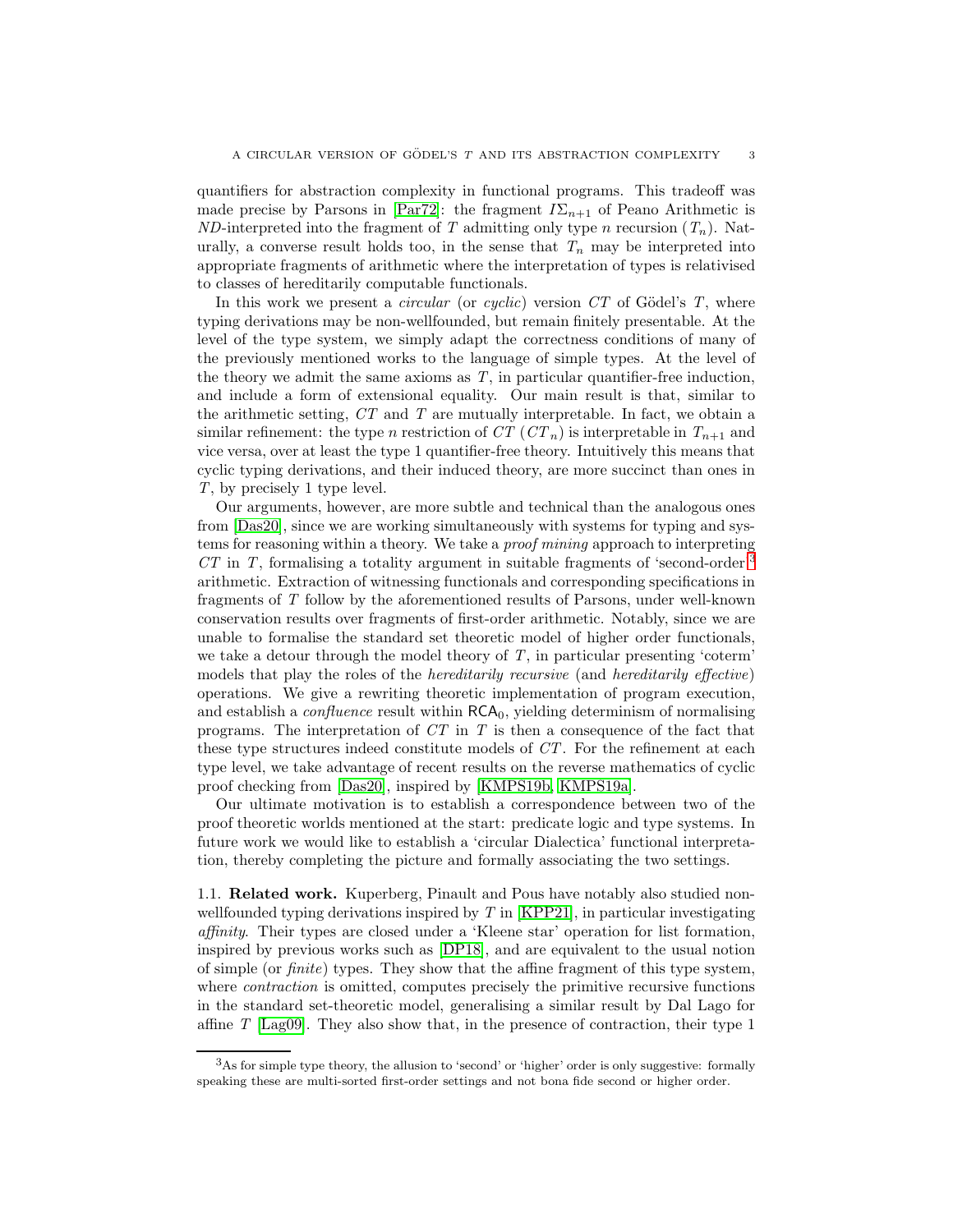fragment computes just the type 1 primitive recursive functionals ( $\hat{a}$  la Gödel), i.e. those computed by type 1 terms of T in the standard model.

This latter result is subsumed by and, in particular, refined in the current work in terms of type level (we discuss this further in Section [8.5\)](#page-55-0). Moreover, the point of this work is to establish a logical correspondence between fragments of CT and T, i.e. at the level of their equational/quantifier-free theories, not only at the level of interpretation of their terms in the standard model.

1.2. Outline and prerequisites. The remainder of this paper is structured as follows. In Section [2](#page-5-0) we give some preliminaries on Church's simple type theory and we recall system T in Section [3,](#page-9-0) in particular giving a sequent-style presentation of typing derivations.

In Section [4](#page-13-0) we present non-wellfounded typing derivations ('coderivations'), in particular giving semantic results with respect to the standard model such as extensional completeness at type 1, Turing completeness for the regular fragment and, of course, well-definedness of the induced functionals. This section concludes with the definition of CT and its type-level-restricted fragments  $CT_n$ . In Section [5](#page-23-0) we give a simulation of  $T_{n+1}$  within  $CT_n$ , over the type  $n+1$  theory, in the presence of extensionality. The techniques of this section are entirely proof-theoretic.

In Section [6](#page-31-0) we turn to the model theory of  $CT$ . We recast traditional type structures of hereditarily recursive and hereditarily effective operations into 'coterm' models, in light of the aforementioned Turing-completeness result. At the base level, program execution is implemented as a rewrite system induced from the equational axioms in the usual way; in particular we prove a confluence result, yielding determinism of computation. In Section [7](#page-42-0) we formalise the aforementioned type structures within fragments of second-order arithmetic, in particular proving (within these fragments) that they constitute models of CT (with extensionality). By applying standard proof mining results, we obtain an interpretation of  $CT_n$ into  $T_{n+1}$ , over the type 1 equational theory, a converse result to that of Section [5.](#page-23-0)

Finally, in Section [8](#page-48-0) we give some further results and perspectives on CT coterms, in particular obtaining type 2 continuity, weak and strong normalisation, and a translation to T terms computing the same functional. We also discuss proof theoretic strength, cut-elimination and the incorporation of fixed point operators.

It would not be pertinent to give a purely self-contained presentation of the content herein, since we rely on a number of established disciplines. That said, we aim for a level of exposition that highlights the significance and subtleties of our results and techniques for the general proof theorist.

Naturally, it is helpful to have some background with Gödel's system  $T$  and the Dialectica functional interpretation (though we shall not explicitly work with it), for which [\[AF98\]](#page-63-4) is an excellent survey and [\[Tro73,](#page-66-6) [Koh08\]](#page-65-9) are more comprehensive. There are also excellent references for the technical disciplines underlining this work, namely rewriting theory (e.g. [\[Ter03\]](#page-66-7)), reverse mathematics (e.g. [\[Sim09,](#page-66-8) [Hir14\]](#page-65-10)) and higher-order computability theory (e.g. [\[LN15\]](#page-66-9)). Finally, we give metamath-ematical accounts of many of our results,<sup>[4](#page-4-0)</sup> and so assume some familiarity with metamathematics of first- and second-order arithmetic (e.g. [\[HP93\]](#page-65-11), also [\[Kle80\]](#page-65-12) for a recursion-theoretic viewpoint and [\[Tro73\]](#page-66-6) for a constructive viewpoint).

<span id="page-4-0"></span><sup>&</sup>lt;sup>4</sup>This is for two reasons: (a) for self-contained interest; while some such results are probably folklore, they have not appeared elsewhere, as far as we know; and, more importantly, (b) since we exploit these metamathematical resuls in Section [7](#page-42-0) in order to interpret *CT* within *T*.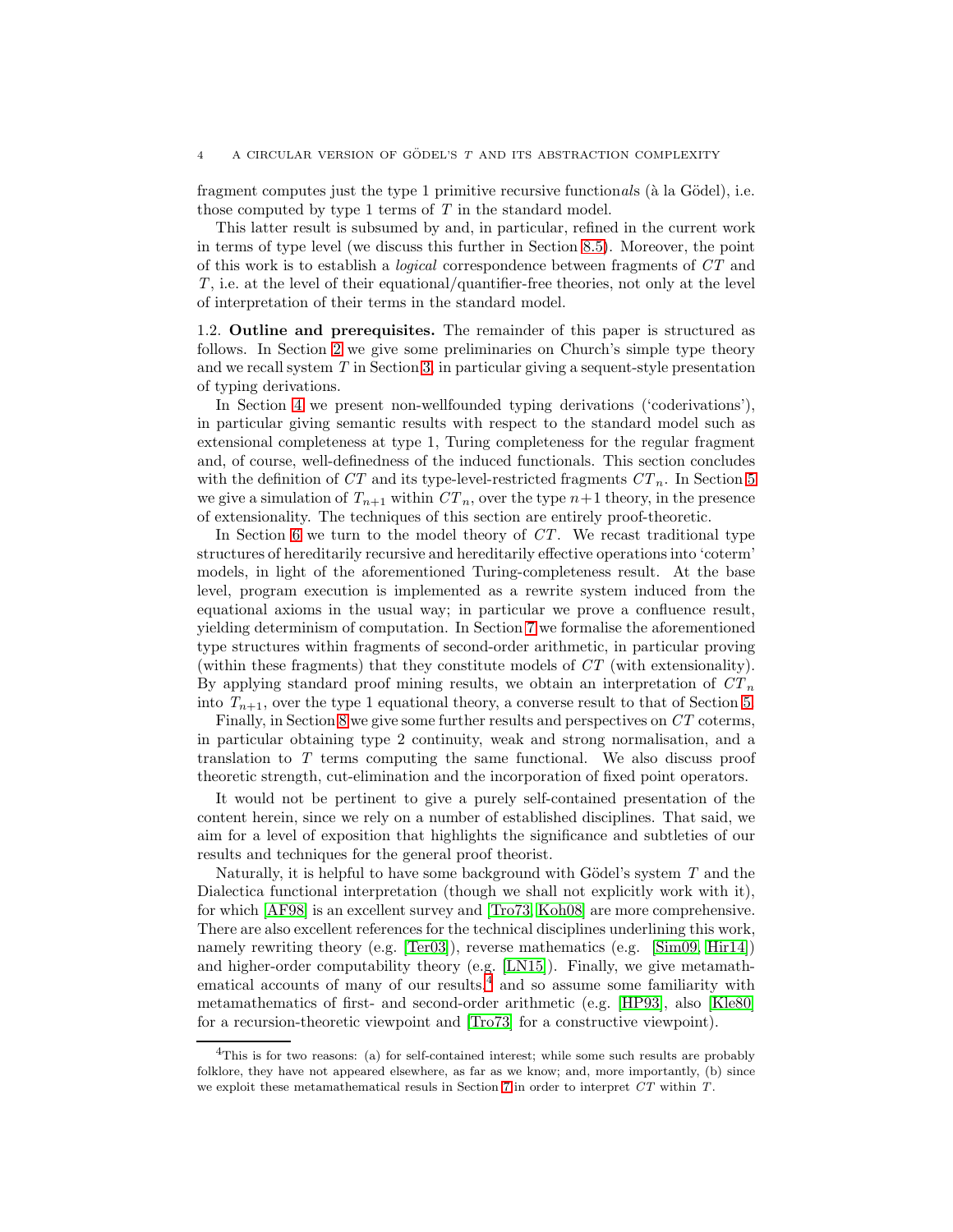### 2. Preliminaries on Church's simple type theory

<span id="page-5-0"></span>At the heart of Gödel's  $T$  is a rudimentary version of Church's Simple Type Theory [\[Chu40\]](#page-64-12). Since we later consider a rather non-standard 'circular' calculus  $CT$ , we will here give a presentation of simple type theory that underlies both  $T$ and CT.

2.1. **Simple types.** Throughout this work we will deal with *terms* that are *simply* typed. (Simple) types, written  $\sigma, \tau$  etc., are defined as follows:

- $N$  is a type.
- If  $\sigma$  and  $\tau$  are types, then so is  $(\sigma \to \tau)$ .

We typically omit parentheses on types when they are associated to the right. E.g., we may write  $\rho \to \sigma \to \tau$  instead of  $\rho \to (\sigma \to \tau)$  and so on.

We define the **level** of a type  $\sigma$ , written  $\text{lev}(\sigma)$ , inductively as follows:

- lev $(N) = 0$
- $lev(\sigma \to \tau) = max(1 + lev(\sigma), lev(\tau)).$

Every type  $\sigma$  can be uniquely written as  $\sigma_1 \to \cdots \to \sigma_n \to N$ , for some  $n \in \mathbb{N}$ . In this case we sometimes write  $\vec{\sigma}$  for  $(\sigma_1, \ldots, \sigma_n)$  and, as an abuse of notation, we also sometimes write  $\vec{\sigma} \rightarrow N$  for  $\sigma$ . We call n here the **arity** of  $\sigma$  (in reference to the type isomorphism  $\rho \to \sigma \to \tau \equiv (\rho \times \sigma) \to \tau$ . Note that, in this case,  $\mathsf{lev}(\sigma) = 1 + \max_{i=1}^n (\mathsf{lev}(\sigma_i)).$ 

2.2. Simply typed theories (STTs). A simply typed language is a multi-sorted first-order language, whose sorts are just the simple types. The simply typed languages considered in this work will consist of some basic set of constants of simple type, called *combinators*, as well as infinitely many *variables*, written  $x, y, z$  etc., of each simple type. We may sometimes indicate the type of a variable (or term) as superscript to aid parsing, e.g. writing  $x^{\sigma}$  for a variable x of type  $\sigma$ .

**Terms** are formed from constants (and variables) by typed *application*:

- Any constant or variable of type  $\sigma$  is a term of type  $\sigma$ .
- if s and t are terms of types  $\sigma$  and  $\sigma \to \tau$ , respectively, then  $(t \circ s)$  is a term of type  $\tau$ .

We usually just omit the application symbol  $\circ$ , e.g. writing ts instead of t  $\circ$  s, and omit parentheses for long applications when they are associated to the left, e.g. writing r s t for  $(r s)t$  and so on. We do not include a  $\lambda$ -abstraction operation as primitive, instead requiring that it is coded by constants and composition for combinatory completeness (see, e.g., Fact [3\)](#page-7-0).

Remark 1 (Application). Formally speaking, being in a multi-sorted first-order framework, 'application' itself comprises a family of operations, one for each pair of types ( $\sigma \to \tau, \sigma$ ). We shall gloss over this formality in what follows, unless we need to distinguish application operations of differing types.

Simply typed languages, for us, always include a binary relation symbol  $=_{\sigma}$ 'equality at type  $\sigma'$ , on each type  $\sigma$ . Atomic formulas have the form  $s = \sigma t$ , where s and t are terms of type  $\sigma$ , although we shall suppress the subscript  $\sigma$  when it does not cause confusion. Formulas are built from atomic ones in the usual way, using  $\neg$  (negation),  $\vee$  (disjunction),  $\wedge$  (conjunction),  $\ni$  (implication),  $\equiv$  (if and only if),  $\exists$  (existential quantifier), and  $\forall$  (universal quantifier).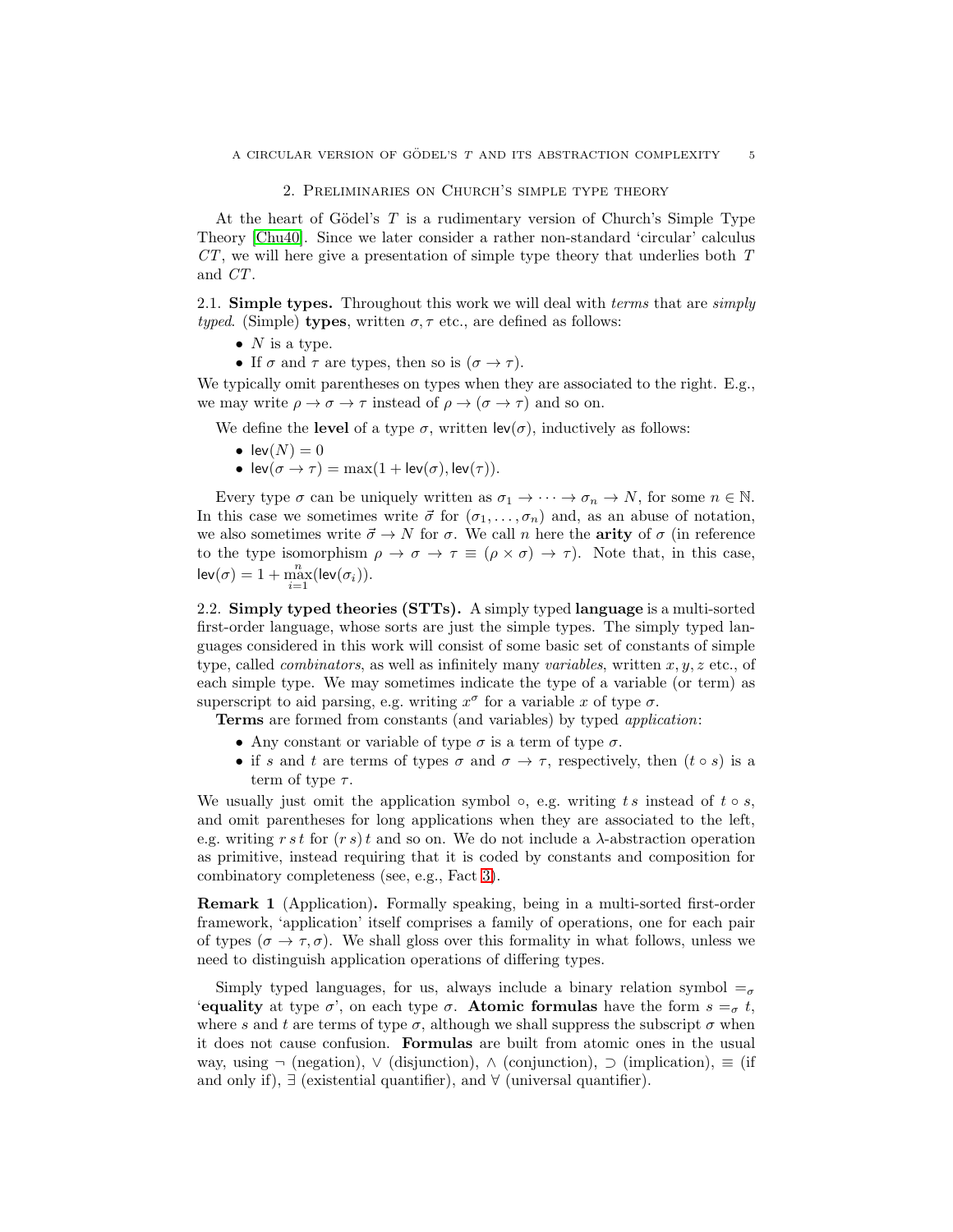Simply typed **theories** (or  $STTs$ ) are (first-order, classical) theories over a (simply typed) language, typically specified by a set of quantifier-free axioms and rules. We always assume that STTs include the axioms for equality from Figure [1.](#page-6-0)

- (1)  $t = \sigma t$ , for any term t of type  $\sigma$ . (Reflexivity)
- (2)  $(s =_\sigma t \wedge \varphi(s)) \supset \varphi(t)$ , for terms s, t of type  $\sigma$ . (Leibniz)

<span id="page-6-0"></span>FIGURE 1. Axiom schemata for (intensional) equality.

We will also include a form of extensionality for equality given by the extensionality rule (ER) in Figure [2.](#page-6-1)

(ER) If  $\vdash s\vec{x} = t\vec{x}$  then  $\vdash s = t$ .

<span id="page-6-1"></span>FIGURE 2. Extensionality rule.

Remark 2 (On equality). Our inclusion of an equality symbol in all finite types coupled with a rule for extensionality is non-standard, but it eases some of the technical development. Let us note, however, that our version has been previously considered in the literature, e.g. in [\[Par72\]](#page-66-5) where ER is called 'SI' and facilitates the translation from  $I\Sigma_{n+1}$  into  $T_n$  (cf. Section [3.5](#page-11-0) later).

Our axiomatisation of equality thus sits somewhere between *intensional* or *weakly* extensional variants and the fully extensional variant. Since our principal concern in this work is in comparing STTs by their type 1 theories, the precise variant of equality is not so important, vis a vis known extensionality-elimination techniques at lower types, cf. [\[Luc73\]](#page-66-10). Weaker formulations, in particular weak extensionality, seem to suffice for certain results, but the appropriate proof adaptations seem to introduce technicalities that detract from our main purpose. Thus such considerations are beyond the scope of this work, but they will naturally be of greater importance for related directions, in particular for proof interpretations.

<span id="page-6-2"></span>2.3. Structures and the standard model. We consider usual Henkin structures for simply typed languages, called type structures. Note that we do not, a priori, require  $=_{\sigma}$  to be interpreted as true equality on the interpretation of  $\sigma$ .

One particular structure, the 'standard' or 'full set-theoretic' model  $\mathfrak{N}$ , is given by the following interpretation of types:

- $N^{\mathfrak{N}}$  is N.
- $(\sigma \to \tau)^{\mathfrak{N}}$  is the set of functions  $\sigma^{\mathfrak{N}} \to \tau^{\mathfrak{N}}$ .
- $\circ^{\mathfrak{N}}$  is just function application, i.e. given  $f \in \sigma^{\mathfrak{N}}$  and  $g \in (\sigma \to \tau)^{\mathfrak{N}}$ ,  $g \circ^{\mathfrak{N}} f \in \tau^{\mathfrak{N}}$  is defined as  $g(f)$ .
- For each type  $\sigma$ , we have an *extensional* equality relation  $=\frac{\mathfrak{N}}{\sigma}$ :  $-$  =  $\frac{m}{N}$  is just equality of natural numbers;

 $-\text{ for } f, g \in (\sigma \to \tau)^{\mathfrak{N}}, \text{ we have } f =_{\sigma \to \tau}^{\mathfrak{N}} g \text{ just if } \forall x \in \sigma^{\mathfrak{N}}. f(x) =_{\tau}^{\mathfrak{N}} g(x).$ 

As a notational convention, for a function  $f: X \to Z^Y$  and  $x \in X$ ,  $y \in Y$ , we may write  $f(x, y)$  for  $f(x)(y)$ , and so on, in reference to the usual 'Currying' isomorphism  $(Z^{\hat{Y}})^{\hat{X}} \cong Z^{\hat{X} \times \hat{Y}}$ .

This structure also has standard extensions to the STTs considered later in this work, which will be presented at the appropriate moments.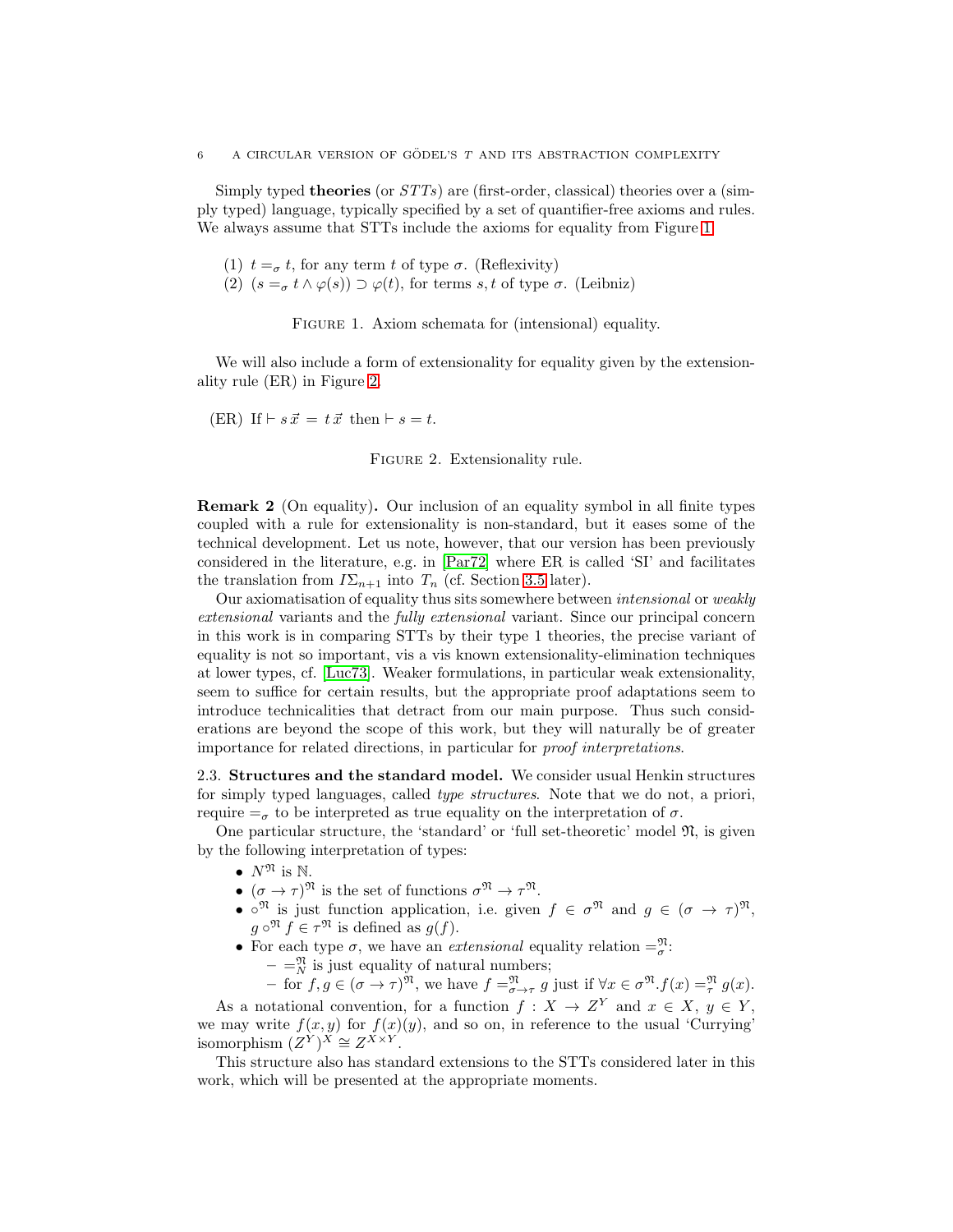<span id="page-7-3"></span>2.4. Example: Combinatory Algebra. The language of combinatory algebra consists of the following constants:

- $K_{\sigma\tau}$ , for each pair  $(\sigma, \tau)$ , of type  $\sigma \to \tau \to \sigma$ .
- <span id="page-7-1"></span>•  $S_{\rho\sigma\tau}$ , for each triple  $(\rho, \sigma, \tau)$ , of type  $(\rho \to \sigma \to \tau) \to (\rho \to \sigma) \to \rho \to \tau$ .

We will typically omit the type subscripts of the combinators in what follows when it is unambiguous. Combinatory Algebra is a theory over this language that includes all axioms of the form:

$$
\begin{array}{rcl}\n\text{K } x \, y & = & x \\
\text{S } x \, y \, z & = & x \, z \, (y \, z)\n\end{array}
$$

The standard model  $\mathfrak{N}$  may be extended to a model of Combinatory Algebra by taking the equations above as definitions (oriented from left to right). It is wellknown that Combinatory Algebra is complete:

<span id="page-7-0"></span>**Fact 3.** For each term t of type  $\tau$  and variable x of type  $\sigma$ , there is a term  $\lambda xt$  of type  $\sigma \to \tau$  s.t.  $(1) \vdash (\lambda x t) y = t[y/x].$  $(1) \vdash (\lambda x t) y = t[y/x].$ 

2.5. Sequent style type system. Sequent calculi give us a way to write typed terms that are more succinct with respect to type level, and also enjoy nice proof theoretic properties, e.g. cut-elimination. From the point of view of the Curry-Howard correspondence, they associate sequent proofs of minimal logic to simply typed terms. Importantly, the sequent presentation and its induced relations between type occurrences makes it easier to define our notion of progressing nonwellfounded derivation later.

**Definition 4** (Sequent calculus). Sequents are expressions  $\vec{\sigma} \Rightarrow \tau$ , where  $\vec{\sigma}$  is a list of types and  $\tau$  is a type. The rules for minimal logic are given in Figure [3.](#page-7-2)

$$
\mathsf{ex} \frac{\vec{\rho}, \sigma, \rho, \vec{\sigma} \Rightarrow \tau}{\vec{\rho}, \rho, \sigma, \vec{\sigma} \Rightarrow \tau} \qquad \mathsf{wk} \frac{\vec{\sigma} \Rightarrow \tau}{\vec{\sigma}, \sigma \Rightarrow \tau} \qquad \mathsf{cntr} \frac{\vec{\sigma}, \sigma, \sigma \Rightarrow \tau}{\vec{\sigma}, \sigma \Rightarrow \tau} \qquad \mathsf{cut} \frac{\vec{\sigma} \Rightarrow \sigma \quad \vec{\sigma}, \sigma \Rightarrow \tau}{\vec{\sigma} \Rightarrow \tau}
$$
\n
$$
\mathsf{id} \frac{\vec{\sigma} \Rightarrow \rho \quad \vec{\sigma}, \sigma \Rightarrow \tau}{\sigma \Rightarrow \sigma} \qquad \mathsf{L} \frac{\vec{\sigma} \Rightarrow \rho \quad \vec{\sigma}, \sigma \Rightarrow \tau}{\vec{\sigma}, \rho \rightarrow \sigma \Rightarrow \tau} \qquad \mathsf{R} \frac{\vec{\sigma}, \sigma \Rightarrow \tau}{\vec{\sigma} \Rightarrow \sigma \rightarrow \tau}
$$

<span id="page-7-2"></span>FIGURE 3. Sequent style typing rules from minimal logic.

Here, and throughout this section, colours of each type occurrence in typing rules may be ignored for now and will become relevant later in Section [4.](#page-13-0) That said, it may be illustrative for the reader to imagine that, once we give interpretations of these rules, type occurrences of the same colour will correspond to identical inputs for the corresponding functionals. In this way, the colour assigned to a type on the LHS of a sequent is a sort of variable annotation for that occurrence.

Recall that, for a list of types  $\vec{\sigma} = (\sigma_1, \ldots, \sigma_n)$ , we sometimes write  $\vec{\sigma} \to \sigma$  for the type  $\sigma_1 \to \cdots \to \sigma_n \to \sigma$ . Each rule instance (or step) determines a constant of the appropriate type:

- A step  $\frac{\overline{\tau}}{\overline{\tau}} \to \tau$  is a constant of type  $\overline{\tau} \to \tau$ .
- A step  $\frac{\vec{\sigma} \Rightarrow \sigma}{\rightarrow}$  $\frac{\vec{\tau}}{\vec{\tau}} \Rightarrow \tau$  is a constant of type  $(\vec{\sigma} \to \sigma) \to \vec{\tau} \to \tau$ .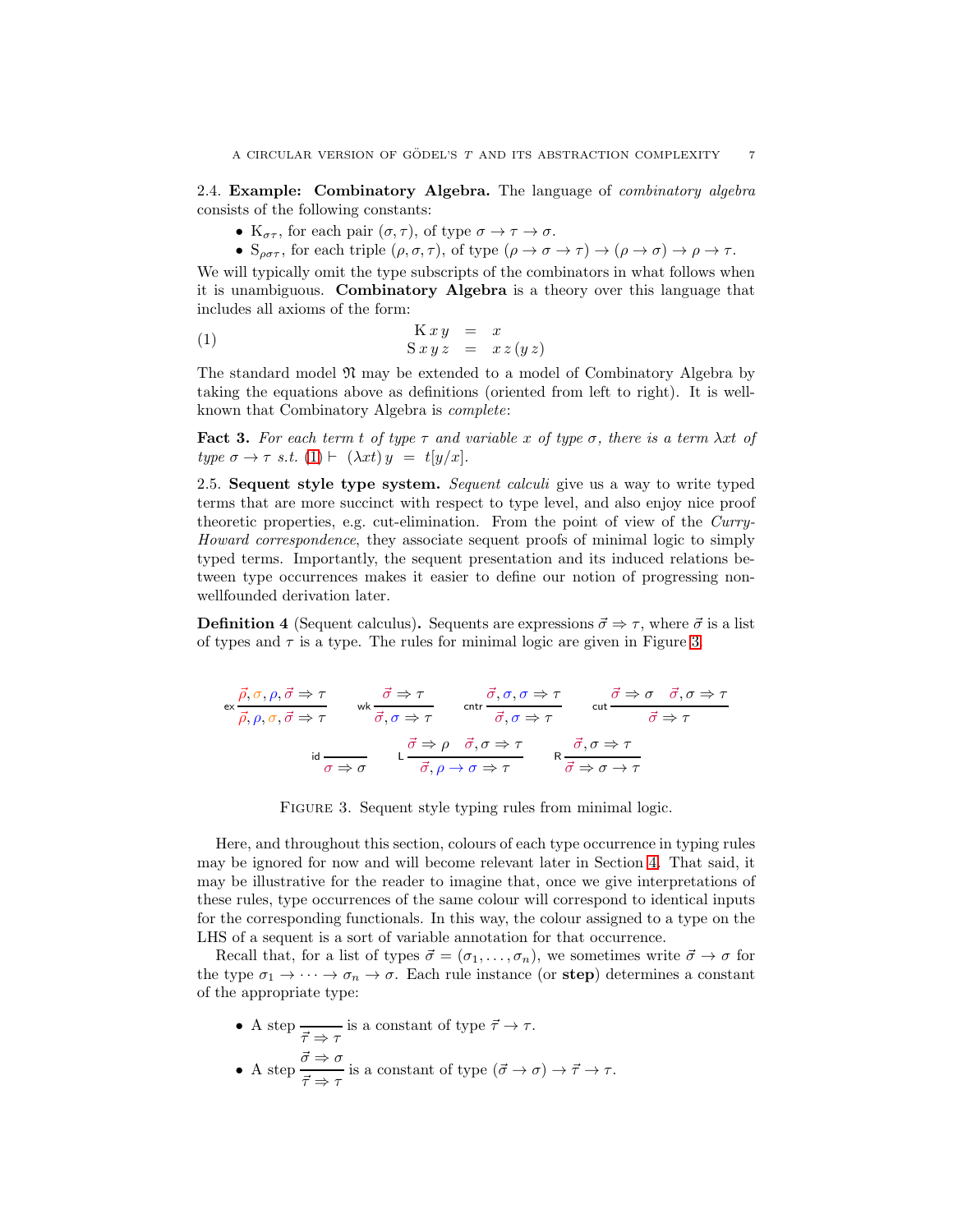• A step 
$$
\frac{\vec{\rho} \Rightarrow \rho \quad \vec{\sigma} \Rightarrow \sigma}{\vec{\tau} \Rightarrow \tau}
$$
 is a constant of type  $(\vec{\rho} \to \rho) \to (\vec{\sigma} \to \sigma) \to \vec{\tau} \to \tau$ .

We will usually refer to steps only by their labels, e.g. ex, cntr, R etc., rather than explicitly indicating their types in the premisses and conclusions; unless otherwise clear from context, the associated typing should be assumed to be as given in the original specification of the rule, e.g. in Figure [3.](#page-7-2)

**Definition 5** (Derivations and terms). A sequent calculus derivation of  $\vec{\sigma} \Rightarrow \tau$ determines a term of type  $\vec{\sigma} \rightarrow \tau$  in the expected way, by applying all the inference steps according to its structure. Formally, derivations are construed as terms by inductively setting:

\n- \n
$$
\vec{\sigma} \Rightarrow \sigma
$$
 is the term  $r \, s$ ; and,\n  $\vec{\tau} \Rightarrow \tau$ \n
\n- \n $\vec{\tau} \Rightarrow \tau$ \n
\n- \n $\vec{\rho} \Rightarrow \rho \quad \vec{\sigma} \Rightarrow \sigma$  is the term  $r \, r \, s$ .\n
\n

We write  $t : \vec{\sigma} \Rightarrow \tau$  if t is a derivation of the sequent  $\vec{\sigma} \Rightarrow \tau$  (and so also a term of type  $\vec{\sigma} \rightarrow \tau$ ).

Note that, strictly speaking, derivations form a strict subset of all closed terms, since they are not formally closed under application. I.e., for  $s : \Rightarrow \sigma$  and  $t : \sigma \Rightarrow \tau$ , we have that t s is a term of type  $\tau$ , but t s is not, in general, a derivation.<sup>[5](#page-8-0)</sup> In what follows, we will see that we can *interpret* the term  $ts$  as the derivation cut  $ts$  (with appropriate types), but it will nonetheless be convenient to distinguish these two terms. In particular this interpretation does not admit the same notion of 'thread' for non-wellfounded derivations we consider later.

Remark 6 (Why rules as combinators?). While it may seem strange to adopt a sequent style type system but construe inference steps as combinators rather than meta-level operations on, say,  $\lambda$ -terms, we adopt this approach to facilitate our later notions of non-wellfounded derivations and coterms. This combinatory approach ensures that the 'term associated to a derivation' is actually a continuous construction, so that when we later consider non-wellfounded derivations, the corresponding notion of 'coterm' is well-defined.

On the other hand, why do we use the sequent calculus at all? This is due to the particular termination criterion we will adopt for non-wellfounded derivations later, exploiting well-known notions of formula ancestry available in the sequent calculus. This is why the sequent calculus is the standard formalism in circular proof theory.

Definition 7 (Axiomatisation). We define the axiomatisation in Figure [4,](#page-9-1) where the types corresponding to each rule label are as indicated in the corresponding rule instance in Figure [3.](#page-7-2)

<span id="page-8-0"></span><sup>&</sup>lt;sup>5</sup>E.g., if t concludes with a binary step, then the only way to write ts in the form  $rr_1 \cdots r_n$ , with r an inference step, requires  $n > 2$ , which is not possible since all rules are at most binary.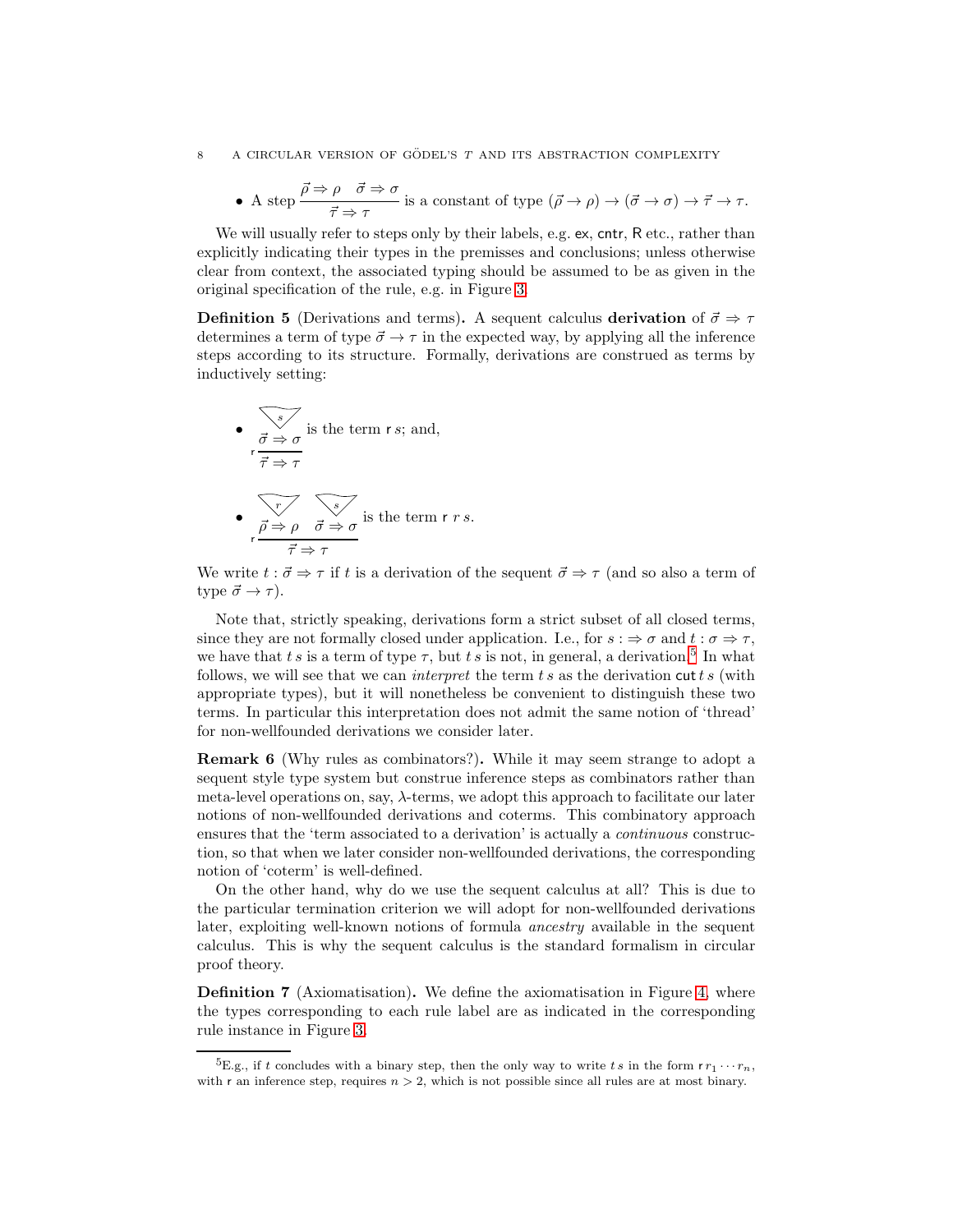$$
\begin{array}{rcl}\n\text{id } x & = & x \\
\text{ex } t \; \vec{x} \; x \; y \; \vec{y} & = & t \; \vec{x} \; y \; x \; \vec{y} \\
\text{wk } t \; \vec{x} \; x & = & t \; \vec{x} \\
\text{cntr } t \; \vec{x} \; x & = & t \; \vec{x} \; x \; x \\
\text{cut } s \; t \; \vec{x} & = & t \; \vec{x} \; (s \; \vec{x}) \\
\text{L } s \; t \; \vec{x} \; y & = & t \; \vec{x} \; (y \; (r \; \vec{x})) \\
\text{R } t \; \vec{x} \; x & = & t \; \vec{x} \; x\n\end{array}
$$

<span id="page-9-1"></span>

Note that, here and elsewhere, there is no formal reason why we distinguish the arguments corresponding to subderivations by term meta-variables,  $s, t$  etc., and other arguments by variables  $x, y$  etc. It is purely in order to facilitate the identification of the corresponding arguments. All axioms are closed under substitution of terms for variables.

Remark 8 (Combinatory completeness). The sequent calculus in Figure [3,](#page-7-2) under the axiomatisation in Figure [4,](#page-9-1) is equivalent to Combinatory Algebra (from Section [2.4\)](#page-7-3). In particular there are derivations for  $K_{\sigma\tau}$  and  $S_{\rho\sigma\tau}$  that satisfy the corresponding equational axioms. As a consequence, our sequent calculus is also combinatory complete.

Remark 9 (Standard model). The structure N from Section [2.3](#page-6-2) may be extended to one for Figures [3](#page-7-2) and [4](#page-9-1) by taking the equations of Figure [4](#page-9-1) as definitions, oriented left-to-right.

Convention 10 (Rules modulo exchange). In the rest of this work, it will often be convenient to omit instances of exchange, ex, in typing derivations and their corresponding notation as terms. For example, we may freely write a 'rule instance',

(2) 
$$
\cot \frac{\vec{\rho}, \vec{\sigma} \Rightarrow \sigma \quad \vec{\rho}, \sigma, \vec{\sigma} \Rightarrow \tau}{\vec{\rho}, \vec{\sigma} \Rightarrow \tau}
$$

instead of the corresponding derivation with exchanges, and an 'axiom',

$$
\mathsf{cut}\, s\, t\, \vec{x}\, \vec{y}\;=\; t\, \vec{x}\, (s\, \vec{x}\, \vec{y})\, \vec{y}
$$

<span id="page-9-0"></span>instead of the corresponding equation derived using the ex and cut axioms. Again, we may omit typing of rule labels when it is unambiguous.

#### 3. PRELIMINARIES ON GÖDEL'S SYSTEM  $T$

So far we have not imposed any restrictions on our base type  $N$ , despite the fact that the standard model  $\mathfrak N$  interprets N as N. System T is a simple type theory that extends Combinatory Algebra by including new constants, axioms and rules that constrain the interpretation of  $N$  to this effect. Its definition is borne out over the following subsections.

3.1. Constants for natural numbers and recursion. The language of  $T$  extends the sequent system from Figure [3](#page-7-2) by the typing rules in Figure [5.](#page-10-0) Again, we may omit the subscript (and other typing information) of an instance of  $rec_{\tau}$  when it is unambiguous.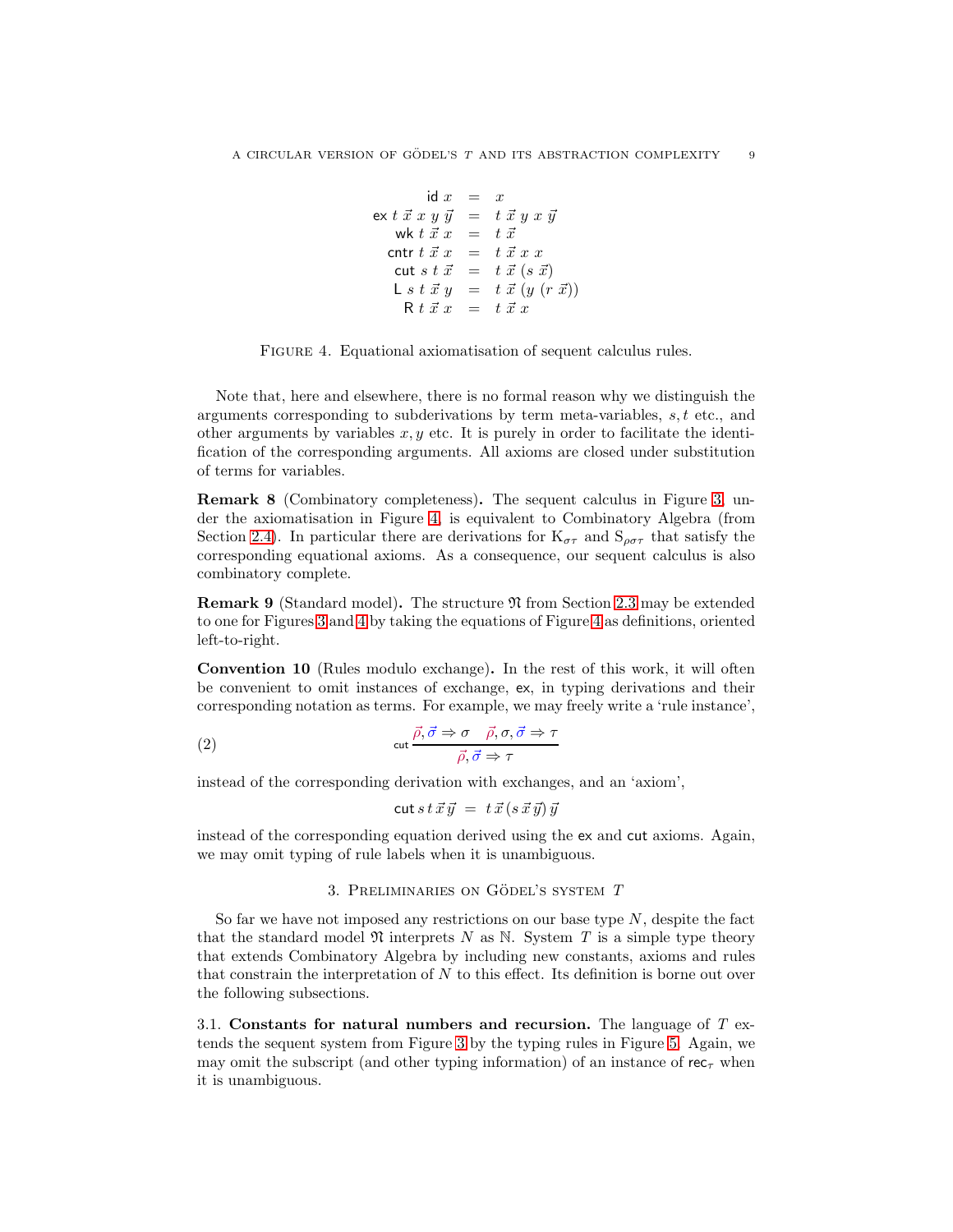$$
0 \xrightarrow{\sim} N \qquad \text{s} \xrightarrow[N \Rightarrow N]{} \qquad \text{rec}_{\tau} \xrightarrow{\vec{\sigma} \Rightarrow \tau} \overrightarrow{\sigma}, N, \sigma \Rightarrow \tau
$$

<span id="page-10-0"></span>FIGURE 5. Typing rules for 0, s and rec<sub> $\tau$ </sub> combinators.

When writing terms, we assume **s** binds stronger than application. This is usually visually signified since the symbol s will appear in closer proximity to the term it is bound to. E.g. We write s st for  $s \circ (s \circ t)$ .

A **numeral** is a term of the form  $s \cdots s$  $\sum_{n}$ n 0, which we more succinctly write as  $\underline{n}$ .

3.2. Recursion axioms. T includes as axioms the equations from Figure [6.](#page-10-1) Be-

<span id="page-10-1"></span>
$$
\begin{array}{rcl}\n\text{rec } s \; t \; \vec{x} \; 0 & = & s \; \vec{x} \\
\text{rec } s \; t \; \vec{x} \; \text{sy} & = & t \; \vec{x} \; y \; (\text{rec } s \; t \; \vec{x} \; y)\n\end{array}
$$

FIGURE 6. Equational axioms for recursion combinators, where  $\eta$ is a variable of type N.

fore concluding our definition of  $T$ , let us note that the equational axioms thus far presented are enough to expose well-behaved computational content:[6](#page-10-2)

<span id="page-10-4"></span>Fact 11 ( $[Tai67]$ ). Orienting the axioms of Figures [4](#page-9-1) and [6](#page-10-1) left-to-right yields a terminating and confluent rewriting system on closed terms of T .

We will not elaborate now on the rewriting theoretic aspects of  $T$  since we will revisit it in more detail later in Section [6.](#page-31-0) However, let us note that Tait's result above induces a well-behaved term model of  $T$ , with equality simply comparing (unique) normal forms. The point of Section [6](#page-31-0) is to establish similar models for the non-wellfounded type system we will introduce in Section [4,](#page-13-0) formalised in the setting of second-order arithmetic.

3.3. Number-theoretic axioms. Finally, T includes the axioms from Figure [7,](#page-10-3) indicating that  $(0, s)$  generates a free and inductive structure.

<span id="page-10-5"></span> $(1) \neg x = 0$ (2)  $sx = sy \supset x = y$ (Ind) If  $\vdash \varphi(0)$  and  $\vdash \varphi(x) \supset \varphi(\mathsf{s}x)$  then  $\vdash \varphi(t)$ , for  $\varphi$  quantifier-free.

<span id="page-10-3"></span>FIGURE 7. Number-theoretic axioms for  $T$ , where  $x$  and  $y$  are variables of type  $N$ , and  $t$  is a term of type  $N$ .

This concludes the definition of  $T$ , i.e.:

**Definition 12** (System  $T$ ).  $T$  is the simple type theory over the language given by Figures [3](#page-7-2) and Figures [5,](#page-10-0) axiomatised by the formulas and rules from Figures [1,](#page-6-0) [2,](#page-6-1) [4,](#page-9-1) [6](#page-10-1) and [7.](#page-10-3)

<span id="page-10-2"></span> $6$ Note that this result also applies to alternative combinatorial bases such as ours, e.g. as noted in [\[CH72\]](#page-64-13), Chapter B.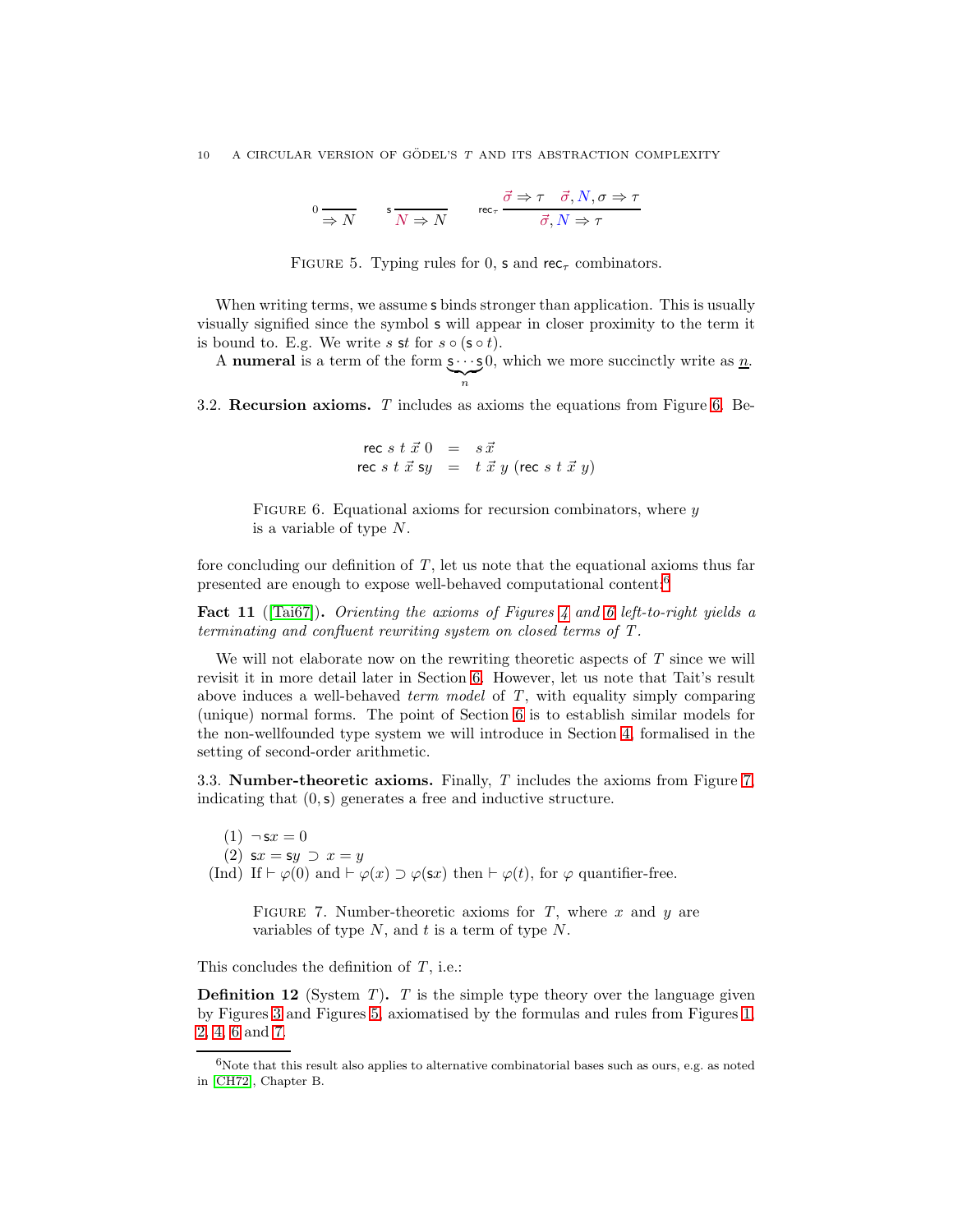Going back to Fact [11](#page-10-4) and the succeeding discussion, one crucial property of  $T$  is that the only (closed) normal forms of type  $N$  are numerals. For the aforementioned term model induced by unique normal forms of closed terms, this property allows the verification of the induction schema [\(2\)](#page-10-5) in Figure [7](#page-10-3) to be reduced to induction at the meta-level. Interestingly, this property fails for the non-wellfounded calculus we will present in Section [4](#page-13-0) (see Remark [44\)](#page-33-0), necessitating a somewhat specialised construction of corresponding models in Section [6.](#page-31-0)

3.4. The standard model and primitive recursive functionals. The standard model  $\mathfrak N$  from Section [2.3](#page-6-2) may be extended to one of T by setting,

- $0^{\mathfrak{N}} := 0 \in \mathbb{N}$ .
- $s^{\Re}(n) := n + 1.$

and taking the axioms for rec from Figure [6](#page-10-1) as definitions, oriented left-to-right. Note that the interpretation of rec is indeed well-defined by these axioms, provable by induction on N.

The interpretations of terms in this model, i.e. the functionals  $t^{\mathfrak{R}}$ , form a higherorder function algebra known as the (Gödel) *primitive recursive functionals* of finite type, written PRF. It is well-known by a result of Kreisel that its type 1 functions coincide with those definable by effective transfinite recursion up to  $\varepsilon_0$ [\[Kre51,](#page-65-13) [Kre52\]](#page-65-14), and moreover that ordinal complexity (height of an  $\omega$ -tower) can be effectively traded off for abstraction complexity (type level) and vice-versa (cf., e.g., [\[Tai68,](#page-66-12) [Sch75\]](#page-66-13)).

<span id="page-11-0"></span>3.5. Restricting the level of recursors. The main subject of study in this work will be fragments of T induced by restricting the type level of recursors.

**Definition 13** (Fragments of T).  $T_n$  is the restriction of T to the language containing only recursors  $\mathsf{rec}_{\sigma}$  where  $\mathsf{lev}(\sigma) \leq n$ .

The significance of these fragments was investigated in the seminal work of Parsons [\[Par72\]](#page-66-5). In particular we have:

<span id="page-11-2"></span>**Proposition 14** ([\[Par72\]](#page-66-5)). If  $I\Sigma_{n+1} \vdash \forall \vec{x} \exists y A(\vec{x}, y)$ , where A is  $\Delta_0$ , then there is a  $T_n$  term t with  $T_n \vdash A(\vec{x}, t\ \vec{x}).^7$  $T_n \vdash A(\vec{x}, t\ \vec{x}).^7$ 

In fact, this result is a direct consequence of Gödel's famous 'Dialectica' functional interpretation [Gö58], composed with a suitable negative translation. The converse, that  $I\Sigma_{n+1}$  proves the totality of all type 1 terms of  $T_n$ , is obtained by formalising models of hereditarily computable functionals similar to those in Section [6.](#page-31-0) Both directions may be alternatively obtained via the aforementioned transfinite recursion theoretical characterisations of T, using purely structural proof theoretic methods, cf. [\[Bus95\]](#page-64-14).

Both results naturally extend to the conservative extension  $\mathsf{RCA}_0 + I\Sigma^0_{n+1}$ .

Corollary 15. If  $RCA_0 + I\Sigma_{n+1} \vdash \forall \vec{x} \exists y A(\vec{x}, y)$ , where A is  $\Delta_0^0$ , then there is a  $T_n$ term t with  $T_n \vdash A(\vec{x}, t\vec{x}).$ 

For the results of Section [5,](#page-23-0) it will be useful to have the following normal form of typing derivations:

<span id="page-11-1"></span><sup>&</sup>lt;sup>7</sup>We assume here some standard encoding of  $\Delta_0$  formulas into quantifier-free formulas of  $T_0$ . Alternatively we could admit bounded quantifiers into the language of *T*, on which induction is allowed, without affecting expressivity. We shall gloss over this technicality here.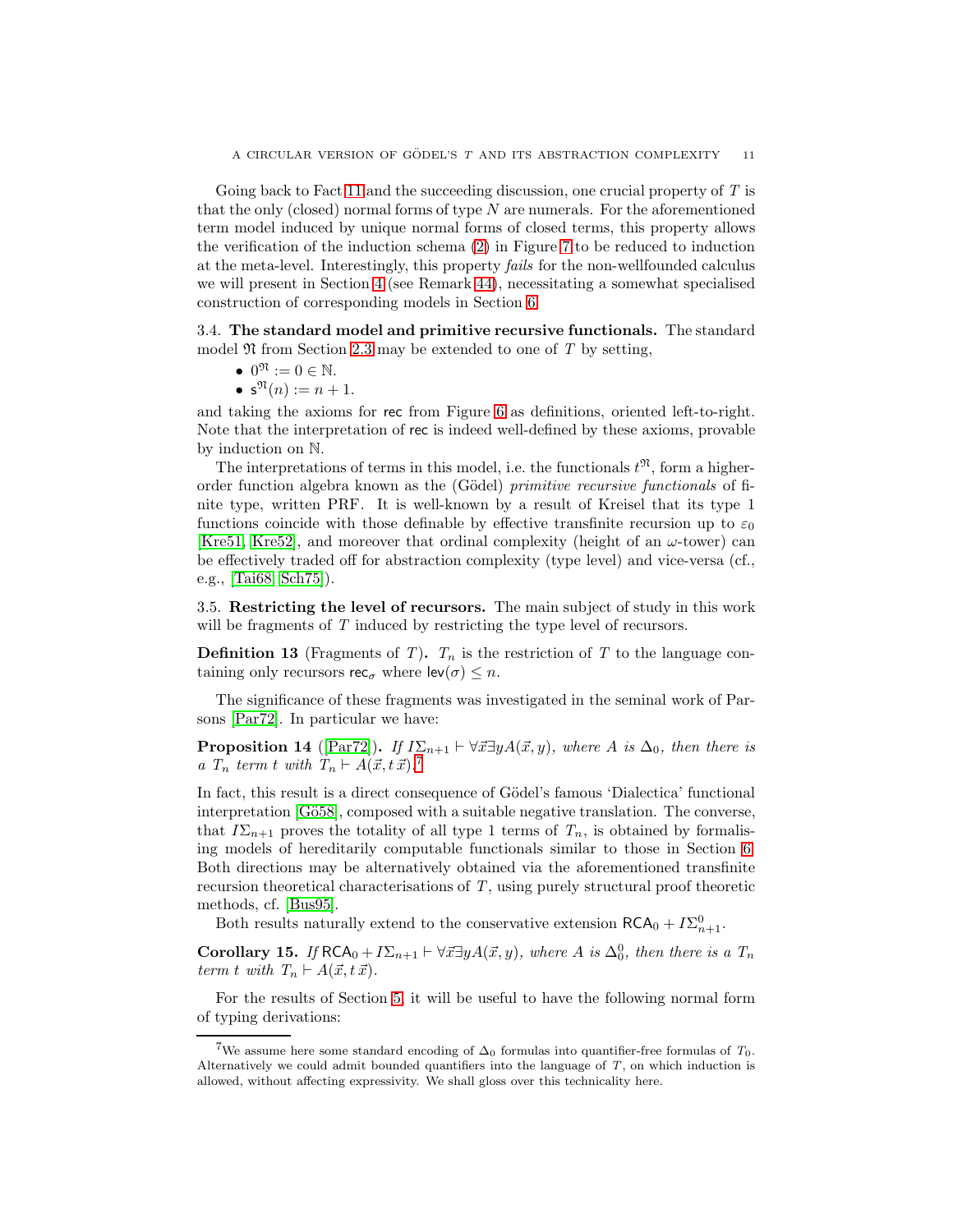<span id="page-12-1"></span>**Proposition 16** (Partial normalisation). Let  $t : \vec{\sigma} \Rightarrow \tau$  be a  $T_n$  derivation, where  $\tau$  and each  $\sigma_i$  have level  $\leq n$ . Then there is a  $T_n$ -derivation  $t' : \vec{\sigma} \Rightarrow \tau$  such that  $t^{\mathfrak{N}}=t^{\prime\mathfrak{N}}$ . Moreover,  $T_n \vdash t = t'$ .

Since we could not easily find an explicit statement of this in the literature, a self-contained proof is given in Appendix [A.](#page-67-0)

<span id="page-12-2"></span>3.6. Example: typing the Ackermann-Péter function. Let us take a moment to see an example of typing and reasoning within  $T$ . The Ackermann-Péter function  $A : \mathbb{N} \times \mathbb{N} \to \mathbb{N}$  is defined by the following equations:

<span id="page-12-3"></span>(3) 
$$
A(0, y) := y + 1 \n A(x + 1, 0) := A(x, 1) \n A(x + 1, y + 1) := A(x, A(x + 1, y))
$$

Formally, we may see A as being defined by induction on a lexicographical product order on  $N \times N$ . This function may duly be computed by a term of T by appealing to primitive recursion at type level 1. We first define a functional I by primitive recursion (at type  $N$ ) satisfying:

$$
\begin{array}{rcl}\n(4) & \text{if } 0 = f \underline{1} \\
\text{If } sy = f (\text{If } y)\n\end{array}
$$

Formally, I may be typed by the following derivation,

<span id="page-12-0"></span>
$$
\begin{array}{c|c}\n\hline\n\downarrow & \text{id} \\
\downarrow & \text{N} \Rightarrow N \\
\downarrow & \text{N} \Rightarrow N\n\end{array} \quad\n\begin{array}{c}\n\text{id} & \text{M} \Rightarrow N \\
\downarrow & \text{M} \Rightarrow N \\
\downarrow & \text{M} \Rightarrow N\n\end{array}
$$
\n
$$
\begin{array}{c}\n\text{Id} & \text{M} \Rightarrow N \\
\downarrow & \text{M} \Rightarrow N, N \Rightarrow N \\
\downarrow & \text{M} \Rightarrow N, N \Rightarrow N\n\end{array}
$$

where principal types are underlined and red occurrences of  $N$  correspond to the same input (morally y in [\(4\)](#page-12-0)). T proves the defining equations from (4) for I:

| If 0    | $= L1$ id f                    | by rec axioms |
|---------|--------------------------------|---------------|
|         | $=$ id $(f_1)$                 | by L axiom    |
|         | $=$ f 1                        | by id axiom   |
| 1 f s u | $=$ Lid (wkid) $f(If y)$       | by rec axioms |
|         | $=$ wkid $(f(id(Ify))) (If y)$ | by L axiom    |
|         | $=$ id $(f(id(Ify)))$          | by wk axiom   |
|         | $= f(id(Ify))$                 | by id axiom   |
|         | $= f(If y)$                    | by id axiom   |

From here A is obtained by primitive recursion at type  $N \to N$ , satisfying:

(5) 
$$
A0 = s
$$

$$
A s x = I(A x)
$$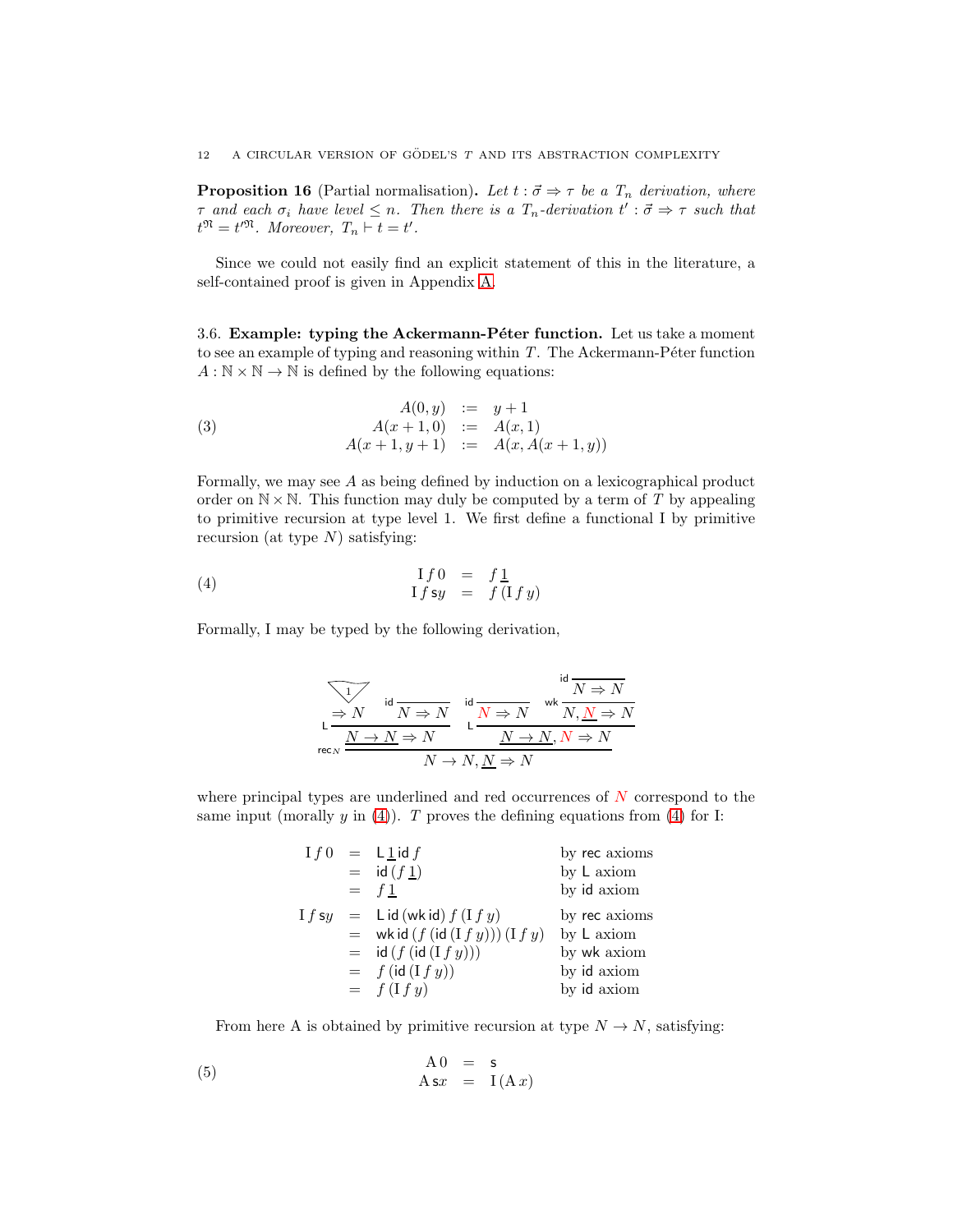Formally, such A may be typed by the following derivation,

$$
\begin{array}{c}\n\text{s} \\
\hline\n\text{R} \\
\hline\n\text{R} \\
\hline\n\end{array}\n\longrightarrow N \begin{array}{c}\n\text{R} \\
\hline\nN \to N, N \Rightarrow N \\
\hline\n\text{W} \land N \to N \Rightarrow N \to N \\
\hline\n\text{W} \land N \to N \to N \to N\n\end{array}
$$
\n
$$
\begin{array}{c}\n\text{R} \\
\hline\n\text{N} \to N \to N \Rightarrow N \to N \\
\hline\n\text{M} \to N \to N \to N\n\end{array}
$$

where principal types are underlined.

<span id="page-13-2"></span>**Proposition 17.**  $T_1$  proves the following equations:

$$
A 0 y = sy
$$
  
\n
$$
A s x 0 = A x \underline{1}
$$
  
\n
$$
A s x s y = A x (A s x y)
$$

Proof. We have,

| $A0y =$     | $Rsy$          | by rec axioms |
|-------------|----------------|---------------|
| $= sy$      | by R axiom     |               |
| $Asxy =$    | $wk(RI)x(Ax)y$ | by rec axioms |
| $= RI(Ax)y$ | by wk axiom    |               |
| $= I(Ax)y$  | by R axiom (*) |               |

whence we have immediately  $A \simeq 0 = Ax \cdot 1$  by [\(4\)](#page-12-0). For y non-zero, we have:

$$
A s x s y = I(A x) s y \t by (*) above= A x (I(A x) y) by (4)= A x (A s x y) \t by (*) above  $\square$
$$

The recursors used to type A have level 1. This is not a coincidence, since primitive recursion at level 0 (i.e. on only natural numbers) computes just the primitive recursive functions:

<span id="page-13-1"></span>**Fact 18.** If  $t : N^k \to N$  is a term of  $T_0$  then  $t^{\mathfrak{N}} : \mathbb{N}^k \to \mathbb{N}$  is primitive recursive.

<span id="page-13-0"></span>Note that, together with Proposition [14,](#page-11-2) this constitutes a proof that  $I\Sigma_1$  (or  $RCA<sub>0</sub>$ ) well-defines just the primitive recursive functions.

# 4. A circular version of T

We will now move on to the main subject of study in this work: typing 'derivations' that are non-wellfounded and their corresponding notion of term. Let us henceforth write  $T^-$  for the restriction of T to the language without recursion combinators rec<sub> $\tau$ </sub>.

Definition 19 (Conditional combinator). We introduce a new typing rule cond for derivations, as well as corresponding axioms, in Figure [8.](#page-14-0) As before, the colouring of type occurrences above will become apparent soon.

Again, the interpretation of cond in the standard model  $\mathfrak{N}$  is uniquely determined by the defining axioms of Figure [8.](#page-14-0) Throughout this section, we will work in the language of  $T^-$  + cond, unless otherwise specified.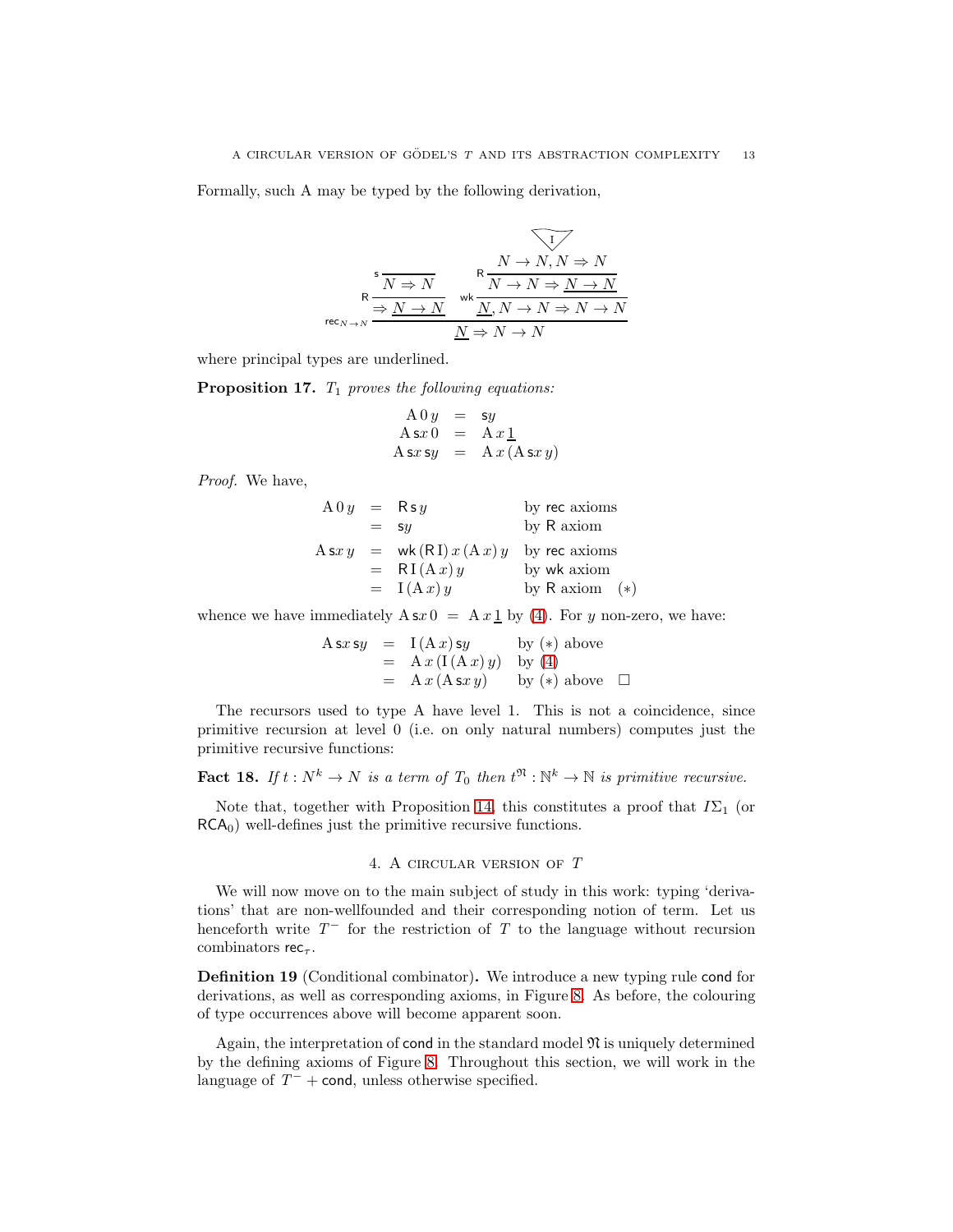$$
\cosh \frac{\vec{\sigma} \Rightarrow \tau \quad \vec{\sigma}, N \Rightarrow \tau}{\vec{\sigma}, N \Rightarrow \tau} \qquad \text{cond } s \; t \; \vec{x} \; 0 \; = \; s \; \vec{x}
$$
\n
$$
\cosh s \; t \; \vec{x} \; sy \; = \; t \; \vec{x} \; y
$$

<span id="page-14-0"></span>FIGURE 8. Typing rule and axioms for cond combinators.

4.1. Non-wellfounded 'terms' and 'derivations'. Coterms are generated coinductively from constants and variables under typed application. Formally, we may construe a coterm as a possibly infinite binary tree (of height  $\leq \omega$ ) where each leaf (if any) is labelled by a typed variable or constant and each interior node is labelled by a typed application operation, having type consistent with the types of its children. I.e., an interior node with children of types  $\sigma$  and  $\sigma \to \tau$ , respectively, must have type  $\tau$ .

At the risk of confusion, we expand the range of the metavariables  $s, t$ , etc. to include coterms as well as terms, clarifying further only in the case of ambiguity. We adopt the same writing and bracketing conventions as for terms, where it is meaningful, e.g. writing  $r \, s \, t$  for  $(r \circ s) \circ t$ .

We will not dwell much on arbitrary coterms, since we will only deal with those induced by our sequent style type system.

Definition 20 (Coderivations). A coderivation is some possibly non-wellfounded 'derivation' built from the typing rules of  $T^-$  + cond, in a locally correct manner. Formally, a coderivation is a possibly infinite labelled binary tree (of height  $\leq \omega$ ) whose nodes are labelled by rule instances s.t. the premisses of a node (if any) match the conclusions of the node's respective children (if any).

We construe coderivations as coterms in the same way as we construed derivations as terms. Namely, we coinductively set:

\n- \n
$$
\vec{\sigma} \Rightarrow \sigma
$$
 is the coterm *r s*; and,\n  $\vec{\tau} \Rightarrow \tau$ \n
\n- \n $\vec{\tau} \Rightarrow \rho$ \n
\n- \n $\vec{\rho} \Rightarrow \rho$ \n
\n- \n $\vec{\tau} \Rightarrow \tau$ \n
\n- \n $\vec{\tau} \Rightarrow \tau$ \n
\n

Note that this association is continuous at the level of the underlying trees, so it is indeed well-defined.

Again overloading notation, we will write  $t : \vec{\sigma} \Rightarrow \tau$  if t is a coderivation of the sequent  $\vec{\sigma} \Rightarrow \tau$ , and  $t : \sigma$  if t is a coterm of type  $\tau$ . If we need to distinguish t as a term then we will say so explicitly.

Note that the equational theory induced by Figures [4,](#page-9-1) [6](#page-10-1) and [8](#page-14-0) form a Kleene-Herbrand-Gödel style equational specification for coterms (cf., e.g., [\[Kle80\]](#page-65-12)), now understanding the metavariables  $s, t$  etc. there to range over coterms. We may thus view coterms as *partial recursive functionals* in the standard model  $\mathfrak{N}$  of the appropriate type. More formally: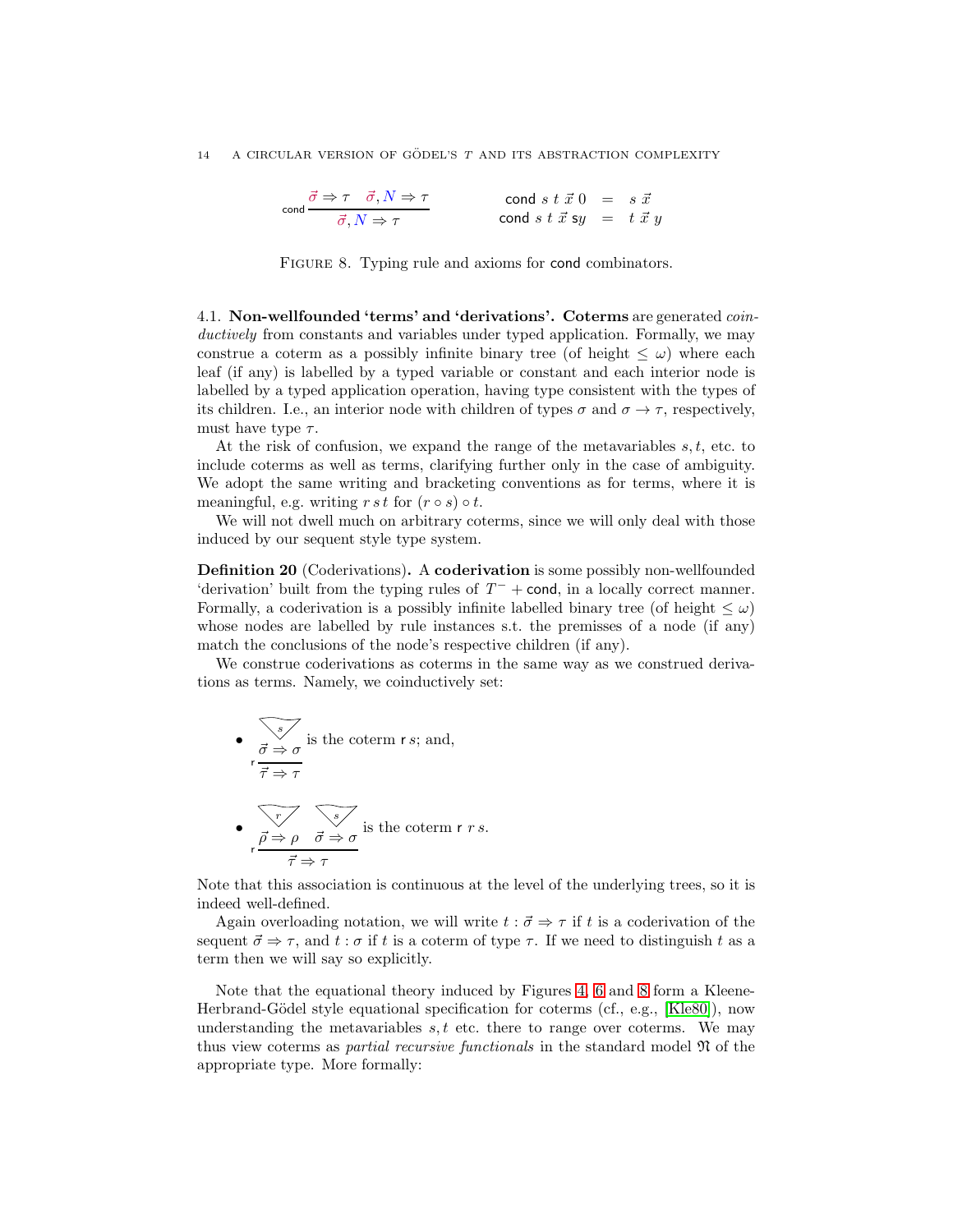<span id="page-15-4"></span>Definition 21 (Interpretation of coterms as partial functionals). We define a type structure  $\mathfrak{N}_{\perp}$  by interpretations  $\cdot_{\perp}^{\mathfrak{N}}$  and corresponding 'totally undefined functionals'  $\perp_{\sigma}$  as follows:

- $\perp_N$  is just some fresh element  $\perp$ .
- $N^{\mathfrak{N}}_{\perp}$  is  $\mathbb{N} \cup \{\perp\}.$
- $\bot_{\sigma \to \tau}^{\pi} : \sigma_{\bot}^{\mathfrak{N}} \to \tau_{\bot}^{\mathfrak{N}}$  by  $a \mapsto \bot_{\tau}$ , for any  $a \in \sigma_{\bot}^{\mathfrak{N}}$ .
- $(\sigma \to \tau)_{\perp}^{\mathfrak{N}}$  is the set of functions  $f : \sigma_{\perp}^{\mathfrak{N}} \to \tau_{\perp}^{\mathfrak{N}}$  s.t.  $f(\perp_{\sigma}) = \perp_{\tau}$ .
- $\bullet = \frac{\mathfrak{N}}{\mathfrak{L}}$  is just extensional equality (for each type).

A partial functional of type  $\sigma$  is just a function in  $\sigma_{\perp}^{y}$ . A (total) functional of type σ is just a partial functional f of type σ with  $f(x) = \bot$  if and only if  $x = \bot$ .

- We now define the interpretation of coterms in  $\mathfrak{N}_{\perp}$  as follows:
	- If  $t : N$  then  $t^{\mathfrak{N}}_{\perp} = n \in \mathbb{N}$  just if  $n$  is the unique interpretation of  $t$  (under the equations of Figures [4](#page-9-1) and [8\)](#page-14-0) in  $\mathfrak{N}_\perp$ . Otherwise  $t_\perp^{\mathfrak{N}}$  is  $\perp$ .
	- If  $t : \sigma \to \tau$  and  $a \in \sigma_\perp^{\mathfrak{N}}$  then  $t_\perp^{\mathfrak{N}}(a) := (t \, a)_{\perp}^{\mathfrak{N}}$ .

Note that total functionals of type  $\sigma$  are just elements of  $\sigma^{\mathfrak{N}}$ , when restricted to non- $\perp$  arguments. Moreover, for any (finite) term t we have immediately that  $t_{\perp}^{\mathfrak{N}}=t^{\mathfrak{N}},$  when restricted to non- $\perp$  arguments. In light of this, we shall henceforth unambiguously write  $t^{\mathfrak{N}}$  rather than  $t^{\mathfrak{N}}_{\perp}$ , and simply write  $\mathfrak{N}$  instead of  $\mathfrak{N}_{\perp}$ .

We shall omit here the finer details of this interpretation of coterms as partial functionals, since we will give a more formal (and, indeed, formalised) treatment of 'regular' coterms and their computational interpretations in Section [6.](#page-31-0) We point the reader to the excellent book [\[LN15\]](#page-66-9) for further details on models of (partial) (recursive) function(al)s.

Let us now consider some relevant examples of coderivations and coterms, at the same time establishing some foundational results. As before, the reader may safely ignore the colouring of type occurrences in what follows. That will become meaningful later in the section.

<span id="page-15-2"></span>**Example 22** (Extensional completeness at type 1). For any  $f : \mathbb{N}^k \to \mathbb{N}$ , there is a coderivation  $t : N^k \Rightarrow N$  s.t.  $t^{\mathfrak{N}} = f$ . To demonstrate this, we proceed by induction on  $k$ .<sup>[9](#page-15-1)</sup> If  $k = 0$  then the numerals clearly suffice. Otherwise, suppose  $f: \mathbb{N} \times \mathbb{N}^k \to \mathbb{N}$  and write  $f_n$  for the projection  $\mathbb{N}^k \to \mathbb{N}$  by  $f_n(\vec{x}) = f(n, \vec{x})$ . We define the coderivation for f as follows:

<span id="page-15-3"></span>

where the derivations for each  $f_n$  are obtained by the inductive hypothesis. It is not difficult to see that the interpretation of this coderivation in the standard model indeed coincides with f.

<span id="page-15-0"></span><sup>&</sup>lt;sup>8</sup>Here we are implicitly using parameters from the model.

<span id="page-15-1"></span><sup>&</sup>lt;sup>9</sup>While we may assume  $k = 1$  WLoG by the availability of sequence (de)coding, the current argument is both more direct and avoids the use of cuts (on non-numerals).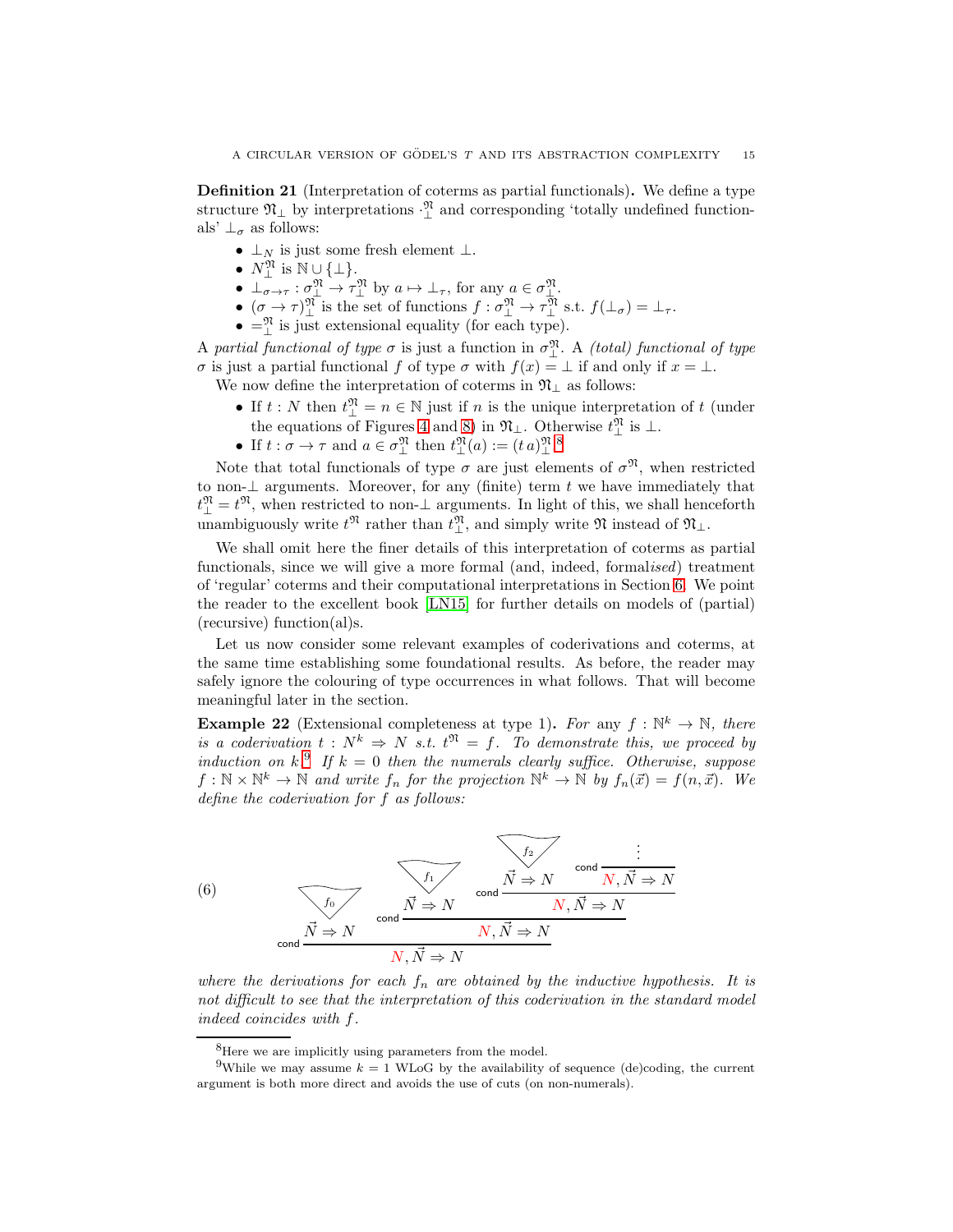Notice that, while we have extensional completeness at type 1, we cannot possibly have such a result for higher types by a cardinality argument: there are only continuum many coderivations.

<span id="page-16-1"></span>**Example 23** (Naïve simulation of primitive recursion). Terms of T may be interpreted as coterms in a straightforward manner. The only difficulty is the simulation of the rec combinators, which may be interpreted by coderivations as follows:

<span id="page-16-0"></span>(7) 
$$
\operatorname{rec} \frac{\vec{\sigma} \Rightarrow \sigma \quad \vec{\sigma}, N, \sigma \Rightarrow \sigma}{\vec{\sigma}, N \Rightarrow \sigma} \rightsquigarrow
$$
  
\n $\frac{\vec{\sigma}}{\vec{\sigma}, N \Rightarrow \sigma} \rightsquigarrow$   
\n $\operatorname{cond} \frac{\vec{\sigma} \Rightarrow \sigma}{\vec{\sigma}, N \Rightarrow \sigma} \cdot \frac{\vec{\sigma}, N, \sigma \Rightarrow \sigma}{\vec{\sigma}, N \Rightarrow \sigma}$ 

where the occurrences of  $\bullet$  indicate roots of identical derivations.

Denoting the RHS of [\(7\)](#page-16-0) above as  $rec'$ , we can check that the two sides of (7) are indeed equivalent. Formally, we show rec s  $t \vec{X} y = \text{rec} s t \vec{X} y$  by induction on y:

|  | $\operatorname{rec}' s t \vec{x} 0 = \operatorname{cond} s (\operatorname{cut} (\operatorname{rec}' s t) t) \vec{x} 0$ | by definition of rec' above |
|--|------------------------------------------------------------------------------------------------------------------------|-----------------------------|
|  | $=$ $s\vec{x}$                                                                                                         | by cond axioms              |
|  | $=$ rec s t $\vec{x}$ 0                                                                                                | by rec axioms               |
|  | $\operatorname{rec}' s t \vec{x}$ sy $=$ cond s (cut (rec's t) t) $\vec{x}$ sy                                         | by definition of rec' above |
|  | $=$ cut (rec's t) t $\vec{x} y$                                                                                        | by cond axioms              |
|  | $=$ $t \vec{x} y$ (rec's $t \vec{x} y$ )                                                                               | by cut <i>axiom</i>         |
|  | $=$ $t \vec{x} y$ (rec s $t \vec{x} y$ )                                                                               | by inductive hypothesis     |
|  | $=$ rec s t $\vec{x}$ sy                                                                                               | by rec axioms               |

Note that our reasoning here was completely syntactic, indeed only using axioms and rules from Figures [4,](#page-9-1) [7](#page-10-3) and [8,](#page-14-0) (understanding metavariables s, t etc. in those figures to now range over coterms as well as terms). This is no coincidence, and the argument above will actually turn out to be a formal proof in our theory defined later, thus inducing equivalence of rec and rec' in all models.

4.2. Regularity. Until now, our coderivations and coterms were potentially nonuniform in structure and, as exemplified in Example [22,](#page-15-2) comprise a computational model of extreme expressivity. Naturally, within formal theories, we would prefer to manipulate only finitely presentable objects. To this end we will study a natural fragment in non-wellfounded proof theory:

**Definition 24** (Regular coderivations and coterms). A coderivation  $t$  is regular (or circular) if it has only finitely many distinct sub-coderivations. A regular coterm is similarly just one with finitely many distinct sub-coterms.

Note that a regular coderivation or coterm is indeed finitely presentable, e.g. as a finite directed graph, possibly with cycles, or a finite binary tree with 'backpointers'. When dealing with recursion-theoretic matters, we will implicitly assume such a finitary representation. Further details on such a formalised representation are given in Section [6.3.](#page-33-1)

Once again we have that regular coderivations are regular coterms, and conversely that closed regular coterms may be interpreted as regular coderivations (under cut-as-composition).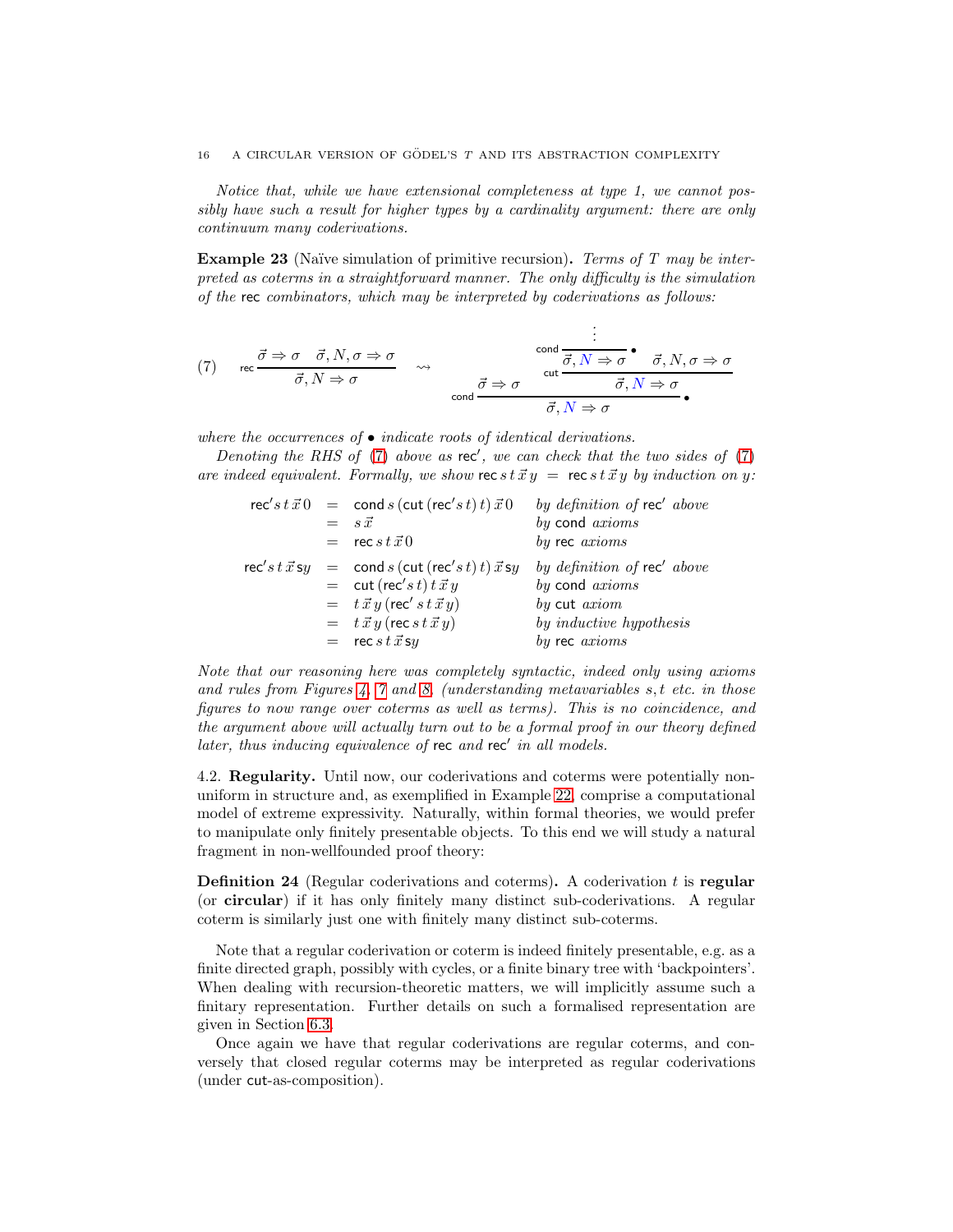One example we have already seen of a regular coderivation is the RHS of [\(7\)](#page-16-0). In fact, it turns out that the regular coterms constitute a sufficiently expressive programming language:

<span id="page-17-2"></span>Proposition 25 (Turing completeness). The set of regular coderivations of type level 1 is Turing-complete,<sup>[10](#page-17-0)</sup> i.e.  $\{t^{\mathfrak{N}} \mid t : N^k \Rightarrow N \text{ regular}\}\$ includes all partial recursive functions on N.

Proof. We have already seen in Example [23](#page-16-1) that we can encode the primitive recursive functions, so it remains to simulate minimisation, i.e. the operation  $\mu x(fx = 0)$ , for a given function f. For this, we observe that  $\mu x(fx = 0)$  is equivalent to H 0 where

<span id="page-17-1"></span>(8) H x = cond (f x) x (H sx)

Note that  $H$  may be interpreted by the following coderivation:

<span id="page-17-3"></span>(9)  

$$
\begin{array}{c}\n \text{out } N \to N \\
 \text{out } N \to N\n\end{array}
$$
\n
$$
\begin{array}{c}\n \text{out } N \to N \\
 \text{out } N \to N\n\end{array}
$$
\n
$$
\begin{array}{c}\n \text{out } N \to N \\
 \text{out } N \to N\n\end{array}
$$
\n
$$
\begin{array}{c}\n \text{out } N \to N \\
 \text{out } N \to N\n\end{array}
$$

It is intuitive here to think of the blue  $N$  standing for  $x$ , the red  $N$  standing for  $f(x)$ , and the purple N standing for sx.

Working in the standard model  $\mathfrak{N}$ , may show that H indeed satisfies [\(8\)](#page-17-1) as follows. We have that:

$$
H x = \text{cut } f \left( \text{cond } \text{id} \left( \text{wk} \left( \text{cuts } H \right) \right) \right) x \text{ by definition of } H
$$
  
= \text{cond } \text{id} \left( \text{wk} \left( \text{cuts } H \right) \right) \left( f x \right) x \text{ by cut axiom}

Now, we conduct a case analysis on the value of  $f(x)$ :

- If  $f(x) = 0$ , then we have  $Hx = idx = x$ , by the cond and id axioms, thus satisfying [\(8\)](#page-17-1).
- If  $f(x) = sy$ , for some y, then,

$$
H x = \text{wk}(\text{cuts } H) y x \text{ by cond axioms}
$$
  
=  $\text{cuts } H x$  by wk axiom  
=  $H \text{ s} x$  by cut axiom  
again satisfying (8).

Remark 26 (Reasoning over partial functionals). Note, again, that the reasoning above was entirely syntactic, using only axioms thus far presented in Figures [4,](#page-9-1) [6,](#page-10-1) [7](#page-10-3) and [8.](#page-14-0) While the coderivation in [\(10\)](#page-21-0) will not formally be a symbol of our eventual theory CT, the reasoning above hints at well-behaved extensions accommodating partially defined coterms.

<span id="page-17-0"></span><sup>&</sup>lt;sup>10</sup>For a model of program execution, we may simply take the aforementioned Kleene-Herbrand-Gödel model with *equational derivability*, cf. [\[Kle80\]](#page-65-12). Note that this coincides with derivability by the axioms thus far presented.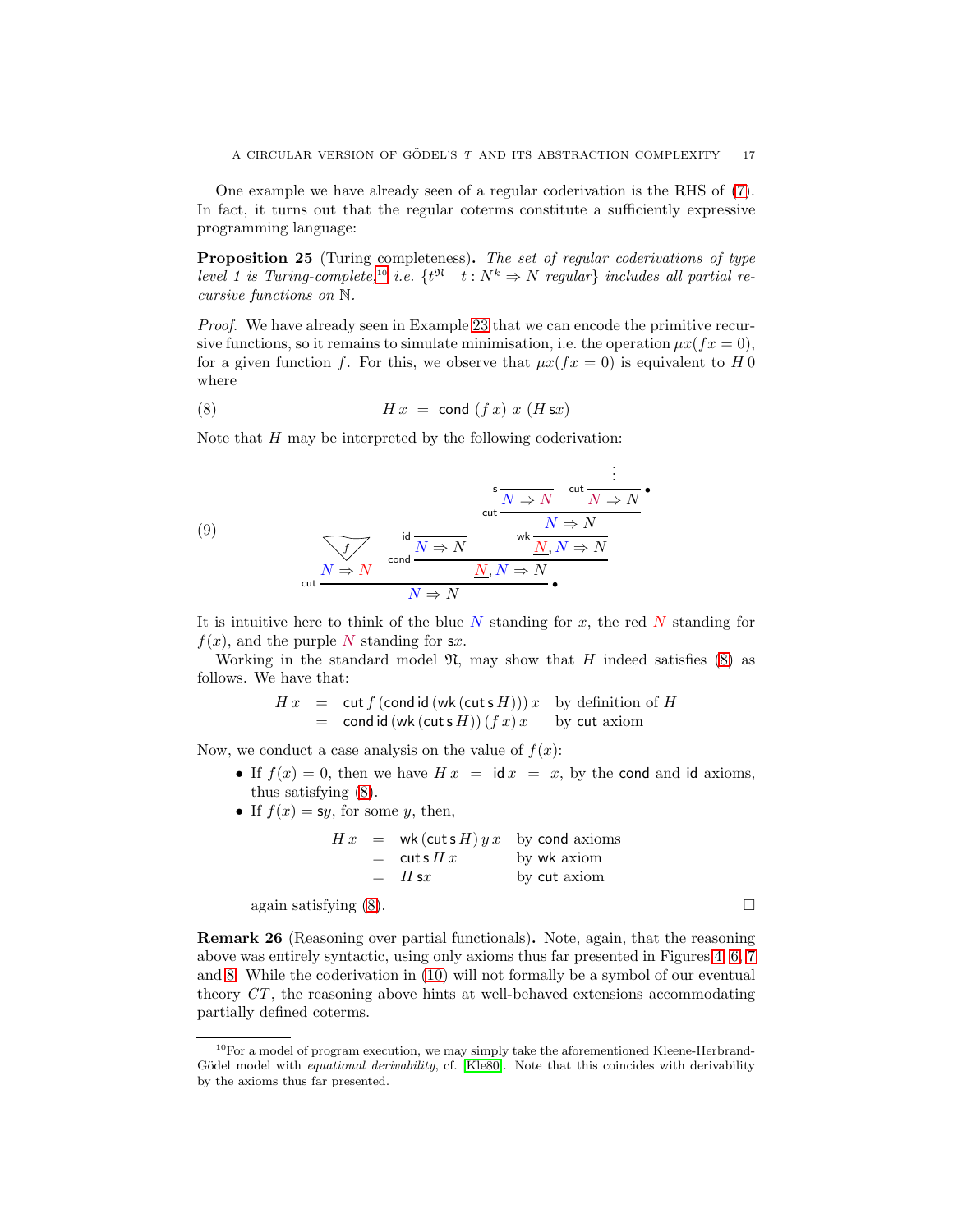Remark 27 (Turing completeness at level 0). Note that the argument above required coderivations including only occurrences of  $N$ . This means that the set of type 0 regular coderivations are already a Turing-complete programming language, under derivability via Figures [4,](#page-9-1) [6,](#page-10-1) [7](#page-10-3) and [8.](#page-14-0)

4.3. The progressing criterion. Despite regular coderivations being finitely presentable, they do not necessarily denote totally defined functionals in the standard model N, cf. Proposition [25,](#page-17-2) contrary to the norm for terms in formal theories. In this work we will consider coderivations satisfying a standard 'termination criterion' in non-wellfounded proof theory. First, let us recall some standard structural proof theoretic concepts about (co)derivations.

**Definition 28** (Immediate ancestry). Let t be a  $(c)$  derivation. A type occurrence  $\sigma$ <sup>1</sup> is an **immediate ancestor**<sup>[11](#page-18-0)</sup> of a type occurrence  $\sigma$ <sup>2</sup> in t if  $\sigma$ <sup>1</sup> and  $\sigma$ <sup>2</sup> appear in the LHSs of a premiss and conclusion, respectively, of a rule instance and have the same colour in the corresponding rule typeset in Figure [3,](#page-7-2) [5](#page-10-0) or [8.](#page-14-0) If  $\sigma$ <sup>1</sup> and  $\sigma^2$  are elements of an indicated list, say  $\vec{\sigma}$ , we also require that they are at the same position of the list in the premiss and the conclusion. Note that, if  $\sigma^1$  is an immediate ancestor of  $\sigma^2$ , they are necessarily occurrences of the same type.

The notion of immediate ancestor thus defined, being a binary relation, induces a directed graph whose paths will form the basis of our termination criterion.

Definition 29 (Threads and progress). A thread is a maximal path in the graph of immediate ancestry. A  $\sigma\text{-} \mathbf{thread}$  is a thread whose elements are occurrences of the type  $\sigma$ . We say that a N-thread **progresses** when it is principal for a cond step (i.e. it is the indicated blue  $N$  in the cond rule typeset in Figure [8\)](#page-14-0). A (infinitely) progressing thread is a N-thread that progresses infinitely often (i.e. it is infinitely often the indicated blue  $N$  in the cond rule typeset in Figure [8.](#page-14-0))

A coderivation is progressing if every infinite branch has a progressing thread.

Note that progressing threads do not necessarily begin at the root of a coderivation, they may begin arbitrarily far into a branch. In this way, the progressing coderivations are closed under all typing rules. Note also that arbitrary coderivations may be progressing, not only the regular ones.

Example 30 (Extensional completeness at type 1, revisited). Recalling Exam-ple [22,](#page-15-2) note that the infinite branch marked  $\cdots$  in [\(6\)](#page-15-3) has a progressing thread along the red Ns. Other infinite branches, say through  $f_0, f_1, \text{ etc., will have pro-}$ gressing threads along their infinite branches by an appropriate inductive hypothesis, though these may progress for the first time arbitraryily far from the root of [\(6\)](#page-15-3).

As previously mentioned, we shall focus our attention in this work on the regular coderivations. Let us take a moment to appreciate some previous (non-)examples of regular coderivations with respect to the progressing criterion.

<span id="page-18-1"></span>Example 31 (Primitive recursion, revisited). Recalling Example [23,](#page-16-1) notice that the RHS of [\(7\)](#page-16-0) is a progressing coderivation: there is precisely one infinite branch (that loops on  $\bullet$ ) and it has a progressing thread on the blue N indicated there.

Example 32 (Turing completeness, revisited). Recalling the proof of Proposition [25,](#page-17-2) notice that the coderivation given for H in [\(9\)](#page-17-3) is not progressing: the

<span id="page-18-0"></span> $11$ This terminology is standard in proof theory, e.g. as in [\[Bus98\]](#page-64-15).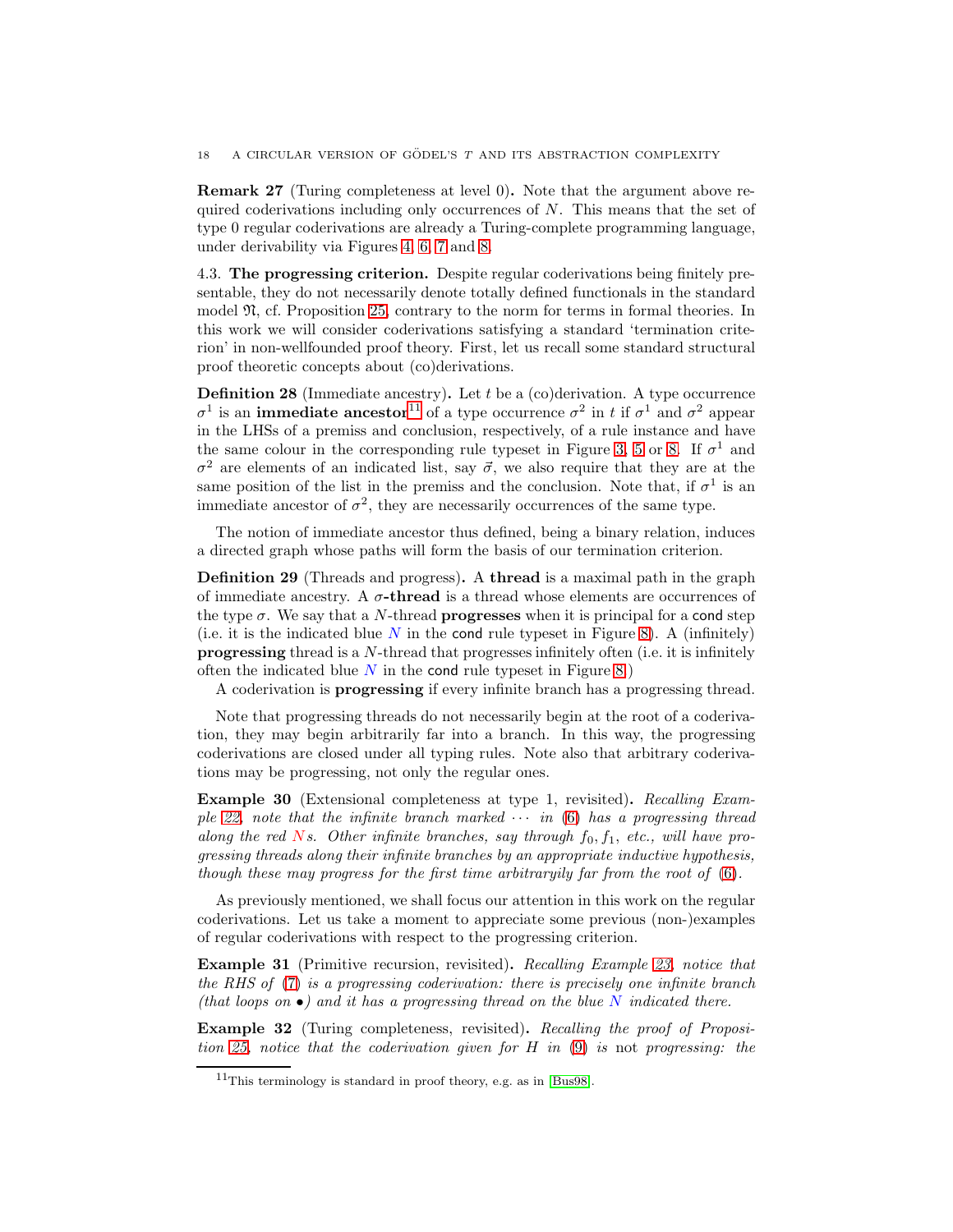only infinite branch loops on  $\bullet$  and immediate ancestry, as indicated by the colouring, admits no thread along the •-loop. This is no coincidence, as it turns out that the progressing criterion suffices for coderivations to denote total functionals in the standard model N, as we will show in the next subsection.

One of the most appealing features of the progressing criterion is that, while being rather expressive and admitting many natural programs, e.g. as we will see in Section [4.6,](#page-20-0) it remains effective (for regular coderivations) thanks to well known arguments in automaton theory:

#### Fact 33 (Folklore). It is decidable whether a regular coderivation is progressing.

This well-known result (see, e.g., [\[DHL06b\]](#page-64-16) for an exposition for a similar circular system) follows from the fact that the progressing criterion is equivalent to the universality of a Büchi automaton of size determined by the (finite) representation of the input coderivation. This problem is decidable in polynomial space, though the correctness of this algorithm requires nontrivial infinitary combinatorics, as formally demonstrated in [\[KMPS19b\]](#page-65-5). Nonetheless, a non-uniform version of this problem is formalisable in the weakest of the big-five theories of reverse mathematics:

**Proposition 34** ([\[Das20\]](#page-64-6)). For any regular progressing coderivation t,  $RCA_0$  proves that t is progressing.

As noted in that work, the above result cannot be strengthened to a uniform one unless  $RCA<sub>0</sub>$  (and so PRA) is inconsistent, by a reduction to Gödel-incompletness.

4.4. Progressing coterms denote total functionals. As outlined in Defini-tion [21,](#page-15-4) coderivations denote partial functionals in the standard model  $\mathfrak{N}$ . In fact, the partial functionals induced by progressing coderivations are indeed totally defined, by adapting well-known infinite descent arguments in non-wellfounded proof theory:

<span id="page-19-0"></span>**Proposition 35.** If  $t : \vec{\sigma} \Rightarrow \tau$  is a progressing coderivation, then  $t^{\mathfrak{N}}$  is a welldefined total functional in  $({\vec \sigma} \to \tau)^{\mathfrak{N}}$ .

The idea behind this result is to, by contradiction, assume a non-terminating 'run' of a progressing coderivation, and thence extract an infintely decreasing sequence of natural numbers from a progressing thread, contradicting the wellordering property. We stop short of giving an explicit 'operational semantics' here, being beyond the scope of this work. Rather, let us simply note that the totally defined functionals are closed under composition by typing rules (since typing rules are constants interpreted as totally defined functionals themselves). Contrapositively this means that if a coderivation is interpreted by a non-total functional, then so is one of its immediate sub-coderivations.

*Proof of Proposition [35.](#page-19-0)* Suppose otherwise and let  $\vec{a} \in \vec{\sigma}^{\mathfrak{N}}$  be inputs on which  $t^{\mathfrak{N}}$ is not well-defined, i.e.  $t^{\mathfrak{N}}(\vec{a}) = \bot$ . We may thus inductively construct an infinite branch  $(t_i : \vec{\sigma}_i \Rightarrow \tau_i)_{i \in \omega}$  and associated inputs  $(\vec{\alpha}_i \in \vec{\sigma}_i^{\mathfrak{N}})$  s.t.  $t_i^{\mathfrak{N}}(\vec{\alpha}_i) = \bot$  as follows:

- $t_0 = t$  and  $\vec{a}_0 = \vec{a}$ .
- If  $t_i$  concludes with a wk, ex or cntr step then  $t_{i+1}$  is the only immediate sub-coderivation and  $\vec{a}_{i+1}$  is just  $\vec{a}_i$  with the appropriate deletion, switch or duplication of arguments.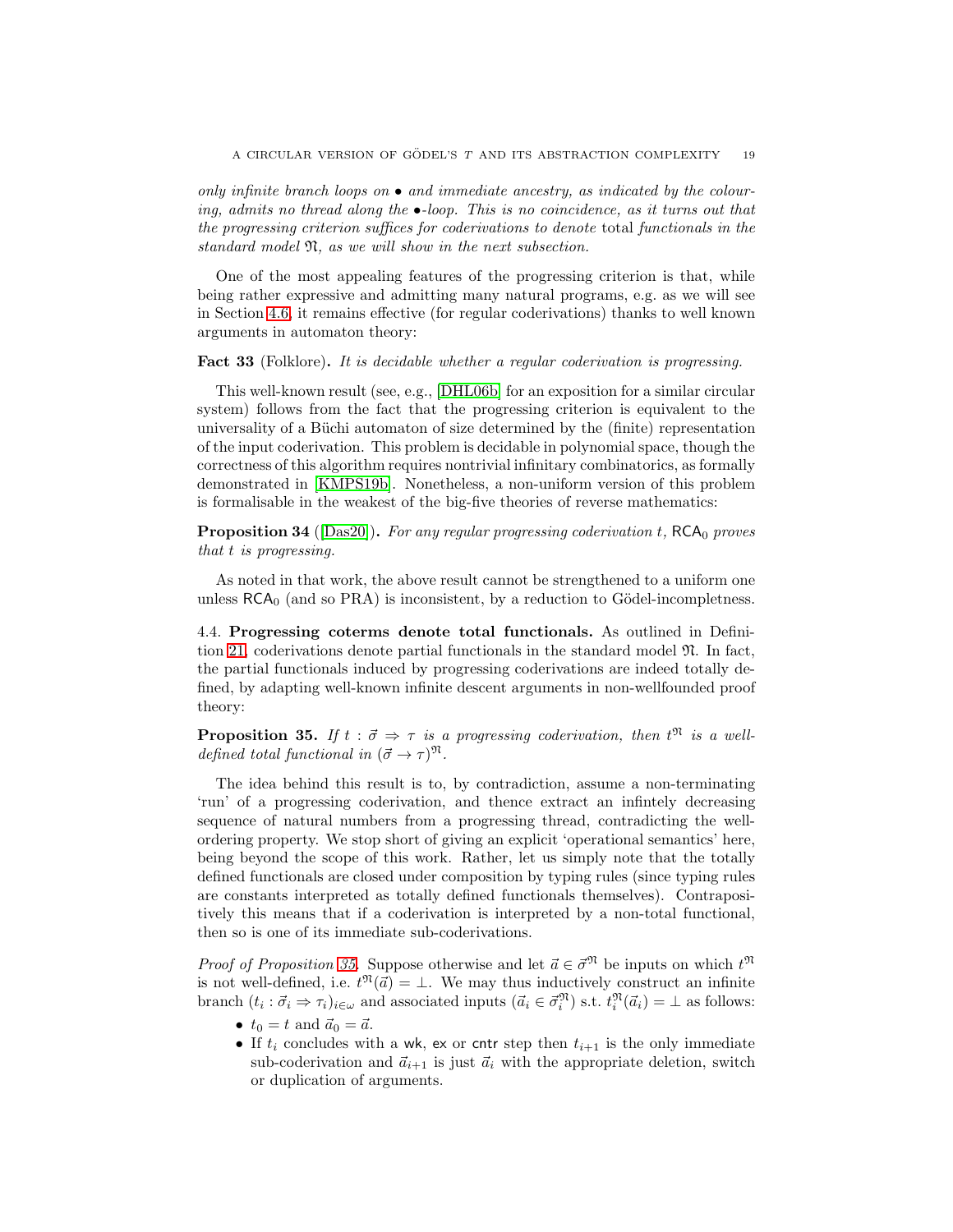- ( $t_i$  cannot conclude with a nullary step id, 0 or s, by assumption that  $t_i$  is non-total.)
- If  $t_i$  concludes with a cut step, as typeset in Figure [3,](#page-7-2) then  $t_{i+1}$  is the left sub-coderivation if it is not totally defined on inputs  $\vec{a}_i$ ; otherwise  $t_{i+1}$  is the right sub-coderivation and  $\ddot{a}_{i+1} = (\vec{a}, a)$ , for some  $a \in \sigma^{\mathfrak{N}}$  s.t.  $t_{i+1}^{\mathfrak{N}}(\vec{a}_i,a)=\mathcal{I}.$
- If  $t_i$  concludes with a L step, as typeset in Figure [3,](#page-7-2) then  $t_{i+1}$  is the left subcoderivation if it is not totally defined on inputs  $\vec{a}_i$ ; otherwise  $t_{i+1}$  is the right sub-coderivation and  $\vec{a}_{i+1} = (\vec{a}_i, a)$ , for some  $a \in \sigma^{\mathfrak{N}}$  s.t.  $t^{\mathfrak{N}}_{i+1}(\vec{a}_i, a) =$ ⊥.
- If  $t_i$  concludes with a R step, as typeset in Figure [3,](#page-7-2) then  $t_{i+1}$  is the only immediate sub-coderivation and  $\vec{a}_{i+1} = (\vec{a}_i, a)$ , for some  $a \in \sigma^{\mathfrak{N}}$  s.t.  $t_{i+1}^{\mathfrak{N}}(\vec{a}_i,a)=\bot.$
- If  $t_i$  concludes with a cond step and  $\vec{a}_i = (\vec{a}'_i, n)$ , then  $t_{i+1}$  is the left subcoderivation if  $n = 0$  and  $\vec{a}_{i+1} = \vec{a}'_i$ ; otherwise, if  $n = m + 1$ ,  $t_{i+1}$  is the right sub-coderivation and  $\vec{a}_{i+1} = (\vec{a}'_i, m)$ .

Now, notice that, since  $t$  is progressing, we must have some progressing thread  $(N^{i})_{i\geq k}$  along some tail  $(t_i)_{i\geq k}$ . Writing  $n_i$  for the input in  $\vec{a}_i$  corresponding to  $N^{i}$ , notice that  $(n_i)_{i\geq k}$  is a non-increasing sequence of natural numbers, by construction of  $t_i$  and  $\vec{a}_i$ . Moreover, we have that  $n_{i+1} < n_i$  whenever  $N^i$  is principal for a cond step, so for infinitely many  $i \geq k$  by definition of a progressing thread. Thus  $(n_i)_{i\geq k}$ has no least element, contradicting the well-ordering property.

4.5. The simply typed theory CT and its fragments. We are finally ready to give the definition of our circular version of System T.

**Definition 36** (Circular version of T). The language of  $CT$  extends contains every regular progressing coderivation of  $T^-$  + cond as a symbol. We identify 'terms' of this language with coterms in the obvious way, and call them (regular) progressing coterms. CT itself is a STT axiomatised by the schemata from Figures [4,](#page-9-1) [7](#page-10-3) and [8,](#page-14-0) now interpreting the metavariables  $s, t$  etc. there as ranging over coterms.

The aim of this work is to compare fragments of  $CT$  and fragments of  $T$  delineated by type level. In light of Proposition [16,](#page-12-1) the following definition gives natural circular counterparts of the fragments  $T_n$  of  $T$ :

**Definition 37** (Type level restricted fragments of  $CT$ ).  $CT_n$  is the fragment of  $CT$ restricted to the language containing only coderivations where all types occurring have level  $\leq n$ .  $CT_n$  still has constant symbols for each individual constant of  $T^-+$  cond.

Notice that, despite the fact that coderivations of  $CT_n$  may type only level  $n+1$ functionals, progressing coterms are closed under application and so, by definition of a STT,  $CT_n$  admits 'terms' of arbitrary type by composing with the constants and variables of  $T^-$  + cond. In particular we still have combinatory completeness, as usual. In what follows, however, it will usually suffice to only consider the coderivations when proving properties of  $CT_n$ , the generalisation to progressing coterms following by closure under application.

<span id="page-20-0"></span>4.6. **Example: Ackermann-Péter, revisited.** Let us revisit the example of the Ackermann-Péter function from Section [3.6.](#page-12-2) Despite the fact that type level 1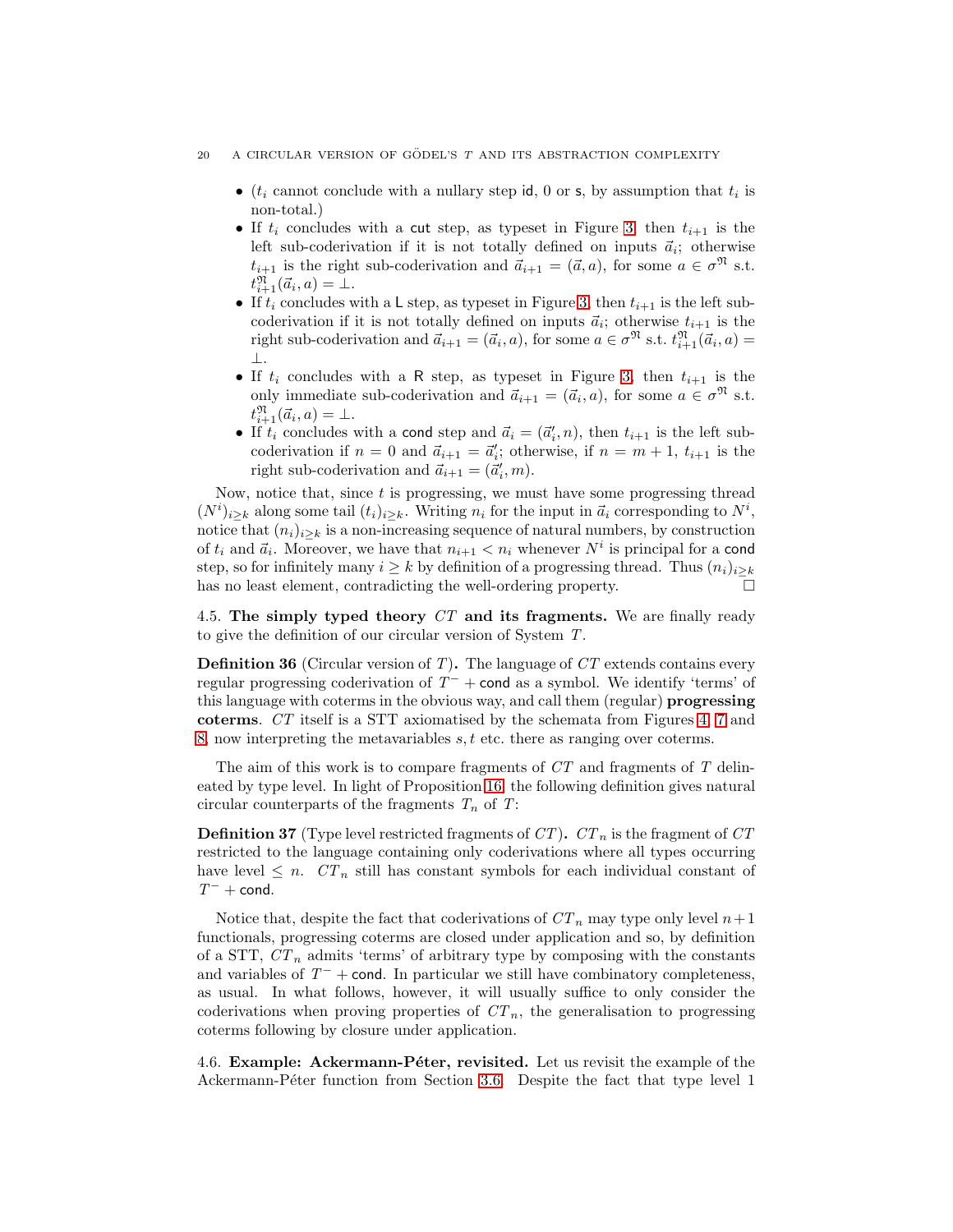recursion is required to type it in  $T$  (cf. Fact [18\)](#page-13-1),  $A$  may be circularly typed in  $CT$ by a coderivation A using only the base type  $N:^{12}$  $N:^{12}$  $N:^{12}$ 

<span id="page-21-0"></span>(10) 
$$
\frac{\frac{1}{N} \frac{N}{N} \frac{N}{N,N} \rightarrow N}{\frac{N \rightarrow N}{N \rightarrow N}} \quad \text{cut } \frac{N \rightarrow N}{N, N \rightarrow N} \quad \text{cut } \frac{N, N \rightarrow N}{N, N \rightarrow N} \quad \text{cut } \frac{N, N \rightarrow N}{N, N, N \rightarrow N}
$$
(10) 
$$
\frac{\frac{1}{N} \frac{N}{N} \rightarrow N}{\frac{N}{N} \rightarrow N} \quad \text{cont } \frac{N, N, N \rightarrow N}{N, N \rightarrow N}
$$
(11) 
$$
\frac{N, N \rightarrow N}{N, N \rightarrow N} \quad \text{cut } \frac{N, N, N \rightarrow N}{N, N \rightarrow N}
$$

As usual, the occurrences of • above indicate roots of identical coderivations, and we have indicated three distinct threads, coloured red, blue and orange. Note that the purple N prefixes both the red and the blue thread. Finally note that the red N thread progresses on every visit to  $(1)$  and  $(3)$ , while the orange N thread progresses on every visit to (2).

# **Proposition 38.** A is progressing and regular, and so is a symbol of  $CT_0$ .

Proof. To show that A is progressing, we conduct a case analysis on an infinite branch  $B$ , based on which of the simple loops  $(1), (2)$  and  $(3)$  are traversed infinitely often:

- $B$  hits only (1) infinitely often. Then there is a progressing thread along the red  $N$ .
- $B$  hits only (2) infinitely often. Then eventually there is a progressing thread along the orange  $N$ .
- B hits only  $(3)$  infinitely often. Then eventually there is a progressing thread along the red  $N$ .
- B hits only  $(1)$  and  $(2)$  infinitely often. Then eventually there is a progressing thread along the red  $N$  on iterations of (1) (on which it progresses) and along the blue  $N$  on iterations of  $(2)$  (on which it is constant).
- B hits only  $(1)$  and  $(3)$  infinitely often. Then eventually there is a progressing thread along the red  $\overline{N}$ , which progresses on any iteration of (1) or (3).
- B hits only  $(2)$  and  $(3)$  infinitely often. Then eventually there is a progressing thread along the blue  $N$  on iterations of  $(2)$  (on which it is constant) and along the red  $N$  on iterations of (3) (on which it progresses).
- B hits all of  $(1)$ ,  $(2)$  and  $(3)$  infinitely often. Then there is a progressing thread along the red  $N$  on iterations of (1) and (3) (on which it progresses) and the blue  $N$  on iterations of  $(2)$  (on which it is constant).

Clearly A is regular and contains only occurrences of  $N$ , so A is indeed a symbol of  $CT_0$ .

In fact, we may also show that  $CT_0$  proves the defining equations of A from [\(3\)](#page-12-3):

<span id="page-21-1"></span> $12$ For convenience we have implemented some branching rules as context-splitting, namely the cut steps. Formally, there are implicit wk steps that are not indicated, a convention that we will henceforth adopt for the sake of easing legibility.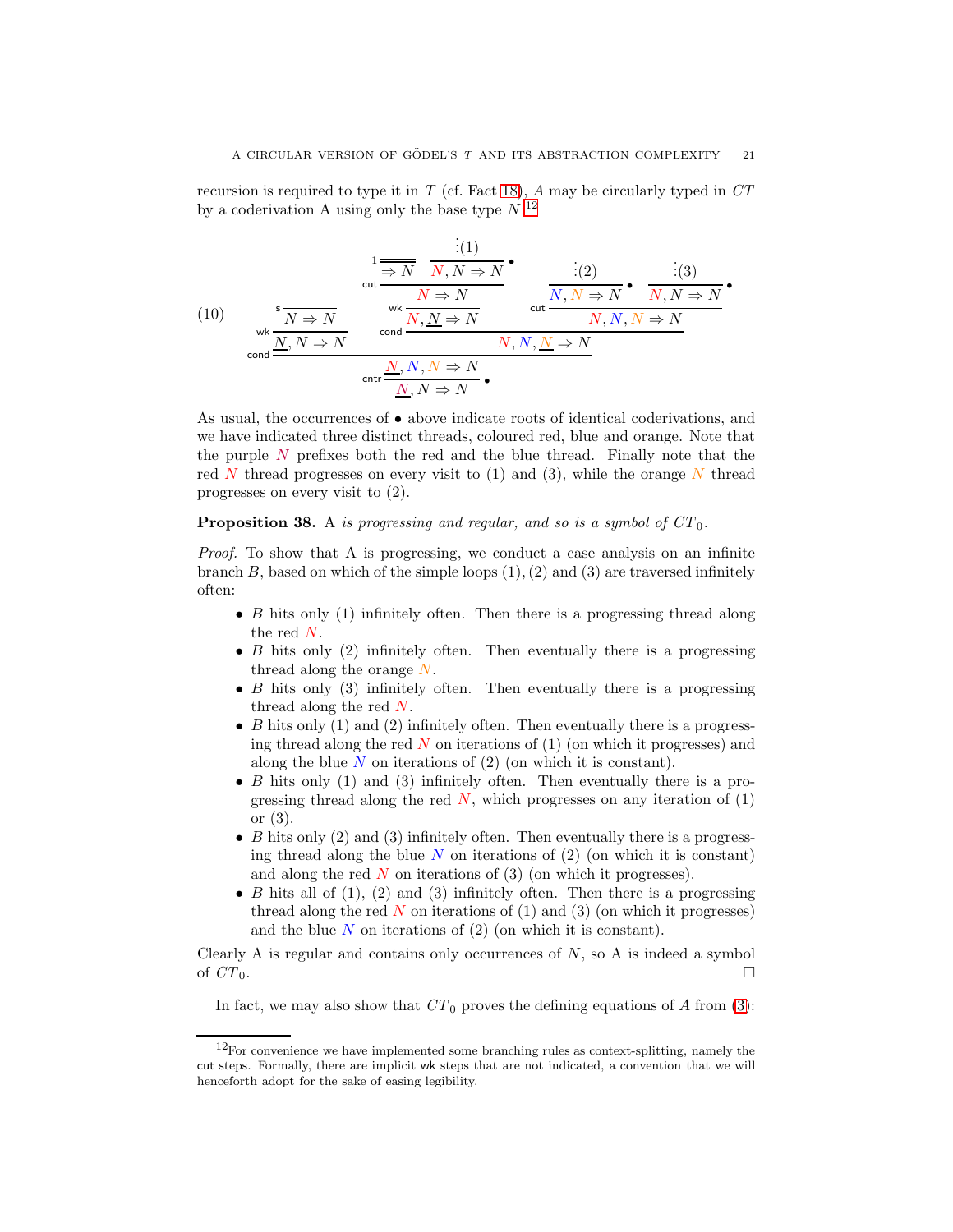<span id="page-22-2"></span>**Proposition 39.**  $CT_0$  proves the following equations:

$$
A 0 y = sy
$$
  
\n
$$
A s x 0 = A x \underline{1}
$$
  
\n
$$
A s x s y = A x (A s x y)
$$

*Proof.* Writing  $A_0$  and  $A_1$  for the left and right coderivations, respectively, composed by the lowermost cond step in [\(10\)](#page-21-0), we have:

(11) 
$$
A x y = \text{cntr}(\text{cond } A_0 A_1) x y \text{ by definition of } A
$$

$$
= \text{cond } A_0 A_1 x x y \text{ by cond axioms}
$$

From here we obtain the first equation of [\(3\)](#page-12-3), in  $CT_0$ :

<span id="page-22-0"></span>
$$
A 0 y = A_0 x y
$$
 by (11) above and **cond** axioms  
= **wks** x y by definition of A<sub>0</sub>  
= sy by wk axiom

Now writing  $A_{10}$  and  $A_{11}$  for the left and right coderivations, respectively, composed by the uppermost cond step typeset in [\(10\)](#page-21-0), we have:

(12) 
$$
A \text{ s}x y = A_1 x \text{ s}x y \qquad \text{by (11) above and cond axioms} \\ = \text{cond } A_{10} A_{11} x \text{ s}x y \qquad \text{by definition of } A_1
$$

From here we obtain the second and third equations of  $(3)$ , in  $CT_0$ :

<span id="page-22-1"></span>
$$
A s x 0 = A_{10} x s x
$$
 by (12) above and **cond** axioms  
= wk(cut (1 A)) x s x by definition of A<sub>10</sub>  
= cut (1 A) x by w k axiom  
= A x 1 by cut axiom  

$$
A s x s y = A_{11} x s x y
$$
 by (12) above and **cond** axioms  
= cut (A A) x s x y by definition of A<sub>11</sub>  
= A x (A s x y) by cut axiom

Now, let us revisit Section [3.6,](#page-12-2) where we gave a  $T$  term for the Ackermann-Péter function based on type 1 recursion. Calling that term A', temporarily, we now have that A′ and A satisfy the same defining equations from [\(3\)](#page-12-3). Working in a combined theory, we may thus deduce their equivalence via a nested induction.

**Proposition 40.**  $CT_0$ , rec<sub>1</sub> ⊢ A  $xy = A'xy$ .

*Proof.* Working inside  $CT_0$  + rec<sub>1</sub>, we show  $Ax = A'x$  by induction on x. We have,

> $A 0 y = sy$  by Proposition [39](#page-22-2)  $=$  A'0 y by Proposition [17](#page-13-2)

so  $A0 = A'0$  by ER. For the inductive step, we show that  $A \simeq y = A' \simeq y$  by a sub-induction on  $y$ :

| $A \, \text{s} x \, 0 = Ax \, \underline{1}$ |                   | by Proposition 39            |
|----------------------------------------------|-------------------|------------------------------|
|                                              | $= A'x1$          | by main inductive hypothesis |
|                                              | $= A'sx0$         | by Proposition 17            |
| A sx sy                                      | $= A x (A s x y)$ | by Proposition 39            |
|                                              | $= A'x(Asx y)$    | by main induction hypothesis |
|                                              | $= A'x(A'sx y)$   | by sub-induction hypothesis  |
|                                              | $= A'sx sy$       | by Proposition 17            |

Thus we have  $\Lambda$  sx =  $\Lambda'$ sx by ER, proving the main inductive step as required.  $\square$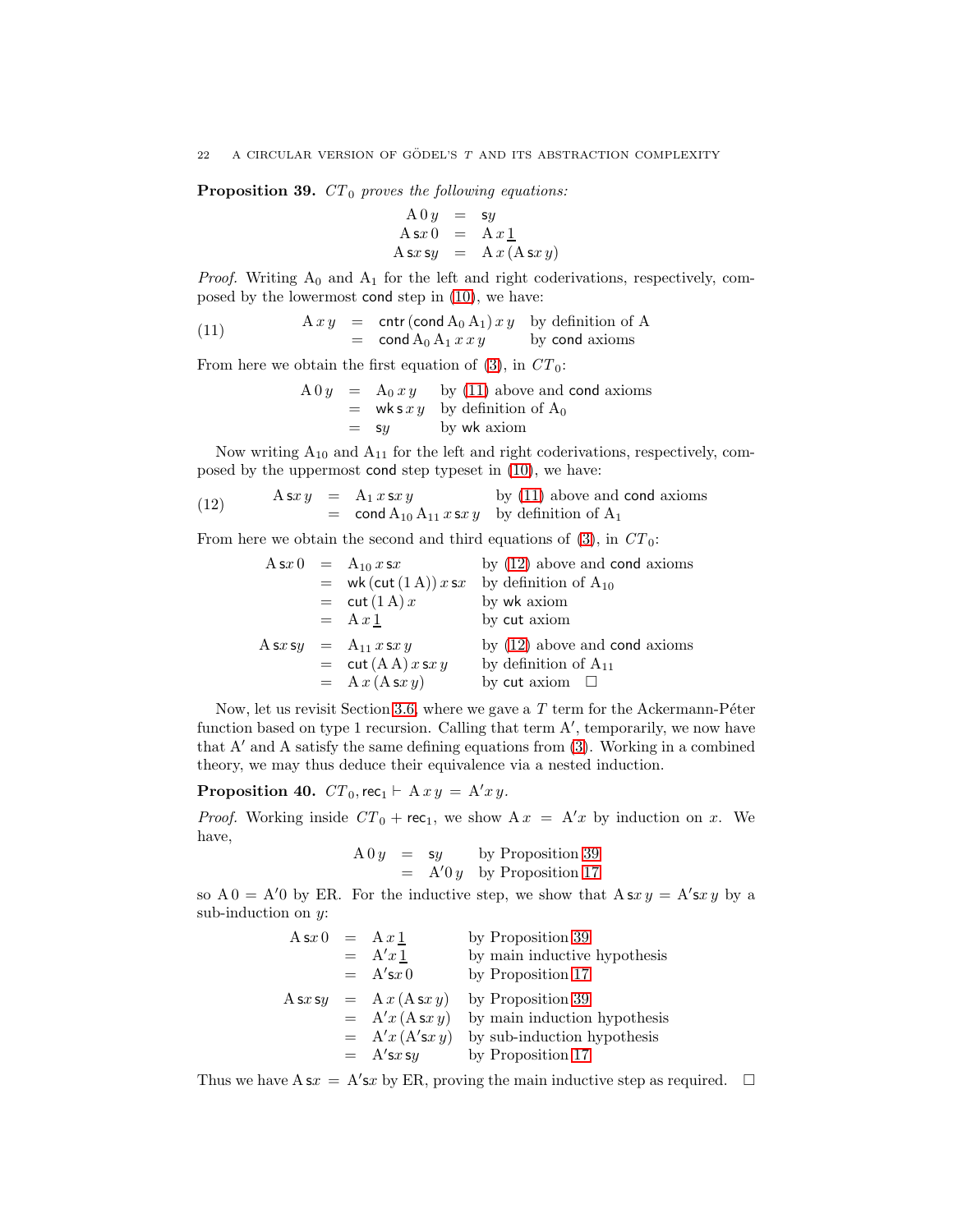As we mentioned before, general extensionality is not strictly necessary for many of our results, and this is in particular the case for the result above. We could have also proceeded under weak extensionality by an instance of  $\Pi_1$ -induction  $(\forall y(A \, x \, y = A'x \, y))$ . Standard witnessing theorems then reduce this to an instance of quantifier-free induction, but such a development is beyond the scope of this work.

#### <span id="page-23-2"></span>5. CT SIMULATES T, MORE SUCCINCTLY

<span id="page-23-0"></span>In this section we give a simulation of  $T_{n+1}$  terms of level  $\leq n+1$  into  $CT_n$ , provably satisfying the same equational theory, thus improving on the naive simulation of primitive recursion from Examples [23](#page-16-1) and [31.](#page-18-1) This matches similar results from the setting of arithmetic, [\[Das20\]](#page-64-6), and the exposition is entirely proof theoretic.

The main goal is to show the following result:

<span id="page-23-1"></span>**Theorem 41.** If  $t : \sigma$  is a term of  $T_{n+1}$  with  $\text{lev}(\sigma) \leq n+1$  then there is a  $CT_n$  $coderivation t' : \sigma s.t.$ 

$$
(13) \tCTn, \trecn+1 \vdash t = t'
$$

The idea is to rely on the partial normalisation result, Proposition [16,](#page-12-1) to work with a normal form of  $T$  derivations, and then translate into  $CT$  coderivations under a constructive realisation of the deduction theorem (for typing derivations).

5.1. Derivations with 'oracles'. We consider (co)derivations with fresh intial sequents of the form  $f \xrightarrow[\sigma_1,\ldots,\sigma_n \Rightarrow \tau]$ , denoting a functional  $f$  of type  $\sigma_1 \to \cdots \to$  $\sigma_n \to \tau$ , as expected. We write,



for a (co)derivation t of  $\vec{\sigma} \Rightarrow \tau$  with initial sequents among  $f_i \xrightarrow{\vec{\sigma}_i \Rightarrow \tau_i} i$ , with i

varying over some fixed range. We distinguish  $f_i$  from variable symbols, since coderivations until now are closed coterms; instead it is more pertinent to think of them as some fresh constant 'oracle' symbols. We thus use metavariables  $f, g$ , etc. for these new initial sequents. The interpretation of such (co)derivations into the standard model  $\mathfrak{N}$  is as expected, with (co)derivations now computing (partial) functionals with respect to oracles for each  $f_i$ .

5.2. Constructive realisation of the deduction theorem. We describe how to 'realise' a version of the deduction theorem for typing derivations in order to lower type level. The key feature of this translation is that recursion is simulated by a cyclic derivation in a succinct way, in terms of abstration complexity.

As notation throughout this section, if  $\tilde{f} = f_1, \ldots, f_n$  then we may simply write  $(\vec{f}\vec{x})$  for  $(f_1\vec{x}) (f_2\vec{x}) \dots (f_n\vec{x})$ , to lighten the syntax. Our key intermediate result is the following lemma: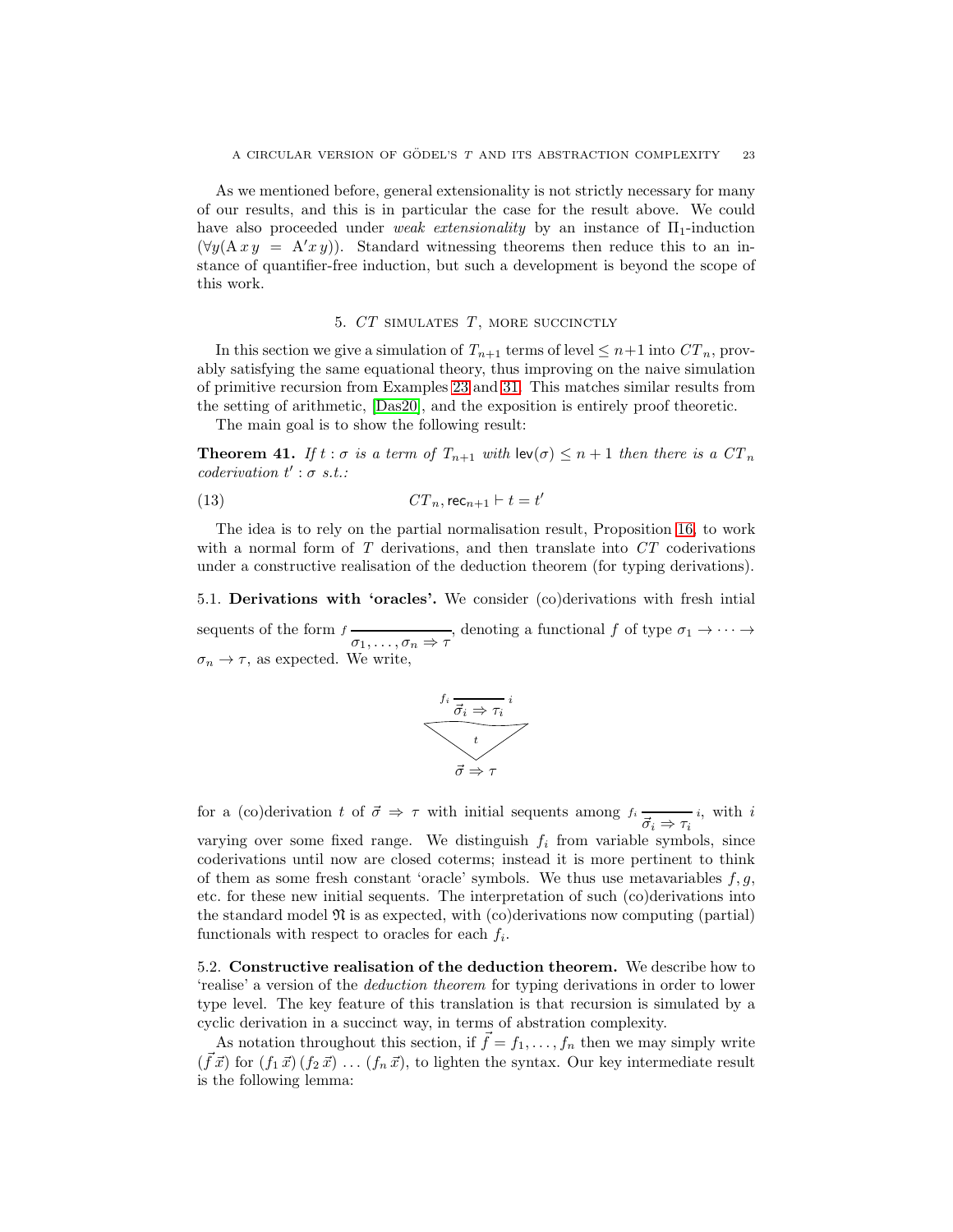<span id="page-24-0"></span>**Lemma 42.** Let  $t : \vec{\sigma}, \vec{N} \Rightarrow \tau$  be a  $T_{n+1}$  derivation, i.e.,



with all Ns indicated, s.t. all types occurring in t have level  $\leq n+1$ .

Write  $\tau = \vec{\tau} \to N$  and  $\sigma_i = \vec{\sigma}_i \to N$ . For each  $\vec{\rho}$  of levels  $\leq n$  there is a  $CT_n$ 

coderivation  $t^{\vec{\rho}}(\vec{f}) : \vec{\rho}, \vec{N}, \vec{\tau} \Rightarrow N$  using initial sequents  $f_i \rightarrow \vec{f}$  $\overrightarrow{\rho}, \overrightarrow{\sigma}_i \Rightarrow N$ <sup>i</sup>, *i.e.*,

<span id="page-24-1"></span>

such that,

(14) 
$$
CT_n, \text{rec}_{n+1} \vdash t^{\vec{\rho}}(\vec{f}) \vec{x} \vec{y} \vec{z} = t(\vec{f} \vec{x}) \vec{y} \vec{z}
$$

Moreover, for any j, there is a  $\rho_j$ -thread from the  $\rho_j$  in the conclusion of  $t^{\vec{\rho}}(\vec{f})$  to the  $\rho_i$  in any occurrence of the initial sequent  $f_i$ .

Before giving the proof let us set up some further notation to lighten the exposition as much as possible.

- We shall sometimes suppress the initial sequent arguments of a coderivation when it is unambiguous, e.g. writing  $t^{\vec{\rho}}$  instead of  $t^{\vec{\rho}}(\vec{f})$  etc. We will only do this when the initial sequents, or approrpriate substituted (co)derivations, are explicitly typeset.
- $\bullet\,$  We shall write  $\mathsf{r}^*$  for the reflexive transitive closure of a rule  $\mathsf{r}.$
- As in the statement of the lemma, we shall typically assume that a type, say,  $\tau$  has the form  $\vec{\tau} \to N$  and so on.
- Variables  $\vec{x}, x$  will typically correspond to types  $\vec{\rho}, \rho$ , variables  $\vec{y}, y$  to  $\vec{N}, N$ , and  $\vec{z} \, z$  to  $\vec{\tau}, \tau$ .

*Proof of Lemma [42.](#page-24-0)* We proceed by induction on the structure of t, and refer to an inductive hypothesis for a smaller derivation s by  $IH(s)$ .

If t is the initial sequent id  $\frac{\ }{\sigma \Rightarrow \sigma}$  then:

• If  $\sigma = N$ , then  $t^{\vec{\rho}}$  is:

$$
\text{wk} \frac{d}{N \Rightarrow N}
$$
  

$$
\overline{\rho, N \Rightarrow N}
$$

There are no new initial sequents so also no thread condition to check. To verify [\(14\)](#page-24-1), we have:

$$
t^{\vec{\rho}} \vec{x} y = \text{wk}^* \text{id} \vec{x} y \text{ by definition of } t^{\vec{\rho}}= \text{id} y \text{ by wk axioms}= ty \text{by definition of } t
$$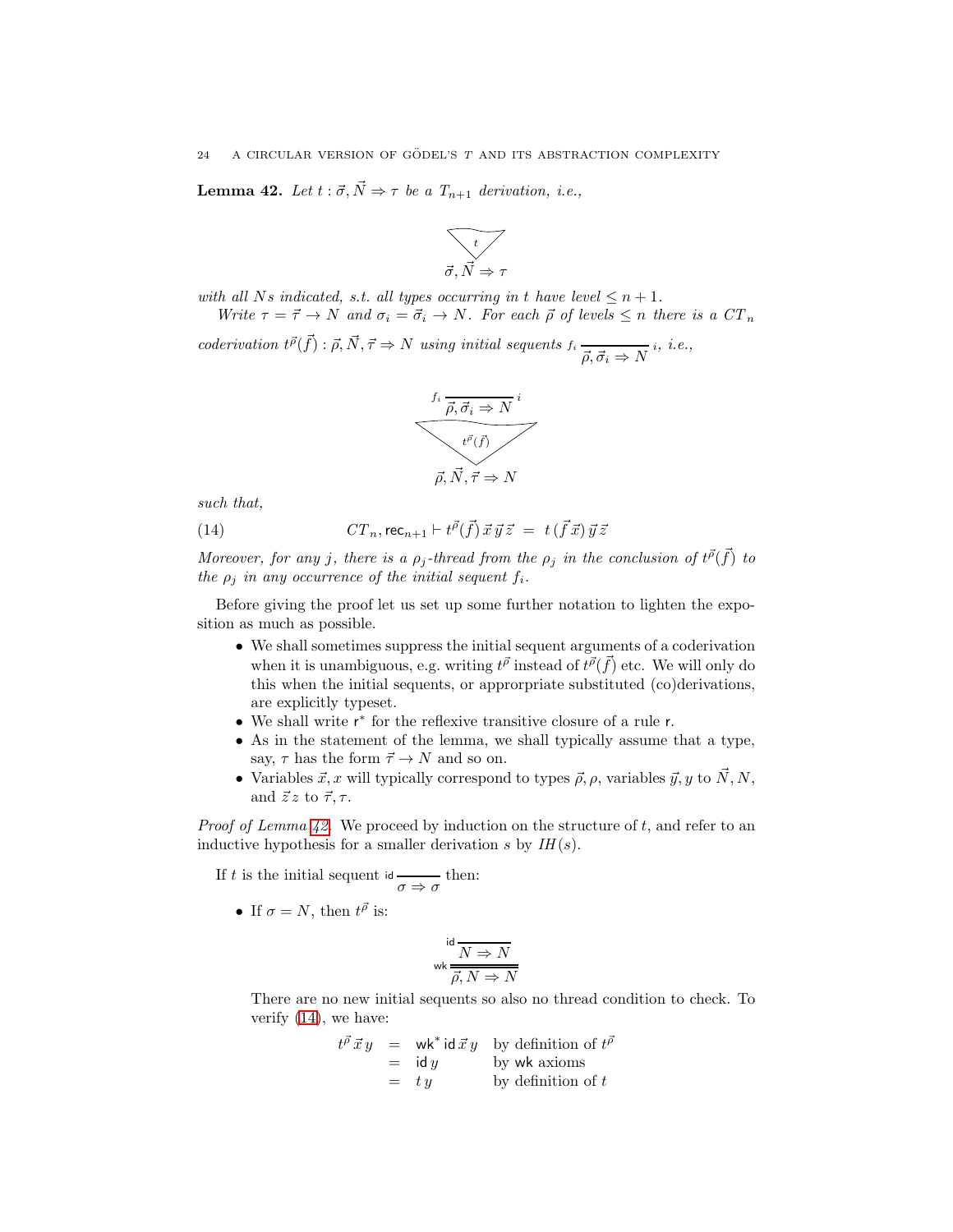• Otherwise  $t^{\vec{\rho}}$  is just:

$$
{}^f\overrightarrow{\rho,\vec{\sigma}\Rightarrow N}
$$

The required threading property is immediate, and to verify [\(14\)](#page-24-1) we have:

$$
t^{\vec{p}}(f) \vec{x} \vec{y} = f \vec{x} \vec{y} \qquad \text{by definition of } t^{\vec{p}}.
$$
  
= id (f \vec{x}) \vec{y} \qquad \text{by id axiom}  
= t (f \vec{x}) \vec{y} \qquad \text{by definition of } t

If t is the initial sequent  $0 \longrightarrow N$ , then  $t^{\vec{\rho}}$  is:

$$
\begin{array}{c}\n 0 \longrightarrow N \\
 \hline\n \text{wk} \longrightarrow N\n \end{array}
$$

There are no new initial sequents, so no threading property to check. To verify [\(14\)](#page-24-1) we have:

> $t^{\vec{\rho}} \vec{x}$  = wk\* 0  $\vec{x}$  by definition of  $t^{\vec{\rho}}$  $= 0$  by wk axioms  $=$  t by definition of t

If t is the initial sequent  $s \frac{N}{N} \Rightarrow N$  then  $t^{\vec{\rho}}$  is:

$$
\text{wk} \frac{\mathsf{s}}{\overline{\rho}, N \Rightarrow N}
$$

There are no new initial sequents, so no threading property to check. To verify [\(14\)](#page-24-1) we have:

> $t^{\vec{\rho}} \vec{x} y = \mathsf{wk}^* \mathsf{s} \vec{x} y$  by definition of  $t^{\vec{\rho}}$  $=$  s y by wk axioms  $=$  ty by definition of t

If  $t$  concludes with a weakening step,

$$
\overbrace{\vec{\sigma}, \vec{N} \Rightarrow \tau}
$$
  

$$
\overbrace{\vec{\sigma}, \pi, \vec{N} \Rightarrow \tau}
$$

then:

• If  $\pi = N$  then we define  $t^{\vec{\rho}}(\vec{f})$  by just commuting with the weakening step:

$$
\overbrace{\vec{\rho}, \vec{\sigma}, \vec{N}, \vec{\tau} \Rightarrow N}^{w\vec{\rho}, \vec{\sigma}, \vec{N}, \vec{\tau} \Rightarrow N}
$$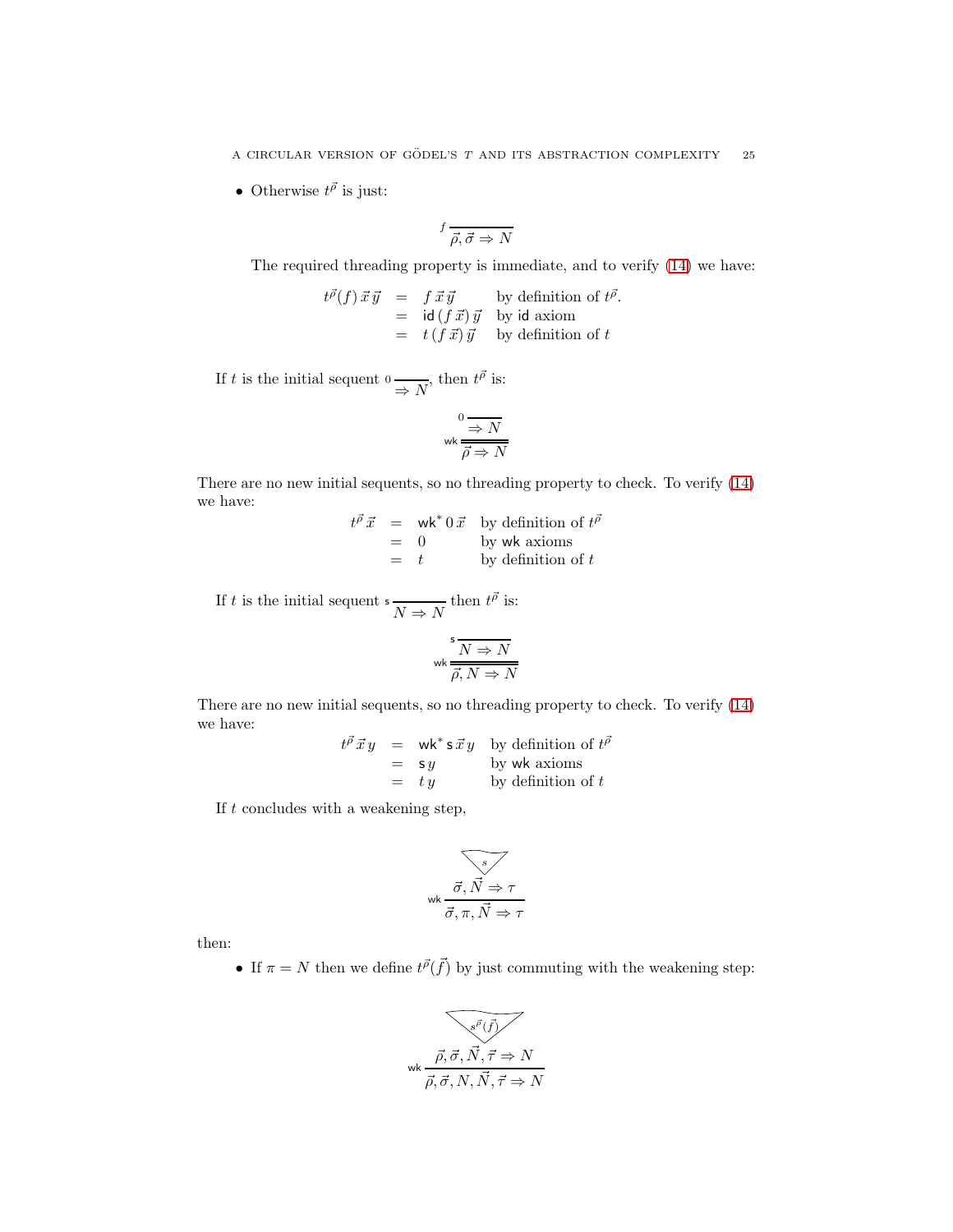The threading property is readily obtained from the inductive hypothesis, and we verify [\(14\)](#page-24-1) as follows:

$$
t^{\vec{\rho}}(\vec{f}) \vec{x} y \vec{y} \vec{z} = \text{wk } s^{\vec{\rho}}(\vec{f}) \vec{x} y \vec{y} \vec{z} \text{ by definition of } t^{\vec{\rho}}
$$
  
\n
$$
= s^{\vec{\rho}}(\vec{f}) \vec{x} \vec{y} \vec{z} \text{ by wk axiom}
$$
  
\n
$$
= s(\vec{f} \vec{x}) \vec{y} \vec{z} \text{ by } IH(s)
$$
  
\n
$$
= \text{wk } s(\vec{f} \vec{x}) y \vec{y} \vec{z} \text{ by wk axiom}
$$
  
\n
$$
= t(\vec{f} \vec{x}) y \vec{y} \vec{z} \text{ by definition of } t
$$

• Otherwise,  $t^{\vec{p}}(\vec{f},g)$  is simply just  $s^{\vec{p}}(\vec{f})$  (the initial sequents  $f : \vec{\pi} \Rightarrow N$ are never used), and the required properties are inherited directly from the inductive hypothesis.

If  $t$  concludes with a contraction step,

$$
\overbrace{\text{cntr}\frac{\vec{\sigma}, \pi, \pi, \vec{N} \Rightarrow \tau}{\vec{\sigma}, \pi, \vec{N} \Rightarrow \tau}}
$$

then:

• If  $\pi = N$  then we define  $t^{\vec{\rho}}(\vec{f})$  by just commuting with the contraction step:

$$
\overbrace{\text{cntr}\frac{\vec{\rho}, \vec{\sigma}, N, N, \vec{N}, \vec{\tau} \Rightarrow N}{\vec{\rho}, \vec{\sigma}, N, \vec{N}, \vec{\tau} \Rightarrow N}}
$$

The threading property is readily obtained from the inductive hypothesis, and we verify [\(14\)](#page-24-1) as follows:

$$
t^{\vec{\rho}}(\vec{f}) \vec{x} y \vec{y} \vec{z} = \text{cntr } s^{\vec{\rho}}(\vec{f}) \vec{x} y \vec{y} \vec{z} \text{ by definition of } t^{\vec{\rho}}
$$
  
\n
$$
= s^{\vec{\rho}}(\vec{f}) \vec{x} y y \vec{y} \vec{z} \text{ by contr axiom}
$$
  
\n
$$
= s(\vec{f} \vec{x}) y y \vec{y} \vec{z} \text{ by } IH(s)
$$
  
\n
$$
= \text{cntr } s(\vec{f} \vec{x}) y \vec{y} \vec{z} \text{ by contr axiom}
$$
  
\n
$$
= t(\vec{f} \vec{x}) y \vec{y} \vec{z} \text{ by definition of } t
$$

• Otherwise,  $t^{\vec{\rho}}(\vec{f},g)$  is just  $s^{\vec{\rho}}(\vec{f},g,g)$  and the threading property is immediate from the inductive hypothesis. [\(14\)](#page-24-1) is also easily verified:

$$
t^{\vec{\rho}}(\vec{f},g)\,\vec{x}\,\vec{y}\,\vec{z} = s^{\vec{\rho}}(\vec{f},g,g)\,\vec{x}\,\vec{y}\,\vec{z}
$$
 by definition of  $t$   
\n
$$
= s(\vec{f}\,\vec{x})\,(g\,\vec{x})\,(g\,\vec{x})\,\vec{y}\,\vec{z}
$$
 by  $IH(s)$   
\n
$$
= \text{cntr}\,s\,(\vec{f}\,\vec{x})\,(g\,\vec{x})\,\vec{y}\,\vec{z}
$$
 by  $\text{cntr\,axiom}$   
\n
$$
= t(\vec{f}\,\vec{x})\,(g\,\vec{x})\,\vec{y}\,\vec{z}
$$
 by definition of  $t$ 

If  $t$  concludes with a cut step,

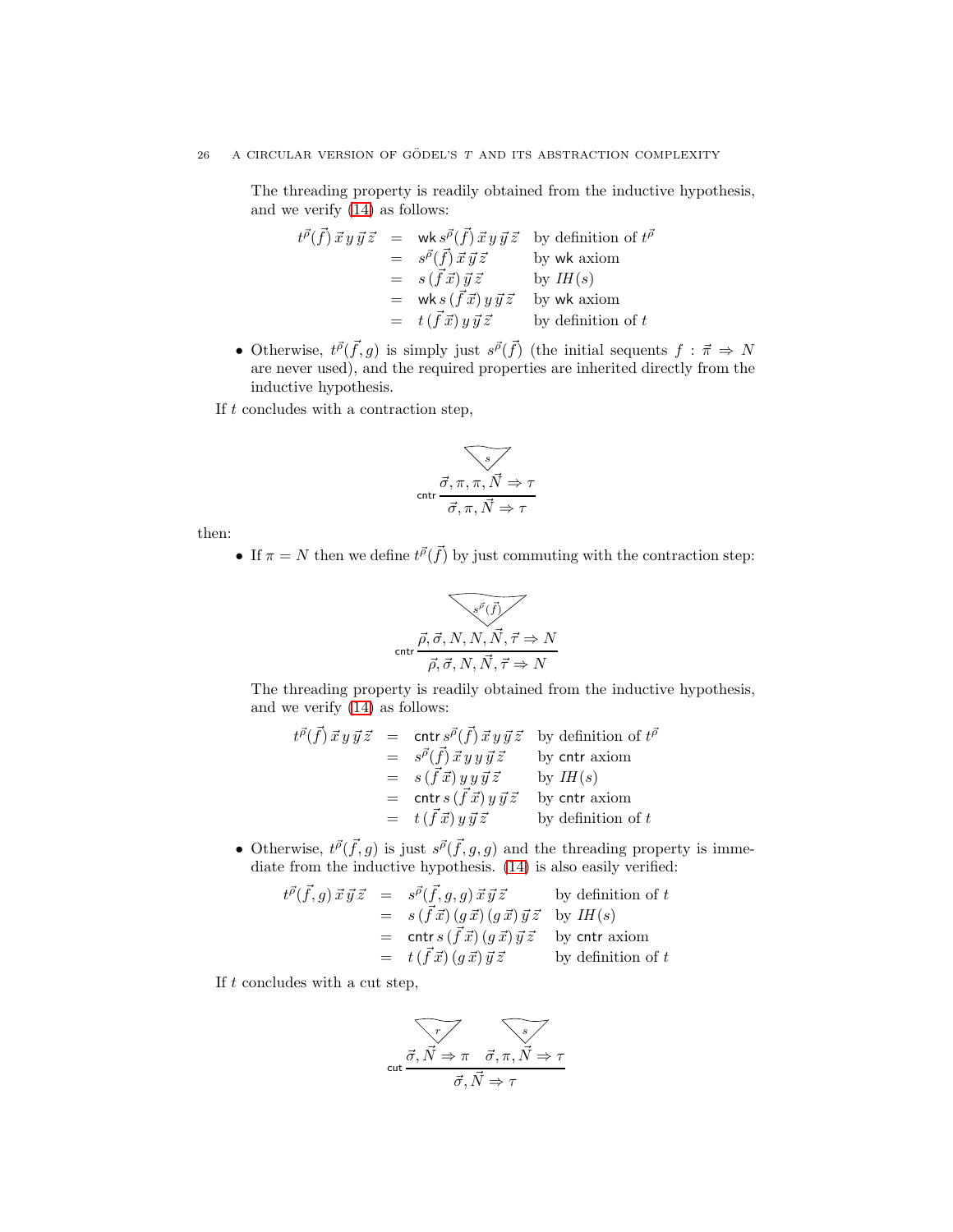then:

• If  $\pi = N$  then we define  $t^{\vec{\rho}}(\vec{f})$  by just commuting with the cut step:



The threading property is readily obtained from the inductive hypotheses and we verify [\(14\)](#page-24-1) as follows:

$$
t^{\vec{p}}(\vec{f}) \vec{x} \vec{y} \vec{z} = s^{\vec{p}}(\vec{f}) \vec{x} (r^{\vec{p}}(\vec{f}) \vec{x} \vec{y}) \vec{y} \vec{z} \text{ by cut axiom}
$$
  
\n
$$
= s(\vec{f} \vec{x}) (r(\vec{f} \vec{x}) \vec{y}) \vec{y} \vec{z} \text{ by } IH(r) \text{ and } IH(s)
$$
  
\n
$$
= t(\vec{f} \vec{x}) \vec{y} \vec{z} \text{ by cut axiom}
$$

• Otherwise, we define  $t^{\vec{\rho}}(\vec{f})$  as:



The threading property is readily obtained from the inductive hypotheses, and we verify [\(14\)](#page-24-1) as follows:

$$
t^{\vec{\rho}} \vec{x} \vec{y} \vec{z} = s^{\vec{\rho}, \vec{N}} (\mathsf{wk}^* \vec{f}, r^{\vec{\rho}}(\vec{f})) \vec{x} \vec{y} \vec{y} \vec{z} \quad \text{by entr axioms}
$$
  
\n
$$
= s (\mathsf{wk}^* \vec{f} \vec{x} \vec{y}) (r^{\vec{\rho}} (\vec{f}) \vec{x} \vec{y}) \vec{y} \vec{z} \quad \text{by } IH(s)
$$
  
\n
$$
= s (\mathsf{wk}^* \vec{f} \vec{x} \vec{y}) (r (\vec{f} \vec{x}) \vec{y}) \vec{y} \vec{z} \quad \text{by } IH(r) \text{ and ER}
$$
  
\n
$$
= s (\vec{f} \vec{x}) (r (\vec{f} \vec{x}) \vec{y}) \vec{y} \vec{z} \quad \text{by wk axioms and ER}
$$
  
\n
$$
= t (\vec{f} \vec{x}) \vec{y} \vec{z} \quad \text{by definition of } t
$$

If  $t$  concludes with a right-implication step,

$$
\overbrace{\vec{\sigma}, \vec{n}, \vec{N} \Rightarrow \tau}
$$

$$
\overline{\vec{\sigma}, \vec{N} \Rightarrow \pi \rightarrow \tau}
$$

then:

• If  $\pi = N$  then  $t^{\vec{\rho}}(\vec{f})$  is just:

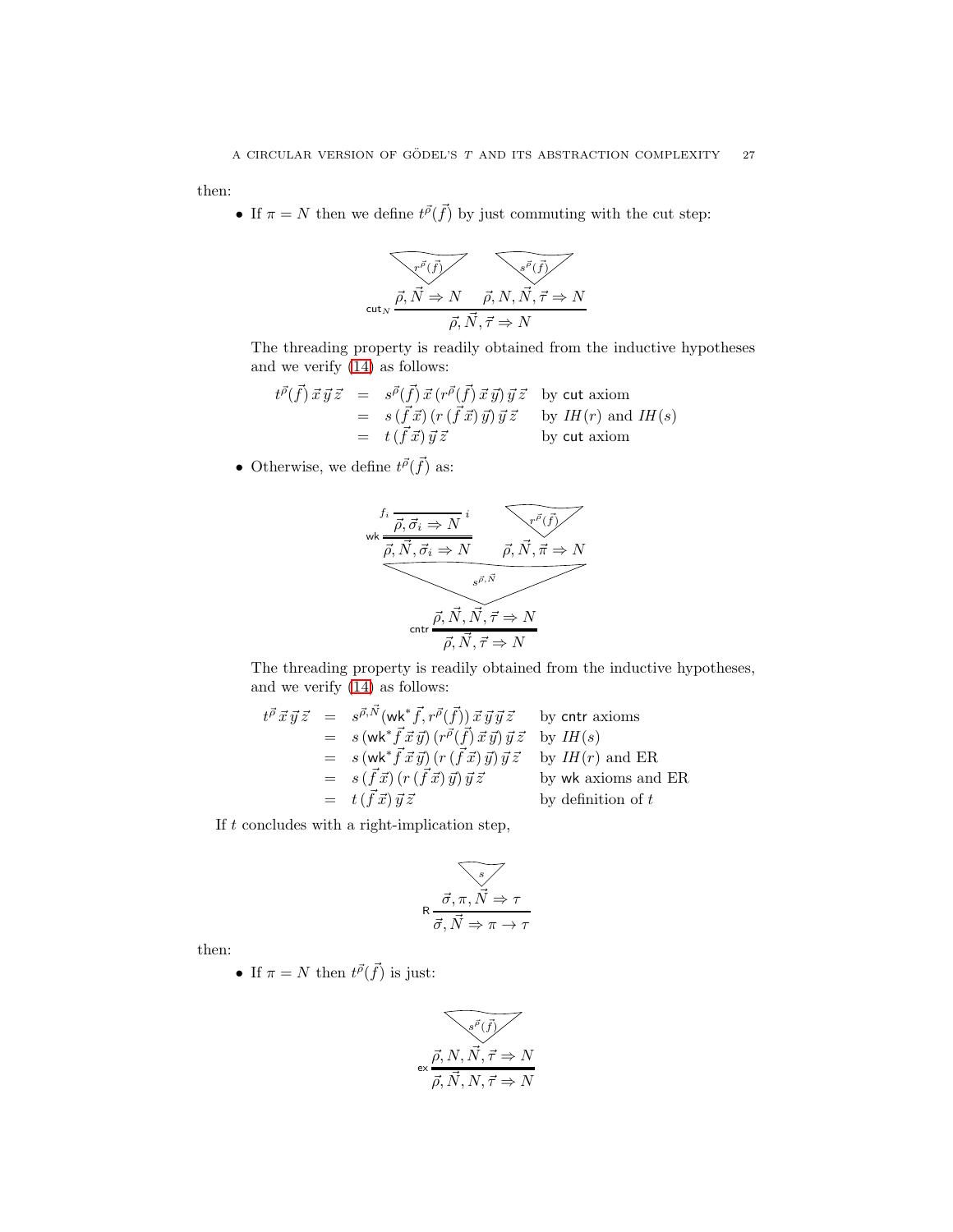# 28 A CIRCULAR VERSION OF GÖDEL'S  $T$  and its abstraction complexity

The threading property is readily obtained from the inductive hypothesis and [\(14\)](#page-24-1) is easily verified:

$$
t^{\vec{p}}(\vec{f}) \vec{x} \vec{y} y \vec{z} = s^{\vec{p}}(\vec{f}) \vec{x} y \vec{y} \vec{z} \text{ by ex axioms}
$$
  
=  $s(\vec{f} \vec{x}) y \vec{y} \vec{z}$  by  $IH(s)$   
=  $t(\vec{f} \vec{x}) \vec{y} y \vec{z}$  by R axiom

• Otherwise  $\mathsf{lev}(\pi) \leq n$  and we define  $t^{\vec{\rho}}(\vec{f})$  as:



<span id="page-28-0"></span>where app is a simple (finite) derivation satisfying:

$$
(15) \t\t\t $app z \vec{w} = z \vec{w}$
$$

The threading property is readily obtained from the inductive hypothesis, and we verify [\(14\)](#page-24-1) as follows:

$$
t^{\vec{\rho}} \vec{x} \vec{y} z \vec{z} = s^{\vec{\rho}, \pi} (\text{wk } \vec{f}, \text{wk}^* \text{app}) \vec{x} z \vec{y} \vec{z} \text{ by ex axioms}
$$
  
\n
$$
= s (\text{wk } \vec{f} \vec{x} z) (\text{wk}^* \text{app } \vec{x} z) \vec{y} \vec{z} \text{ by } IH(s)
$$
  
\n
$$
= s (\vec{f} \vec{x}) (\text{app } z) \vec{y} \vec{z} \text{ by wk axioms and ER}
$$
  
\n
$$
= s (\vec{f} \vec{x}) z \vec{y} \vec{z} \text{ by R axiom}
$$

If  $t$  concludes with a left-implication step,

$$
\begin{array}{c}\n\overbrace{\vec{\sigma}, \vec{N} \Rightarrow \tau' \quad \vec{\sigma}, \pi, \vec{N} \Rightarrow \tau} \\
\overbrace{\vec{\sigma}, \tau' \rightarrow \pi, \vec{N} \Rightarrow \tau}\n\end{array}
$$

then:

• If  $\pi = N$  then we define  $t^{\vec{\rho}}(\vec{f}, g)$  as:

$$
\overbrace{\text{Re}\frac{\vec{\rho}, \vec{N}, \vec{\tau}' \Rightarrow N}{\vec{\rho}, \vec{N} \Rightarrow \tau'}}^{\text{ref}} \quad \overbrace{\text{cut}\frac{\vec{\rho}, \vec{r} \Rightarrow N}{\vec{\rho}, \tau' \Rightarrow N}}^{\text{gt}} \quad \overbrace{\text{opt}}^{\text{gt}} \overline{\vec{\rho}, \vec{\tau} \Rightarrow N}
$$
\n
$$
\overline{\vec{\rho}, \vec{N}, \vec{\tau} \Rightarrow N}
$$
\n
$$
\overline{\vec{\rho}, \vec{N}, \vec{\tau} \Rightarrow N}
$$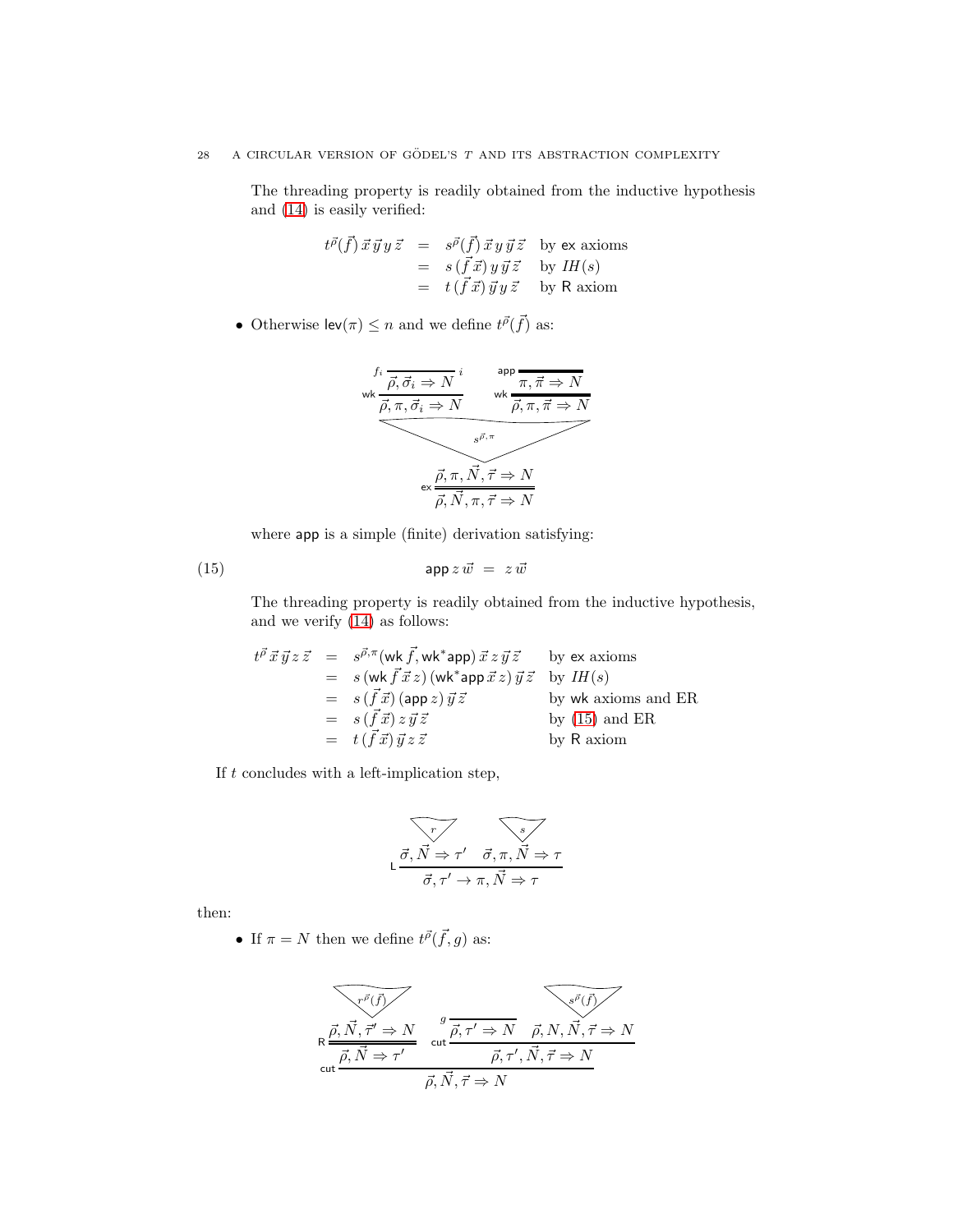The threading property is readily obtained from the inductive hypotheses and we verify [\(14\)](#page-24-1) as follows:

$$
t^{\vec{\rho}}(\vec{f},g)\,\vec{x}\,\vec{y}\,\vec{z} = \text{cut}\,g\,s^{\vec{\rho}}(\vec{f})\,\vec{x}\,(\mathsf{R}^*\,r^{\vec{\rho}}(\vec{f})\,\vec{x}\,\vec{y})\,\vec{y}\,\vec{z} \text{ by cut axiom}
$$
  
\n
$$
= s^{\vec{\rho}}(\vec{f})\,\vec{x}\,(g\,\vec{x}\,(\mathsf{R}^*\,r^{\vec{\rho}}(\vec{f})\,\vec{x}\,\vec{y}))\,\vec{y}\,\vec{z} \text{ by cut axiom}
$$
  
\n
$$
= s^{\vec{\rho}}(\vec{f})\,\vec{x}\,(g\,\vec{x}\,(r^{\vec{\rho}}(\vec{f})\,\vec{x}\,\vec{y}))\,\vec{y}\,\vec{z} \text{ by R axioms and ER}
$$
  
\n
$$
= s(\vec{f}\,\vec{x})\,(g\,\vec{x}\,(r^{\vec{\rho}}(\vec{f})\,\vec{x}\,\vec{y}))\,\vec{y}\,\vec{z} \text{ by } IH(s)
$$
  
\n
$$
= s(\vec{f}\,\vec{x})\,(g\,\vec{x}\,(r\,(\vec{f}\,\vec{x})\,\vec{y}))\,\vec{y}\,\vec{z} \text{ by } IH(r) \text{ and ER}
$$
  
\n
$$
= t(\vec{f}\,\vec{x})(\vec{g}\,\vec{x})\,\vec{y}\,\vec{z} \text{ by L axiom}
$$

• Otherwise we define  $t^{\vec{\rho}}(\vec{f},g)$  as:



The threading property is readily obtained from the inductive hypotheses and we verify [\(14\)](#page-24-1) as follows:

$$
t^{\vec{\rho}}(\vec{f},g) \vec{x}\vec{y}\vec{z} = s^{\vec{\rho},\vec{N}}(\mathsf{wk}^*\vec{f},\texttt{cut}(\mathsf{R}^*\vec{r}^{\vec{\rho}}(\vec{f}))(\mathsf{wk}^*g)) \vec{x}\vec{y}\vec{y}\vec{z} \text{ by entry axioms}
$$
  
\n
$$
= s(\mathsf{wk}^*\vec{f}\vec{x}\vec{y}) (\texttt{cut}(\mathsf{R}^*\vec{r}^{\vec{\rho}}(\vec{f}))(\mathsf{wk}^*g)\vec{x}\vec{y})\vec{y}\vec{z} \text{ by } IH(s)
$$
  
\n
$$
= s(\vec{f}\vec{x}) (\texttt{cut}(\mathsf{R}^*\vec{r}^{\vec{\rho}}(\vec{f}))(\mathsf{wk}^*g)\vec{x}\vec{y})\vec{y}\vec{z} \text{ by } \mathsf{wk} \text{ axioms and ER}
$$
  
\n
$$
= s(\vec{f}\vec{x}) (\mathsf{wk}^*\vec{g}\vec{x}\vec{y}(\mathsf{R}^*\vec{r}^{\vec{\rho}}(\vec{f})\vec{x}\vec{y}))\vec{y}\vec{z} \text{ by cut axiom}
$$
  
\n
$$
= s(\vec{f}\vec{x}) (g\vec{x}(\mathsf{R}^*\vec{r}^{\vec{\rho}}(\vec{f})\vec{x}\vec{y}))\vec{y}\vec{z} \text{ by R axioms and ER}
$$
  
\n
$$
= s(\vec{f}\vec{x}) (g\vec{x}(\mathsf{r}(\vec{f}\vec{x})\vec{y}))\vec{y}\vec{z} \text{ by } H(r) \text{ and ER}
$$
  
\n
$$
= t(\vec{f}\vec{x}) (g\vec{x})\vec{y}\vec{z} \text{ by L axiom}
$$

Finally, if  $t$  concludes with a recursion step,

$$
\overbrace{\sigma,\vec{N}\Rightarrow\tau\quad\vec{\sigma},\tau,\vec{N},N\Rightarrow\tau}^{\tau}
$$

$$
\overline{\vec{\sigma},\vec{N},N\Rightarrow\tau}
$$

then:

• If  $\tau = N$  (so  $\vec{\tau}$  is empty) then we define  $t^{\vec{\rho}}$  similarly to before in Example [23,](#page-16-1)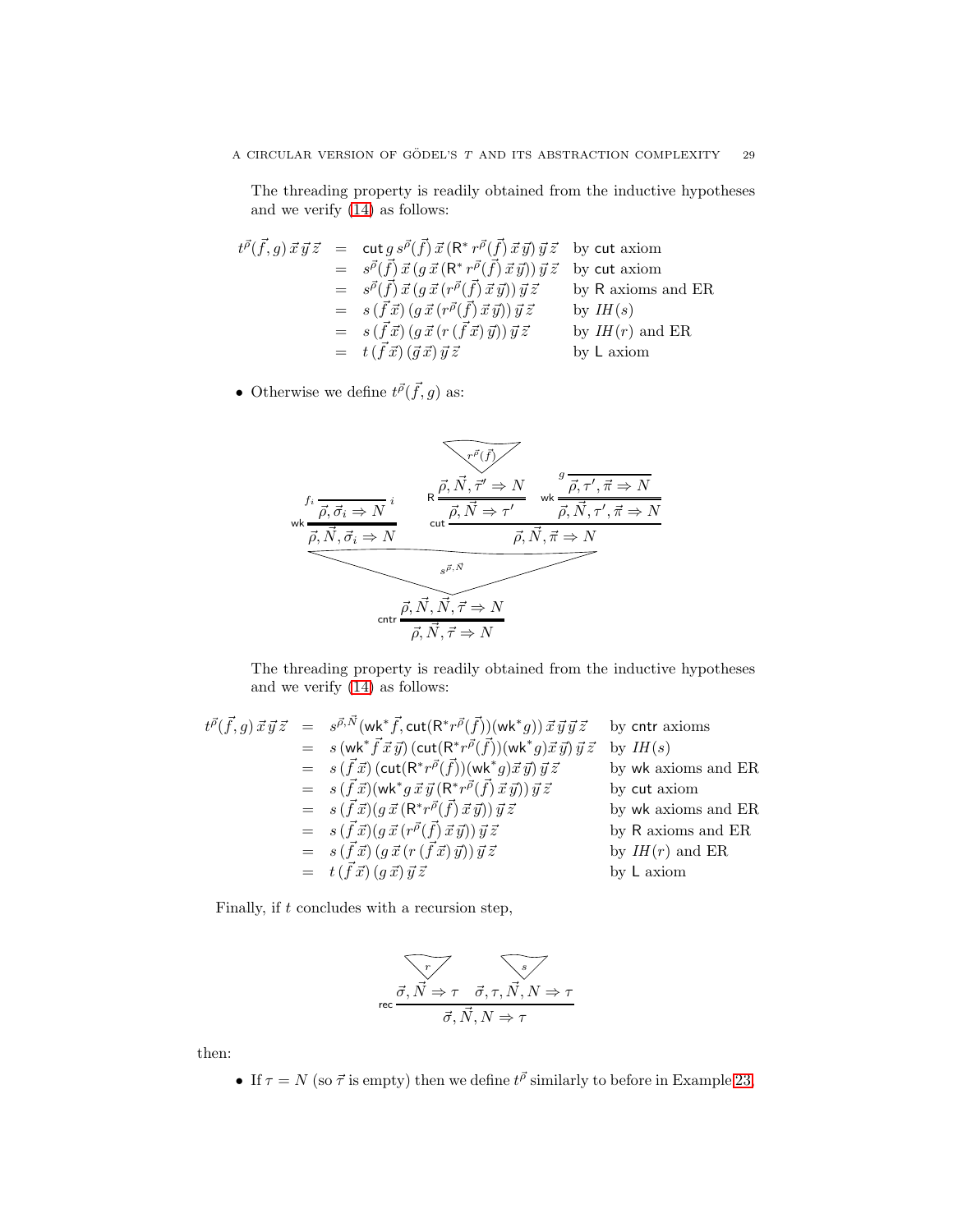(16)  
\n
$$
\frac{\vdots}{\vec{r}^{\vec{p}}(\vec{f})}
$$
\n
$$
\text{cond } \frac{\vec{p}, \vec{N} \Rightarrow N}{\text{cut } \vec{p}, \vec{N}, N \Rightarrow N} \cdot \frac{\vec{p}, N, \vec{N}, N \Rightarrow N}{\vec{p}, \vec{N}, N \Rightarrow N}
$$
\n
$$
\vec{p}, \vec{N}, N \Rightarrow N
$$

where  $\bullet$  marks roots of identical sub-coderivations. The threading property is readily obtained from the inductive hypotheses. For progressiveness, any infinite branch either just loops on • indefinitely, in which case there is a progressing thread along the blue N, or is eventually in just  $r^{\vec{\rho}}(\vec{f})$  or  $s^{\vec{\rho}}(\vec{f}),$ in which case there is a progressing thread by the inductive hypotheses. To verify [\(14\)](#page-24-1) we shall show,

$$
(17) \t\t t\vec{p}(\vec{f}) \vec{x} \vec{y} y = t(\vec{f} \vec{x}) \vec{y} y
$$

<span id="page-30-0"></span>by (object-level) induction on  $y$ :

$$
t^{\vec{\rho}}(\vec{f}) \vec{x} \vec{y} 0 = r^{\vec{f}}(\vec{f}) \vec{x} \vec{y}
$$
 by cond axiom  
\n
$$
= r(\vec{f} \vec{x}) \vec{y}
$$
 by *IH*(*r*)  
\n
$$
t^{\vec{\rho}}(\vec{f}) \vec{x} \vec{y} s y = \text{cut } t^{\vec{\rho}}(\vec{f}) s^{\vec{\rho}}(\vec{f}) \vec{x} \vec{y} y
$$
 by cond axioms  
\n
$$
= s^{\vec{\rho}}(\vec{f}) \vec{x} (\vec{f}(\vec{f}) \vec{x} \vec{y} y) \vec{y} y
$$
 by cut axiom  
\n
$$
= s(\vec{f} \vec{x}) (t^{\vec{\rho}}(\vec{f}) \vec{x} \vec{y} y) \vec{y} y
$$
 by *IH*(*s*)  
\n
$$
= s(\vec{f} \vec{x}) (t(\vec{f} \vec{x}) \vec{y} y) \vec{y} y
$$
 by inductive hypothesis (17)  
\n
$$
= t(\vec{f} \vec{x}) \vec{y} s y
$$
 by rec axioms

• Otherwise we define 
$$
t^{\vec{p}}(\vec{f})
$$
 to be,

(18)  
\n
$$
\begin{array}{c}\n \text{wk} \frac{\overrightarrow{h}, \overrightarrow{\sigma}, \overrightarrow{\sigma} \text{ in } \overrightarrow{\rho}, \overrightarrow{N}, N, \overrightarrow{\sigma} \text{ in } \overrightarrow{\rho}, \overrightarrow{N}, N, \overrightarrow{\tau} \text{ in } \overrightarrow{\rho}} \text{ (and } \overrightarrow{\rho}, \overrightarrow{N}, N, \overrightarrow{\tau} \text{ in } \overrightarrow{\rho}, \overrightarrow{N}, N, \overrightarrow{\tau} \text{ in } \overrightarrow{\rho}, \overrightarrow{N}, N, \overrightarrow{\tau} \text{ in } \overrightarrow{\rho}, \overrightarrow{N}, N, \overrightarrow{\tau} \text{ in } \overrightarrow{\rho}, \overrightarrow{N}, N, \overrightarrow{\tau} \text{ in } \overrightarrow{\rho}, \overrightarrow{N}, N, \overrightarrow{\tau} \text{ in } \overrightarrow{\rho}, \overrightarrow{N}, N, \overrightarrow{\tau} \text{ in } \overrightarrow{\rho}, \overrightarrow{N}, N, \overrightarrow{\tau} \text{ in } \overrightarrow{\rho}, \overrightarrow{N}, N, \overrightarrow{\tau} \text{ in } \overrightarrow{\rho}, \overrightarrow{N}, N, \overrightarrow{\tau} \text{ in } \overrightarrow{\rho}, \overrightarrow{N}, N, \overrightarrow{\tau} \text{ in } \overrightarrow{\rho}, \overrightarrow{N}, N, \overrightarrow{\tau} \text{ in } \overrightarrow{\rho}, \overrightarrow{N}, N, \overrightarrow{\tau} \text{ in } \overrightarrow{\rho}, \overrightarrow{N}, N, \overrightarrow{\tau} \text{ in } \overrightarrow{\rho}, \overrightarrow{N}, N, \overrightarrow{\tau} \text{ in } \overrightarrow{\rho}, \overrightarrow{N}, N, \overrightarrow{\tau} \text{ in } \overrightarrow{\rho}, \overrightarrow{N}, N, \overrightarrow{\tau} \text{ in } \overrightarrow{\rho}, \overrightarrow{N}, N, \overrightarrow{\tau} \text{ in } \overrightarrow{\rho}, \overrightarrow{N}, N, \overrightarrow{\tau} \text{ in } \overrightarrow{\rho}, \overrightarrow{N}, N, \overrightarrow{\tau} \text{ in } \overrightarrow{\rho}, \overrightarrow{N}, N, \overrightarrow{\tau} \text{ in } \overrightarrow{\rho}, \overrightarrow{N}, N, \overrightarrow{\tau} \text{ in } \overrightarrow{\rho}, \overrightarrow{N}, N, \overrightarrow{\tau} \text{ in } \overrightarrow{\rho}, \overrightarrow{N}, N, \overrightarrow{\tau} \text{ in } \overrightarrow{\rho}, \overrightarrow{N}, N, \overrightarrow{\tau} \text{ in } \overrightarrow{\rho}, \overrightarrow{N}, N, \overrightarrow{\tau} \text{ in } \overrightarrow
$$

where • marks roots of identical sub-coderivations. The threading property is readily obtained from the inductive hypotheses. For progressiveness, notice that any infinite branch that hits  $\bullet$  infinitely often will have a progressing thread along the blue  $N$ , thanks to the threading property from the inductive hypothesis for s. Any other infinite branch is eventually in  $r^{\vec{\rho}}(\vec{f})$  or  $s^{\vec{\rho}, \vec{N}, N}$ , so progressiveness follows from the inductive hypotheses. To verify [\(14\)](#page-24-1) we show that,

<span id="page-30-1"></span>(19) 
$$
t^{\vec{\rho}}(\vec{f}) \vec{x} \vec{y} y \vec{z} = t(\vec{f} \vec{x}) \vec{y} y \vec{z}
$$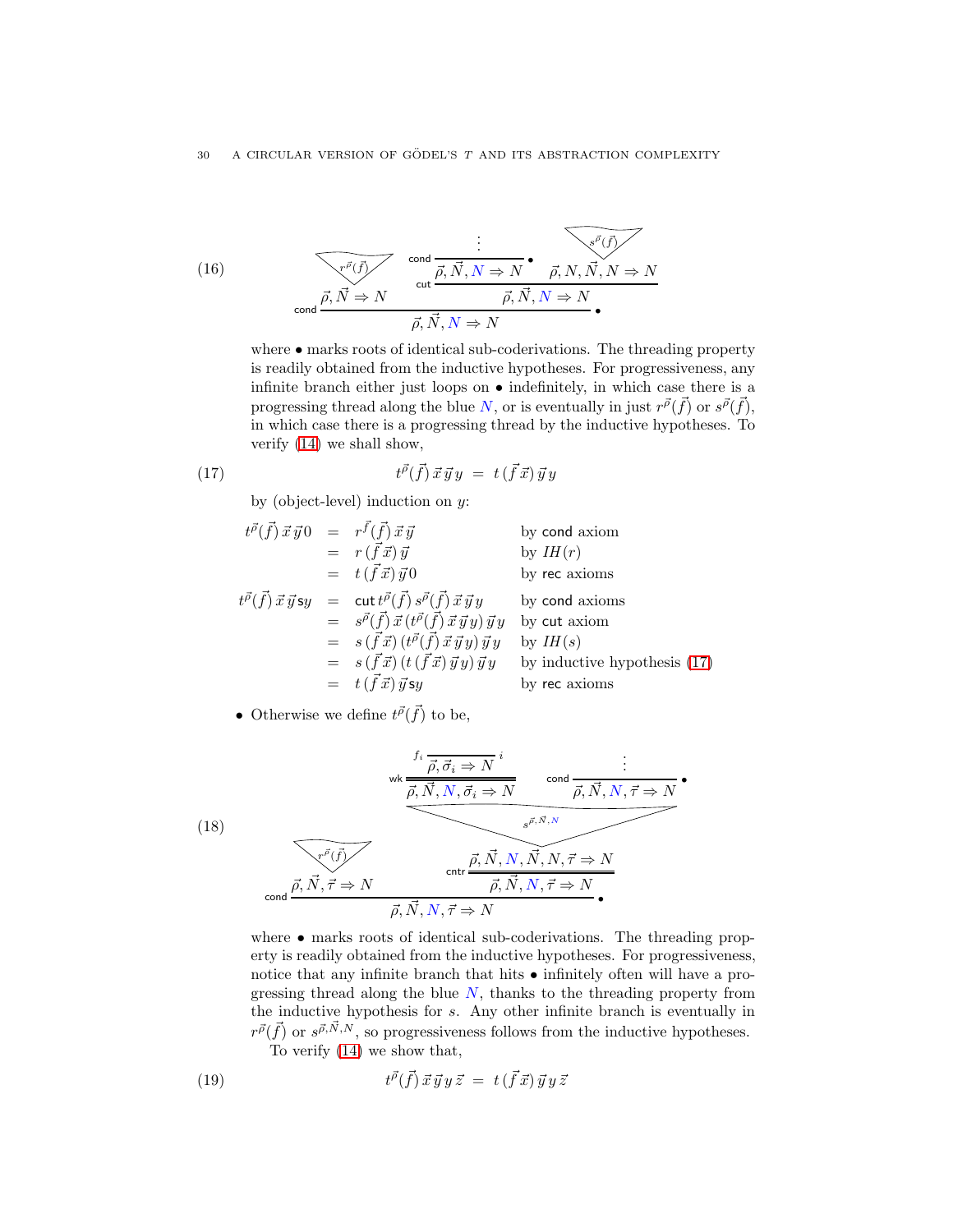by (object-level) induction on  $y$ :

$$
t^{\vec{\rho}}(\vec{f}) \vec{x} \vec{y} 0 \vec{z} = r^{\vec{\rho}}(\vec{f}) \vec{x} \vec{y} \vec{z}
$$
 by cond axioms  
\n
$$
= r(\vec{f} \vec{x}) \vec{y} \vec{z}
$$
 by  $IH(r)$   
\n
$$
t^{\vec{\rho}}(\vec{f}) \vec{x} \vec{y} s y \vec{z} = \text{cntr}^* s^{\vec{\rho}, \vec{N}, N} (\text{wk}^* \vec{f}, t^{\vec{\rho}}(\vec{f})) \vec{x} \vec{y} y \vec{z}
$$
 by cond axioms  
\n
$$
= s^{\vec{\rho}, \vec{N}, N} (\text{wk}^* \vec{f}, t^{\vec{\rho}}(\vec{f})) \vec{x} \vec{y} y \vec{y} y \vec{z}
$$
 by contr axioms  
\n
$$
= s (\text{wk}^* \vec{f} \vec{x} \vec{y} y) (t^{\vec{\rho}}(\vec{f}) \vec{x} \vec{y} y) \vec{y} y \vec{z}
$$
 by  $IH(s)$   
\n
$$
= s(\vec{f} \vec{x}) (t^{\vec{\rho}}(\vec{f}) \vec{x} \vec{y} y) \vec{y} y \vec{z}
$$
 by wk axioms and ER  
\n
$$
= s(\vec{f} \vec{x}) (t (\vec{f} \vec{x}) \vec{y} y) \vec{y} y \vec{z}
$$
 by inductive hypothesis (19)  
\n
$$
= t(\vec{f} \vec{x}) \vec{y} s y \vec{z}
$$
 by rec axioms  $\Box$ 

5.3.  $CT_n$  simulates  $T_{n+1}$ . We are now ready to prove the main result of this section, which essentially boils down to an instance of the main Lemma in the previous subsection.

Proof of Theorem [41.](#page-23-1) Without loss of generality assume t is a derivation of  $\Rightarrow \sigma$ and apply Lemma [42](#page-24-0) with  $\vec{\rho}$  empty, to obtain a coderivation  $t^{\varnothing} : \vec{\sigma} \Rightarrow N$  s.t.:

(20) 
$$
CT_n, \text{rec}_{n+1} \vdash t\vec{x} = t^{\varnothing}\vec{x}
$$

Note that  $t^{\emptyset}$  uses no new initial sequents since the antecedent of the conclusion of  $t$  is empty. Now we define  $t'$  as:

<span id="page-31-1"></span>
$$
\begin{array}{c}\n\sqrt{t^{\beta}} \\
\hline\n\frac{\vec{\sigma} \Rightarrow N}{\Rightarrow \sigma}\n\end{array}
$$

We verify [\(13\)](#page-23-2) as follows, working inside the theory:

$$
t \, \vec{x} = t^{\varnothing} \, \vec{x} \qquad \text{by (20)}
$$
\n
$$
\therefore \quad t \, \vec{x} = \mathsf{R}^* t^{\varnothing} \, \vec{x} \qquad \text{by R axioms}
$$
\n
$$
\therefore \quad t \, \vec{x} = t' \, \vec{x} \qquad \text{by definition of } t'
$$
\n
$$
\therefore \quad t = t' \qquad \qquad \text{by ER} \quad \Box
$$

6. Coterm-based models of T and CT

<span id="page-31-0"></span>Our ultimate goal is to establish a converse to the main result of the previous section, which we shall demonstrate in the next two sections. Before that we need to introduce some type structures arising from our formulation of CT. Ultimately, we will reduce the simulation of  $CT_n$  in  $T_{n+1}$  to the provability in an appropriate arithmetic theory that certain structures are models of CT .

We cannot formalise the standard model  $\mathfrak N$  in arithmetic for cardinality reasons, however there are natural models of partial recursive functionals that can be formalised, namely the hereditarily recursive and the hereditarily effective operations of finite type (see, e.g., [\[LN15\]](#page-66-9)).

Since regular coterms form a Turing-complete programming language (cf. Proposition [25\)](#page-17-2), the domains of our structures will simply be classes of regular coterms. Viewed as Kleene-Herbrand-G¨odel equational specifications (see, e.g., [\[Kle80\]](#page-65-12)), note that the corresponding notion of computation is subsumed by provable equality of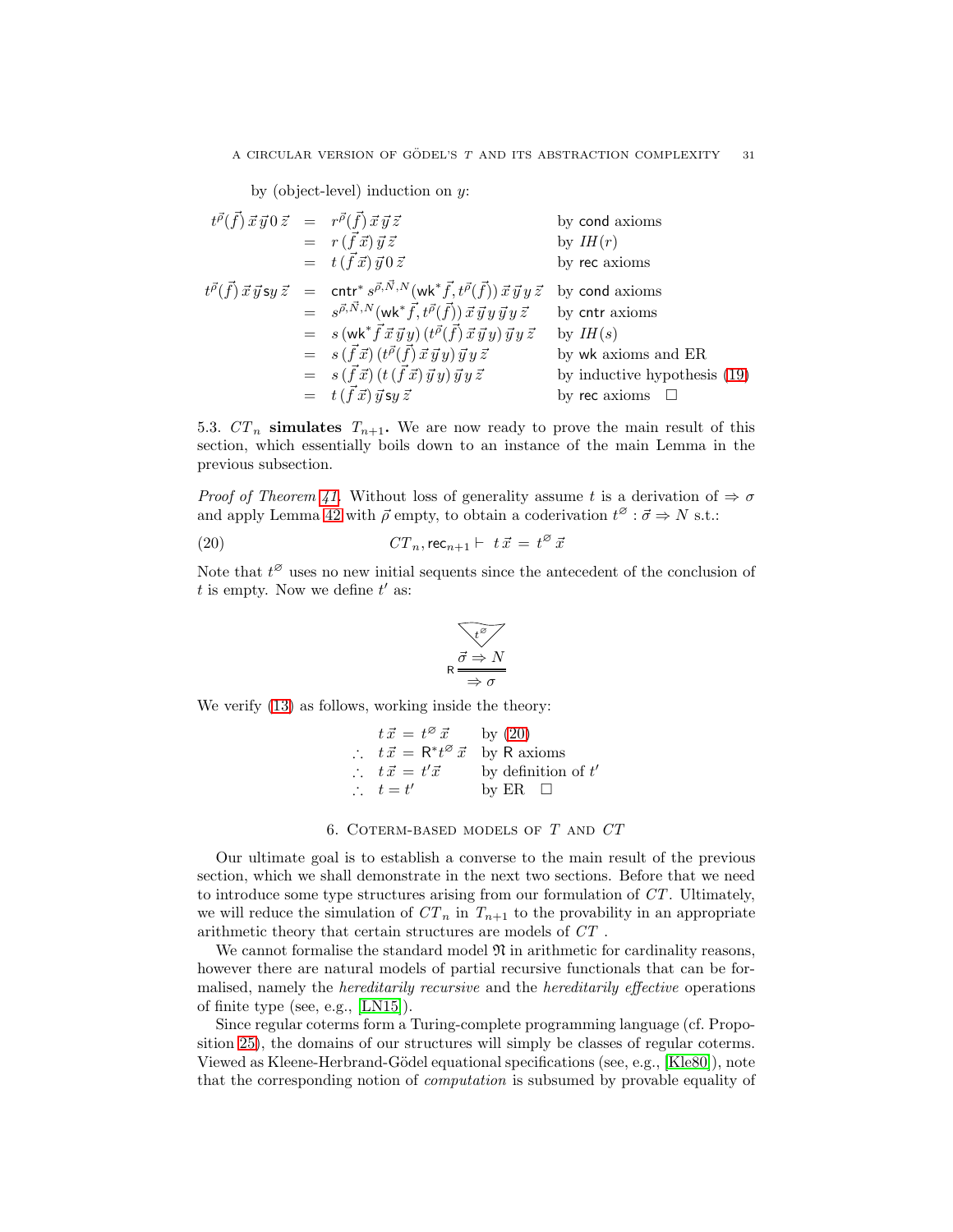coterms by rules and axioms of  $CT$ . In fact, we will distill from  $CT$  a suitable fragment of provable equality, namely that induced by the respective rewriting system. This will eventually give rise to an intensional model, whence an extensional one can be obtained by, as usual, taking the extensional collapse.

6.1. **Reduction and conversion of coterms.** The reduction relation  $\rightsquigarrow$  on coterms is defined by orienting all the equations in Figures [4,](#page-9-1) [6](#page-10-1) and [8](#page-14-0) left-to-right and taking closure under substitution and contexts. Formally:

**Definition 43** (Reduction and conversion).  $\rightarrow$  is the least relation on (co)terms satisfying the reductions in Figure [9,](#page-32-0) where the types of each rule label are as indicated in Figures [3,](#page-7-2) [5](#page-10-0) and  $8<sup>13</sup>$  $8<sup>13</sup>$  $8<sup>13</sup>$  and closed under substitution and contexts.

We write  $\approx$  for the reflexive, symmetric, transitive closure of  $\rightsquigarrow$ , and freely use standard rewriting theoretic terminology and notations for these relations. We sometimes write  $\rightsquigarrow_{\sigma}$  for the restriction of  $\rightsquigarrow$  to coterms of type  $\sigma$ , and  $\approx_{\sigma}$  for the restriction of  $\approx$  to coterms of type  $\sigma$ .

```
id x \rightarrow xex t \vec{x} x y \vec{y} \rightarrow t \vec{x} y x \vec{y}wk t \vec{x} \rightarrow t \vec{x}cntr t \vec{x} \vec{x} \rightarrow t \vec{x} x xcut s t \vec{x} \rightarrow t \vec{x} (s \vec{x})
        L s t \vec{x} y \rightarrow t \vec{x} (y (r \vec{x}))\mathsf{R}~t~\vec{x}~x~~\leadsto~~t~\vec{x}~xrec s t \vec{x} 0 \rightarrow s \vec{x}rec s t \vec{x} sy \rightsquigarrow t \vec{x} (rec s t \vec{x} y)
 cond s t \vec{x} 0 \rightsquigarrow s \vec{x}cond s t \vec{x} sy \rightsquigarrow t \vec{x} y
```
<span id="page-32-0"></span>Figure 9. Reduction rules for (co)terms

We shall address metamathematical matters w.r.t. formalising reduction and reduction sequences shortly, but first let us examine some basic mathematical properties of reduction.

6.2. On normality and numerality. The term model for  $T$ , due to Tait [\[Tai67\]](#page-66-11), may be obtained by proving normalisation and confluence of the rewrite system in Figure [9](#page-32-0) for terms, and taking the (unique) normal forms of closed terms as the domain of the type structure. Crucial to this approach is the property that the only closed normal forms of terms of type  $N$  are the numerals, which allows induction in T to be reduced to induction at the meta-level.

Since regular coterms are Turing-complete, cf. Proposition  $25$ ,  $14$  one cannot hope for such a normalisation result, and so our models will be obtained by restricting to normalising coterms. Normalisation for progressing coterms at type N follows by showing that they are indeed elements of the type structure. We will address

<sup>&</sup>lt;sup>13</sup>Again there is no reason, other than for ease of legibility, that we write terms variables  $s, t$ etc. for the premiss inputs and variables  $x, y$  etc. for the antecedent inputs. Under substitution, it makes no difference.

<span id="page-32-2"></span><span id="page-32-1"></span><sup>&</sup>lt;sup>14</sup>Notice from that proof that Turing-completeness is retained under  $\rightsquigarrow$  as a model of execution.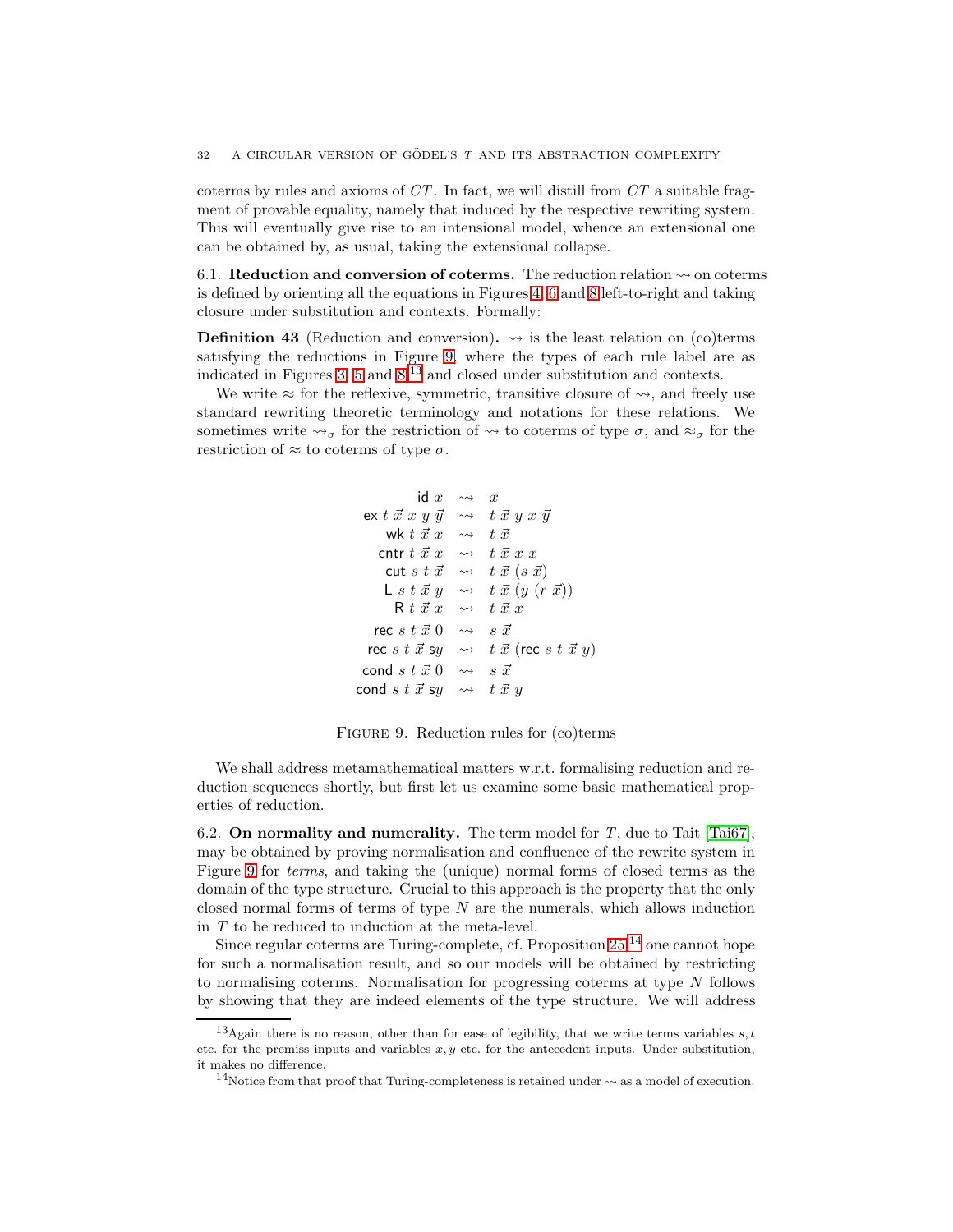confluence shortly, adapting known proofs to the non-wellfounded setting. However, we point out that the final point, that closed normal forms of type  $N$  are just the numerals, fails for coterms:

<span id="page-33-0"></span>**Remark 44** (Non-numeral normal coterms of type N). There are closed  $\rightsquigarrow$ -normal coterms of type  $N$  that are not numerals, e.g. the coterm  $H$  with,

$$
H = \mathsf{cond}\, 0 \, 1 \, H
$$

that returns  $0$  or 1, depending on whether it itself is  $0$  or non-zero. Clearly  $H$  is undefined in the standard model, though may be consistently interpreted by 0 or 1 in extensions of it. Note that  $H$  is even a *regular* counterexample to numerality of closed  $\sim$ -normal coterms, and so the  $\sim$ -normal regular coterms will be too large a domain for the type structures we later define. For this reason, our type structures will restrict the interpretation of  $N$  to (classes of) coterms that normalise to a numeral.

<span id="page-33-1"></span>6.3. Formalising reduction sequences of regular coterms. Before continuing, let us make some comments about our arithmetisation of reduction sequences. First and foremost, to avoid unnecessary technicalities, all the coterms we consider later will be regular, and so can be coded by natural numbers. Thus all quantification over them is strictly first-order. In fact, many of our results go through in a more general setting since finite reduction sequences may be coded by finite data, but such a treatment is beyond the scope of this work. In what follows we shall be rather brief, outlining only the main ideas and proof methods behind the results we need.

While equality for arbitrary coterms is  $\Pi_1^0$ , we should justify that it is recursive for regular coterms. Namely, we should argue that we may decide if two presentations of regular coterms (as finite labelled graphs) represent the same coterm (as an infinite labelled tree), i.e. are bisimilar.

For  $v \in \{0,1\}^*$  and a coterm t, construed as a labelled binary tree, let us temporarily write  $t_v$  for the sub-coterm of t rooted at position v, and  $t[v]$  for the rule instance at position  $v$ . For a regular presentation  $G$  of a coterm, a finite rooted labelled graph, write  $G(v)$  for the node of G reached by following the word v along its edge relation. Note that all of these notions are provably computable in t, G and v in  $RCA<sub>0</sub>$ .

Proposition 45. Bisimilarity of rooted finite labelled directed graphs is provably recursive in  $RCA<sub>0</sub>$ .

Proof. For recursivity, just blindly search for a bisimulation relation between the two vertex sets (in exponential time). Now we need to show that two finite graphs  $G$  and  $H$  are bisimilar if and only if there is a bisimulation between them:

- Suppose R is a bisimulation between G and H. We prove by induction on node position  $v \in \{0,1\}^*$  that  $(G(v), H(v)) \in R$ . From here, by definition of a bisimulation, any two nodes related by  $R$  have the same label, and so the unfoldings of  $G$  and  $H$  are equal.
- Suppose  $G$  and  $H$  have the same unfolding. We inductively construct a bisimulation R from the root by continually adding  $(G(v), H(v))$  to R. We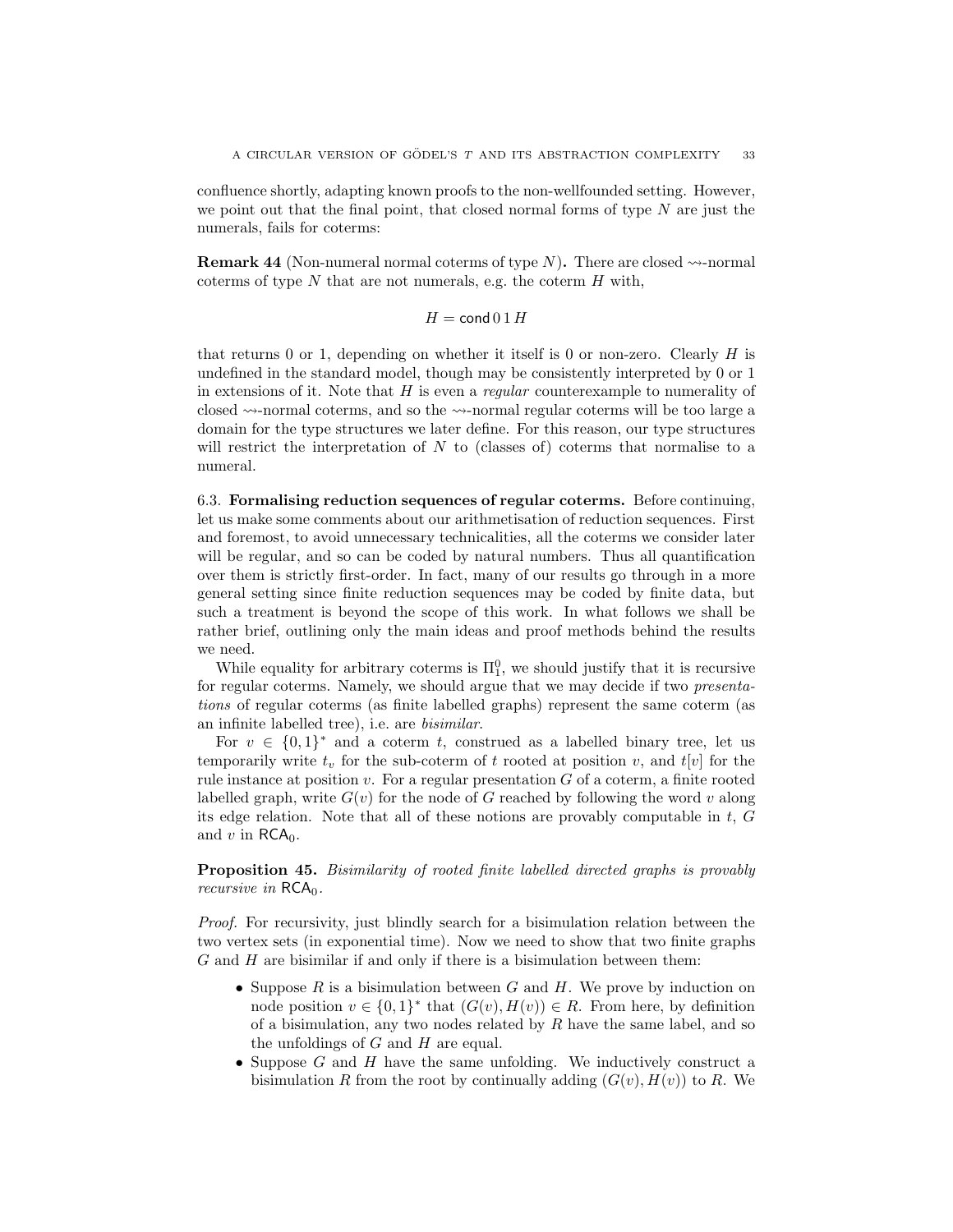terminate when we hit a pair that is already in R, which will happen in at most  $|G||H| + 1$  steps, by the *finite* pigeonhole principle.<sup>[15](#page-34-0)</sup>

Corollary 46. Equality for regular coterms is provably  $\Delta_1^0$  in RCA<sub>0</sub>.

Now, we better show that reduction preserves certain properties of coterms, not least regularity. More generally, since we will work with a certain class of regular coterms, we should make sure that this class is closed under reduction.

<span id="page-34-2"></span>**Proposition 47** (RCA<sub>0</sub>). If  $s \rightarrow t$  then t is finitely composed of sub-coterms of s:

<span id="page-34-3"></span>(21) 
$$
\exists \text{ a finite term } r(x_1, \ldots, x_n). \exists \langle v_1, \ldots, v_n \rangle. \ t = r(s_{v_1}, \ldots, s_{v_n})
$$

This result holds for arbitrary coterms and, indeed, the existential quantifiers may be explicitly witnessed by primitive recursive functions in terms of  $s$  and  $t$ . We can take  $s_{v_1}, \ldots, s_{v_n}$  to include the coderivations indicated in the contractum of a reduction in Figure [9,](#page-32-0) as well as the 'comb' of the redex of the reduction in s, i.e. the siblings of all the nodes in the path leading to the redex.  $r(\vec{x})$  is now the finite term induced by the contracta and this comb.<sup>[16](#page-34-1)</sup>

As an immediate consequence of the above proposition we have, for arbitrary coterms:

# <span id="page-34-6"></span><span id="page-34-5"></span><span id="page-34-4"></span>Corollary 48 (RCA<sub>0</sub>). Suppose  $s \rightsquigarrow t$ .

- (1) If s has only finitely many variable occurrences then so does t.
- <span id="page-34-7"></span>(2) If s has only finitely many redexes then so does t.
- <span id="page-34-8"></span>(3) If s is regular then so is t.
- (4) If s is progressing then so is t.

Restricting now to regular coterms, we obtain the analogue of Proposition [47](#page-34-2) for reduction *sequences* by  $\Sigma_1^0$ -induction:

<span id="page-34-9"></span>**Proposition 49** (RCA<sub>0</sub>). If s is regular and  $s \leadsto^* t$ , then [\(21\)](#page-34-3).

Again, we could also deduce a similar result for arbitrary coterms, specifying reduction sequences as finite lists of redex positions, but formally developing this is beyond the scope of this work. As expected, we obtain the same properties of Corollary [48](#page-34-4) for regular reduction sequences:

Corollary 50 (RCA<sub>0</sub>). Suppose s is regular and  $s \rightarrow^{*} t$ . Then the conditions [\(1\)](#page-34-5),  $(2), (3)$  $(2), (3)$  $(2), (3)$  and  $(4)$  from Corollary [48](#page-34-4) hold.

6.4. Confluence of reduction. In order to obtain basic metamathematical properties of the coterm models we later consider, we need to know that our model of computation is deterministic, so that coterms have unique interpretations. There are various ways to prove this in arithmetic, but we will approach it in terms of confluence in rewriting theory.

We will need to formalise our argument within  $RCA_0$  for later results, comprising an additional contribution to the literature, bounding the logical strength of confluence for finitary and certain infinitary rewrite systems operating with regular

<span id="page-34-0"></span><sup>&</sup>lt;sup>15</sup>Note that, while the usual *infinite* pigeonhole principle is not provable in  $RCA_0$ , it is easy to see that the finite one is provable in  $\mathsf{RCA}_0$  (and even weaker theories), by a straightforward  $\Sigma_1^0$ induction.

<span id="page-34-1"></span> $16$ Note that there is no need for weak König's lemma here, since combs may be explicitly proved to induce finite trees in  $RCA_0$ . In any case,  $WKL_0$  is arithmetically conservative over  $RCA_0$ .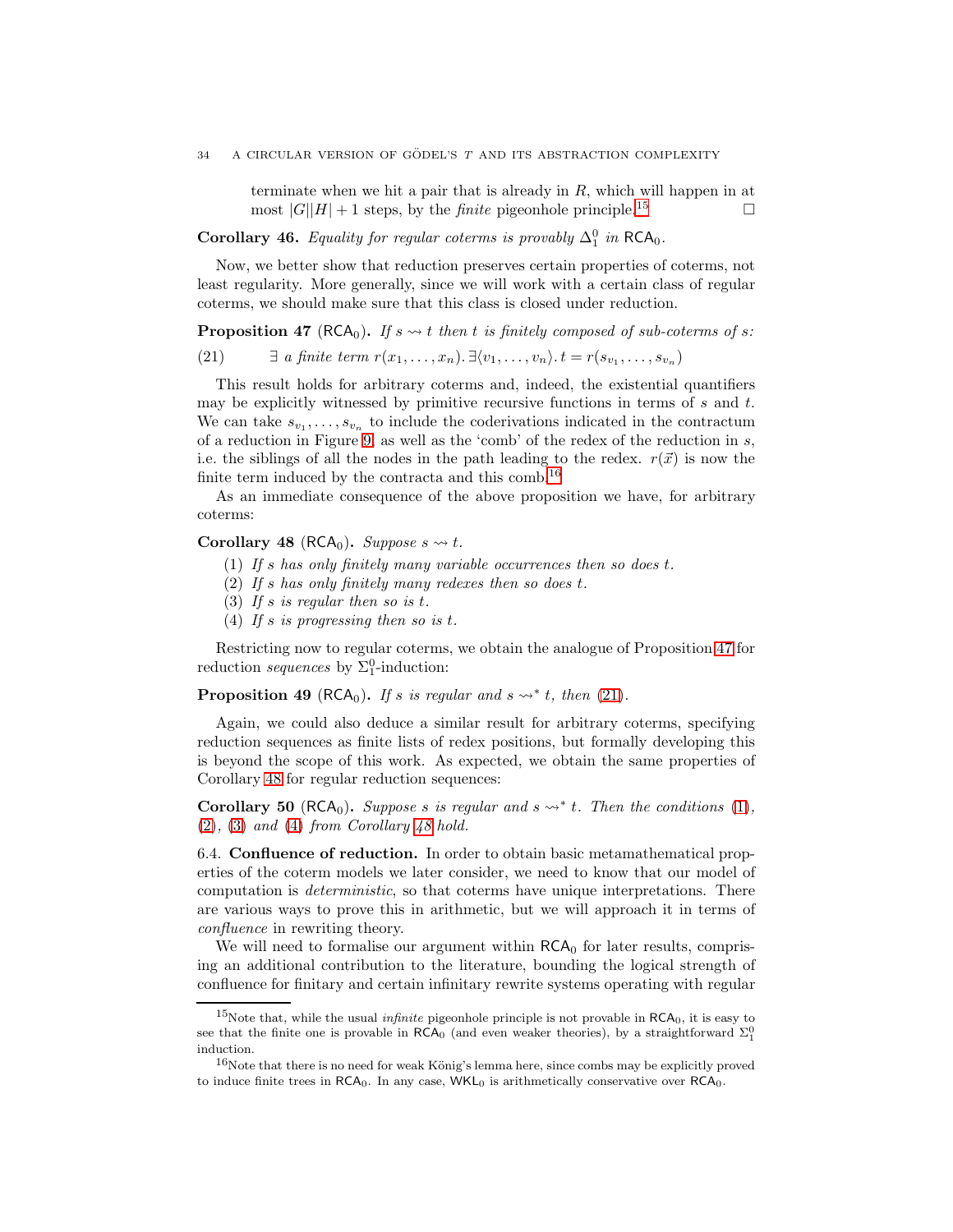coterms. To facilitate this formalisation, all the coterms we consider in this section will be finite applications of regular coderivations to variables and constants ('farcs' for short) which, by Proposition [49,](#page-34-9) are closed under reduction sequences, provably in RCA0. farcs are not necessarily progressing but, since coderivations are closed and have no redexes or variables, farcs have at most finitely many variables or redexes, provably in  $RCA<sub>0</sub>$  (each application operation can add at most one variable and redex).

The main goal of this subsection is to prove the following:

**Theorem 51** (Church-Rosser,  $RCA_0$ ). Let  $t : \sigma$  be a farc. If  $t_0 * \leadsto t \leadsto * t_1$  then there is  $t' : \sigma$  such that  $t_0 \leadsto^* t' * \leadsto t_1$ .

To some extent, we follow a standard approach to proving this result. In particular we aim to find a relation  $\triangleright$  such that:

- (1)  $s \rightsquigarrow t \implies s \triangleright t \implies s \rightsquigarrow^* t$ ; and,
- (2) ⊳ satisfies the 'diamond' property: if  $t_0 \triangleleft t \triangleright t_1$  then there is t' such that  $t_0 \rhd t' \lhd t_1.$

The first property ensures that the reflexive transitive closure of  $\sim$  and  $\triangleright$  coincide, i.e.  $\rightsquigarrow^*=\rhd^*$ . The second property then ensures confluence of  $\rightsquigarrow^*$ 

Since coterms are infinite (and, moreover, non-wellfounded), we must carry out our argument without appeal to induction on term structure, ruling out standard arguments due to Tait and Martin-Löf (cf., e.g., [\[HS86\]](#page-65-15)). Approaches of Takahashi in [\[Tak95\]](#page-66-14) and others that rely on complete developments could potentially be adapted, since we are working with farcs which have only finitely many redexes. However, instead, we perform an argument by induction on reduction length, as in, e.g., [\[Pfe92\]](#page-66-15), which also seems to require less machinery from rewriting theory.

<span id="page-35-0"></span>**Definition 52** (Parallel reduction). We define the relation  $\triangleright$  on farcs as follows:

- (1)  $t > t$  for any farc t.
- (2) For a reduction step  $r \vec{t} \leadsto r(\vec{t})$ , if each  $t_i \triangleright t'_i$  then we have  $r \vec{t} \triangleright r(\vec{t}')$ .
- (3) For a reduction step  $\vec{tss} \leadsto \vec{r(t,s)}$  (i.e. a rec or cond successor step), if each  $t_i \triangleright t'_i$  and  $s \triangleright s'$  then we have  $\vec{r}$  is  $\rhd \triangleright r(\vec{t}', s')$ .
- (4) If  $s \geq s'$  and  $t \geq t'$  then  $s t \geq s' t'$ .

Note that we really do seem to require clause  $(1), t \geq t$ , for arbitrary farcs t, not just variables and constants, since we cannot finitely derive the former from the latter.

**Proposition 53** (RCA<sub>0</sub>).  $s \rightsquigarrow t \implies s \triangleright t \implies s \rightsquigarrow^* t$ .

The proof of this result is not difficult, but before giving an argument let us point out a particular consequence that we will need, obtained by  $\Sigma_1^0$ -induction on the length of reduction sequences:

Corollary 54 (RCA<sub>0</sub>).  $s \rightsquigarrow^* t \iff s \triangleright^* t$ 

Even though it is not necessary to prove the proposition above, we shall first prove the following useful lemma since we will use it later:

**Lemma 55** (Substitution, RCA<sub>0</sub>). Suppose  $t \triangleright t'$ . If  $s \triangleright s'$  then  $s[t/x] \triangleright s'[t'/x]$ , for a variable  $x$  of the same type as  $t$  and  $t'$ .

In what follows, we may write  $d : s \rightarrow^* t$  or  $d : s \rhd t$  or even  $d : s \rhd^* t$  to indicate that  $d$  is a (finite) derivation witnessing the respective relation.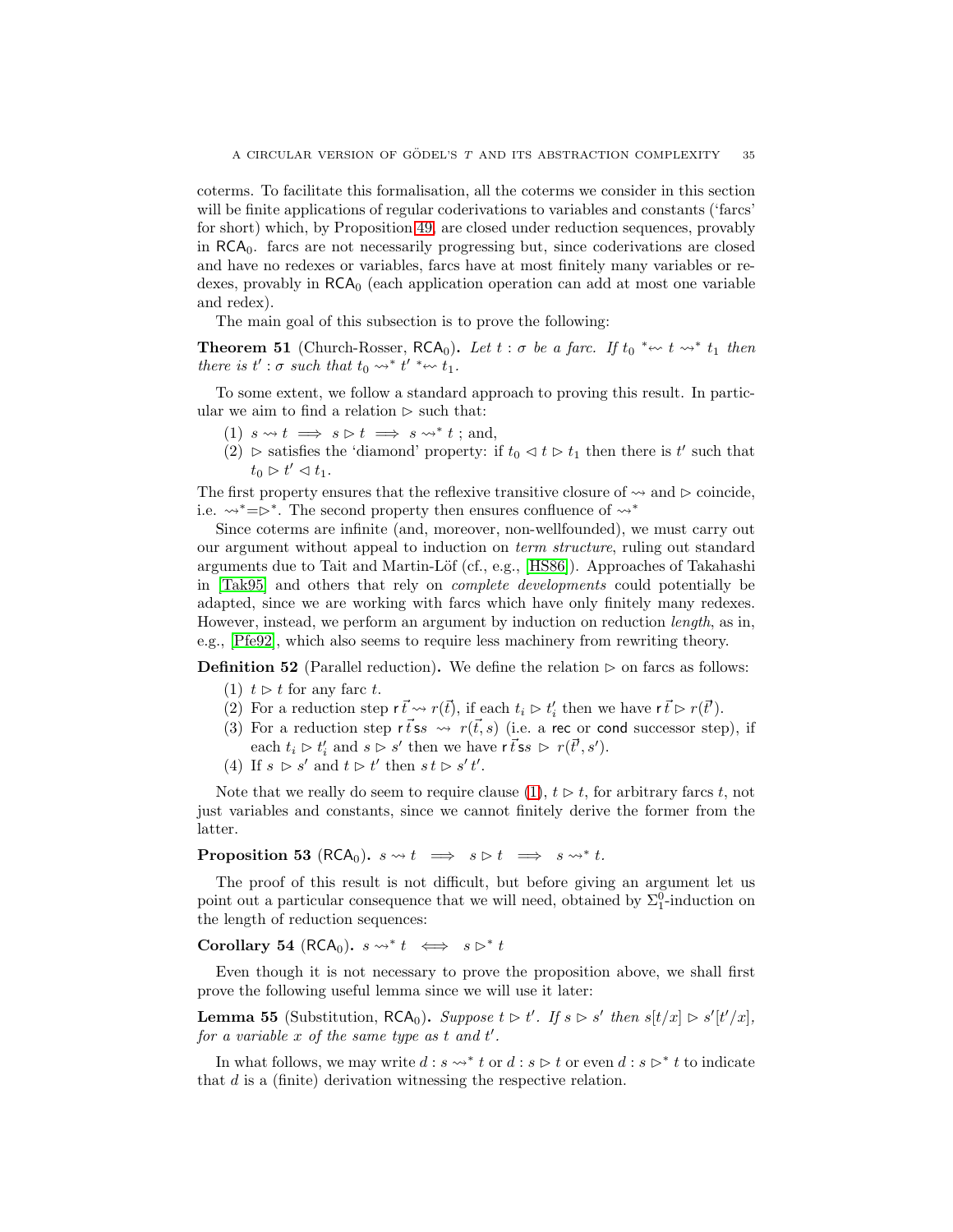*Proof.* We show  $d : s \triangleright s' \implies s[t/x] \triangleright s'[t'/x]$  by  $\Sigma_1^0$ -induction on the structure of the derivation  $d : s \triangleright s'$ .

If d is obtained by just [\(1\)](#page-35-0), i.e.  $s' = s$ , then we show  $s[t/x] \geq s[t'/x]$  by a subinduction on the maximum depth of an  $x$ -occurrence in  $s$ . (Recall that farcs have only finitely many variable occurrences.)

- if s is just the variable x then  $s[t/x] \geq s'[t'/x]$  by assumption of  $t \geq t'$ .
- if s is just a variable  $y \neq x$  then  $s[t/x] = y \triangleright y = s'[t'/x]$  by [\(1\)](#page-35-0).
- if s is just a constant symbol r then  $s[t/x] = r \triangleright r = s'[t'/x]$  by [\(1\)](#page-35-0).
- if  $s = s_0s_1$  then all the (finitely many) occurrences of x in  $s_0$  and  $s_1$  have lower depth, so we have  $s_0[t/x] \geq s_0[t'/x]$  and  $s_1[t/x] \geq s_1[t'/x]$  by the inductive hypothesis, whence  $s[t/x] \triangleright s[t'/x]$  by [\(4\)](#page-35-1).

If d ends by [\(2\)](#page-35-2) we can write  $s = r \vec{s}$  and  $s' = r(\vec{s}')$  s.t.  $r \vec{s} \leadsto r(\vec{s})$  is a r-reduction and each  $s_i > s'_i$ . By the inductive hypothesis we have that  $s_i[t/x] \geq s'_i[t'/x]$ . We also have that  $r\vec{s}[t/x] \rightarrow r(\vec{s}[t/x])$  is an r-reduction, where r is variable-free (by inspection of the reduction rules). Thus we have  $s[t/x] = r \bar{s}[t/x] > r(\bar{s}^t[t/x]) =$  $s'[t/x]$  by [\(2\)](#page-35-2).

(The argument when  $d$  ends by  $(3)$  is similar to that of  $(2)$ .)

If d ends by [\(4\)](#page-35-1) we can write  $s = s_0 s_1$  and  $s' = s'_0 s'_1$  s.t.  $s_0 \triangleright s'_0$  and  $s_1 \triangleright s'_1$ . By the inductive hypothesis we have  $s_0[t/x] \geq s'_0[t/x]$  and  $s_1[t/x] \geq s'_1[t/x]$ , whence  $s[t/x] \triangleright s'[t/x]$  by [\(4\)](#page-35-1).

Notice that Proposition [53](#page-35-4) now follows immediately, by simply instantiating the Lemma above with  $s = s'$  to deduce context-closure of  $\triangleright$ .

We can now turn to proving the required 'diamond property' for  $\triangleright$ :

<span id="page-36-0"></span>**Lemma 56** (Diamond property of ⊳, RCA<sub>0</sub>). Suppose  $t_0 \triangleleft s \triangleright t_1$ . Then there is some u with  $t_0 \triangleright u \triangleleft t_1$ .

Before giving the proof, it will be useful to have the following intermediate result:

<span id="page-36-1"></span>**Proposition 57** (RCA<sub>0</sub>). Suppose d : r  $\vec{s} \triangleright t$ , and there is no redex in r  $\vec{s}$  involving r. There are some  $\vec{t}$  s.t.  $t = r\vec{t}$  and, for each i, some  $d_i : s_i \triangleright t_i$  for some  $d_i < d$ .

*Proof.* We proceed by  $\Sigma_1^0$ -induction on the length of  $\vec{s}$ . If  $\vec{s}$  is empty, then only clause [\(1\)](#page-35-0) applies to  $r\vec{s}$ , so we may set  $\vec{t}$  empty too.

Suppose  $\vec{s} \geq t$ , and there is no redex involving r. Then only clause [\(4\)](#page-35-1) applies to  $\vec{rs}$ , so we have  $t = t_0 t_1$  and some  $d_0 : \vec{s} \geq t_0$  and  $d_1 : s \geq t_1$  with  $d_0, d_1 < d$ . By inductive hypothesis there are  $\vec{t}_0$  s.t.  $t_0 = r\vec{t}_0$  and some  $d_{0i} : s_i \triangleright t_{0i}$  with  $d_{0i} < d_0$ . Thus we have  $t = r \vec{t_0} t_1$  and  $d_{0i} : s_i > t_{0i}$  and  $d_1 : s > t_1$  with  $d_{0i}, d_1 < d$ , as required.

We are now ready to prove the diamond property for  $\triangleright$ :

Proof of Lemma [56.](#page-36-0) We proceed by simultaneous induction on the structure of the reductions  $t \geq t_0$  and  $t \geq t_1$ . Formally we show,

 $\exists s'.((d_0:s\rhd t_0 \text{ and } d_1:s\rhd t_1) \implies (t_0 \rhd s' \text{ and } t_1 \rhd s'))$ 

by  $\Sigma_1^0$ -induction on min(|d<sub>0</sub>|, |d<sub>1</sub>|).

- If  $t_0 = s$  (i.e.  $d_0$  is just [\(1\)](#page-35-0)) then we have  $t_0 \triangleright t_1 \triangleleft t_1$ , by assumption and reflexivity, and we are done.
- Similarly if  $t_1 = s$  (i.e.  $d_1$  is just [\(1\)](#page-35-0)), so we may henceforth assume that  $t_0 \neq t \neq t_1$ , and  $d_0$  and  $d_1$  conclude with one of the clauses [\(2\)](#page-35-2),[\(3\)](#page-35-3) or [\(4\)](#page-35-1).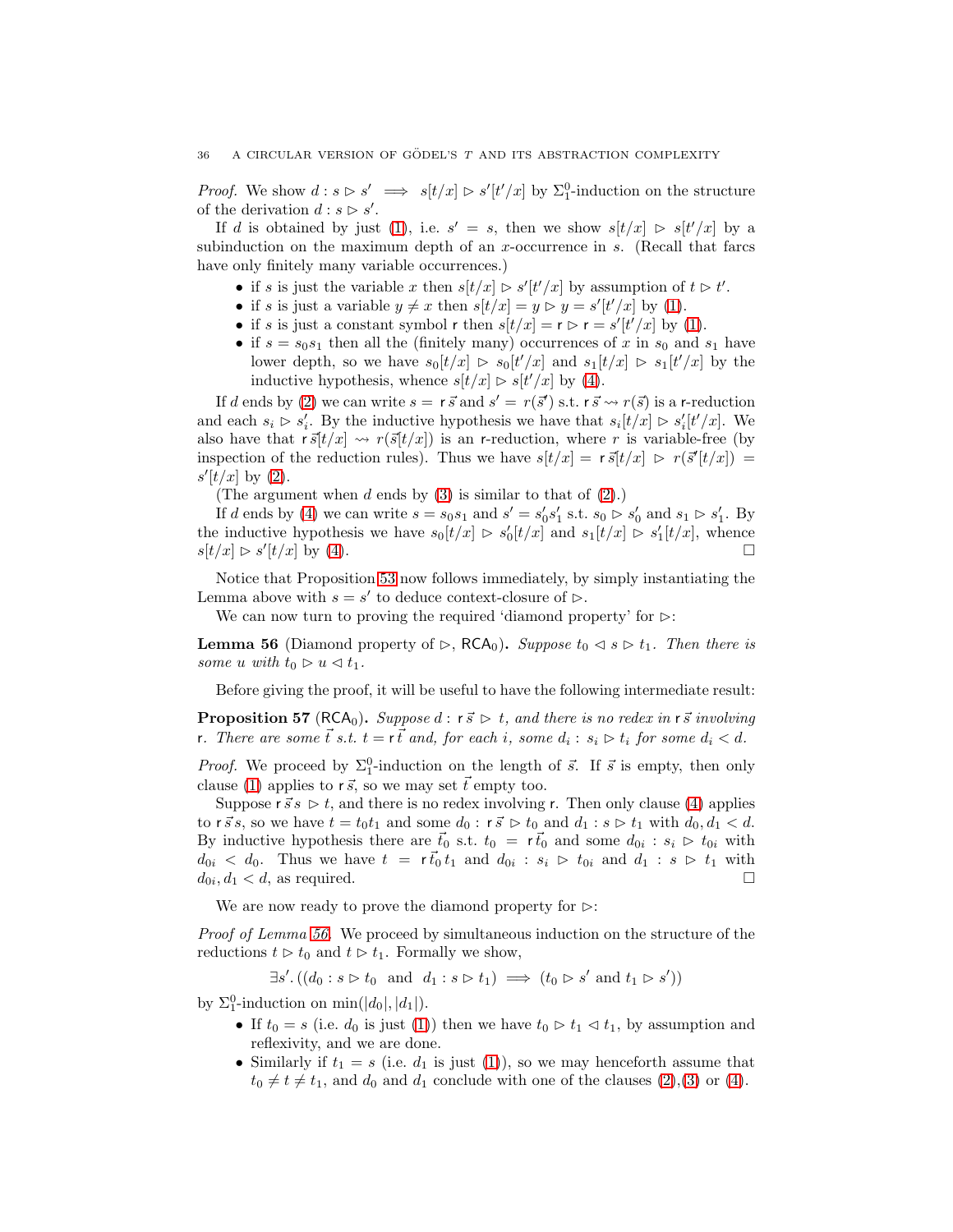- If  $d_0$  and  $d_1$  both end by clause [\(2\)](#page-35-2), then we have  $s = r \vec{s}$  and  $t_0 = r(\vec{s}_0)$  and  $t_1 = r(\vec{s}_1)$ , for some reduction step  $r \vec{s} \leadsto r(\vec{s})$  and some  $\vec{s}_0, \vec{s}_1$  s.t.  $s_i \triangleright s_{0i}$ and  $s_i > s_{1i}$ . By the inductive hypothesis we have  $\vec{s}'$  s.t.  $s_{0i} > s'_i$  and  $s_{1i} \triangleright s'_i$ . Thus by repeatedly applying Lemma [55](#page-35-5) we have  $t_0 = r(\vec{s}_0) \triangleright r(\vec{s}')$ and  $t_1 = r(\vec{s}_1) \triangleright r(\vec{s}')$ , so we may set  $s' = r(\vec{s}')$ .
- (similarly if  $d_0$  and  $d_1$  end with clause [\(3\)](#page-35-3))
- (it is not possible for one to end with clause [\(2\)](#page-35-2) and the other to end by [\(3\)](#page-35-3), since in all cases precisely one reduction step applies at the head.)
- If  $d_0$  ends by clause [\(2\)](#page-35-2) and  $d_1$  ends by clause [\(4\)](#page-35-1), then from  $d_0$  we have r, r s.t.  $s = r \vec{s} u \leadsto r(\vec{s}, u)$  and some  $\vec{s}_0, u_0$  with  $s_i > s_{0i}$  and  $u > u_0$ with  $t_0 = r(\vec{s}_0, u_0)$ . From  $d_1$  we further have some  $t', u_1$  s.t.  $t_1 = t'u_1$  and  $r \vec{s}$   $\triangleright t'$  and  $u \triangleright u_1$ . By Proposition [57](#page-36-1) we have some  $\vec{s}_1$  s.t.  $t' = r \vec{s}_1$ and smaller derivations of  $s_i \geq s_{1i}$ . By the inductive hypothesis we have  $\vec{s}', u'$  s.t.  $s_{0i} \triangleright s'_i \triangleleft s_{1i}$  and  $u_0 \triangleright u' \triangleleft u_1$ . Thus, by repeatedly applying Lemma [55](#page-35-5) we have that  $t_0 = r(\vec{s}_0, u_0) \ge r(\vec{s}', u')$ , and by [\(2\)](#page-35-2) we have  $t_1 = r \vec{s}_1 u_1 \rhd r(\vec{s}', u'),$  so it suffices to set  $t' = r(\vec{s}', u').$
- (the case when  $d_0$  ends by clause [\(2\)](#page-35-2) and  $d_1$  ends by clause [\(4\)](#page-35-1) is symmetric to the one above)
- If both  $d_0$  and  $d_1$  end by clause [\(4\)](#page-35-1), then we have  $s = s_0s_1$ ,  $t_0 = r_0r_1$ ,  $t_1 = u_0u_1$  s.t.  $r_0 \leq s_0 \geq u_0$  and  $r_1 \leq s_1 \geq u_1$ . By inductive hypothesis we have  $s'_0$  and  $s'_1$  s.t.  $r_0 \triangleright s'_0 \triangleleft u_0$  and  $r_1 \triangleright s'_1 \triangleleft u_1$ . Thus we have that  $t_0 = r_0 r_1 \rhd s'_0 s'_1 \lhd u_0 u_1$  by [\(4\)](#page-35-1), so we may set  $s' = s'_0 s'_1$ .

 $\Box$ 

**Proposition 58** (Weighted CR for ⊳, RCA<sub>0</sub>). If  $t_0 \lhd^m t \rhd^n t_1$  then there is some  $t'$  with  $t_0 \rhd^n t' \rhd^m t_1$ .

Proof. We show,

$$
(d_0: t \rhd^m t_0 \text{ and } d_1: t \rhd^n t_1) \implies \exists t' (t_0 \rhd^n t' \text{ and } d'_1: t_1 \rhd^m t')
$$

by  $\Sigma_1^0$ -induction on  $m = |d_0|$ .

- If  $m = 0$  then  $t_0 = t$  and we may simply set  $t' = t_1$ , whence we have that  $t_0 = t \rhd^n t'$  by assumption and  $t' = t_1 \rhd^0 t_1$ .
- Now, suppose  $t_0 \ll t'_0 \ll^m t \ll t_1$ . By the inductive hypothesis we have that

$$
t'_0 \vartriangleright^n t'' \vartriangleleft^m t_1
$$

for some  $t'_1$ . This means in particular that  $t_0 \lhd t'_0 \rhd^n t'_1$ , so we have again from the inductive hypothesis a  $t'$  with

$$
t_0 \rhd^n t' \lhd t'_1
$$

Putting these together we indeed have  $t_0 \triangleright^n t' \triangleleft^{m+1} t_1$ , as required.  $\Box$ 

The following corollary is immediate:

<span id="page-37-0"></span>Corollary 59 (CR for  $\triangleright$ , RCA<sub>0</sub>). If  $t_0 \triangleleft^* t \triangleright^* t_1$  then there is  $t'$  s.t.  $t_0 \triangleright^* t' \triangleleft^* t_1$ .

We may finally conclude CR for  $\rightsquigarrow$ :

*Proof of Theorem [51.](#page-35-6)* Suppose  $t_0 \leftrightarrow^* s \leftrightarrow^* t_1$ . Then, by Corollary [54](#page-35-7) we have  $t_0$   $\lhd^* s \rhd^* t_1$ . By Corollary [59](#page-37-0) above, we have some s' with  $t_0 \rhd^* s' \rhd^* t_1$ , whence  $t_0 \rightsquigarrow^* s' \rightsquigarrow t_1$  by Corollary [54](#page-35-7) again.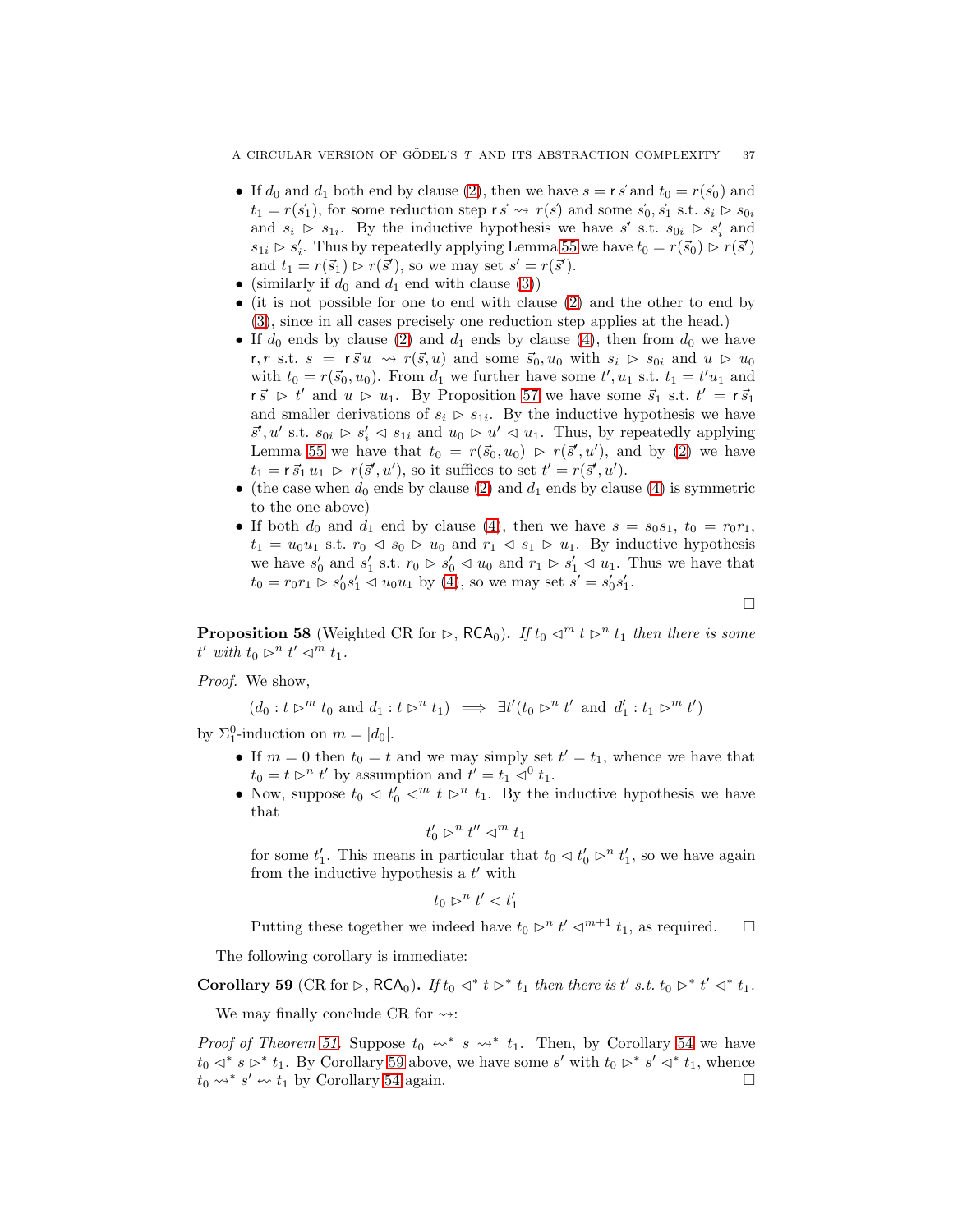From here we derive other properties:

<span id="page-38-3"></span><span id="page-38-0"></span>Corollary 60 (RCA<sub>0</sub>). We have the following:

- <span id="page-38-1"></span>(1) (Peaks and valleys)  $s \approx t$  if and only if  $\exists r. s \leadsto^* r \leftrightarrow^* t$ .
- <span id="page-38-2"></span>(2) (UN for  $\leadsto$ ) If  $s_0$  and  $s_1$  are normal with  $s_0 \leftrightarrow^* t \leftrightarrow^* s_1$ , then  $s_0 = s_1$ .
- (3) (UN for  $\approx$ ) If  $s_0$  and  $s_1$  are normal with  $s_0 \approx t \approx s_1$ , then  $s_0 = s_1$ .

Proof sketch. For [\(1\)](#page-38-0), the right-to-left implication is obvious, so we prove the leftto-right implication by induction on the length of a derivation  $s \approx t$ . The critical case is when we have  $s \approx t' \leadsto t$  (or equivalently  $s \leftrightarrow s' \approx t$ ). By the inductive hypothesis we have some r' s.t.  $s \leadsto^* r' \leftrightarrow^* t'$ . This means that we have  $r' \leftrightarrow^* t' \leadsto t$ so by confluence, Theorem [51,](#page-35-6) we have some r s.t.  $r' \leadsto r \leftrightarrow r' t$ .

- [\(2\)](#page-38-1) is immediate from Theorem [51](#page-35-6) and the definition of normal form.
- [\(3\)](#page-38-2) is immediate from [\(1\)](#page-38-0), the definition of normal form and [\(2\)](#page-38-1).  $\Box$

6.5. Structure of finitely applied coderivations, constants and variables. Before presenting the main type structures of this section, let us take a moment to note that we have now proven enough to show that the set of farcs, under conversion, forms a model of T without induction and extensionality, even provably within  $RCA<sub>0</sub>$ .

Definition 61 (Farc structure). We write FARC for the type structure of farcs, defined as follows:

- $\sigma^{\text{FARC}} := \{ t : \sigma \mid t \text{ is a fare} \}.$
- $r^{FARC}$  is just r, for each constant r.
- $t \circ$ FARC  $s$  is just  $ts$ .
- $=$   $\frac{\text{FARC}}{\sigma}$  is just  $\approx \sigma$ .

All the structures we consider in this section will be substructures of FARC that are moreover closed under conversion. Thus they will inherit the (quantifier-free) theory of FARC, to which end the following result is naturally indispensable:

<span id="page-38-4"></span>**Theorem 62** (RCA<sub>0</sub>). FARC is a model of  $T - \{ER, Ind\}$ . I.e. each T term t of type  $\sigma$  is in  $\sigma^{\text{FARC}}$ , and moreover FARC satisfies the axioms of Figures [1,](#page-6-0) [4,](#page-9-0) [6,](#page-10-0) [8](#page-14-0) and the axioms [\(1\)](#page-10-1) and [\(2\)](#page-10-2) of Figure [7.](#page-10-3)

*Proof.* For each T term t of type  $\sigma$  we have  $t \in \sigma^{\text{FARC}}$  simply by definition of a farc, so we continue to verify the axioms.

The axioms governing the constants, i.e. those from Figures [4,](#page-9-0) [6](#page-10-0) and [8,](#page-14-0) follow immediately from the definitions of  $\rightsquigarrow$  and  $\approx$ , cf. Figure [9.](#page-32-0)

For the equality axioms from Figure [1:](#page-6-0)

- Reflexivity of  $\approx$  follows by definition.
- For the Leibniz property, suppose that  $t \approx t'$  and  $r(t) \approx s(t)$ . Then we have  $r(t) \approx r(t')$  and  $s(t) \approx s(t')$  by closure of  $\approx$  under contexts, and the fact that farcs have only finitely many redexes, so there are only finitely many occurrences of t in  $r(t)$  and  $s(t)$  (cf. Corollary [48\)](#page-34-0). Thus we have  $r(t') \approx$  $s(t')$  by transitivity of  $\approx$ . By symmetry, we also have that if  $r(t') \approx s(t')$ then  $r(t) \approx s(t)$ , and so in general  $\varphi(t) \equiv \varphi(t')$  for any formula  $\varphi$ .

For the first two number-theoretic axioms from Figure [7:](#page-10-3)

•  $\neg$ s0  $\approx$  0 follows from confluence, in particular unique normal forms cf. Corollary [60:](#page-38-3) both s0 and 0 are normal but are not identical.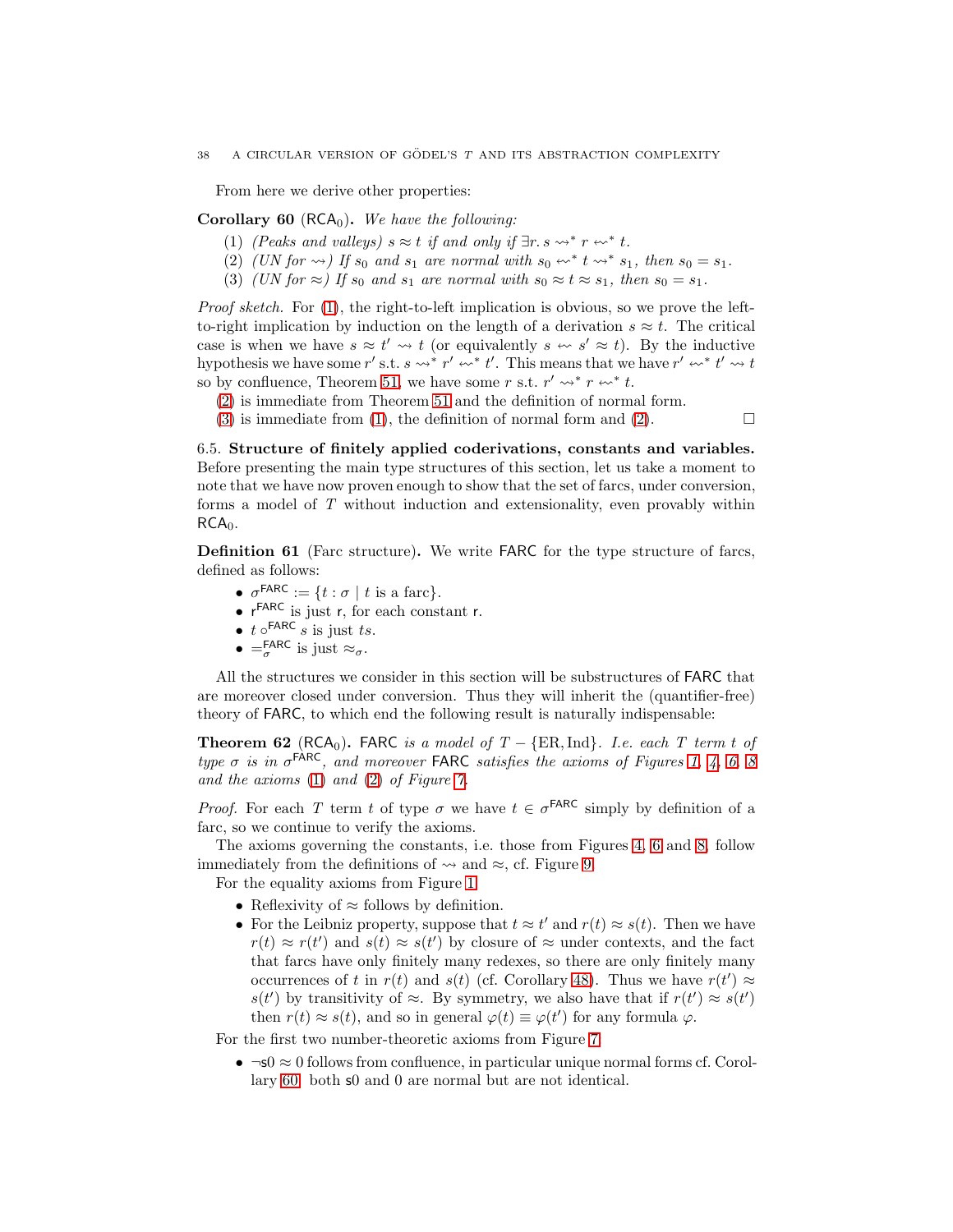• Suppose ss  $\approx$  st, so ss  $\rightsquigarrow^* u \rightsquigarrow^*$  st, by Corollary [60.](#page-38-3) Notice that no reduction rule has s at the head, so by  $\Sigma^0_1$  induction we can extract reduction sequences  $s \leadsto^* u' \leadsto^* t$  for some u' with  $u = \mathsf{s}u'$ . Thus indeed  $s \approx t$ .  $\Box$ 

6.6. Hereditarily total coterms under conversion. We are now ready to present the type structures that will allow us to obtain a simulation of  $CT_n$  within  $T_{n+1}$ . The structure that we present in this subsection is essentially the *hereditrarily re*cursive operations of finite type, but where we adopt farcs under conversion as the underlying model of computation, cf. Proposition [25.](#page-17-0)

Definition 63 (Hereditarily total farcs). We define the following sets of farcs:

- HR<sub>N</sub> := {t : N | ∃n ∈ N. t  $\approx$  <u>n</u>}
- $HR_{\sigma \to \tau} := \{t : \sigma \to \tau \mid \forall s \in HR_{\sigma}, \ t \ s \in HR_{\tau}\}\$

We write  $HR_n$  for the union of all  $HR_\sigma$  with  $lev(\sigma) \leq n$ .

Note that it is immediate from the definition that each  $HR_{\sigma}$  contains only closed farcs of type  $\sigma$ .

Notice that, by the confluence result of the previous subsection, namely by Corol-lary [60,](#page-38-3) if  $t \approx \underline{n}$  then  $n \in \mathbb{N}$  is unique and in fact  $t \leadsto^* \underline{n}$  (provably in RCA<sub>0</sub>). In this way we can view every element of  $HR_N$  as computing a unique natural number by means of reduction.

<span id="page-39-3"></span>**Fact 64.** HR<sub>N</sub> is  $\Sigma_1^0$ , and if  $\text{lev}(\sigma) = n > 0$  then  $\text{HR}_{\sigma}$  is  $\Pi_{n+1}^0$ .

*Proof.* HR<sub>N</sub> is  $\Sigma_1^0$  just since  $\approx$  is  $\Sigma_1^0$ . Furthermore, expanding out the definition:

 $HR_{\sigma \to \tau}(t) \iff \forall s.(s \in HR_{\sigma} \implies ts \in HR_{\tau})$ 

We proceed by the induction on the structure of  $\sigma$ .

In the base case, when  $\sigma = \tau = N$ , we have that  $HR_{\sigma}$  and  $HR_{\tau}$  are  $\Sigma_1^0$ , and so  $HR_{\sigma \to \tau}$  is indeed  $\Pi_2^0$ , as required.

For the inductive hypothesis, we have that  $HR_{\sigma}$  and  $HR_{\tau}$  are  $\Pi_n$  and  $\Pi_{n+1}$ respectively, and so again  $HR_{\sigma \to \tau}$  is indeed  $\Pi_{n+1}$ .

<span id="page-39-4"></span><span id="page-39-0"></span>**Proposition 65** (Closure properties of HR). Suppose  $\text{lev}(\sigma) < n$  and  $\text{lev}(\tau) \leq n$ . Then we have the following, provably in  $RCA_0$ :

- <span id="page-39-1"></span>(1) If  $s \in \mathsf{HR}_{\sigma}$  and  $t \in \mathsf{HR}_{\sigma \to \tau}$  then  $ts \in \mathsf{HR}_{\tau}$ . (HR closed under application)
- (2) If  $t \in \mathsf{HR}_{\tau}$  and  $t \approx t'$  then  $t' \in \mathsf{HR}_{\tau}$ . (HR closed under conversion)

Note that provability within RCA<sub>0</sub> above is non-uniform in  $\sigma$  and  $\tau$ , i.e. RCA<sub>0</sub> proves the statements for each particular  $\sigma$  and  $\tau$ .

*Proof.* [\(1\)](#page-39-0) is immediate from the definition of the sets  $HR_{\sigma}$ . [\(2\)](#page-39-1) follows by (metalevel) induction on the structure of  $\tau$ :

- The base case, when  $\tau = N$ , follows from symmetry and transitivity of  $\approx$ .<sup>[17](#page-39-2)</sup>
- Suppose  $\tau = \sigma \to \tau'$  and let  $s \in \mathsf{HR}_{\sigma}$ . Since  $t \approx t'$  we also have  $ts \approx t's$ , by closure of  $\approx$  under contexts, and so  $t's \in HR_{\tau'}$ , by the inductive hypothesis. Thus  $t' \in \mathsf{HR}_{\tau}$ , as required.

These properties justify defining the following type structure:

<span id="page-39-2"></span><sup>&</sup>lt;sup>17</sup>Note here that it was important to take conversion,  $\approx$ , which is symmetric, rather than reduction,  $\rightsquigarrow^*$ , for the definition of  $HR_N$ .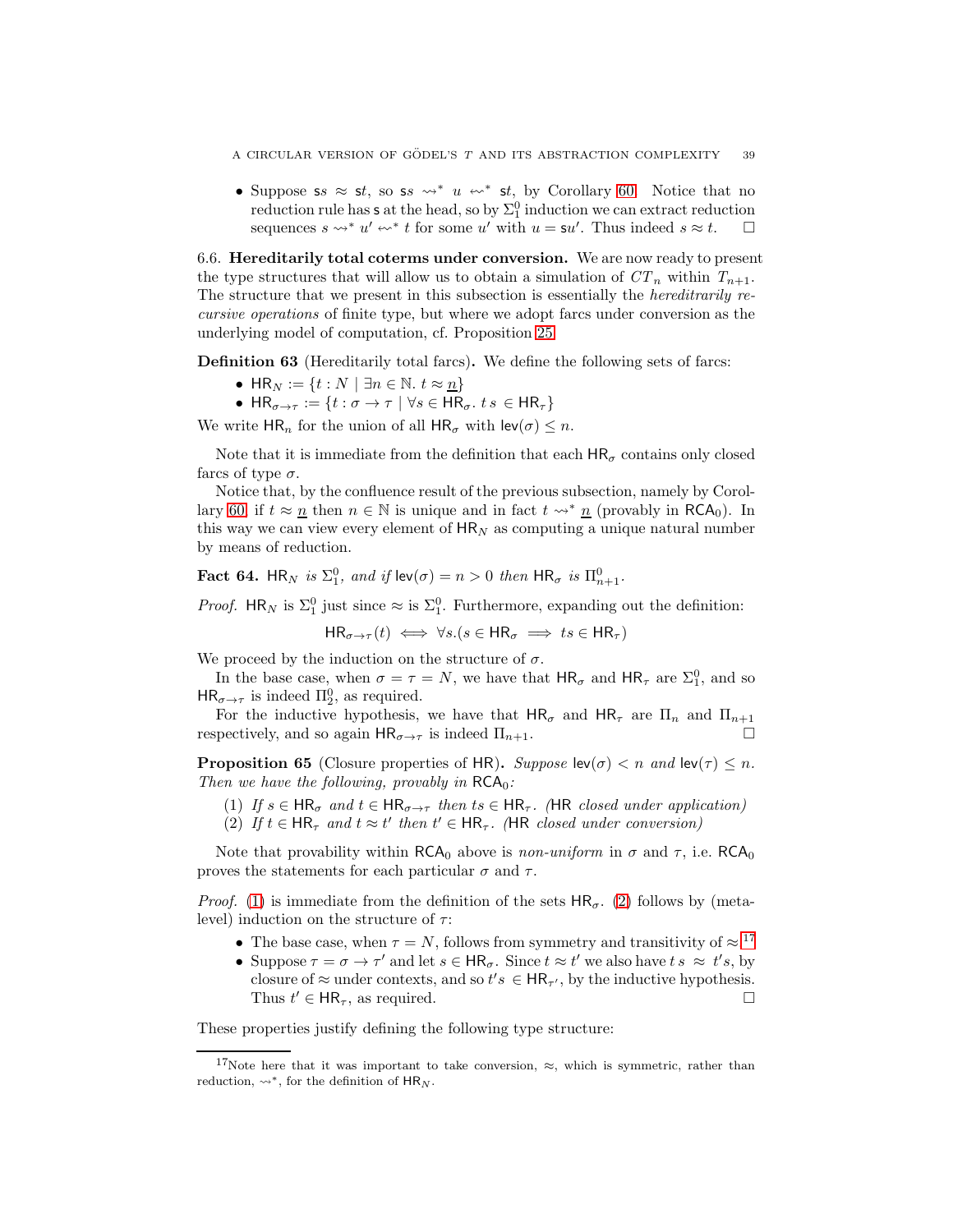Definition 66 (HR structure). We simply write HR for the type structure defined as follows:

- $\sigma^{\text{HR}}$  is  $\text{HR}_{\sigma}$ .
- r<sup>HR</sup> is just r for each constant r.
- $t \circ^{\text{HR}} s$  is just  $ts$ .
- $\bullet$  =  $\frac{\text{HR}}{\sigma}$  is  $\approx_{\sigma}$ .

Ultimately we will show that this structure constitutes a model of  $CT - ER$ (i.e. without extensionality). In fact, in Section [7](#page-42-0) we will prove this within an appropriate theory of arithmetic, so that we may also extract terms of  $T$  that are equivalent under conversion.

Note that HR is a substructure of FARC, in the model-theoretic sense, and so inherits its quantifier-free theory (over the respective domains). The key feature of  $HR$  over  $FARC$  is that it satisfies induction, provably in  $RCA<sub>0</sub>$  in the following sense:

<span id="page-40-0"></span>**Lemma 67** (Induction for HR, RCA<sub>0</sub>). Suppose  $r(x)$  and  $s(x)$  are farcs. If  $r(0) \approx$  $s(0)$  and  $\forall t \in \mathsf{HR}_N$ . $(r(t) \approx s(t) \implies r(st) \approx s(st))$ , then  $\forall t \in \mathsf{HR}_N$ . $r(t) \approx s(t)$ .

*Proof.* This is essentially 'forced' by the definition of  $HR_N$ , reducing the statement to induction in RCA<sub>0</sub>. Assuming the premisses, in particular we have  $r(n) \approx s(n)$ implies  $r(\mathbf{s}_n) \approx s(\mathbf{s}_n)$  for any  $n \in \mathbb{N}$ , and so by  $\Sigma_1^0$ -induction on n we have  $\forall n \in \mathbb{N}$  $\mathbb{N}. r(n) \approx s(n)$ . Now, suppose  $t \in \mathsf{HR}_N$ . Then by definition we have  $t \approx n$  for some  $n \in \mathbb{N}$ , and so indeed  $r(t) \approx s(t)$  by the Leibniz property (inherited from FARC, cf. Theorem [62\)](#page-38-4)  $\Box$ 

Notice that induction for arbitrary quantifier-free formulas may be duly reduced to the case of equational formulas in the usual way, interpreting Boolean connectives as operations on (co)terms. To conclude that HR actually constitutes a model of  $T$  (and later of  $CT$ ), without extensionality, we will further have to show that it can interpret each term of  $T$  (and later coterm of  $CT$ ). For  $T$ , this follows from well-known standard results:

## <span id="page-40-1"></span>**Proposition 68.** HR is a model of  $T$  – ER.

Proof sketch. Given Theorem [62](#page-38-4) and Lemma [67](#page-40-0) above, it remains to show that for each closed term t of type  $\tau$  in T, we indeed have that  $t \in HR_{\tau}$ . This part of the argument is in fact what requires significant logical complexity, since it implies the consistency of T (and so also  $PA$  and  $ACA<sub>0</sub>$ ), and is what cannot be directly transferred to the coterm setting. Given a term of type  $\tau = \vec{\tau} \to N$  and  $\vec{t} \in HR_{\vec{\tau}}$ , we have that  $t\vec{t}$  converts to a unique numeral, thanks to Tait's result Fact [11,](#page-10-4) and since the only normal terms of type N are numerals. Thus  $t\vec{t} \in HR_N$ , and so  $t \in HR_{\tau}$  by repeatedly unfolding its definition.

In fact this proof can be formalised non-uniformly in the following sense: for each term t of type  $\tau$  with  $\mathsf{lev}(\sigma) \leq n$ , we have  $\mathsf{RCA}_0 + I\Sigma_{n+1}^0 \vdash \mathsf{HR}_{\tau}(t)$ . We will see a similar situation for membership of  $CT_n$  coterms in  $HR_n$  later, but with the quantifier complexity of induction increased by 1.

6.7. Modelling extensionality via collapse of conversion. One issue with the HR structure is that equality is not extensional, and so it is not closed under ER. In particular two distinct coderivations may compute the same function, but are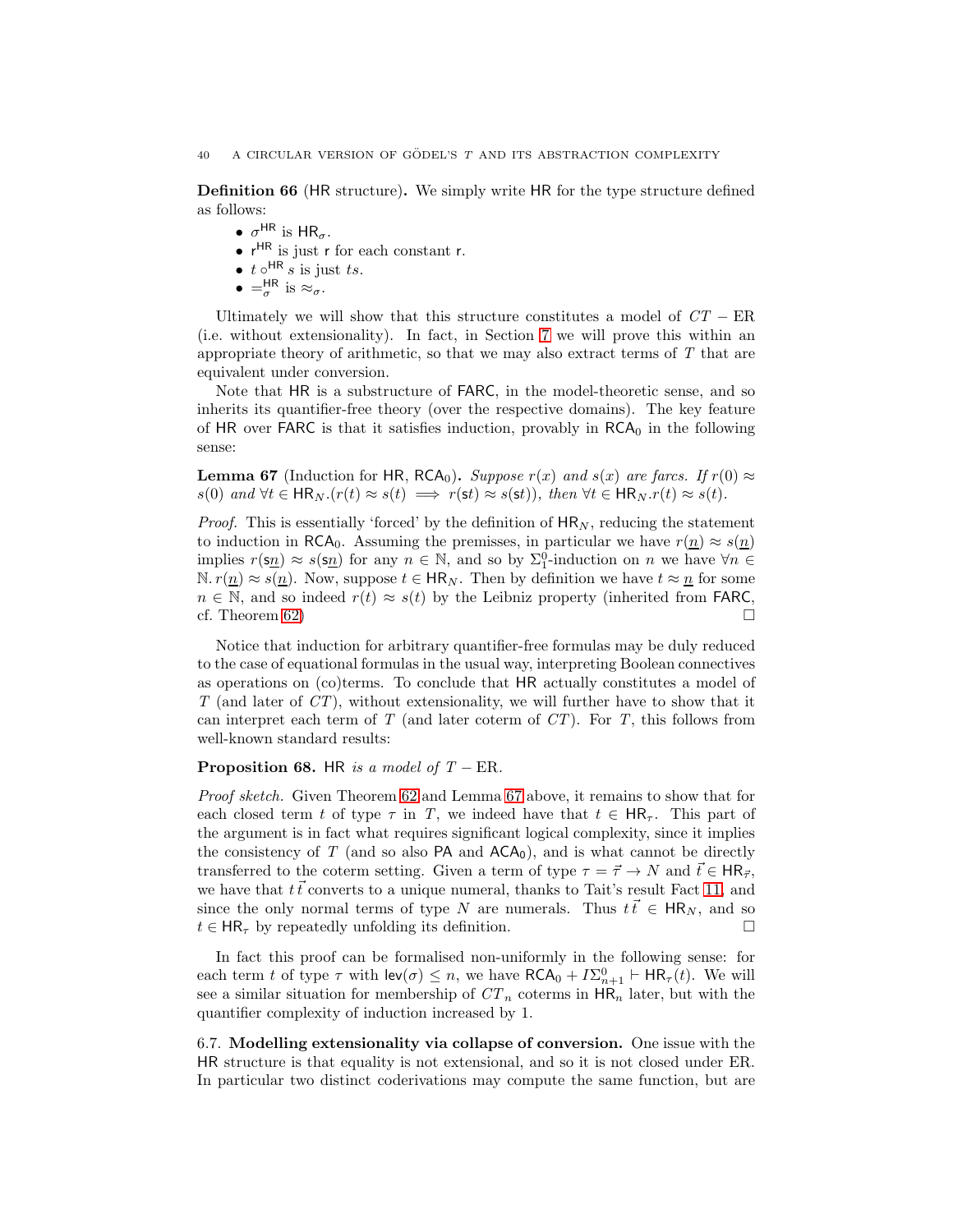already in normal form if we have not fed any inputs. A very simple example already at type 1 are the coderivations  $\text{cond } 0 \cdot 0 : N \to N \to N$  vs  $\text{cond}' 0 \cdot 0 : N \to N \to N$ , where cond examines the first input and cond' examines the second input. Both return 0, but the two coderivations are not convertible. Naturally more complex and nontrivial examples abound, e.g. distinct programs for sorting, etc.

However, we may recover an extensional equality relation in a standard way thanks to the notion of extensional collapse from higher-order computability theory, cf. [\[LN15\]](#page-66-0).

Definition 69 (Extensional equality and HE-structure). We define the following relations  $\simeq_{\sigma}$  on coterms.

- $\simeq_N$  is just  $\approx_N$ .
- $t \simeq_{\sigma \to \tau} t'$  if  $\forall s \in \mathsf{HR}_{\sigma}$ .  $t s \simeq t's$

We define the type structure HE just as HR, but with  $=\sigma$  interpreted by  $\simeq_{\sigma}$ .

The price to pay for extensionality, however, is high: the equality relation is no longer semi-recursive, and its logical complexity grows with type level.

<span id="page-41-1"></span>**Fact 70.**  $\simeq_N$  is  $\Sigma_1^0$  and, if  $\text{lev}(\tau) = n > 0$ , then  $\simeq_\tau$  is  $\Pi_{n+1}^0$ .

*Proof.* The case of N follows immediately from the definition, and for  $\text{lev}(\tau) > 0$  we proceed by induction on the structure of  $\tau = \rho \to \sigma$  with  $\text{lev}(\rho) < n$  and  $\text{lev}(\sigma) \leq n$ .

- If  $\rho = \sigma = N$ , so  $n = 1$ , then  $t \simeq_{\tau} t'$  iff  $\forall s (s \in \mathsf{HR}_N \supset ts \approx t's)$ . We have  $s \in \mathsf{HR}_N$  is  $\Sigma^0_1$  by Fact [64](#page-39-3) and  $\approx$  is also  $\Sigma^0_1$ , so indeed  $t \simeq_\tau t'$  is  $\Pi^0_2$ .
- For the inductive step,  $t \simeq_{\tau} t'$  iff  $\forall r (r \in HR_{\rho} \supset tr \simeq_{\sigma} t'r)$ . We have  $r \in \mathsf{HR}_{\rho}$  is  $\Pi_n^0$  by Fact [64](#page-39-3) and  $\simeq_{\sigma}$  is  $\Pi_n^0$  by inductive hypothesis, so indeed  $t \simeq_\tau t'$  is  $\Pi^0_n$  $\bigcap_{n+1}$ .

Note that we have the following closure properties in HE:

**Proposition 71.** Suppose  $t \in HR_{\tau}$ . Then:

- (1) if  $t \approx_\tau t'$  then  $t \simeq_\tau t'$ . ( $\simeq$  coarser than  $\approx$ )
- (2) if  $t \simeq_{\tau} t'$  then  $t' \in \mathsf{HR}_{\tau}$ . (HR closed under  $\simeq$ )

*Proof.* We proceed by induction on the structure of  $\tau$ .

- If  $\tau = N$  then the statements are immediate from the equivalence of  $\approx_N$ and  $\simeq_N$  and symmetry/transitivity.
- Suppose  $\tau = \rho \rightarrow \sigma$  and let  $r \in HR_{\rho}$ .
	- (1) If  $t \approx_\tau t'$  then also  $t r \approx t' r$ , by closure of  $\approx$  under contexts. Therefore  $tr \simeq_{\sigma} t'r$ , by the inductive hypothesis, and so  $t \simeq_{\tau} t'.$
	- (2) If  $t \simeq_{\tau} t'$  then  $tr \simeq_{\sigma} t'r$ , by definition. Therefore  $t'r \in HR_{\sigma}$  by the inductive hypothesis, and so  $t' \in \mathsf{HR}_{\tau}$ .

Consequently, HE is in turn a substructure of HR and inherits its quantifierfree theory. Notice that this does not a priori cover satisfaction of induction, but nonetheless, as promised, we have the following:

# <span id="page-41-0"></span>**Proposition 72.** HE is a model of  $T$ .

Proof sketch. Since HE is a substructure of FARC, it remains to verify ER and Ind.

Extensionality is 'forced' by the definition of  $\simeq$ . Suppose  $t, t' \in HR_{\sigma \to \tau}$  and for all  $s \in \mathsf{HR}_{\sigma}$  we have  $ts \simeq t's$ . Then by definition we have  $t \simeq t'.$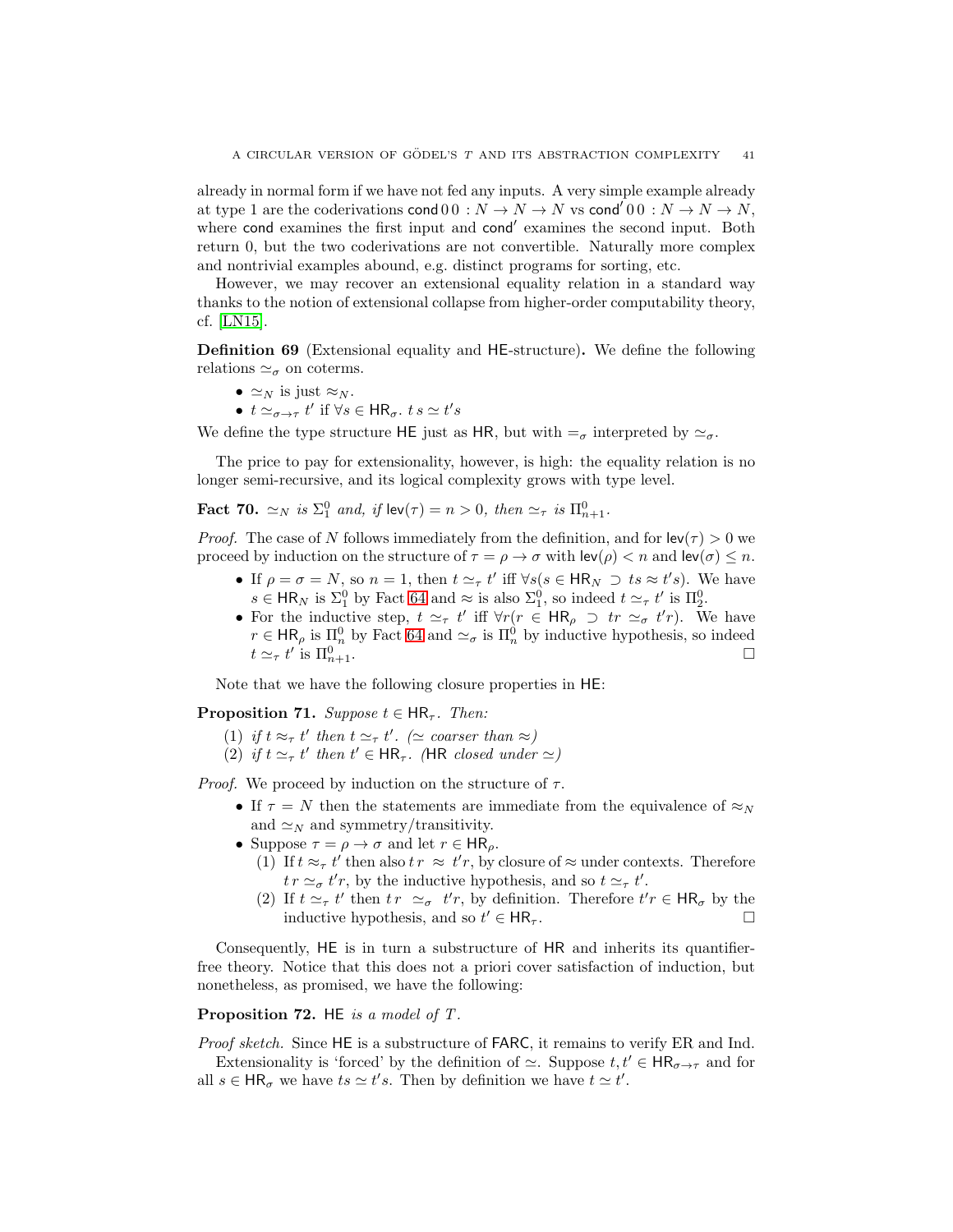We may show that HE satisfies induction in a similar way as we did for HR, Lemma [67,](#page-40-0) though note that this is no longer possible in  $RCA<sub>0</sub>$ , due to the increasing complexity of  $\simeq_\tau$  with the level of  $\tau$ . Supose  $r(0) \simeq s(0)$  and for all  $t \in HR_N$  we have  $r(t) \simeq s(t) \implies r(st) \simeq s(st)$ . In particular we have that  $r(\underline{n}) \simeq s(\underline{n}) \implies$  $r(\mathbf{s}_n) \simeq s(\mathbf{s}_n)$ , for any  $n \in \mathbb{N}$ . We thus have for all  $n \in \mathbb{N}$  that  $r(\underline{n}) \simeq s(\underline{n})$  by  $\Pi_{k+1}^0$ -induction on n (where  $\mathsf{lev}(r)$ ,  $\mathsf{lev}(s) \leq k$ ). Now, suppose  $t \in \mathsf{HR}_N$ . Then by definition we have  $t \approx \underline{n}$ , and so  $t \approx \underline{n}$ , for some  $n \in \mathbb{N}$ , so indeed  $r(t) \approx s(t)$  by the Leibniz property (inherited from FARC, Theorem [62\)](#page-38-4).

# 7. FROM  $CT_n$  to  $T_{n+1}$ , via arithmetisation of models

<span id="page-42-0"></span>In this section we will present a converse result to that of Section [5,](#page-23-0) i.e. that terms of  $T_{n+1}$  may simulate terms of  $CT_n$ , satisfying the same type 1 quantifier-free theory. The methodology of Section [5](#page-23-0) was entirely proof theoretic, thanks in part to the well-foundedness of the T-terms that were simulated. A priori, we do not admit a similar methodology for the converse direction, due to the non-wellfoundedness of coterms, and so we employ a model-theoretic approach. Namely, we will show that the type structures HR and HE introduced in the previous section indeed constitute models of  $CT$  – ER and  $CT$ , respectively. In fact, we will formalise the membership of  $CT_n$  coterms in  $HR_{n+1}$  within the theory  $RCA_0+I\Sigma_{n+2}^0$  (non-uniformly), whence we obtain explicit equivalent terms of  $T_{n+1}$  by proof mining.

Throughout this section we continue to work only with coterms that are finite applications of coderivations, variables and constants (farcs). We will work mainly within  $\mathsf{RCA}_0 + I\Sigma_{n+1}^0$  or  $\mathsf{RCA}_0 + I\Sigma_{n+2}^0$ , to be clearly indicated at the appropriate points.

7.1. Canonical branches of non-total coterms. As for  $T$ , the main difficulty in showing that HR or HE is a model of  $CT$  is in showing that each  $CT$  coterm is, indeed, interpreted in the structure. For us, this will amount to a formalised proof of the totality of (regular) progressing coterms. Our approach will be to import a suitable version of the proof of Proposition [35](#page-19-0) but relativise all the quantifiers, there in the standard model, to their respective domains in HR.

First let us note that HR is closed under the typing rules of  $CT$ :

<span id="page-42-2"></span>**Observation 73.** Consider a rule instance as follows, with  $k \leq 2$ :

$$
\mathsf{r} \frac{\vec{\sigma}_1 \Rightarrow \tau_1 \quad \cdots \quad \vec{\sigma}_k \Rightarrow \tau_k}{\vec{\sigma} \Rightarrow \tau}
$$

If  $t_i \in \mathsf{HR}_{\vec{\sigma}_i \to \tau_i}$  then  $\mathsf{r} \; t_1 \; \cdots \; t_n \in \mathsf{HR}_{\vec{\sigma} \to \tau}$ .

This follows by simple inspection of the rules of  $CT$ , and we shall indeed give a proof of a more refined statement shortly. As a consequence, by contraposition, any coderivation  $\notin$  HR must induce an infinite branch of coderivations  $\notin$  HR, similarly to the proof of Propostion [35.](#page-19-0) The next definition formalises a canonical such branch, as induced by an input on which the coderivation is non-hereditarily-total. We shall present just the definition of the branch first, and then argue that it is well-defined, for each explicit  $T_n$  coderivation, in  $\mathsf{RCA}_0 + I\Sigma^0_{n+2}$ .

<span id="page-42-1"></span>**Definition 74** (Branch generated by a non-total input). Let  $t_0 : \vec{\sigma}_0 \Rightarrow \tau_0$  be a coderivation and let  $\vec{s}_0 \in HR_{\vec{\sigma}_0}$  s.t.  $t \, \vec{s} \notin HR_{\tau}$ . We define the branch  $(t_i : \vec{\sigma}_i \Rightarrow \tau_i)_{i \geq 0}$ and inputs  $\vec{s}_i \in \mathsf{HR}_{\vec{\sigma}_i}$ , generated by  $t_0$  and  $\vec{s}_0$  as follows, always satisfying the invariant  $t_i \vec{s}_i \notin \mathsf{HR}_{\tau_i}$ :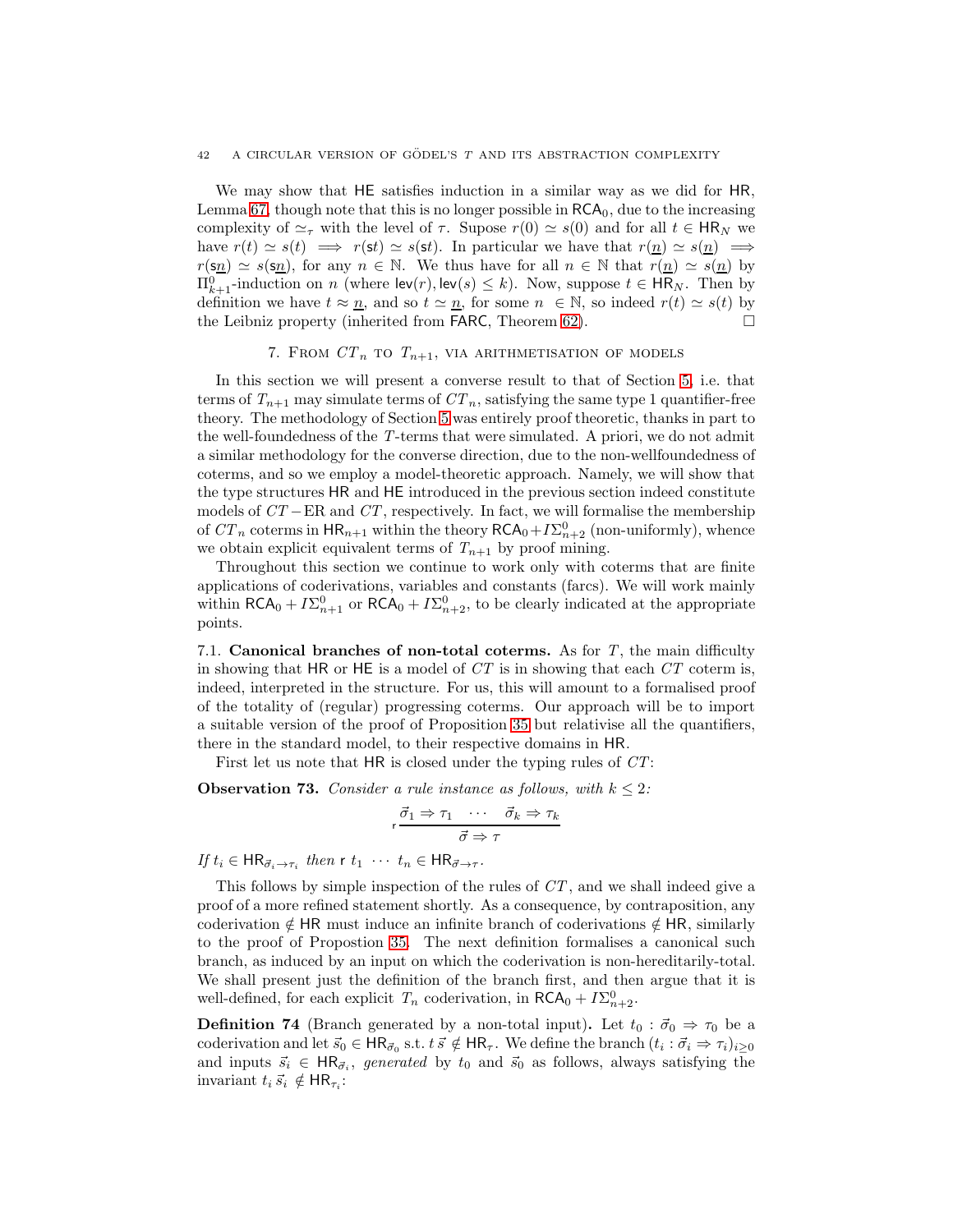<span id="page-43-2"></span><span id="page-43-1"></span>(1)  $(t_i$  cannot be an initial sequent).

(2) Suppose 
$$
t_i = \overrightarrow{\sigma} \Rightarrow \tau
$$
 and  $\vec{s}_i = (\vec{s}, s)$ . Then  $t_{i+1} := t$  and  $\vec{s}_{i+1} := \vec{s}$ .  
\n $\vec{\sigma}, \sigma \Rightarrow \tau$ 

<span id="page-43-3"></span>(3) Suppose  $t_i = \begin{cases} \frac{1}{\sqrt{2}} & \text{if } i \neq j \end{cases}$  $\alpha \propto \frac{\vec{\rho}, \sigma, \rho, \vec{\sigma} \Rightarrow \tau}{\vec{\rho}, \rho, \sigma, \vec{\sigma} \Rightarrow \tau}$ and  $\vec{s}_i = (\vec{r}, r, s, \vec{s})$ . Then  $t_{i+1} := t$  and  $\vec{s}_{i+1} := (\vec{r}, s, r, \vec{s}).$ 

<span id="page-43-4"></span>(4) Suppose 
$$
t_i = \overline{\sigma, \sigma, \sigma \Rightarrow \tau}
$$
 and  $\vec{s}_i = (\vec{s}, s)$ . Then  $t_{i+1} := t$  and  $\vec{s}_{i+1} := \sigma$ .

$$
(\vec{s},s,s).
$$

<span id="page-43-5"></span>(5) Suppose  $t_i = \begin{cases} t_i & \text{if } i \leq 1 \end{cases}$  $\vec{\sigma} \Rightarrow \rho$ t ′  $\frac{\vec{\sigma} \Rightarrow \rho \quad \vec{\sigma}, \rho \Rightarrow \tau}{\vec{\sigma} \Rightarrow \tau}$ and  $\vec{s}_i = \vec{s}$ . Then if  $t \vec{s} \in \mathsf{HR}_{\rho}$  then

$$
t_{i+1} := t'
$$
 and  $\vec{s}_{i+1} := (\vec{s}, t \vec{s})$ . Otherwise,  $t_{i+1} := t$  and  $\vec{s}_{i+1} := \vec{s}$ .

<span id="page-43-6"></span>(6) Suppose 
$$
t_i = \begin{cases} \overrightarrow{t} & \overrightarrow{t'} \\ \overrightarrow{\sigma} \Rightarrow \rho & \overrightarrow{\sigma}, \sigma \Rightarrow \tau \end{cases}
$$
 and  $\overrightarrow{s}_i = (\overrightarrow{s}, s)$ . If  $t \overrightarrow{s} \in \mathsf{HR}_{\rho}$  then  $t_{i+1} := t'$   
and  $\overrightarrow{s}_{i+1} := (\overrightarrow{s}, s(t \overrightarrow{s}))$ . Otherwise  $t_{i+1} := t$  and  $\overrightarrow{s}_{i+1} := \overrightarrow{s}$ .

<span id="page-43-7"></span>(7) Suppose  $t_i = \begin{cases} \frac{t}{\epsilon} & \frac{1}{\epsilon} \\ 0 & \frac{1}{\epsilon} \end{cases}$  $R \frac{\vec{\sigma}, \sigma \Rightarrow \tau}{\vec{\sigma} \Rightarrow \sigma \to \tau}$ and  $\vec{s}_i = \vec{s}$ . Let s be the least<sup>[18](#page-43-0)</sup> element of  $HR_{\sigma}$ 

such that  $t \, \vec{s} \, s \notin \mathsf{HR}_{\tau}$ . We set  $t_{i+1} := t$  and  $\vec{s}_{i+1} := (\vec{s}, s)$ .

<span id="page-43-8"></span>(8) Suppose 
$$
t_i = \underbrace{\overbrace{\overrightarrow{\sigma} \Rightarrow \tau \quad \overrightarrow{\sigma}, N \Rightarrow \tau}}_{\text{cond}} \text{ and } \overrightarrow{s_i} = (\overrightarrow{s}, r)
$$
. If  $r \approx 0$  then  $t_{i+1} := t$   
and  $\overrightarrow{s}_{i+1} := \overrightarrow{s}$ . Otherwise, if  $r \approx \underline{\text{sn}}$ , then  $t_{i+1} := t'$  and  $\overrightarrow{s}_{i+1} := (\overrightarrow{s}, \underline{n})$ .

Note that certain arbitrary choices from the proof of Proposition [35](#page-19-0) have been made canonical in the definition above. We also define inputs for cut and L directly, to ease the formalisation in arithmetic.

<span id="page-43-9"></span>**Proposition 75.** Let  $t_0 : \vec{\sigma}_0 \Rightarrow \tau_0$  be a fixed coderivation in which all types occurring have level  $\leq n$ .  $\mathsf{RCA}_0 + I\Sigma_{n+2}^0$  proves the following: if  $\vec{s}_0 \in \mathsf{HR}_{\vec{\sigma}_0}$  s.t.

<span id="page-43-0"></span> $18$ Recall that, strictly speaking, we assume all our objects are coded by natural numbers in the ambient theory (here fragments of second-order arithmetic). Thus we may always find a 'least' object satisfying a property when one exists, by induction on that property.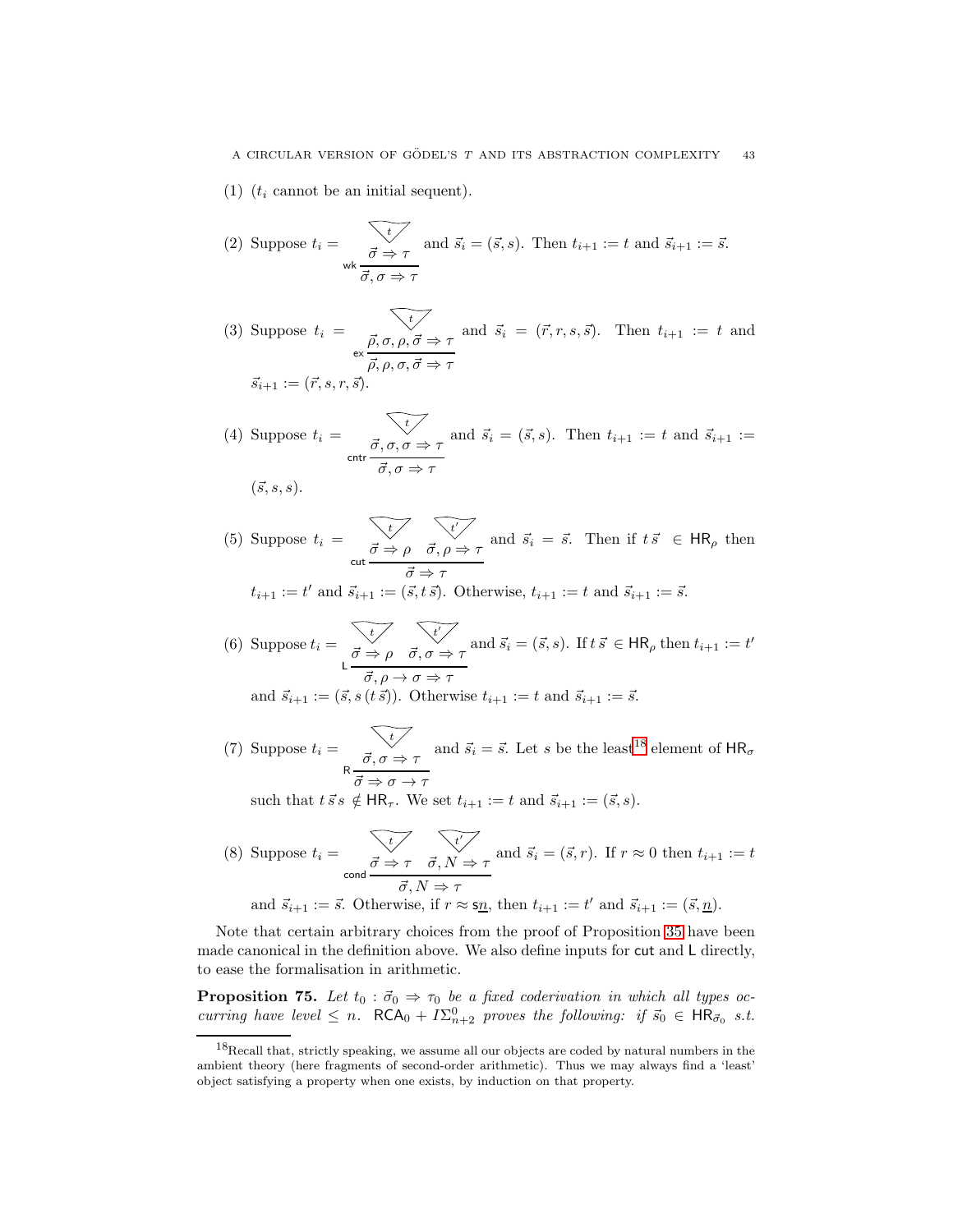$t_0\,\vec{s}_0$   $\notin$  HR<sub> $\tau_0$ </sub> then the branch  $(t_i)_i$  and inputs  $(\vec{s}_i)_i$  generated by  $t_0$  and  $s_0$  are  $\Delta_{n+2}^0$ -well-defined.

*Proof.* Let us write  $Gen(i, (t_0, \vec{s}_0), (t_i, \vec{s}_i))$  for " $t_i$  and  $\vec{s}_i$  are the i<sup>th</sup> sequent and input tuple generated by  $t_0$  and  $\vec{s}_0$ ". Notice that the construction of  $t_i$  and  $\vec{s}_i$ itself is recursive in  $HR_n$ ,  $t_0$  and  $\vec{s}_0$ , and so Gen is certainly recursion-theoretically  $\Delta_{n+2}^0(t_0, \vec{s}_0)$ , by appealing to Fact [64.](#page-39-3) To formally prove that Gen is  $\Delta_{n+2}^0$  inside our theory, it suffices to show determinism:

$$
\forall i. \forall (t_i, \vec{s_i}), (t'_i, \vec{s'_i}). \left( \implies \begin{array}{c} \text{Gen}(i, (t_0, \vec{s}_0), (t_i, \vec{s_i})) \land \text{Gen}(i, (t_0, \vec{s}_0), (t'_i, \vec{s'_i})) \\ \implies t_i = t'_i \land \vec{s_i} = \vec{s'_i} \end{array} \right)
$$

Writing Gen syntactically as a  $\Sigma_{n+2}^0$  formula, the above may be directly proved by  $\Pi_{n+2}^0$ -induction on i, appealing to the cases of Definition [74](#page-42-1) above.

It remains to show that the construction is total, i.e. that each  $(t_i, \vec{s}_i)$  actually exists. In fact we will simultaneously prove this and the inductive invariant of the construction, so the formula,

<span id="page-44-0"></span>(22) 
$$
\exists (t_i, \vec{s_i}). (\text{Gen}(i, (t_0, \vec{s_0}), (t_i, \vec{s_i})) \land t_i \vec{s_i} \notin \mathsf{HR}_{\tau_i})
$$

by induction on *i*. Note that, since  $\mathsf{lev}(\tau_i) \leq n$  we have that  $\mathsf{HR}_{\tau_i}$  is  $\Pi_{n+1}^0$  by Fact [64,](#page-39-3) and so  $t_i\vec{s}_i \notin \mathsf{HR}_{\tau_i}$  is  $\Sigma_{n+1}^0$ , whereas  $Gen(i, (t_0, \vec{s}_0), (t_i, \vec{s}_i))$  is  $\Delta_{n+2}^0$  as already mentioned. Thus the inductive invariant in [\(22\)](#page-44-0) is indeed  $\Sigma_{n+2}^0$ .

First, to justify [\(1\)](#page-43-1), let us consider the possible initial sequents:

- For the 0 rule: we have  $0 \in \mathsf{HR}_N$  by definition;
- For the s rule: if  $t \in HR_N$ , then  $t \approx n$  for some  $n \in \mathbb{N}$ , by definition of HR<sub>N</sub>, and so also st  $\approx$  s<sub>n</sub>, by closure of  $\approx$  under contexts. Hence st  $\in$  HR<sub>N</sub>.
- For an  $id_{\sigma}$  rule: if  $s \in HR_{\sigma}$  then id  $s \approx s$  by id reduction. Hence id  $s \in HR_{\sigma}$ .

Now, the base case, for  $i = 0$ , follows by the assumption on  $t_0$  and  $\vec{s}_0$ , so let us assume that  $Gen(i, (t_0, \vec{s}_0), (t_i, \vec{s}_i))$  and  $t_i \, \vec{s}_i \notin \text{HR}_{\tau_i}$ . We will witness the existential of the inductive invariant with the coderivation  $t_{i+1}$  and inputs  $\vec{s}_{i+1}$  as given in Definition [74](#page-42-1) above (justifying their existence when necessary), showing  $t_{i+1}$   $\vec{s}_{i+1} \notin \text{HR}_{\tau_{i+1}}$ . We shall also adopt the same notation for inputs and types as in Definition [74.](#page-42-1)

For [\(2\)](#page-43-2), the wk case, we have:

| $t_i \vec{s}_i \notin \mathsf{HR}_{\tau}$                              | by inductive hypothesis                                                   |
|------------------------------------------------------------------------|---------------------------------------------------------------------------|
| $\therefore$ wktss $\notin$ HR <sub><math>\tau_i</math></sub>          | by definitions                                                            |
| $\therefore$ $t \vec{s} \notin \mathsf{HR}_{\tau}$                     | by $\rightsquigarrow_{wk}$ and closure of HR <sub>7</sub> under $\approx$ |
| $\therefore$ $t_{i+1}$ $\vec{s}_{i+1} \notin \mathsf{HR}_{\tau_{i+1}}$ | by definitions                                                            |

For [\(3\)](#page-43-3), the ex case, we have:

| $t_i \vec{s}_i \notin \mathsf{HR}_{\tau_i}$                                           | by inductive hypothesis                                                                                     |
|---------------------------------------------------------------------------------------|-------------------------------------------------------------------------------------------------------------|
| $\therefore$ extr $\vec{r}$ rss $\vec{s} \notin \mathsf{HR}_{\tau}$                   | by definitions                                                                                              |
| $\therefore$ $t \vec{r} s r \vec{s} \notin \text{HR}_{\tau}$                          | by $\rightsquigarrow_{\mathsf{ex}}$ and $\therefore$ HR <sub><math>\tau</math></sub> closed under $\approx$ |
| $\therefore$ $t_{i+1}$ $\vec{s}_{i+1}$ $\notin$ HR <sub><math>\tau_{i+1}</math></sub> | by definitions                                                                                              |

For [\(4\)](#page-43-4), the cntr case, we have:

| $t_i \vec{s}_i \notin \mathsf{HR}_{\tau_i}$                            | by inductive hypothesis                                                                                       |
|------------------------------------------------------------------------|---------------------------------------------------------------------------------------------------------------|
| $\therefore$ cntr $t \vec{s} s \notin \mathsf{HR}_{\tau}$              | by definitions                                                                                                |
| $\therefore$ $t \vec{s} s s \notin \text{HR}_{\tau}$                   | by $\rightsquigarrow_{\mathsf{cntr}}$ and $\therefore$ HR <sub><math>\tau</math></sub> closed under $\approx$ |
| $\therefore$ $t_{i+1}$ $\vec{s}_{i+1} \notin \mathsf{HR}_{\tau_{i+1}}$ | by definitions                                                                                                |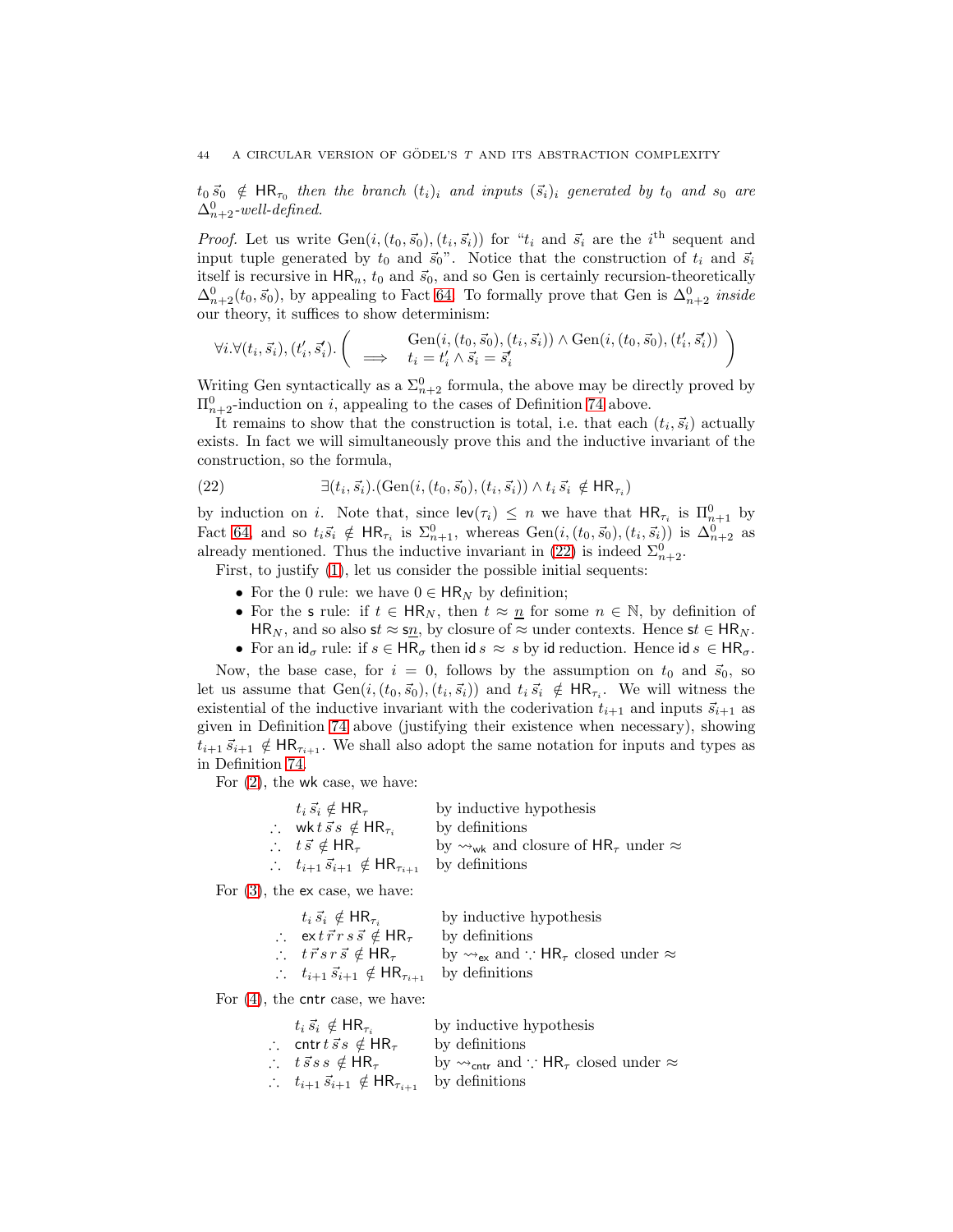For [\(5\)](#page-43-5), the cut case, assume without loss of generality that  $t \, \vec{s} \in HR_\tau$ . We have:

| $t_i \vec{s}_i \notin \mathsf{HR}_{\tau_i}$                            | by inductive hypothesis                                                                                      |
|------------------------------------------------------------------------|--------------------------------------------------------------------------------------------------------------|
| $\therefore$ cut $t\,t'\vec{s} \notin HR_{\tau}$                       | by definitions                                                                                               |
| $\therefore$ $t'\vec{s}(t\vec{s}) \notin HR_{\tau}$                    | by $\rightsquigarrow_{\mathsf{cut}}$ and $\therefore$ HR <sub><math>\tau</math></sub> closed under $\approx$ |
| $\therefore$ $t_{i+1}$ $\vec{s}_{i+1} \notin \mathsf{HR}_{\tau_{i+1}}$ | by definitions                                                                                               |

For [\(6\)](#page-43-6), the L case, assume without loss of generality that  $t \, \vec{s} \in HR_\tau$ , and so also  $s(t \vec{s}) \in HR_{\sigma}$  by Proposition [65.](#page-39-4) We have:

| $t_i \vec{s}_i \notin \mathsf{HR}_{\tau_i}$                            | by inductive hypothesis                                                                         |
|------------------------------------------------------------------------|-------------------------------------------------------------------------------------------------|
| $\therefore$ Ltt's's $\notin$ HR <sub>T</sub>                          | by definitions                                                                                  |
| $\therefore$ $t'\vec{s}(s(t\vec{s})) \notin \mathsf{HR}_{\tau}$        | by $\rightsquigarrow_L$ and $\therefore$ HR <sub><math>\tau</math></sub> closed under $\approx$ |
| $\therefore$ $t_{i+1}$ $\vec{s}_{i+1} \notin \mathsf{HR}_{\tau_{i+1}}$ | by definitions                                                                                  |

For [\(7\)](#page-43-7), the R case, we have:

| $t_i \vec{s}_i \notin \mathsf{HR}_{\tau_i}$                                                     | by inductive hypothesis                                                         |
|-------------------------------------------------------------------------------------------------|---------------------------------------------------------------------------------|
| $\therefore$ R t $\vec{s} \notin HR_{\sigma \to \tau}$                                          | by definitions                                                                  |
| $\therefore$ $\exists s' \in \mathsf{HR}_{\sigma}$ . R $t \vec{s} s' \notin \mathsf{HR}_{\tau}$ | by definition of $HR_{\sigma \rightarrow \tau}$                                 |
| $\therefore$ $\exists s' \in \mathsf{HR}_{\sigma}$ . $t \vec{s} s' \notin \mathsf{HR}_{\tau}$   | by $\rightsquigarrow_R$ and $\therefore$ HR <sub>7</sub> closed under $\approx$ |
| $\therefore$ $t\vec{s}s \notin HR_{\tau}$                                                       | $\therefore$ s is well-defined by $\Sigma_{n+1}^0$ -minimisation                |
| $\therefore$ $t_{i+1} \vec{s}_{i+1} \notin \mathsf{HR}_{\tau_{i+1}}$                            | by definitions                                                                  |

In the penultimate step, note that we have from the inductive hypothesis  $\exists s(s \in \mathbb{R})$  $HR_{\sigma} \wedge t \vec{s} s \notin HR_{\tau}$ , where  $lev(\sigma) < n$  and  $lev(\tau) \leq n$ . Thus  $(s \in HR_{\sigma} \wedge t \vec{s} s \notin HR_{\tau})$ is indeed  $\Sigma_{n+1}^0$ , by Fact [64,](#page-39-3) and so  $\Sigma_{n+1}^0$ -minimisation applies.

For [\(8\)](#page-43-8), the cond case, note by the inductive hypothesis we have  $r \in \mathsf{HR}_N$  so by definition of  $HR_N$  and confluence, namely Corollary [60,](#page-38-3) we have that r converts to a unique numeral. Thus the two cases considered by the definition of  $t_{i+1}$  and  $\vec{s}_{i+1}$ are exhaustive and exclusive, and we consider each separately.

If  $r \approx 0$  then we have:

| $t_i \vec{s}_i \notin \mathsf{HR}_{\tau_i}$                          | by inductive hypothesis                                                                                       |
|----------------------------------------------------------------------|---------------------------------------------------------------------------------------------------------------|
| $\therefore$ cond $t \, t' \vec{s} \, r \notin \mathsf{HR}_{\tau}$   | by definitions                                                                                                |
| $\therefore$ cond $t\,t'\vec{s}$ $\theta \notin HR_{\tau}$           | by assumption and $\cdot$ : HR <sub><math>\tau</math></sub> closed under $\approx$                            |
| $\therefore$ $t \vec{s} \notin \mathsf{HR}_{\tau}$                   | by $\rightsquigarrow_{\mathsf{cond}}$ and $\therefore$ HR <sub><math>\tau</math></sub> closed under $\approx$ |
| $\therefore$ $t_{i+1} \vec{s}_{i+1} \notin \mathsf{HR}_{\tau_{i+1}}$ | by definitions                                                                                                |

If  $r \approx s\underline{n}$  then we have:

| $t_i \vec{s}_i \notin \mathsf{HR}_{\tau_i}$                          | by inductive hypothesis                                                                                       |
|----------------------------------------------------------------------|---------------------------------------------------------------------------------------------------------------|
| $\therefore$ cond $t \, t' \vec{s} \, r \notin \mathsf{HR}_{\tau}$   | by definitions                                                                                                |
| $\therefore$ cond $tt'\vec{s}$ s $n \notin \text{HR}_{\tau}$         | by assumption and $\therefore$ HR <sub><math>\tau</math></sub> closed under $\approx$                         |
| $\therefore$ $t'\vec{s} \cdot n \notin \mathsf{HR}_{\tau}$           | by $\rightsquigarrow_{\mathsf{cond}}$ and $\therefore$ HR <sub><math>\tau</math></sub> closed under $\approx$ |
| $\therefore$ $t_{i+1} \vec{s}_{i+1} \notin \mathsf{HR}_{\tau_{i+1}}$ | by definitions                                                                                                |

This concludes the proof.

7.2. Progressing coterms are hereditarily total. We are now ready to show that progressing coterms are hereditarily total, i.e. that they belong to HR (and HE). Now that we have formalised the infinite 'non-total' branches of the proof of Proposition [35,](#page-19-0) relativised to the type structure HR, we continue to formalise the remainder of the argument.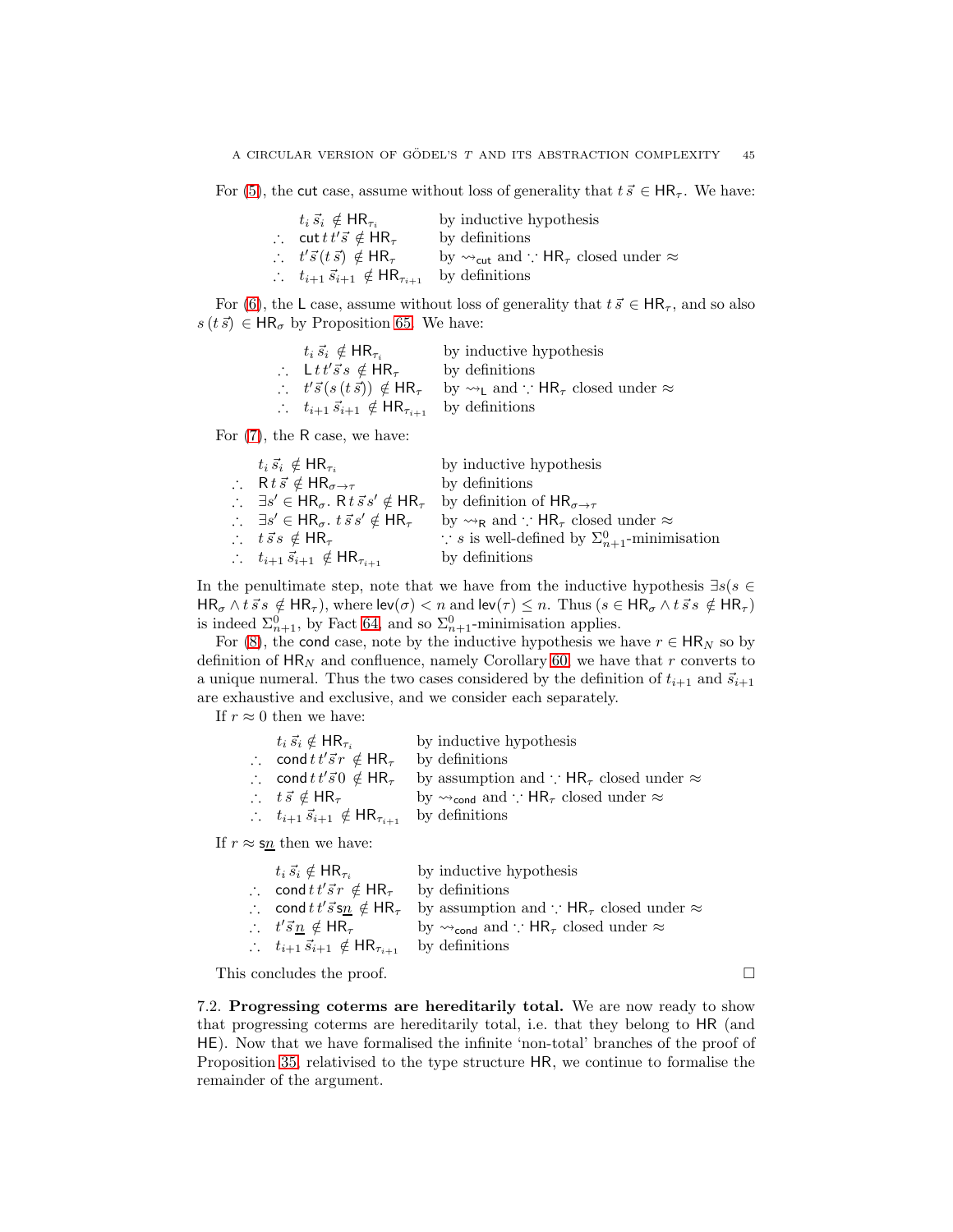<span id="page-46-0"></span>**Lemma 76** (RCA<sub>0</sub>). Let  $t_0 : \vec{\sigma}_0 \Rightarrow \tau_0$  and  $\vec{s}_0 \in \text{HR}_{\vec{\sigma}_0}$  be a coderivation and inputs s.t.  $t_0 \vec{s}_0 \notin \mathsf{HR}_{\tau_0}$ . Furthermore let  $(t_i : \vec{\sigma}_i \Rightarrow \tau_i)_i$  and  $\vec{s}_i \in \mathsf{HR}_{\vec{\sigma}_i}$  be a branch and inputs generated by  $t_0$  and  $\vec{s}_0$ , satisfying Definition [74.](#page-42-1)

Suppose some N-occurrence  $N^{i+1} \in \vec{\sigma}_{i+1}$  is an immediate ancestor of some Noccurrence  $N^i \in \vec{\sigma}_i$ . Write  $s_i \in \vec{s}_i$  for the coterm in  $\mathsf{HR}_N$  corresponding to  $N^i$ , and similarly  $s_{i+1} \in \vec{s}_{i+1}$  for the coterm  $s_{i+1} \in \mathsf{HR}_N$  corresponding to  $N^{i+1}$ .

If  $s_i \approx \underline{n}_i$  and  $s_{i+1} \approx \underline{n}_{i+1}$ , for some  $n_i, n_{i+1} \in \mathbb{N}$ , then:

(1)  $n_i \geq n_{i+1}$ .

(2) If  $N^i$  is principal for a cond step, then  $n_i > n_{i+1}$ .

Proof. Follows directly from inspection of Definition [74,](#page-42-1) and confluence of conver-sion, namely Corollary [60.](#page-38-3)

In order to complete our formalisation of the totality argument, we actually have to use an arithmetical approximation of thread progression that nonetheless suffices for our purposes. The reason for this is that, even though non-total branches are well-defined by Proposition [75,](#page-43-9) we do not a priori have access to them as sets in extensions of  $RCA_0$  by fragments of arithmetical induction, and so the lack of progressing threads along them does not directly contradict the fact that a coderivation is progressing. Notice that this is not an issue in the presence of arithmetical comprehension, i.e. in  $ACA_0$ , but in that case logical complexity of defined sets is not a stable notion: all of arithmetical comprehension reduces to  $\Pi_1^0$ -comprehension.

A similar issue underlies the notion of 'arithmetical acceptance' for a nondeterministic automaton in [\[Das20\]](#page-64-0). The fact that our arithmetical approximation suffices is borne out by the 'moreover' clause in the following result:

<span id="page-46-1"></span>**Proposition 77** (RCA<sub>0</sub>). Suppose  $t_i$  and  $\vec{s}_i$  are as in Lemma [76.](#page-46-0) Any N-thread along  $(t_i)_i$  is not progressing. Moreover,  $\forall k.\exists m.$  any N-thread from  $t_k$  progresses  $\leq m$  times.

Proof. We shall prove only the 'moreover' clause, the former following a fortiori. First, suppose we have a (finite) N-thread  $(N^i)_{i=k}^l$  beginning at  $t_k$ . Let  $s_i \in \vec{s}_i$  be the corresponding input of  $N^i$  for  $1 \leq i \leq l$ , and let each  $r_i \approx \underline{n}_i$ , for unique  $n_i \in \mathbb{N}$ , by definition of  $HR_N$  and confluence, Corollary [60.](#page-38-3) Letting m be the number of times that  $(N^{i})_{i=1}^{l}$  progresses, we may show by induction on l that  $n_{l} \leq n_{k} - m$ , using Lemma [76](#page-46-0) for the inductive steps.

Now, to prove the 'moreover' statement, fix some k and let  $\vec{N}^k \subseteq \vec{\sigma}_k$  exhaust the N occurrences in  $\vec{\sigma}_k$ . Let  $\vec{r}_k \subseteq \vec{s}_k$  be the corresponding inputs, and write  $\vec{n}_k$ for the unique natural numbers such that each  $r_{ki} \approx \underline{n}_{ki}$ , by definition of  $HR_N$  and confluence, Corollary [60.](#page-38-3) We may now simply set  $m := \max \vec{n}_k$ , whence no thread from  $t_k$  may progress more than m times by the preceding paragraph.  $\square$ 

Finally, we are ready to show that coterms of CT are indeed interpreted in the type structures we have presented. It is here that we will have to make use of the fact that, for each regular coderivation,  $RCA_0$  proves whether it progresses and, moreoever, we shall take advantage of the aforementioned implied arithmetical approximation of progression in order to deduce the necessary contradiction without invoking additional set existence principles.

<span id="page-46-2"></span>**Theorem 78.** Let  $t : \vec{\sigma} \Rightarrow \tau$  be a progressing coderivation containing only types of level  $\leq n$  (i.e. a  $CT_n$ -coderivation). Then  $\mathsf{RCA}_0 + I\Sigma_{n+2}^0 \vdash t \in \mathsf{HR}_{\vec{\sigma}\to\tau}$ .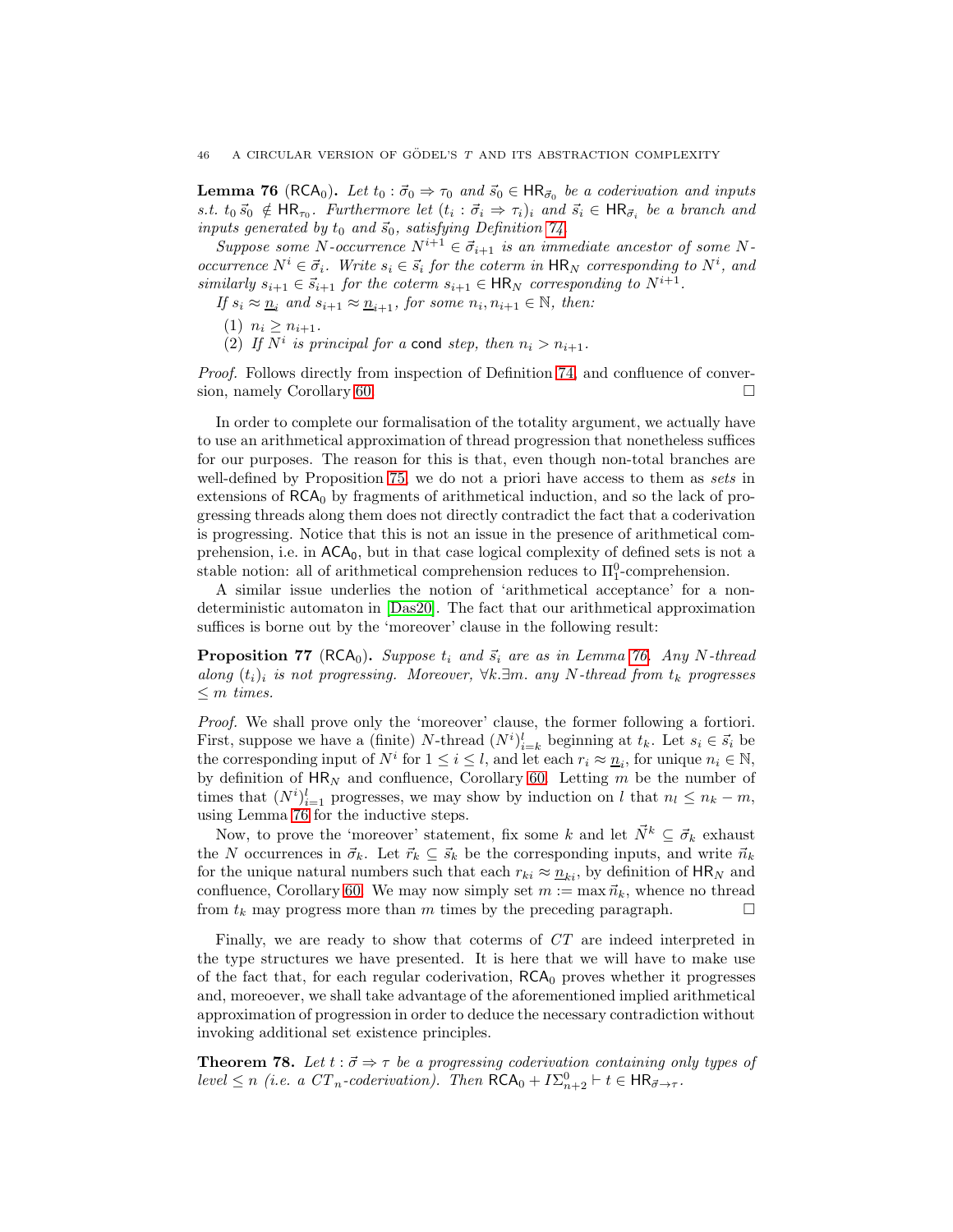*Proof.* First, by Proposition [34](#page-19-1) (from [\[Das20\]](#page-64-0)), we have that  $RCA_0$  proves that t is progressing. Consequently  $RCA_0$  proves that, for any branch  $(t_i)_i$ , there is some k s.t. there are arbitrarily often progressing finite threads beginning from  $t_k$ <sup>[19](#page-47-0)</sup>

<span id="page-47-1"></span>(23)  $\exists k.\forall m.$  there is a (finite) N-thread from  $t_k$  progressing  $>m$  times

Note that this statement is purely arithmetical in  $(t_i)_i$  and so, if  $(t_i)_i$  is  $\Delta_{n+2}^0$ -welldefined, then in fact  $\mathsf{RCA}_0 + I\Sigma_{n+2}^0$  proves [\(23\)](#page-47-1), by conservativity over  $I\Sigma_{n+2}((t_i)_i)$ and then substitution of the  $\Delta_{n+2}$ -definition of  $(t_i)_i$ .

Now, working inside  $\mathsf{RCA}_0 + I\Sigma_{n+2}^0$ , suppose for contradiction that  $\vec{s} \in \mathsf{HR}_{\vec{\sigma}}$  s.t.  $t\,\vec{s} \notin \mathsf{HR}_{\tau}$ . By Proposition [75,](#page-43-9) we can  $\Delta_{n+2}^0$ -well-define the branch  $(t_i)_i$  generated by t and  $\vec{s}$ . Thus we indeed have [\(23\)](#page-47-1), contradicting Proposition [77.](#page-46-1)

Corollary 79. HR is a model of  $CT - ER$ , and HE is a model of  $CT$ .

*Proof.* All the axioms of  $CT$  – ER and  $CT$  are already satisfied in HR and HE respectively, inherited from Propositions [68](#page-40-1) and [72](#page-41-0) respectively. Thus the result follows immediately from Theorem [78](#page-46-2) above (and soundness).  $\Box$ 

Corollary 80. If  $t : \vec{N} \Rightarrow N$  is a progressing coterm of  $CT_n$ , then there is a  $T_{n+1}$ -term  $t : \vec{N} \to N$  such that  $t^{\prime \mathfrak{N}} = t^{\mathfrak{N}}$ .

Proof. By Theorem [78](#page-46-2) we have, in particular, that:

<span id="page-47-2"></span>(24) 
$$
\mathsf{RCA}_0 + I\Sigma_{n+2}^0 \vdash \forall \vec{m} \exists n \operatorname{tr\!} \approx \underline{n}
$$

Since this is a  $\Pi_2^0$  theorem, we may apply extraction, Proposition [14,](#page-11-0) to obtain the required term t' of  $T_{n+1}$  so that  $t'$ m witnesses the existential quantifier in [\(24\)](#page-47-2). The result now follows by soundness of  $RCA_0 + I\Sigma_{n+2}^0$  and since  $(HR, \approx)$  is a substructure of the standard model  $\mathfrak{N}$ .

7.3. Interpretation of  $CT_n(-ER)$  into  $T_{n+1}(-ER)$ . We may now realise our model-theoretic results as bona fide interpretations of fragments of CT into fragments of  $T$ . As a word of warning, coterms of  $CT$  in this section, when operating inside  $T$ , should formally be understood by their Gödel codes, i.e. in this section  $T$  is 'one meta-level higher' than  $CT$ . Until now we have been formalising the metatheory of CT within second-order arithmetic, and so arithmetising its syntax as natural numbers. Since we will here invoke program extraction from these fragments of  $ACA_0$  to fragments of T to interpret CT, the same coding carries over. At the risk of confusion, we shall suppress this formality in the statements of results that follow, in line with the exposition so far.

Theorem 81. If  $CT_n - ER \vdash s = t$  then  $T_{n+1} - ER \vdash s \approx t$ .

*Proof.* Let us work in  $\mathsf{RCA}_0 + I\Sigma_{n+2}^0$ . By Theorem [78](#page-46-2) we have that  $s, t \in \mathsf{HR}_{\sigma}$ , so suppose that  $CT_n$ –ER  $\vdash s = t$  (which is a  $\Sigma^0$  relation). Now, invoking Theorem [62](#page-38-4) and Lemma [67,](#page-40-0) we indeed have that  $s \approx t$ , by  $\Sigma_1^0$ -induction on the  $CT_n - ER$  proof of  $s = t$ .

Now, invoking the extraction theorem, Proposition [14,](#page-11-0) for the above paragraph, we can extract a  $T_{n+1}$ -term  $d(\cdot)$  witnessing the following 'reflection' principle:

 $T_{n+1}$  – ER  $\vdash$  "P is a  $CT_n$  – ER proof of  $s = t$ "  $\supset d(P)$  :  $s \approx t$ 

We may duly substitute a concrete  $CT_n$  – ER proof P of  $s = t$  into the above principle to conclude that  $T_{n+1} - ER \vdash s \approx t$ , as required.

<span id="page-47-0"></span><sup>&</sup>lt;sup>19</sup>The argument for this is similar to that of Proposition 6.2 from [\[Das20\]](#page-64-0).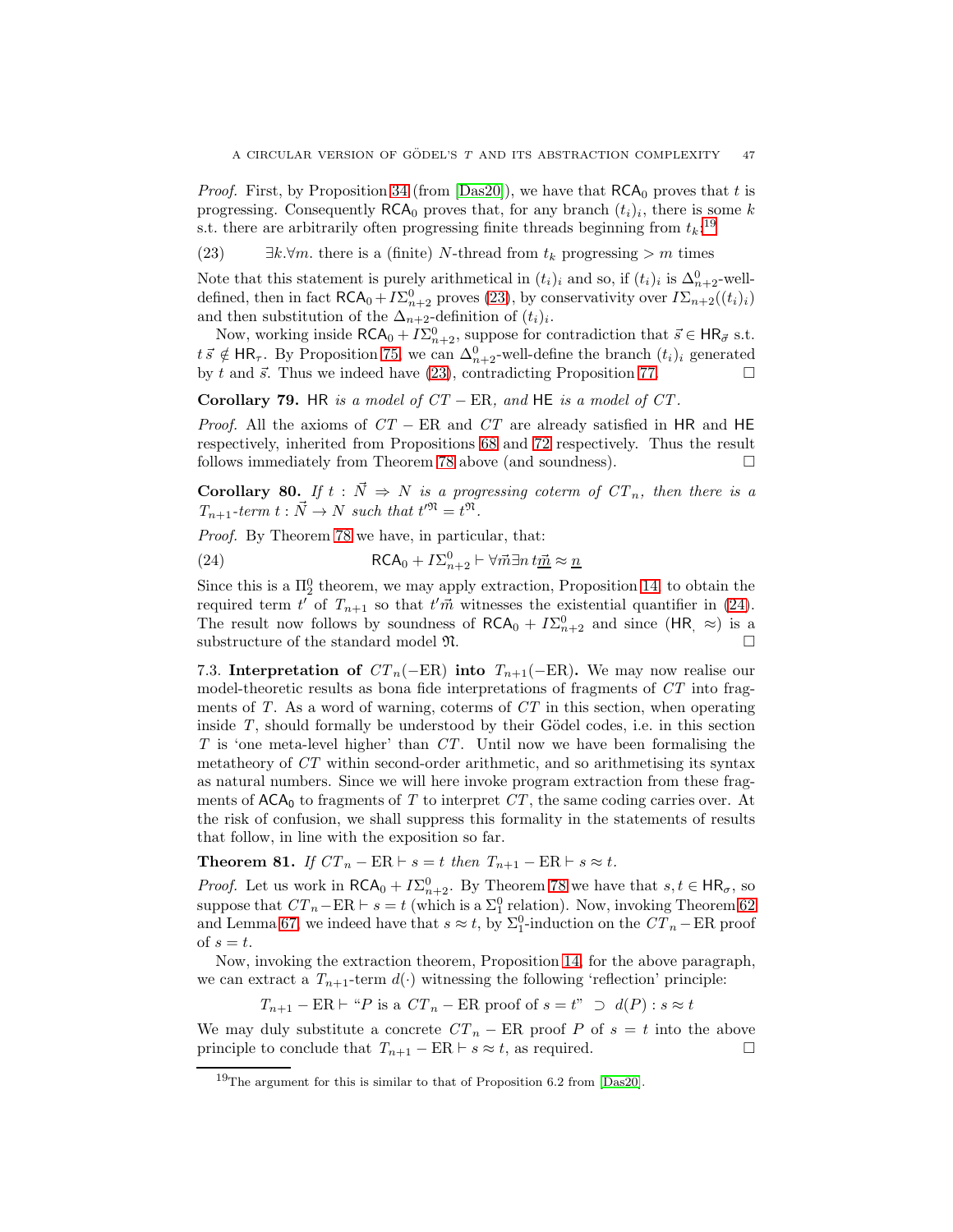We also have an analogous statement in the presence of the extensionality rule though, as expected, we must restrict to only type 1 equations for the interpretation to hold:

# **Theorem 82.** Let  $\text{lev}(s) = \text{lev}(t) \leq 1$ . If  $CT_n \vdash s = t$  then  $T_{n+1} \vdash s \simeq t$ .

Proof. The proof is similar to the one above, only using the proof of Proposition [72](#page-41-0) instead of Lemma [67](#page-40-0) to simulate induction steps of  $CT_n$  in HE (now requiring  $I\Sigma_{n+2}^0$ ). The restriction on levels is required in order to invoke the extraction theorem, since the logical complexity of  $\approx_{\sigma}$  grows with the type level of  $\sigma$ . In particular,  $\simeq_1$  is a  $\Pi_2^0$  relation, by Fact [70,](#page-41-1) and unwinding its definition we have s  $\approx_1 t$  is equivalent to  $\forall \vec{r} \forall \vec{n} \forall \vec{d} : \vec{r} \approx \vec{n}$ .  $\exists d : \vec{r} \approx t \vec{r}$ . Thus we extract the following 'reflection' principle for some  $T_{n+1}$ -term d:

$$
T_{n+1} \vdash ("P \text{ is a } CT_n \text{ proof of } s = t"\ \land \vec{d} : \vec{r} \approx \vec{n}) \supset d(P, \vec{d}, \vec{r}) : s\vec{r} \approx t\vec{r}
$$

Again substituting a concrete  $CT_n$  proof P of  $s = t$  into the above principle indeed gives us  $T_{n+1} \vdash s \simeq t$ , as required.

# 8. Perspectives and further results

In this section we shall give some further discussion and results related to the system  $CT$  we have presented.

8.1. On confluence and consistency. We should point out that, from the point of view of just the extensional properties of extracted programs, it is not necessary to use the confluence result we presented in Section [6.](#page-31-0) We could simply assume consistency of CT as an axiom throughout Section [7](#page-42-0) (indeed we shall take this direction in the next subsection for simplicity). Consistency of  $CT$  is a true  $\Pi_1^0$  statement by meta-level reasoning, and we would be able to extract the same functionals, since  $\Pi_1^0$  statements carry no computational content. This is particularly pertinent when extracting an infinitely descending sequence of natural numbers from a progressing thread in Lemma [76:](#page-46-0) we require these natural numbers to be uniquely defined, which follows by either confluence or consistency. However this approach would compromise our ultimate interpretations of  $CT_n$ , requiring the same consistency principle to be added to the target theory  $T_{n+1}$  (with and without ER).

Incidentally, note that our approach, by a special case of the simulations from Sections [5](#page-23-0) and [7,](#page-42-0) implies the *equiconsistency* of  $CT_n$  and  $T_{n+1}$ , over a weak base theory.

8.2. Continuity at type 2. It is well-known that the type 2 functionals of T are continuous, in the sense that any type 1 function input is only queried a finite number of times. The classical way to prove this is to augment the rewrite system from Section [6](#page-31-0) by fresh type 1 constant symbols that play the roles of the inputs, say of a type 2 functional, and adding appropriate reductions. An account of this is given in [\[Tro73\]](#page-66-1), though there are several other known arguments, e.g. by showing that the strucutre of *total continuous functionals* forms a model for  $T$  (cf. [\[Sca71\]](#page-66-2)) or, more recently, via an elegant form of 'syntactic continuity predicate' (cf. [\[Xu20\]](#page-66-3)).

For the case of CT, we may actually formalise a variation of this argument within second-order arithmetic, extending the simulation of  $CT$  coterms within  $T$  to type 2 functionals. We shall here refrain from an analysis of abstraction complexity, for the sake of brevity, and also focus solely on the interpretation of (co)terms in the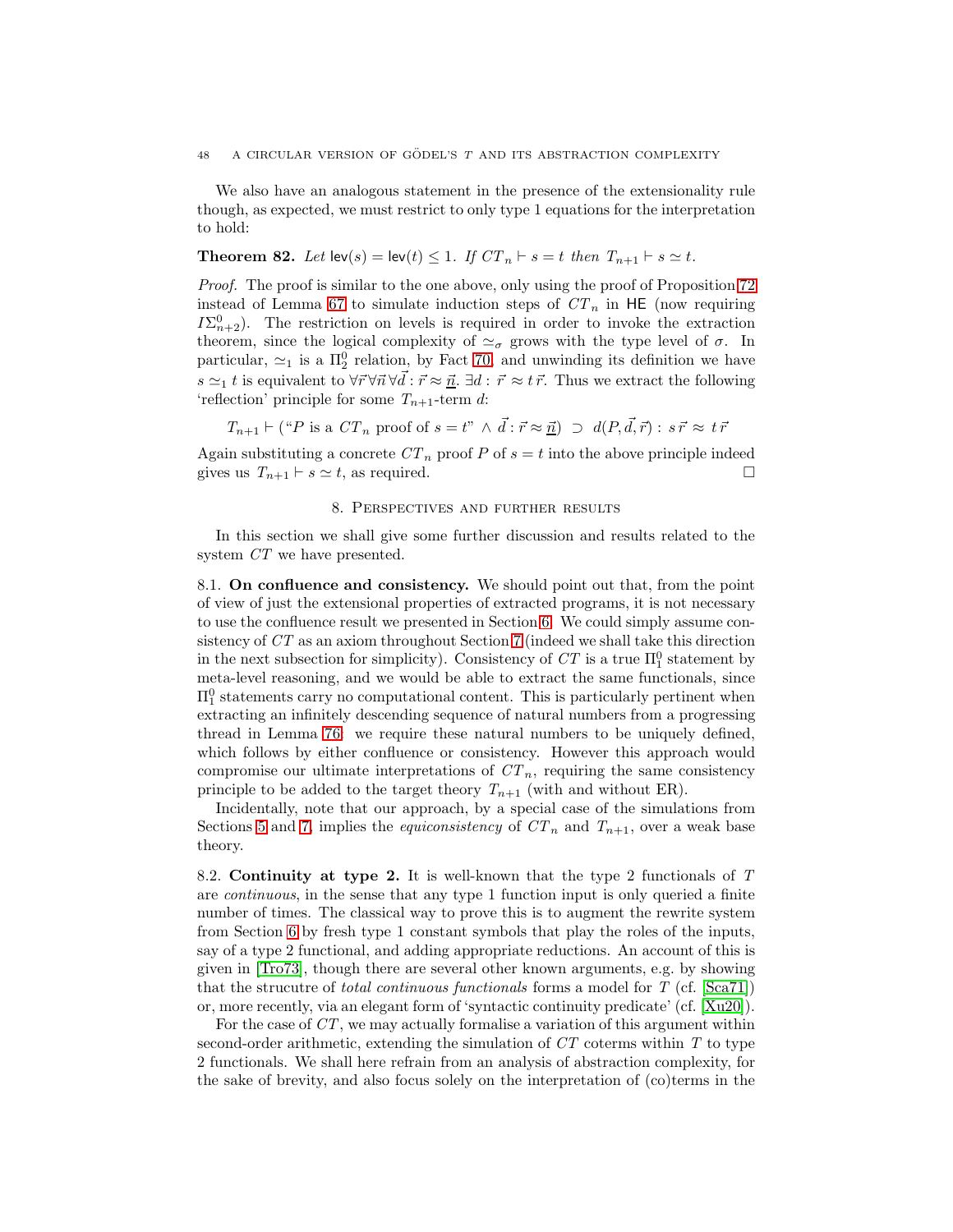standard model, disregarding their theories. Our exposition will be brief, since the finer details are adaptations of earlier results.

Let us fix a  $CT$  coderivation  $t : \vec{\sigma} \Rightarrow N$  s.t. each  $\sigma_i =$  $\scriptstyle k_i$  $\overline{N \to \cdots \to N} \to N,$ and let us henceforth work in  $ACA_0$ , distinguishing second-order variables  $f_i$ : ki

 $\overline{\mathbb{N}\times\cdots\times\mathbb{N}}\to\mathbb{N}$ , intuitively representing the inputs for t.

Within  $CT$ , introduce new (uninterpreted) constant symbols  $\underline{f}_i$ :  $\overline{N \to \cdots \to N} \to$ N for each  $\sigma_i$ , and new reduction steps:

ki

(25) 
$$
\underline{f}_i \underline{n}_1 \cdots \underline{n}_{k_i} \rightsquigarrow \underline{f}_i (n_1, \ldots, n_{k_i})
$$

Notice that reduction is now still semi-recursive in the oracles  $\vec{f}$ , i.e.  $\leadsto, \leadsto^*, \approx$  are now  $\Sigma_1^0(\vec{f})$ . To save the effort of reproving our confluence results from Section [6](#page-31-0) with these new oracle symbols, we shall simply henceforth assume a suitable consistency principle:

<span id="page-49-0"></span>
$$
UNF_N : \forall m, n. (m \approx n \supset m = n)
$$

Note that, since this is a true  $\Pi_1^0$  statement, it carries no computational content and adding it to  $ACA<sub>0</sub>$  still admits extraction into T. (The drawback of this, as mentioned in the previous subsection, is that we do not recover any bona fide interpretation of  $CT$  into  $T$ .)

From here, we define  $HR_{\sigma}^{\vec{f}}$  just as  $HR_{\sigma}$ , but allowing coterms to include the symbols  $\vec{f}$ . Since each  $HR_{\sigma}$  is arithmetical in  $\leadsto$ , we have that each  $HR_{\sigma}^{\vec{f}}$  is arithmetical in our extended reduction relation, so with free second-order variables  $\vec{f}$ . Note in particular that we have that each  $\underline{f}_i \in \text{HR}_{\sigma_i}^{\vec{f}}$ , thanks to [\(25\)](#page-49-0) above. By adapting our approach from Section [7,](#page-42-0) we may show the following:

# Theorem 83 (ACA<sub>0</sub> + UNF<sub>N</sub>).  $\forall \vec{f} \cdot t \vec{\underline{f}} \in \mathsf{HR}_N^{\vec{f}}$

Proof sketch. The argument is essentially the same as that for Theorem [78.](#page-46-2) Assuming otherwise, for contradiction, we may generate a non-hereditarily-total branch is just as in Definition [74,](#page-42-1) and its well-definedness is shown just as in Proposition [75.](#page-43-9) Note that all induction/minimisation used is in fact arithmetical in  $\leadsto$  and  $\text{HR}_{\sigma}^{\vec{f}}$ , so the branch is indeed  $\Delta_{n+2}^0(\vec{f})$ -well-defined (for *n* the maximal type level in *t*).

Since we no longer concern ourselves with the refinement of type levels, the remainder of the argument is actually simpler than that of Section [7.](#page-42-0) Instead of dealing with the arithmetical approximation of progressiveness, we may immediately access the generated non-total branch as a set, thanks to the availability of arithmetical comprehension in ACA0. We also have a suitable version of Lemma [76](#page-46-0) for  $\text{HR}_N^{\vec{f}}$ , this time using  $\text{UNF}_N$  above instead of confluence, and so the appropriate contradiction of the well-ordering property of  $\mathbb N$  is readily obtained.  $\Box$ 

Expanding out this result we have that  $ACA_0 + \text{UNF}_N \vdash \forall \vec{f}.\exists n.t \vec{f} \approx \underline{n}$ . Note that this yields the required syntactic continuity property: since any  $\approx$ -sequence is finite, we may compute  $t(\vec{f})$  by querying each  $f_i$  only finitely many times.

From here, by applying a relativised version of program extraction (see, e.g., [\[Koh08\]](#page-65-0)), we may witness the existential by a term  $t'(\vec{f})$  of T, so that  $T + \text{UNF}_N \vdash$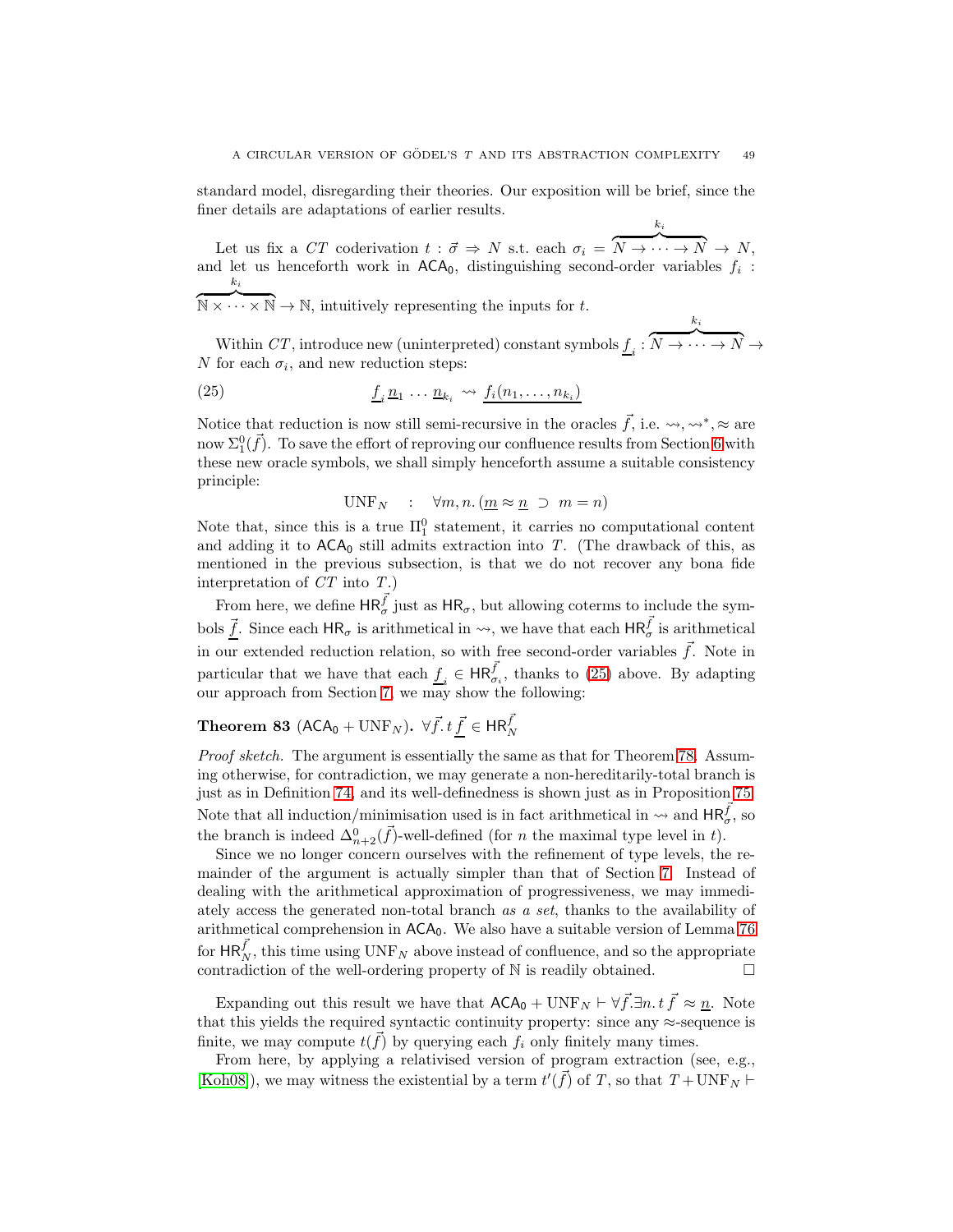$t \vec{f} \approx t'(\vec{f})$ . Now, in the standard model  $\mathfrak{N}$ , we have that  $\text{UNF}_N$  is true and that  $\approx$  is sound for equality (i.e.  $s \approx t \implies s^{\mathfrak{N}} = t^{\mathfrak{N}}$ ), so we finally have:

**Corollary 84.** If t is a level 2 coterm of CT, then there is a T term t' s.t.  $t^{\infty} = t^{\infty}$ .

It would be interesting to see if we could adapt this approach to give models of CT based on continuous functionals at higher types (cf. [\[LN15\]](#page-66-0)), but such a development is beyond the scope of this work. We point out that forms of continuity at higher types for T are less canonical, cf. [\[Tro73\]](#page-66-1). Nonetheless, we shall show in Section [8.6](#page-57-0) that, for every  $CT$  coterm there is a T term computing the same functional (in  $\mathfrak{N}$ ).

8.3. A 'term model' à la Tait and strong normalisation. It is an immediate consequence of our results that CT-coterms are weakly normalising.

<span id="page-50-0"></span>**Proposition 85.** If  $t \in \mathsf{HR}$  then t is weakly normalising.

Proof sketch. We proceed by induction on the type of t:

- For t of type N, we rely on the confluence result, Theorem [51,](#page-35-6) and normality of numerals.
- If t has type  $\sigma \to \tau$ , then for some/any  $s \in HR_{\sigma}$  we have that  $ts \in HR_{\tau}$ , by definition, and so is weakly normalising by the inductive hypothesis. We define a new normalisation sequence for  $t$  from one for  $ts$  by induction on its length, simply ignoring reductions that are not entirely inside  $t$ .  $\Box$

Thus, by Theorem [78,](#page-46-2) we have:

**Corollary 86.** Each closed CT coterm is weakly normalising. Moreover, any  $CT_n$ *coterm is provably weakly normalising inside*  $\mathsf{RCA}_0 + I\Sigma_{n+2}^0$ .

Given that we also have a confluence for  $CT$ , we are not far from a strong normalisation result. It would be interesting if we could define an increasing measure for reduction to this end, perhaps induced by the progressing thread criterion. Instead, we show that Tait's 'convertibility' predicates may be suitably adapted for this purpose, yielding a minimal model for CT. We will not formalise our exposition within arithmetic, but expect it to go through in a suitable fragment of second-order arithmetic.

We will define a minimal 'coterm model' in a similar way to Tait's term models of sytem  $T$  [\[Tai67\]](#page-66-4). This is complementary to our development of HR and HE: while those structures were 'over-approximations' of the language of  $CT$ , the structure we are about to define is an 'under-approximation', by virtue of its definition. Naturally, the point is to show that the approximation is, in fact, tight.

Definition 87 (Convertibility). We define the following sets of closed CT-coterms:

- $\mathcal{C}_N := \{t : N \mid t \text{ is strongly normalising}\}.$
- $\mathcal{C}_{\sigma \to \tau} := \{ t : \sigma \to \tau \mid \forall s \in \mathcal{C}_{\sigma}.$   $ts \in \mathcal{C}_{\tau} \}.$

We can adapt suitable versions of Proposition [85](#page-50-0) and Proposition [65](#page-39-4) to the setting of  $\mathcal{C}$ :

<span id="page-50-3"></span><span id="page-50-2"></span><span id="page-50-1"></span>Proposition 88. We have the following:

- (1) If  $t \in \mathcal{C}_{\sigma \to \tau}$  and  $s \in \mathcal{C}_{\sigma}$  then  $ts \in \mathcal{C}_{\tau}$ . (C closed under application)
- (2) If  $t \in \mathcal{C}_{\tau}$  and  $t \leadsto t'$  then  $t' \in \mathcal{C}_{\tau}$ . (C closed under reduction)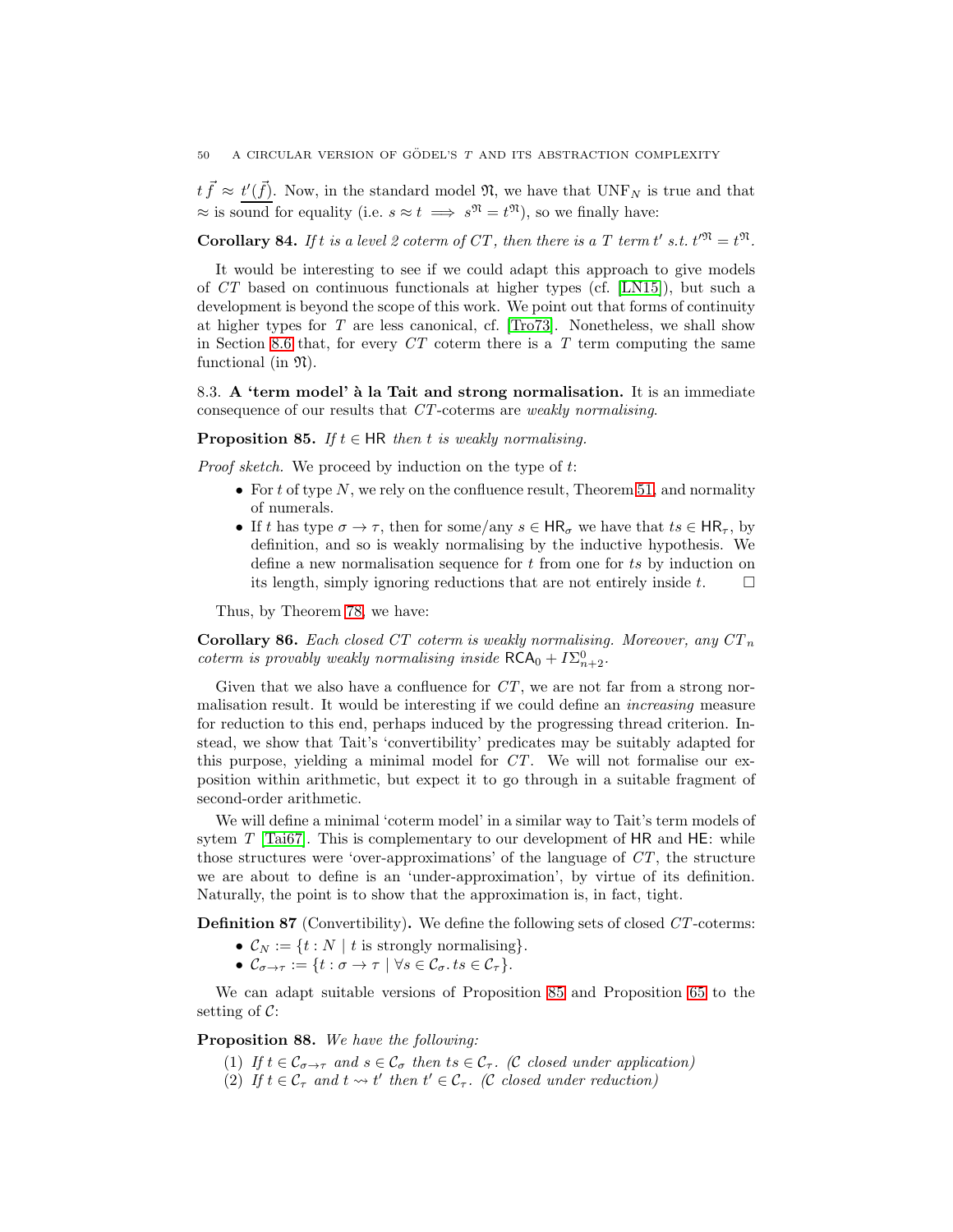<span id="page-51-0"></span>(3) If  $t \in C_{\tau}$  then t is strongly normalising.  $(C \subseteq SN)$ 

*Proof.* [\(1\)](#page-50-1) is immediate from the definition of  $\mathcal{C}$ .

[\(2\)](#page-50-2) is proved by induction on type:

- Suppose  $t \in \mathcal{C}_N$  and  $t \leadsto t'$ . By definition t is strongly normalising, so also  $t'$  is strongly normalising, and so  $t' \in \mathcal{C}_N$  by definition.
- Suppose  $t \in \mathcal{C}_{\sigma \to \tau}$  and  $t \leadsto t'$ . Let  $s \in \mathcal{C}_{\sigma}$ . Then  $ts \leadsto t's$  by closure of  $\rightsquigarrow$  under contexts, and so  $t's \in C_{\tau}$  by the inductive hypothesis. Since the choice of  $s \in \mathcal{C}_{\sigma}$  was arbitrary, we have  $t' \in \mathcal{C}_{\sigma \to \tau}$ .

Finally, [\(3\)](#page-51-0) is also proved by induction on type:

- Suppose  $t \in \mathcal{C}_N$ . Then t is strongly normalising by definition.
- Suppose  $t \in \mathcal{C}_{\sigma \to \tau}$  and, for contradiction, let  $t = t_0 \leadsto t_1 \leadsto \cdots$  be a diverging reduction sequence. Then for some/any  $s \in \mathcal{C}_{\sigma}$ , we have that  $ts = t_0s \rightsquigarrow t_1s \rightsquigarrow \cdots$  is also a diverging reduction sequence, contradicting the inductive hypothesis.

Note that the strong normalisation condition for  $\mathcal{C}_N$  is crucial to justify closure under reduction, [\(2\)](#page-50-2), at base type N. In contrast, for  $HR_N$  we only asked for conversion to a numeral, and so the analogous property of closure under conversion was a consequence of symmetry.

Let us call a coterm  $t$  neutral if any redex of  $ts$  is either entirely in  $t$  or entirely in s. We also have the following expected characterisation of convertibility:

<span id="page-51-4"></span>**Lemma 89** (Convertibility lemma). Let t be neutral. If  $\forall t' \leftrightarrow t$ .  $t' \in C_{\tau}$ , then  $t\in\mathcal{C}_{\tau}$ .

*Proof.* We proceed by induction on type. The base case, for type  $N$ , follows by definition of strong normalisation, so let us assume,

<span id="page-51-3"></span>
$$
(26) \t\t\t \forall t' \leftrightarrow t. \ t' \in \mathcal{C}_{\sigma \to \tau}
$$

and assume that the statement of the Proposition holds for all smaller types (IH), in particular  $\sigma$  and  $\tau$ .

To prove  $t \in \mathcal{C}_{\sigma \to \tau}$ , let  $s \in \mathcal{C}_{\sigma}$  and we show that  $ts \in \mathcal{C}_{\tau}$ . In fact, we will show,

(27) ∀r ts. r ∈ C<sup>τ</sup>

whence  $ts \in \mathcal{C}_{\tau}$  follows by the inductive hypothesis (IH) for  $\tau$ . Since  $s \in \mathcal{C}_{\sigma}$  and so is strongly normalising by Proposition [88,](#page-50-3) we may prove [\(27\)](#page-51-1) by a sub-induction on the size of the complete reduction tree of s, say RedTree $(s)$ .<sup>[20](#page-51-2)</sup>

- <span id="page-51-1"></span>• Suppose  $r = t's$ , so  $t \leadsto t'$ . Then  $t' \in \mathcal{C}_{\sigma \to \tau}$  by [\(26\)](#page-51-3), and so  $t's = r \in \mathcal{C}_{\tau}$ .
- Suppose  $t = ts'$ , so  $s \leadsto s'$ . Then we have  $\text{RedTree}(s') < \text{RedTree}(s)$  so by the sub-inductive hypothesis [\(27\)](#page-51-1) we have  $\forall r' \leftrightarrow ts'$ .  $r' \in C_{\tau}$ . Thus by the main inductive hypothesis (IH) for  $\tau$ , we have  $ts' = r \in C_{\tau}$ .

In all cases we have that  $r \in C_{\tau}$ , yielding [\(27\)](#page-51-1) as required.

Now we can go on to define a non-converting branch, just like we did for the standard model  $\mathfrak N$  in Proposition [35](#page-19-0) (non-total branch), and for HR (also HE) in Definition [74](#page-42-1) (non-hereditarily-recursive branch). As in the latter case, we need to prove well-definedness of such a branch, cf. Observation [73](#page-42-2) and Proposition [75.](#page-43-9)

<span id="page-51-2"></span> $^{20}$ Since regular progressing coterms are, in particular, finite applications of coderivations, constants and variables (i.e. farcs), there are only finitely many redexes in a *CT* coterm, and so the reduction tree is finitely branching. By König's lemma, the complete reduction tree is thus finite.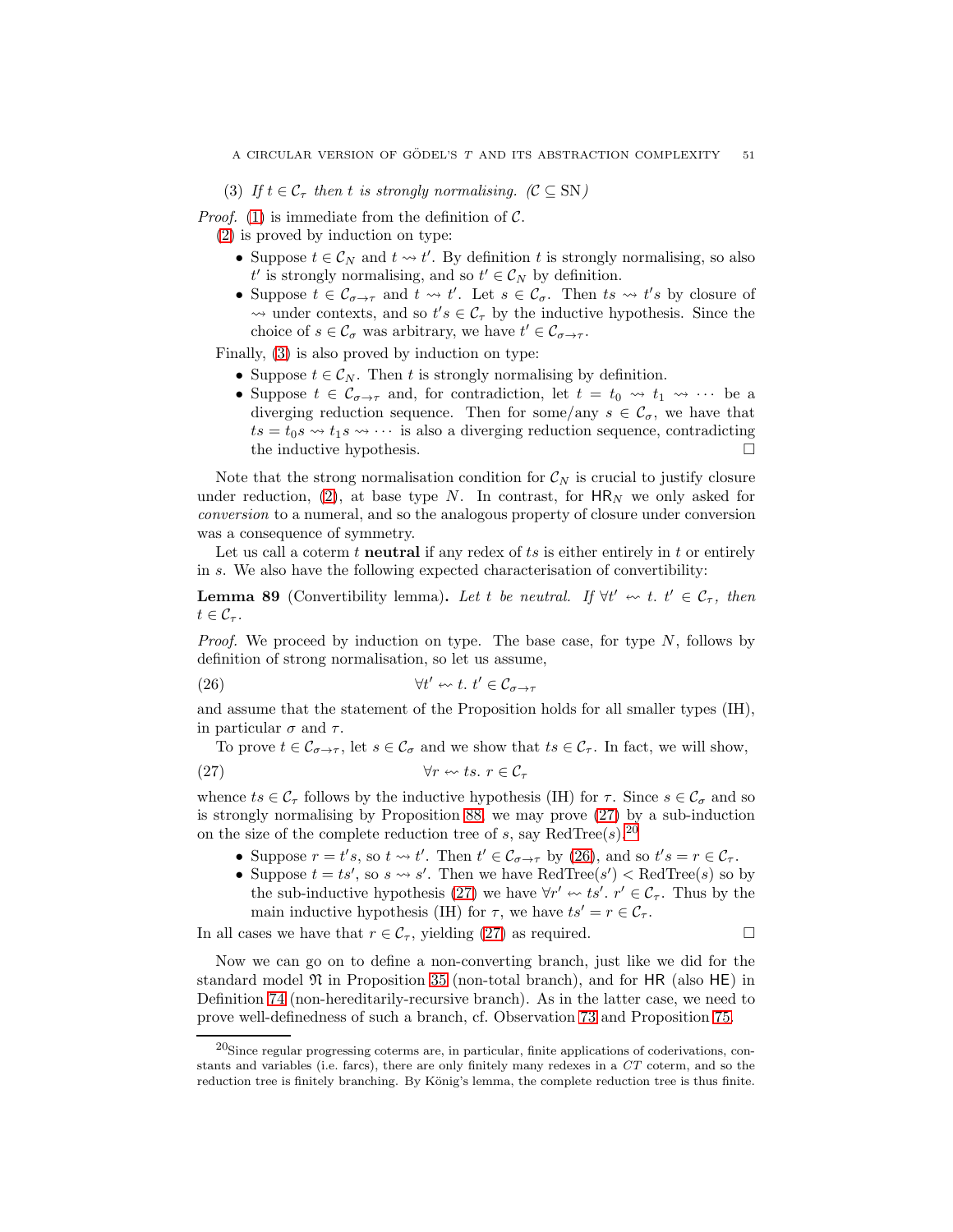<span id="page-52-1"></span>**Proposition 90** (Preservation of convertibility). Let  $\vec{r} \in C_{\vec{\sigma}}$  and  $\vec{s} \in C_{\vec{\sigma}}$ . We have the following: $^{21}$  $^{21}$  $^{21}$ 

- If  $s \in \mathcal{C}_{\sigma}$  then id  $s \in \mathcal{C}_{\sigma}$ .
- If  $r \in \mathcal{C}_o$ ,  $s \in \mathcal{C}_\sigma$  and  $t \, \vec{r} \, s \, \vec{r} \in \mathcal{C}_\tau$  then  $\mathsf{ext} \, \vec{r} \, r \, s \, \vec{s} \in \mathcal{C}_\tau$ .
- If  $s \in \mathcal{C}_{\sigma}$  and  $t \vec{s} \in \mathcal{C}_{\tau}$  then wk  $t \vec{s} s \in \mathcal{C}_{\tau}$ .
- If  $s \in \mathcal{C}_{\sigma}$  and  $t \, \vec{s} \, s \, s \in \mathcal{C}_{\tau}$  then cntrt  $\vec{s} \, s \in \mathcal{C}_{\tau}$ .
- If  $t_0 \vec{s} \in \mathcal{C}_{\sigma}$  and  $\forall s \in \mathcal{C}_{\sigma}$ .  $t_1 \vec{s} s \in \mathcal{C}_{\tau}$  then cut  $t_0 t_1 \vec{s} \in \mathcal{C}_{\tau}$ .
- If  $r \in \mathcal{C}_{\rho \to \sigma}$  and  $t_0 \vec{s} \in \mathcal{C}_{\rho}$  and  $\forall s \in \mathcal{C}_{\sigma}$ .  $t_1 \vec{s} s \in \mathcal{C}_{\tau}$  then  $\mathsf{L} t_0 t_1 \vec{s} r \in \mathcal{C}_{\tau}$ .
- If  $\forall s \in \mathcal{C}_{\sigma}$ ,  $t \vec{s} s \in \mathcal{C}_{\tau}$  then  $R t \vec{s} \in \mathcal{C}_{\sigma \to \tau}$ .
- $\bullet\ 0\in\mathcal{C}_N$ .
- If  $s \in \mathcal{C}_N$  then  $ss \in \mathcal{C}_N$ .
- If  $s \in \mathcal{C}_N$  and  $t_0 \, \vec{s} \in \mathcal{C}_\tau$  then cond  $t_0 \, t_1 \, \vec{s} \, 0 \in \mathcal{C}_\tau$ .
- If  $s \in \mathcal{C}_N$  and  $t_1 \vec{s} s \in \mathcal{C}_\tau$  then cond  $t_0 t_1 \vec{s} s s \in \mathcal{C}_\tau$ .

*Proof.* We proceed by induction on  $\text{RedTree}(\vec{s})+\text{RedTree}(s)+\text{RedTree}(\vec{r})+\text{RedTree}(r)$ . In most cases there is a redex at the head, so we shall directly use the conversion lemma, rather showing that any term obtained from reduction is convertible.

- id  $s \leadsto$  id  $s' \in \mathcal{C}_{\sigma}$  by the inductive hypothesis, and id  $s \leadsto s \in \mathcal{C}_{\sigma}$  by assumption. Thus id  $s \in \mathcal{C}_{\sigma}$  by Lemma [89.](#page-51-4)
- ex  $t \, \vec{r} \, r s \, \vec{s} \rightsquigarrow$  ex  $t \, \vec{r}' \, r' s' \, \vec{s}' \in \mathcal{C}_{\tau}$  by inductive hypothesis, and ex  $t \, \vec{r} \, r s \, \vec{s} \rightsquigarrow$  $t \, \vec{r} \, s \, r \, \vec{s} \in \mathcal{C}_{\tau}$  by assumption. Thus  $\mathsf{ext} \, \vec{r} \, r \, s \, \vec{s} \in \mathcal{C}_{\tau}$  by Lemma [89.](#page-51-4)
- wk  $t \, \vec{s} \, s \leadsto$  wk  $t \, \vec{s}' \, s' \in C_\tau$  by inductive hypothesis, and wk  $t \, \vec{s} \, s \leadsto t \, \vec{s} \in C_\tau$ by assumption. Thus wk  $t \overline{s} s \in C_{\tau}$  by Lemma [89.](#page-51-4)
- cntr  $t\vec{s}s \rightsquigarrow$  cntr  $t\vec{s}'s' \in C_{\tau}$  by inductive hypothesis, and cntr  $t\vec{s}s \rightsquigarrow$  $t\,\vec{s}\,s\,s \in \mathcal{C}_{\tau}$  by assumption. Thus cntr $t\,\vec{s}\,s \in \mathcal{C}_{\tau}$  by Lemma [89.](#page-51-4)
- cut  $t_0 t_1 \vec{s} \leadsto$  cut  $t_0 t_1 \vec{s}' \in C_\tau$  by inductive hypothesis, and cut  $t_0 t_1 \vec{s} \leadsto$  $t_1 ~\vec{s}~ (t_0 ~\vec{s}) \in C_\tau$  by assumptions. Thus cut  $t_0 ~t_1 ~\vec{s}~ \in C_\tau$  by Lemma [89.](#page-51-4)
- L  $t_0 t_1 \vec{s} r \rightarrow$  L  $t_0 t_1 \vec{s} r' \in C_\tau$  by inductive hypothesis, and L  $t_0 t_1 \vec{s} r \rightarrow$  $t_1 \vec{s} (r (t_0 \vec{s})) \in C_{\tau}$  by assumptions and closure of C under application, Proposition [88.](#page-50-3)[\(1\)](#page-50-1). Thus  $L t_0 t_1 \vec{s} r \in C_\tau$  by Lemma [89.](#page-51-4)
- To show R  $t\vec{s} \in \mathcal{C}_{\sigma \to \tau}$ , let  $s \in \mathcal{C}_{\sigma}$  and we shall show that R  $t\vec{s} s \in \mathcal{C}_{\tau}$ . We proceed by induction on RedTree(s) (as well as RedTree( $\vec{s}$ ). R t  $\vec{s}$  s  $\rightsquigarrow$  $R t \vec{s}' s' \in C_\tau$  by inductive hypothesis, and  $R t \vec{s} s \leadsto t \vec{s} s \in C_\tau$  by assumption. Thus  $R t \vec{s} s \in C_{\tau}$  by Lemma [89,](#page-51-4) as required.
- $0 \in \mathcal{C}_N$  since it is already normal.
- There is no reduction at the head of ss, so any reduction sequence for ss projects to one for s, and so terminates by assumption.
- cond  $t_0 t_1 \vec{s}$   $\rightsquigarrow$  cond  $t_0 t_1 \vec{s}'$   $0 \in C_\tau$  by inductive hypothesis, and cond  $t_0 t_1 \vec{s}$   $\rightsquigarrow$  $t_0 \vec{s} \in \mathcal{C}_{\tau}$  by assumption. Thus cond  $t_0 t_1 \vec{s}$   $\in \mathcal{C}_{\tau}$  by Lemma [89.](#page-51-4)
- cond  $t_0 t_1 \vec{s}$  is  $\leadsto$  cond  $t_0 t_1 \vec{s}'$  is  $\in C_\tau$  by inductive hypothesis, and cond  $t_0 t_1 \vec{s}$  is  $\leadsto$  $t_1 \vec{s} s \in C_\tau$  by assumption. Thus cond  $t_0 t_1 \vec{s} s s \in C_\tau$  by Lemma [89.](#page-51-4)

As a consequence of our results in Sections [6](#page-31-0) and [7,](#page-42-0) observe the following:

<span id="page-52-2"></span>**Observation 91.** If  $s \in \mathcal{C}_N$  then s reduces to a unique numeral.

*Proof.* Since  $\mathcal{C}_N$  contains only CT-coterms, we have as a special case of Theorem [78](#page-46-2) that  $s \approx n$  for some  $n \in \mathbb{N}$ . By confluence, namely Corollary [60,](#page-38-3) we have that n is unique and furthermore  $s \leadsto^* \underline{n}$ .

<span id="page-52-0"></span><sup>21</sup>All rules have type as presented in Figures [3,](#page-7-0) [5](#page-10-5) and [8.](#page-14-0)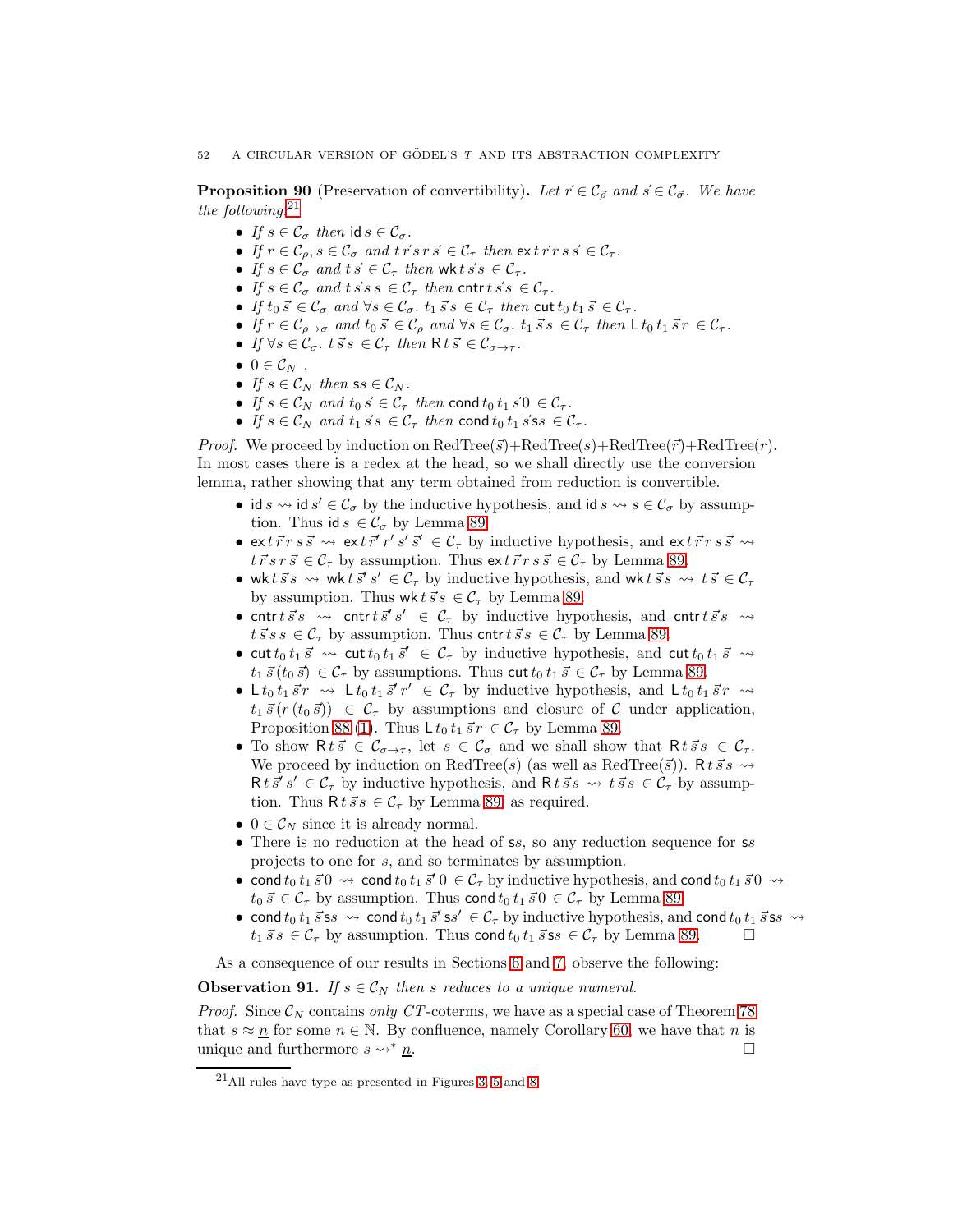In fact, both our weak normalisation argument and our confluence result seem to be crucial for establishing the above property of normal elements of  $\mathcal{C}_N$ , as well as the fact that  $C$  'under-approximates' the class of  $CT$ -coterms. It is otherwise not immediate how we rule out possibilities such as the coterm  $\cdots$  sssx, reached at the 'limit' of reducing the following (non-progressing) coderivation (applied to  $x$ ):<sup>[22](#page-53-0)</sup>

(28) 
$$
\frac{\mathsf{s}}{\mathsf{cut}} \frac{N \Rightarrow N}{N \Rightarrow N} \cdot \frac{\mathsf{cut}}{N \Rightarrow N} \cdot
$$

This is the same issue that we raised in Section [6.2,](#page-32-1) and in particular another prob-lematic example was given in Remark [44,](#page-33-0) in the form of a coterm cond 0 1 (cond 0 1  $(\cdots)$ ). In contrast to that coterm, where there were two consistent interpretations in the standard model (0 or 1), the coterm  $\cdots$  sssx has no consistent interpretation in  $\mathfrak{N}$ .

<span id="page-53-1"></span>.

**Theorem 92** (Convertibility for CT). Any CT-coderivation  $t : \vec{\sigma} \Rightarrow \tau$  is in  $C_{\vec{\sigma} \to \tau}$ .

*Proof.* Suppose for contradiction we have  $\vec{s} \in C_{\vec{\sigma}}$  such that  $t \vec{s} \notin C_{\tau}$ . We define a branch  $(t_i : \vec{\sigma}_i \Rightarrow \tau_i)_i$  of t and inputs  $\vec{s}_i \in C_{\vec{\sigma}_i}$  s.t.  $t_i \vec{s}_i \notin C_{\tau_i}$  by induction on i just like in Definition [74](#page-42-1) (or the proof of Proposition [35\)](#page-19-0). The only difference is that we use Proposition [90](#page-52-1) above for preservation in  $\mathcal C$  rather than the analogous closure properties for HR (or  $\mathfrak{N}$ ).

There is one subtlety, which is the treatment of the cond case. Suppose we have a derivation,

$$
\overbrace{\text{cond}}^{\overbrace{\sigma \Rightarrow \tau} \quad \overbrace{\sigma, N \Rightarrow \tau}}^{\overbrace{\tau'}}
$$

and  $\vec{s}_i = (\vec{s}, s)$  with  $\vec{s} \in C_{\vec{\sigma}}, s \in C_N$  and cond  $t \, t' \, \vec{s} \, s \notin C_\tau$ . Since  $s \in C_N$  we have from Observation [91](#page-52-2) that s reduces to a unique numeral  $\underline{n}$ . We will show that,

- if  $n = 0$  then  $t \, \vec{s} \notin \mathcal{C}_{\tau}$ ; and,
- if  $n = m + 1$  then there is some  $r \in \mathcal{C}_N$  reducing to  $\underline{m}$  with  $t' \vec{s} r \notin \mathcal{C}_\tau$ ;

by induction on  $\text{RedTree}(\vec{s}) + \text{RedTree}(s)$ . By the conversion lemma, Lemma [89,](#page-51-4) there must be a reduction from cond  $t t' \vec{s} s$  not reaching  $C_{\tau}$ . Let us consider the possible cases:

- If  $s = 0$  and cond  $t t' \vec{s} s \leadsto t \vec{s} \notin C_{\tau}$  then we are done.
- If  $s = \text{sr}$  and cond  $tt'$   $\vec{s}$  s  $\sim t' \vec{s}$  r  $\notin C_{\tau}$  then we are done. (Note that such r must strongly normalise to  $\underline{m}$ , and so in particular  $r \in \mathcal{C}_N$ .
- If cond  $t t' \vec{s} s \leadsto \text{cond } t' \vec{s}' s' \notin \mathcal{C}_{\tau}$ , then by the inductive hypothesis either,  $- n = 0$  and  $t \bar{s}' \notin C_{\tau}$ , so  $t \bar{s} \notin C_{\tau}$  by Proposition [88.](#page-50-3)[\(2\)](#page-50-2); or,
	- $n = m + 1$  and there is some  $r \in \mathcal{C}_N$  reducing to  $\underline{m}$  s.t.  $t' \overline{s}' r \notin \mathcal{C}_{\tau}$ , so  $t'\vec{s}r \notin \mathcal{C}_{\tau}$  by Proposition [88.](#page-50-3)[\(2\)](#page-50-2).

From here, any progressing thread  $(N^{i})_{i\geq k}$  along  $(t_{i})_{i}$  yields a sequence of coterms  $(r_i \in C_N)_{i\geq k}$  that, under normalisation, induces an infinitely often descending sequence of natural numbers, yielding the required contradiction.  $\Box$ 

<span id="page-53-0"></span> $22$ Note that no induction on 'size' is available for general (non-wellfounded) coterms.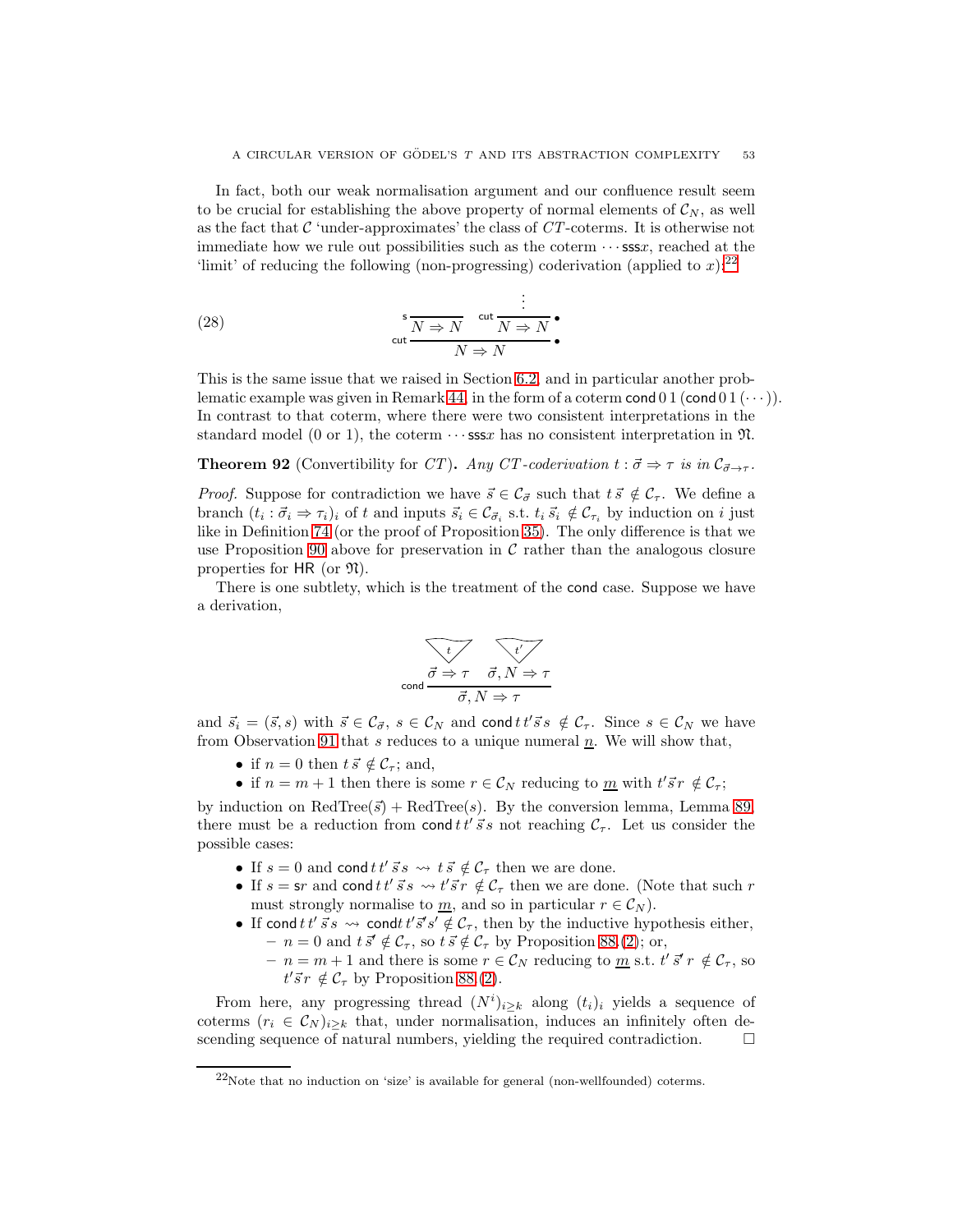Since C is closed under application, Proposition [88.](#page-50-3)[\(1\)](#page-50-1), we inherit C membership for all CT-coterms. Since elements of C are strongly normalising, Proposition [88.](#page-50-3)[\(3\)](#page-51-0), and since reduction is confluent, Theorem [51,](#page-35-6) we finally have:

Corollary 93 (Strong normalisation for CT). Any closed CT coterm strongly normalises to a unique normal form.

8.4. Towards an infinitary  $\lambda$ -calculus for CT and cut-elimination. From the point of view of the Curry-Howard correspondence, rules of the sequent calculus are usually associated with meta-level term forming operations for the  $\lambda$ -calculus, rather than comprising constants in their own right. Let us describe this in some more detail here.

First, the appropriate notion of term is defined as follows:

- $\bullet$  0 is a term of type N.
- p is a term of type  $N \to N$ .<sup>[23](#page-54-0)</sup>
- If t is a term of type  $\sigma \to \tau$  and s is a term of type  $\sigma$  then (ts) is a term of type  $\tau$ .
- If t is a term of type  $\tau$  and x is a variable of type  $\sigma$  then  $\lambda xt$  is a term of type  $\sigma \to \tau$ .
- If r is a term of type N and s, t are terms of type  $\tau$  then if  $r = 0$  then s else t is a term of type  $\tau$ .

From here the typing rules of the sequent calculus can be recast in annotated style, with variable annotations on the LHS and term annotation on the RHS:

$$
\overrightarrow{x} : \overrightarrow{\beta}, y : \sigma, x : \rho, \overrightarrow{y} : \overrightarrow{\sigma} \Rightarrow t(\overrightarrow{x}, y, x, \overrightarrow{y}) : \tau
$$
\n
$$
\overrightarrow{x} : \overrightarrow{\beta}, x : \rho, y : \sigma, \overrightarrow{y} : \overrightarrow{\sigma} \Rightarrow t(\overrightarrow{x}, x, y, \overrightarrow{y}) : \tau
$$
\n
$$
\overrightarrow{x} : \overrightarrow{\sigma}, x : \sigma \Rightarrow t(\overrightarrow{x}, x, y, \overrightarrow{y}) : \tau
$$
\n
$$
\overrightarrow{x} : \overrightarrow{\sigma} \Rightarrow t(\overrightarrow{x}) : \tau
$$
\n
$$
\overrightarrow{x} : \overrightarrow{\sigma} \Rightarrow t(\overrightarrow{x}) : \tau
$$
\n
$$
\overrightarrow{x} : \overrightarrow{\sigma} \Rightarrow t(\overrightarrow{x}) : \tau
$$
\n
$$
\overrightarrow{x} : \overrightarrow{\sigma} \Rightarrow t(\overrightarrow{x}) : \tau
$$
\n
$$
\overrightarrow{x} : \overrightarrow{\sigma} \Rightarrow s(\overrightarrow{x}) : \sigma \Rightarrow \overrightarrow{x} : \overrightarrow{\sigma}, x : \sigma \Rightarrow t(\overrightarrow{x}) : \tau
$$
\n
$$
\overrightarrow{x} : \overrightarrow{\sigma} \Rightarrow s(\overrightarrow{x}) : \sigma \Rightarrow t(\overrightarrow{x}, x) : \tau
$$
\n
$$
\overrightarrow{x} : \overrightarrow{\sigma} \Rightarrow t(\overrightarrow{x}, s(\overrightarrow{x})) : \tau
$$
\n
$$
\overrightarrow{x} : \overrightarrow{\sigma} \Rightarrow t(\overrightarrow{x}, s(\overrightarrow{x})) : \tau
$$
\n
$$
\overrightarrow{x} : \overrightarrow{\sigma} \Rightarrow s(\overrightarrow{x}) : \tau
$$
\n
$$
\overrightarrow{x} : \overrightarrow{y} : N \Rightarrow px : N
$$
\n
$$
\overrightarrow{x} : \overrightarrow{\sigma} \Rightarrow s(\overrightarrow{x}) : \tau \Rightarrow t(\overrightarrow{x}, y) : \tau
$$
\n
$$
\overrightarrow{x} : \overrightarrow{\sigma} \Rightarrow s(\overrightarrow{x}) : \tau \Rightarrow t(\overrightarrow{x}, y) : \tau
$$
\n
$$
\overrightarrow{x} : \overrightarrow{\sigma} \Rightarrow s(\overrightarrow{x}) : \tau \Rightarrow t(\overrightarrow{x}, y) : \tau
$$
\n
$$
\overrightarrow{x} : \overrightarrow{\sigma} \Rightarrow s(\overrightarrow{x}) : \tau \Rightarrow t(\overrightarrow{x}, y) : \tau
$$

As we mentioned from the start, the reason for not pursuing such an approach is that this association of a term to a derivation is not continuous and so does not a priori produce a well-defined coterm from arbitrary coderivations. Consider, for instance, the operation on terms induced by the cut rule: we may have to go further along the right branch to eventually print the root of any associated coterm. As an extreme example (an adaptation of) the coderivation from [\(28\)](#page-53-1),

$$
\frac{\mathsf{P}}{\mathsf{cut}} \frac{\overbrace{N \Rightarrow N}^{\mathsf{cut}} \frac{\mathsf{cut}}{N \Rightarrow N}}{\overbrace{N \Rightarrow N}^{\bullet}}
$$

<span id="page-54-0"></span><sup>&</sup>lt;sup>23</sup>The interpretation of **p** is 'predecessor' in the standard model:  $p^{\mathfrak{N}}(0) := 0$  and  $p^{\mathfrak{N}}(n+1) := n$ .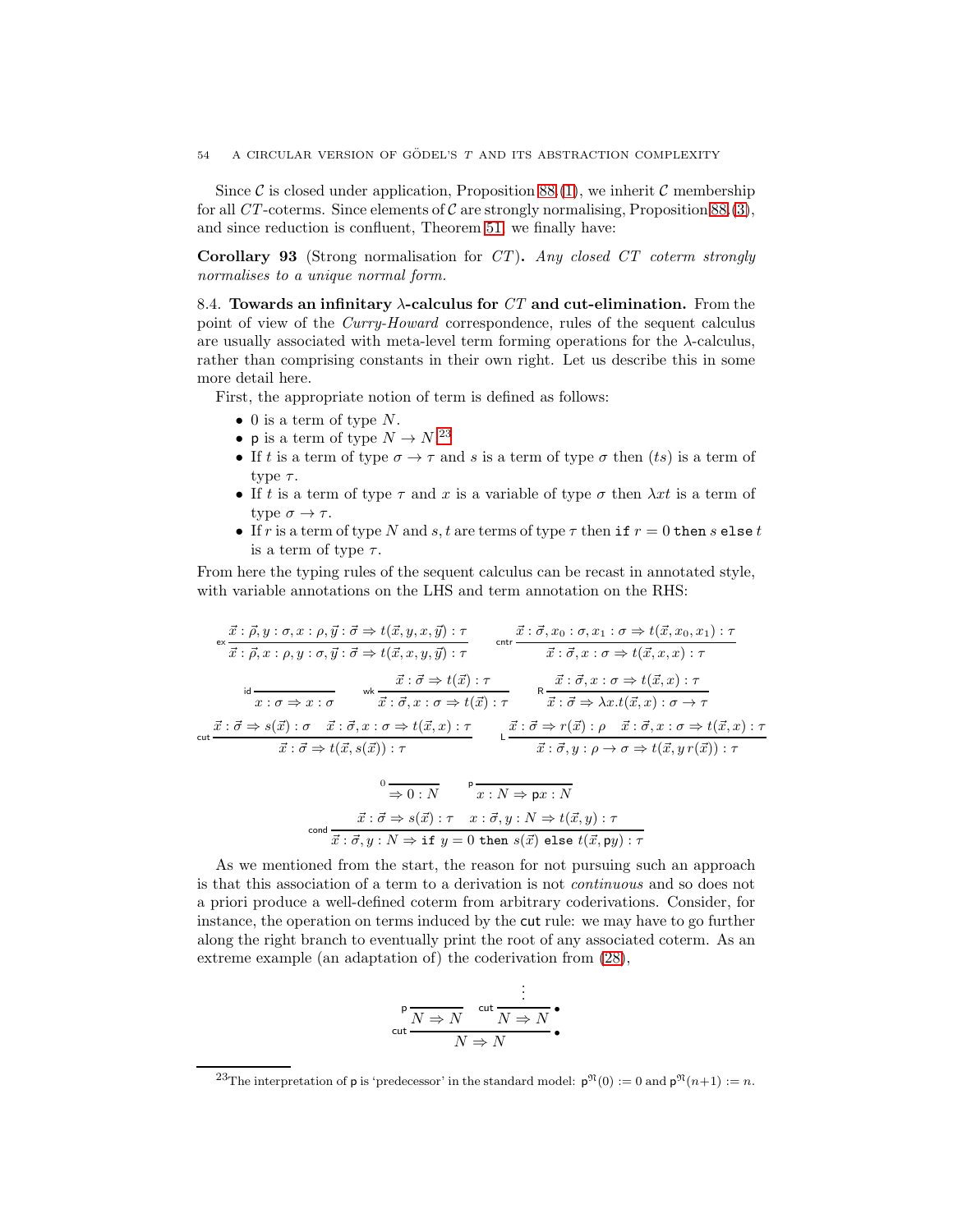has no well-defined coterm representation induced by the type system above. One of the reasons for employing our combinatory approach was simply to avoid such problems; however we also point out that our notion of reduction from Section [6](#page-31-0) gives us a consistent way to interpret the derivation above as an infinitary coterm: 'at the limit' it normalises to  $\cdots$  pppx (after application to x). It would be interesting to make this idea more formal, in particular using tools from *infinitary term* rewriting (see, e.g., [\[KSSdV05,](#page-65-1) [KS11,](#page-65-2) [Sim12\]](#page-66-5)).

We should mention also that the system and (co)terms above, as presented, are not strongly normalising, due to the presence of predcessor, p, instead of successor, s, and the corresponding cond rule. An appropriate treatment should seek to avoid this issue.

On a similar subject, the Curry-Howard correspondence also motivates the investigation of cut-elimination for our type system, cf. [\[BDS16,](#page-63-0) [BDKS20\]](#page-63-1). The relationship to normalisation for our reduction system is not entirely clear, since the way we associate (co)derivations and (co)terms means that reduction is not internal for coderivations, i.e. if  $t \leadsto s$  and t is a coderivation, s is not necessarily a coderivation. This is related to the fact that we, strictly speaking, distinguish cut and application. On the other hand it is this distinction that admits the aforementioned continuity property, as well as admitting the possibility of cut-free normal (co)terms. The precise relationship between normalisation of coterms and cut-elimination subsumes that for minimal logic, between normalisation for natural deduction (or simply typed λ-calculus) and cut-elimination in the sequent calculus, for which there is a substantial literature. See, e.g., [\[TS00\]](#page-66-6) for a detailed account of such matters.

We should mention that it would make sense, for the pursuit of cut-elimination, to replace the **s** initial sequent with a corresponding rule,  $s \frac{\vec{\sigma} \Rightarrow N}{\vec{\sigma} \Rightarrow N}$ , with the obvious interpretation, to admit an appropriate cut-reduction against the conditional rule, cond.

8.5. Incorporating fixed point operators. We could naturally extend our type system by (co)inductive fixed points, similarly to work such as [\[Cla10\]](#page-64-1) for intuitionistic logic and [\[Bae12\]](#page-63-2) for linear logic. Indeed, as we mentioned in the introduction, the circular proof theory of linear logic type systems with fixed points is increasingly well-developed, e.g. [\[BDS16,](#page-63-0) [DS19,](#page-65-3) [BDKS20\]](#page-63-1).

At the level of expressivity, T already has the capacity to express a range of (co)inductive types. In particular, being the type theoretic counterpart to Peano Arithmetic, T admits recursion on effective well-orders of order type  $\langle \varepsilon_0 \rangle$  (see [\[Kre51,](#page-65-4) [Tai68\]](#page-66-7)), and so can encode (co)inductive types of closure ordinal  $\omega$ .  $24$ 

Similarly to  $[BDS16]$ , extensions of  $CT$  with  $[co)$  inductive types may be duly defined by demanding progressing threads on the LHS on least fixed points, or on the RHS on greatest fixed points. In terms of conservativity over  $T$ , the pertinent question is whether the encoding of  $(c)$  inductive types in T admits a corresponding coding of circular derivations, in particular preserving ancestry and the progressing thread criterion. This does not seem to be too technical, but a comprehensive treatment is beyond the scope of this work.

<span id="page-55-0"></span> $24$ Note, incidentally, that in a higher typed setting, coinductive types may themselves be encoded as inductive types.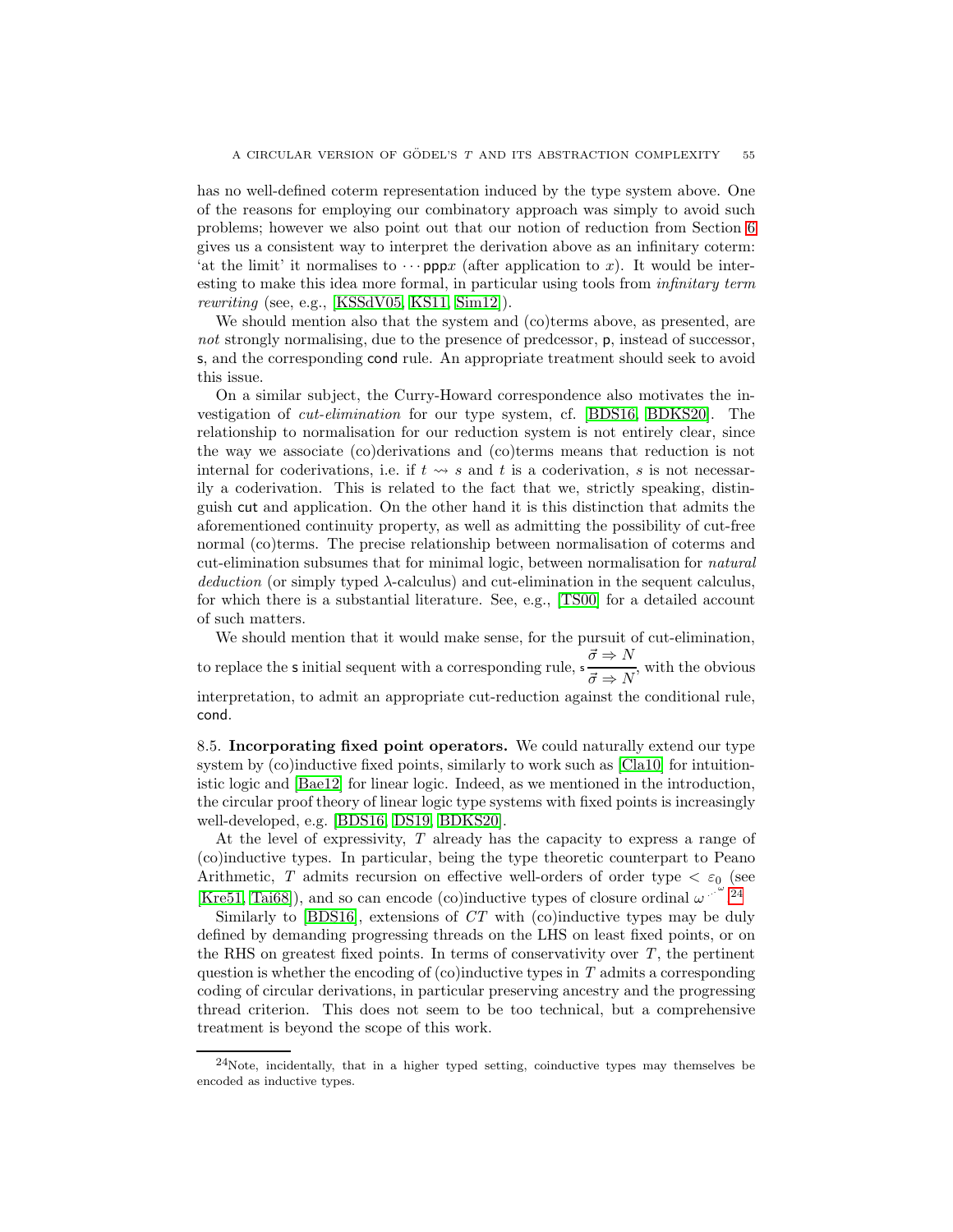However let us consider one pertinent example arising from the aforementioned work  $KPP21$ , where a circular version of T was presented with a slightly different type language. In particular they include a Kleene star operator for list formation, along with the accompanying rules (ancestry indicated by colours):

$$
*_t \frac{\vec{\sigma} \Rightarrow \tau \quad \vec{\sigma}, \sigma, \sigma^* \Rightarrow \tau}{\vec{\sigma}, \sigma^* \Rightarrow \tau} \qquad *_{r} \frac{\vec{\sigma} \Rightarrow \tau \quad \vec{\sigma} \Rightarrow \tau^*}{\Rightarrow \tau^*}
$$

The semantics of these constants are intuitive, and explained in [\[KPP21\]](#page-65-5). Being a least fixed point, the associated progressing thread condition is that each infinite branch has an infinite thread on a ∗-type on the LHS that is infinitely often principal. Semantically this induces a similar totality argument to ours for N-threads, cf. Proposition [35:](#page-19-0) at a progress point the corresponding list decreases in length.

As suggested above, we may duly encode the fixed point ∗, along with its rules and corresponding notion of progressing coderivation, within our type system for CT. First, temporarily using product types to ease the exposition, we may embed each type  $\sigma^*$  into a type  $N \times (N \to \sigma)$ .<sup>[25](#page-56-0)</sup> Semantically the first component represents the length of the list, and the second component represents a stream from which the list is extracted, where we do not care about the values of elements beyond the length specified by the first component. Using this embedding we may duly derive the translations of the typing rules above. The first  $*_r$  rule is translated to the following derivation:

$$
0 \tau \frac{1}{\Rightarrow \tau}
$$
  

$$
0 \frac{1}{\Rightarrow N} \frac{1}{\Rightarrow N \Rightarrow \tau}
$$
  

$$
\times r \frac{1}{\Rightarrow N \times (N \to \tau)}
$$

Here  $0<sub>\tau</sub>$  is just the 0 function of type  $\tau$ , and so we set the empty  $\tau$ -list to be just the stream  $(0_7, 0_7, \ldots)$ . Note that it would not matter if we set it to something else, since the first component tells us to ignore elements beyond the length, in this case the entire stream. The second  $*_r$  rule is translated to the following derivation:

| $N \Rightarrow N$                                                                                                                                                   |  |
|---------------------------------------------------------------------------------------------------------------------------------------------------------------------|--|
| $\tau \Rightarrow \tau \qquad N \to \tau, N \Rightarrow \tau$<br>cond                                                                                               |  |
| $\tau, N \to \tau, N \Rightarrow \tau$                                                                                                                              |  |
| $\tau, N \to \tau \Rightarrow N \to \tau$<br>$N \Rightarrow N$<br>$\times r$                                                                                        |  |
| $\tau, N, N \to \tau \Rightarrow N \times (N \to \tau)$<br>$x_1 -$<br>$\tau, N \times (N \to \tau) \Rightarrow N \times (N \to \tau)$                               |  |
| $\vec{\sigma} \Rightarrow \tau \quad \vec{\sigma} \Rightarrow N \times (N \rightarrow \tau)$<br>$2$ cut<br>$\vec{\sigma} \Rightarrow N \times (N \rightarrow \tau)$ |  |

<span id="page-56-0"></span> $25$ Note that this embedding also induces a well-behaved notion of type level in the presence of Kleene \*: we may set  $\mathsf{lev}(\sigma^*) := \mathsf{lev}(\sigma)$ , as long as  $\mathsf{lev}(\sigma) > 0$ . The type  $N^*$  may also be embedded at level 0 using a coding of sequences, but to preserve ancestry, similarly to the current encoding, we should nonetheless encode it as a pair  $N \times N$ , the first component still representing the length.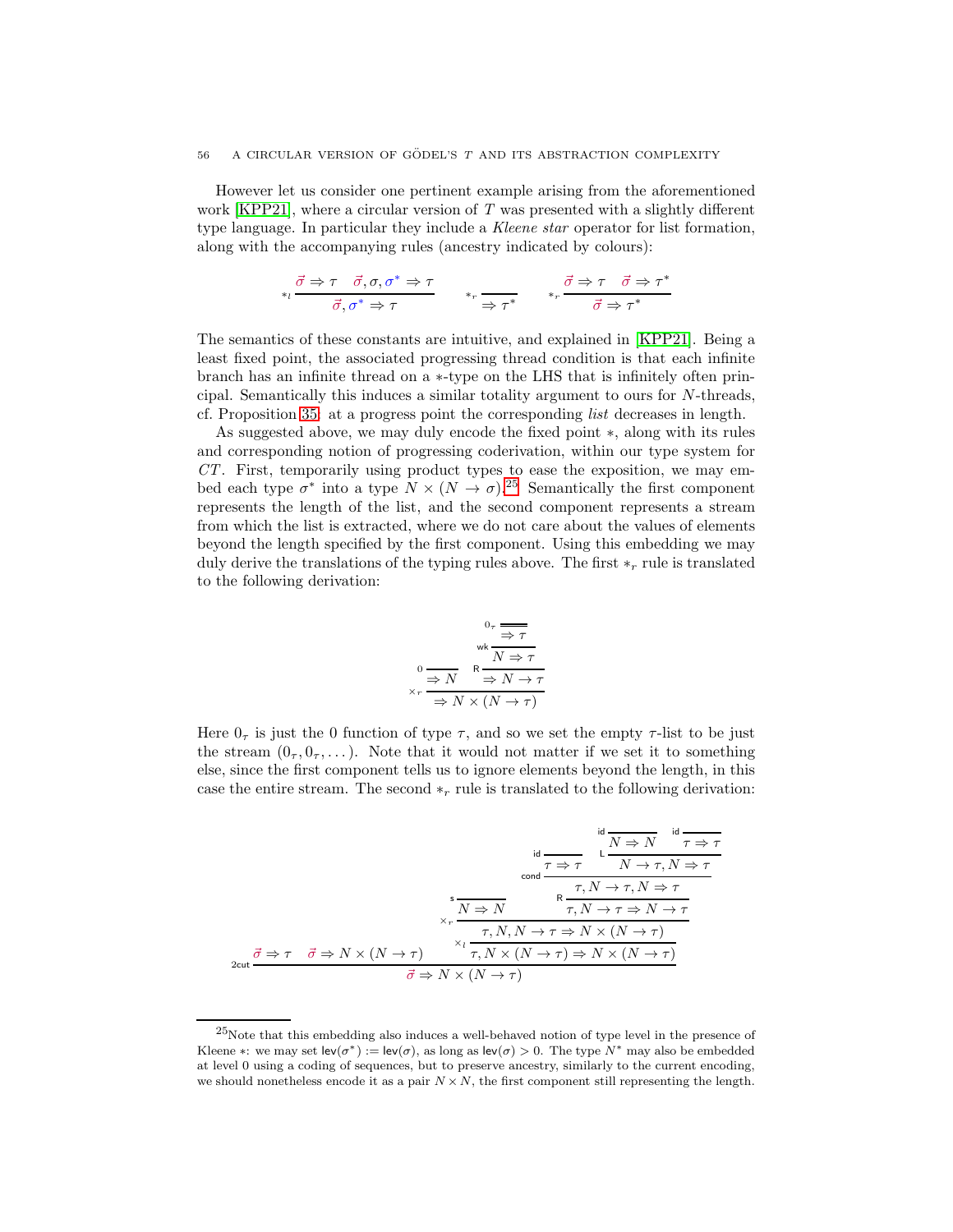Finally the  $*_l$  rule is translated to the following derivation:

$$
\frac{\partial}{\partial N} \frac{\partial \phi}{\partial N} \frac{\partial \phi}{\partial N} \frac{\partial \phi}{\partial N} \frac{\partial \phi}{\partial N} \frac{\partial \phi}{\partial N} \frac{\partial \phi}{\partial N} \frac{\partial \phi}{\partial N} \frac{\partial \phi}{\partial N} \frac{\partial \phi}{\partial N} \frac{\partial \phi}{\partial N} \frac{\partial \phi}{\partial N} \frac{\partial \phi}{\partial N} \frac{\partial \phi}{\partial N} \frac{\partial \phi}{\partial N} \frac{\partial \phi}{\partial N} \frac{\partial \phi}{\partial N} \frac{\partial \phi}{\partial N} \frac{\partial \phi}{\partial N} \frac{\partial \phi}{\partial N} \frac{\partial \phi}{\partial N} \frac{\partial \phi}{\partial N} \frac{\partial \phi}{\partial N} \frac{\partial \phi}{\partial N} \frac{\partial \phi}{\partial N} \frac{\partial \phi}{\partial N} \frac{\partial \phi}{\partial N} \frac{\partial \phi}{\partial N} \frac{\partial \phi}{\partial N} \frac{\partial \phi}{\partial N} \frac{\partial \phi}{\partial N} \frac{\partial \phi}{\partial N} \frac{\partial \phi}{\partial N} \frac{\partial \phi}{\partial N} \frac{\partial \phi}{\partial N} \frac{\partial \phi}{\partial N} \frac{\partial \phi}{\partial N} \frac{\partial \phi}{\partial N} \frac{\partial \phi}{\partial N} \frac{\partial \phi}{\partial N} \frac{\partial \phi}{\partial N} \frac{\partial \phi}{\partial N} \frac{\partial \phi}{\partial N} \frac{\partial \phi}{\partial N} \frac{\partial \phi}{\partial N} \frac{\partial \phi}{\partial N} \frac{\partial \phi}{\partial N} \frac{\partial \phi}{\partial N} \frac{\partial \phi}{\partial N} \frac{\partial \phi}{\partial N} \frac{\partial \phi}{\partial N} \frac{\partial \phi}{\partial N} \frac{\partial \phi}{\partial N} \frac{\partial \phi}{\partial N} \frac{\partial \phi}{\partial N} \frac{\partial \phi}{\partial N} \frac{\partial \phi}{\partial N} \frac{\partial \phi}{\partial N} \frac{\partial \phi}{\partial N} \frac{\partial \phi}{\partial N} \frac{\partial \phi}{\partial N} \frac{\partial \phi}{\partial N} \frac{\partial \phi}{\partial N} \frac{\partial \phi}{\partial N} \frac{\partial \phi}{\partial N} \frac{\partial \phi}{\partial N} \frac{\partial \phi}{\partial N} \frac{\partial \phi}{\partial N} \frac{\partial \phi}{\partial N} \frac{\
$$

The verification of the semantics of these derivations is left as an exercise to the reader. Note that, as indicated by the colouring of type occurrences, ancestry is preserved by this translation. In particular, for the translation of  $\sigma^*$ , ancestry and progressiveness are preserved on the first component (the blue  $N$ ) of a left rule.

It should be straightforward to formalise the ideas above to obtain an embedding of the system from [\[KPP21\]](#page-65-5) into ours, thereby inheriting similar results, but a comprehensive development is beyond the scope of this work. It would be interesting, for future work, to more generally study extensions of CT by suitable fixed points, least and greatest, and in particular show that they may be interpreted back into CT using translations like the ones above. The key point above was to use the first component (length) to store a recursive parameter on which ancestry is preserved. For the case of Kleene ∗ this is straightforward since its closure ordinal is  $\omega$ , however we must be more careful for fixed points with greater closure ordinals: while we can indeed code recursive ordinals by natural numbers, we must be able to implement 'circular recursion' on them in a way that preserves ancestry and progressiveness. Naturally, some use of higher types should be required, trading off ordinal complexity for abstraction complexity, cf. [\[Kre51,](#page-65-4) [Tai68,](#page-66-7) [Par72,](#page-66-8) [Bus95\]](#page-64-2).

<span id="page-57-0"></span>8.6. 'Cyclic recursive functionals' are Gödel primitive recursive. Besides the relationships between  $CT$  and  $T$  as theories and in the various models we have discussed, like HR and HE, it is natural to ask about their relationships in the standard model  $\mathfrak{N}$ . In this section we shall show that the interpretations of their terms in  $\mathfrak N$  in fact comprise the same algebra of functionals, by reduction of  $CT$ computability to some form of higher type recursion on ordinals smaller than  $\varepsilon_0$ .

Recall that the Gödel primitive recursive functionals, PRF, are just the interpretations of T terms in  $\mathfrak{N}$ , i.e.  $\{t^{\mathfrak{N}} \mid t \text{ a } T\text{-term}\}\$ . Now writing CRF ('cyclic recursive functionals') for the interpretations of CT terms in  $\mathfrak{N}$ , i.e.  $\{t^{\mathfrak{N}} \mid t \text{ a } CT\text{-coterm}\},$ the main result of this subsection is:

<span id="page-57-1"></span>**Theorem 94.** CRF = PRF. I.e. for every CT coterm there is a T term computing the same functional (in  $\mathfrak{N}$ ) and vice versa.

Notice that the right-left inclusion follows readily from the encoding of primitive recursion from Example [23,](#page-16-0) so we concentrate on the left-right inclusion. The statement above could indeed be refined in terms of type level, as for the main results in this work, but we shall drop such a specialisation for the sake of brevity.

For the remainder of this section we shall work inside the standard model N. We employ (higher-order) recursion theoretic methods, and in particular take advantage of some well-known meta-recursion-theoretic results.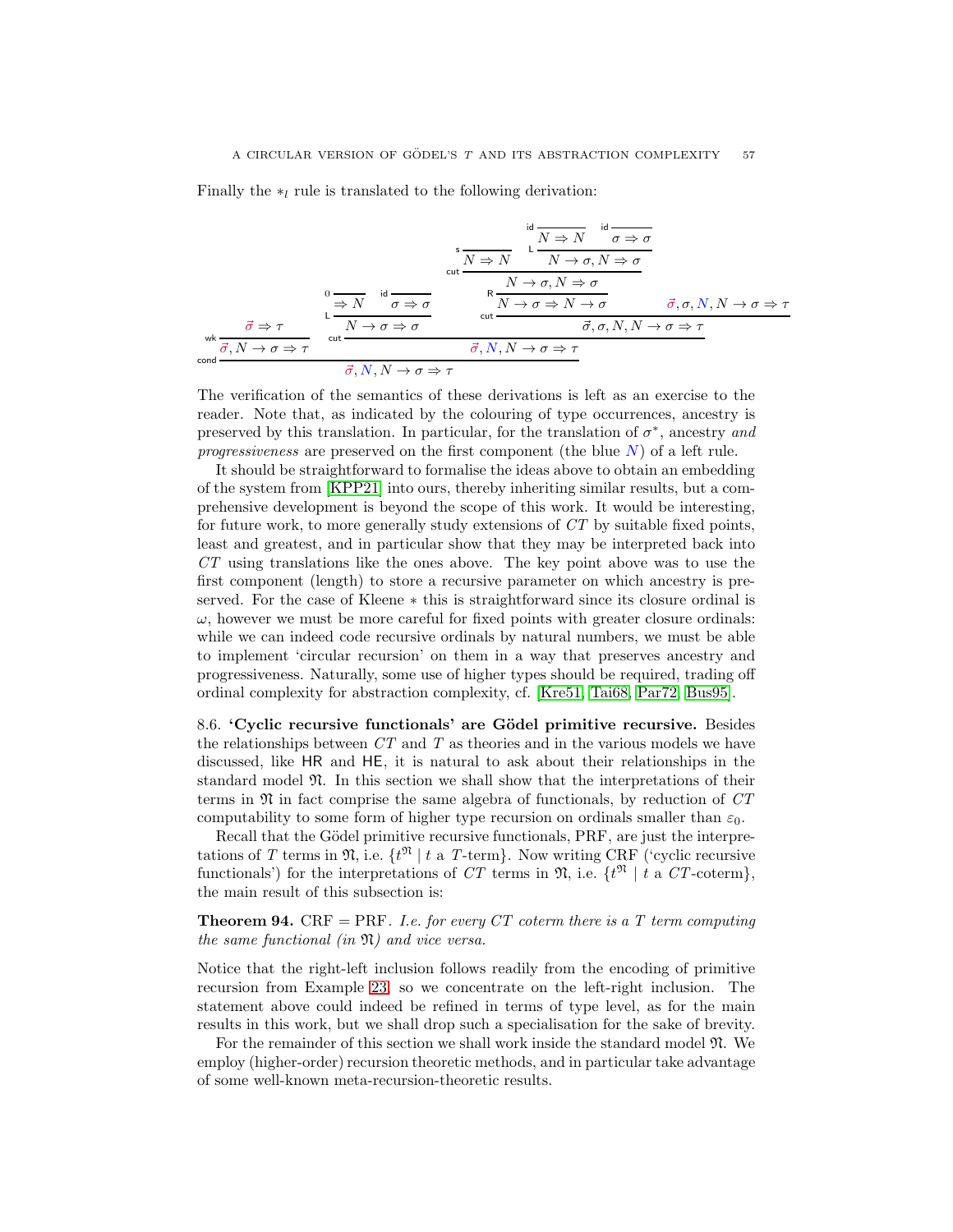8.6.1. Recursion schemes on well-founded relations. Let  $\triangleleft$  be a well-founded strict partial order on N. We say that  $f : N \to \tau$  is obtained from  $g : N \to (N \to \tau) \to \tau$ by recursion on  $\triangleleft$  (henceforth Rec( $\triangleleft$ )) if:

(29) 
$$
f(n) = g(n, \lambda z \lhd n.f(z))
$$

Here  $\lambda$ , as expected, refers to abstraction of arguments; the 'guarding' of the abstraction by  $\triangleleft$  is formally defined as follows,

<span id="page-58-0"></span>
$$
(\lambda z \lhd n.f(z))(m) := \begin{cases} f(m) & \text{if } m \lhd n \\ 0_{\tau} & \text{otherwise} \end{cases}
$$

where  $0_{\tau}$  is the 'zero' functional of type  $\tau$ , setting  $0_N := 0$  and  $0_{\sigma \to \tau} : x \mapsto 0_{\tau}$ .

We say that  $\{f_i: N \to \tau_i\}_{i=1}^k$  are obtained by **simultaneous recursion on**  $\triangleleft$ (henceforth SimRec(<)) from  $\{h_i: N \to (N \to \tau_1) \to \cdots \to (N \to \tau_k)\}_{i=1}^k$  if:

(30) 
$$
f_i(n) = h_i(n, \lambda z \langle n.f_1(z), \ldots, \lambda z \langle n.f_k(z) \rangle)
$$

The following is well-known:

<span id="page-58-2"></span>**Proposition 95** (Closure under simultaneous recursion). If PRF is closed under  $Rec(\lhd)$  then PRF is also closed under SimRec( $\lhd$ ).

Proof sketch. For simplicity, we shall make use of product types, thanks to usual primitive recursive (de)pairing operations (see, e.g., [\[Tro73\]](#page-66-1) for more details). For  $x_i$  of type  $\sigma_i$ , we will write  $\langle x_1, \ldots, x_k \rangle$  for an element of type  $\sigma_1 \times \cdots \times \sigma_k$ , and conversely for a list z of type  $\sigma_1 \times \cdots \times \sigma_k$  we shall write  $\pi_i(z)$  for the *i*<sup>th</sup> element of the list.

Let  $f_1, \ldots, f_k$  be as above, satisfying [\(30\)](#page-58-0), and define  $f : N \to (\tau_1 \times \cdots \times \tau_k)$  by:

$$
f(n) := \langle f_1(n), \ldots, f_k(n) \rangle
$$

Note that we have,

$$
f(n) = \langle f_i(n) \rangle_{i=1}^k
$$
  
=  $\langle h_i(n, \lambda z \langle n.f_1(z), \ldots, \lambda z \langle n.f_k(z) \rangle) \rangle_{i=1}^k$   
=  $\langle h_i(n, \pi'_1(\lambda z \langle n.f(z)), \ldots, \pi'_k(\lambda z \langle n.f(z) \rangle)) \rangle_{i=1}^k$ 

where  $\pi'_j : (N \to (\tau_1 \times \cdots \times \tau_k)) \to N \to \tau_j$  by  $\pi'_j(g, n) := \pi_j(g(n))$ . This is an instance of Rec( $\lhd$ ), so  $f \in \text{PRF}$ . From here we indeed have, for  $j = 1, \ldots, k$ , that  $f_j = \lambda n.(\pi_j(f(n))) \in \text{PRF}.$ 

8.6.2. Closure under recursion on provably well-founded orders. In this subsection we shall assume a standard primitive recursive representation of the ordinals up to  $\varepsilon_0$  as natural numbers, written  $\alpha, \beta$  etc., and the usual (strict) well-order on them, written  $\prec$ . Note that, while we may indeed represent  $\prec$  primitive recursively in, say, RCA<sub>0</sub>, we certainly cannot prove that it is a well-order on  $\varepsilon_0$  even in ACA<sub>0</sub>, being its proof-theoretic ordinal.

Recalling the recursion schemes of the previous subsubsection, we shall write simply Rec( $\alpha$ ) for recursion on  $\prec$  restricted to the initial segment  $\alpha$  of  $\varepsilon_0$ , and  $\text{Rec}(\prec \varepsilon_0)$  for the union of  $\text{Rec}(\alpha)$  for  $\alpha \prec \varepsilon_0$ .

The following is a well-known result, originally due to Kreisel [\[Kre59\]](#page-65-6) by means of Gödel's Dialectica functional interpretation (see also [\[Tai65,](#page-66-9) [How80\]](#page-65-7)):

<span id="page-58-1"></span>**Theorem 96** (Kreisel). If  $\alpha \prec \varepsilon_0$  then PRF is closed under  $\text{Rec}(\alpha)$ .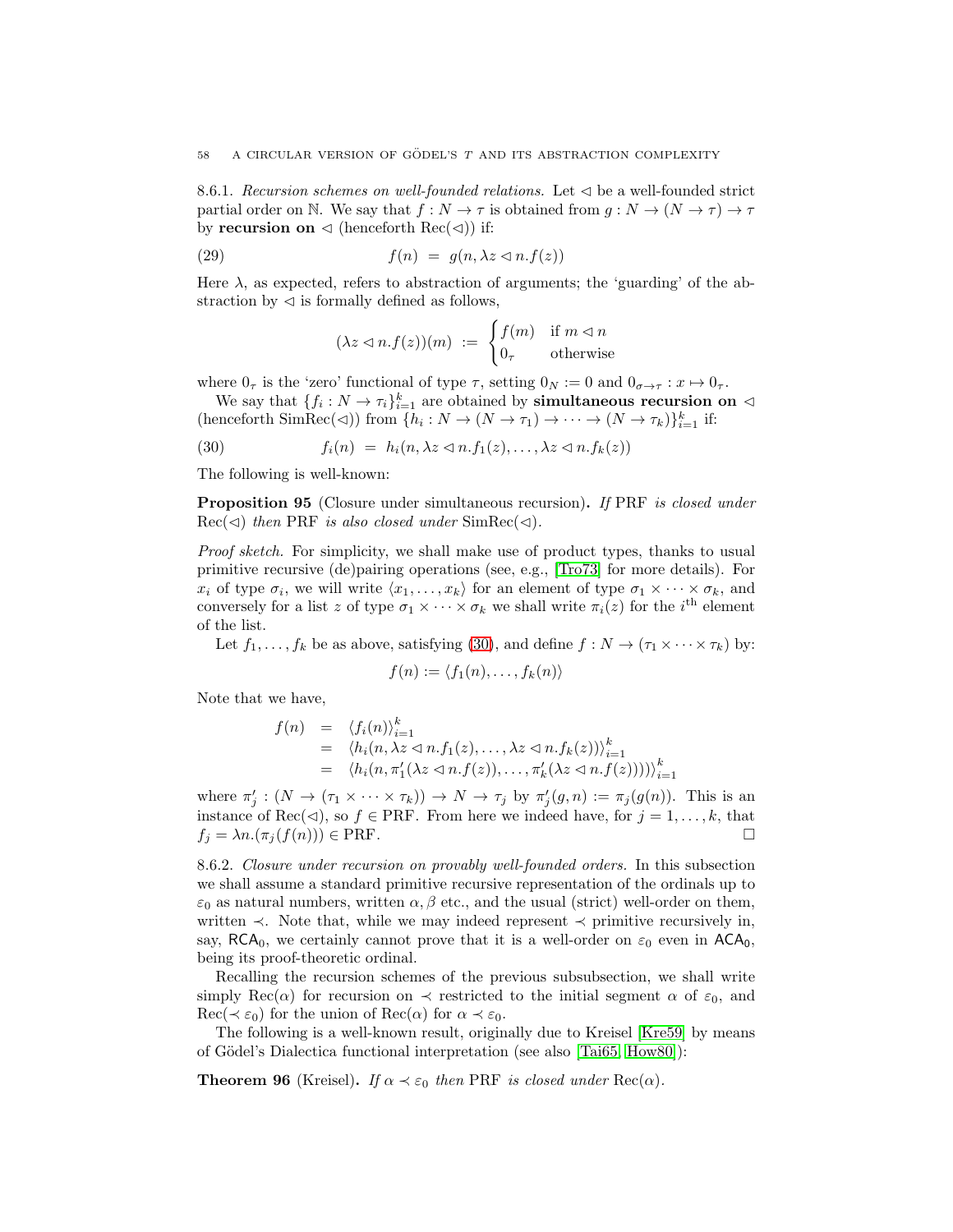We want to eventually reduce well-founded arguments on coderivations to some sort of recursion on ordinals  $\prec \varepsilon_0$ . For this, we shall exploit the notion of 'provably well-founded relations', going back to Gentzen:

**Definition 97** ((Provably) inductive relations). A relation  $\triangleleft$  is **inductive** if the following holds: if whenever  $\forall y \triangleleft x X(y)$  we have  $X(x)$ , then  $\forall x X(x)$ .

 $\triangleleft$  is provably inductive in PA if,

$$
PA(X) \vdash \forall x (\forall y \lhd x X(y) \supset X(x)) \supset \forall x X(x)
$$

where  $X$  is some fresh unary predicate symbol added to  $PA$ .

Gentzen already showed that any recursive well-order  $\triangleleft$  on N provably inductive in PA has order type some  $\alpha \prec \varepsilon_0$  [\[Gen43\]](#page-65-8). This result was arithmetised by Takeuti (and independently Harrington), who further showed the existence of an order-preserving embedding that is  $\prec \varepsilon_0$ -recursive (see [\[Tak87,](#page-66-10) [FS95\]](#page-65-9)), i.e. in PRF (by Kreisel's result above, Theorem [96\)](#page-58-1). For our results we will need a generalisation of this result to well-founded partial orders, which are not necessarily total. Naturally every well-founded partial order can be order-preserving embedded into the ordinals, by well-founded induction, but, again, we need an arithmetised version of such a result to extract a suitable embedding in PRF. We expect that the particular well-founded partial orders we consider admit suitable arithmetisable linearisations, so as to directly apply Takeuti's and Harrington's result, but thankfully a more than suitable generalisation for well-founded partial orders has already been obtained by Arai:

<span id="page-59-0"></span>**Theorem 98** ([\[Ara98\]](#page-63-3)). Let  $\triangleleft$  be a primitive recursive well-founded strict partial order on N that is provably inductive in PA. Then there is some  $\alpha_{\leq} \prec \varepsilon_0$  and some  $\mu_{\lhd}: N \to N$  in PRF with  $x \lhd y \implies \mu_{\lhd}(x) \prec \mu_{\lhd}(y) \prec \alpha_{\lhd}.$ 

In fact Arai's result is much stronger: if  $\triangleleft$  is elementary recursive, then so is  $f_{\leq 1}$ , and the result above can actually be demonstrated within elementary recursive arithmetic, in particular  $I\Delta_0 + \exp$ . As it happens, the relations we shall consider (those induced by CT coderivations) will indeed all be elementary recursive, but we shall not need such a strengthening of Theorem [98.](#page-59-0)

<span id="page-59-1"></span>Corollary 99. Let  $\triangleleft$  be as in Theorem [98](#page-59-0) above. Then PRF is closed under  $Rec(\lhd)$  and  $SimRec(\lhd)$ .

*Proof.* By Proposition [95](#page-58-2) it suffices to show closure under Rec( $\triangleleft$ ). Suppose q:  $N \to (N \to \tau) \to \tau$  is in PRF and we will show that  $f: N \to \tau$  is in PRF where:

$$
f(n) = g(n, \lambda z \lhd n.f(z))
$$

Letting  $\mu_{\lhd}$  and  $\alpha_{\lhd} \prec \varepsilon_0$  be as obtained by Theorem [98](#page-59-0) above, let us write:

$$
f'(\alpha, n) = \begin{cases} f(n) & \text{if } \mu(n) \prec \alpha \\ 0_{\tau} & \text{otherwise} \end{cases}
$$

Notice that, as long as  $\mu(n) \prec \alpha \prec \alpha_{\leq 0}$ , we have:

$$
f'(\alpha) = \lambda n. g(n, f'(\mu(n)))
$$
  
=  $\lambda n. g(n, (\lambda \beta \prec \alpha.f'(\beta))(\mu(n)))$ 

This is an instance of  $\text{Rec}(\alpha_{\leq})$  and so  $f' \in \text{PRF}$  by Theorem [96.](#page-58-1) From here we have  $f(n) = f'(\mu_{\lhd}(n) + 1, n)$ , and so indeed  $f \in \text{PRF}$ , as required.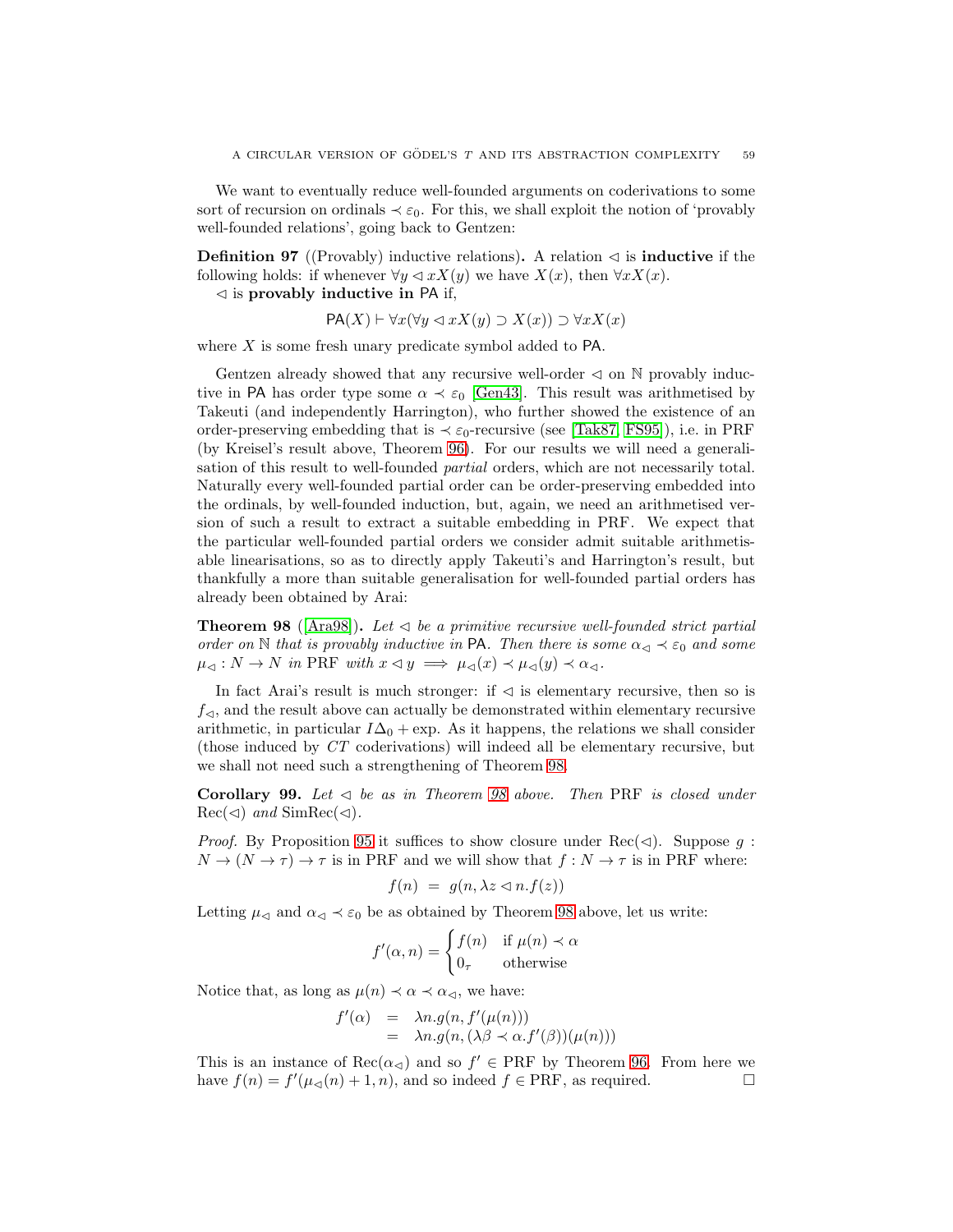8.6.3. A well-founded order on 'runs' of progressing coderivations. For the remainder of this subsection, let us fix a  $CT$  coderivation t whose (finitely many) distinct sub-coderivations are  $\{t_i : \vec{N}_i, \vec{\sigma}_i \Rightarrow \tau_i\}_{i=1}^n$ , with all N occurrences indicated.

Let  $T \subseteq \{0,1\}^*$  be the underlying (infinite) coderivation tree of t, and let  ${T_1, \ldots, T_n}$  partition T into the sets of nodes rooting  $t_1, \ldots, t_n$  respectively. Notice that all these sets are provably recursive (given  $t$ ) in even  $RCA_0$ .

We define a binary relation  $\to$  on  $T \times \mathbb{N}^*$  (i.e.  $\to \subseteq (T \times \mathbb{N}^*) \times (T \times \mathbb{N}^*)$ ) as follows.  $(u, \vec{m}) \rightarrow (v, \vec{n})$  if:

- $v$  is a child of  $u$ :
- u roots some  $t_i$  (i.e.  $u \in T_i$ ) and v roots some  $t_j$  (i.e.  $v \in T_j$ ).
- $|\vec{m}| = |\vec{N}_i|$  and  $|\vec{n}| = |\vec{N}_j|$ .
- if  $N_{jl}$  is an immediate ancestor of  $N_{ik}$  then  $n_l \leq m_k$ .
- if  $N_{ik}$  is principal for a cond step and  $N_{jl}$  is its immediate ancestor, then  $n_l < m_k$ .

We do not impose any other constraints on  $\rightarrow$ .

Example 100 (Examples of 'runs'). Revisiting Example [23,](#page-16-0) suppose t is the coderivation on the RHS of [\(7\)](#page-16-1). We have:

- $(\varepsilon, 6) \to (1, 5) \to (10, 5)$ .
- $(\varepsilon, 6) \to (1, 3) \to (10, 2)$ .
- $(\varepsilon, 6) \rightarrow (1, 2) \rightarrow (11, 8).$

Revisiting Section [4.6,](#page-20-0) now suppose t is the coderivation from [\(10\)](#page-21-0). We have:

- $(\varepsilon, 5, 3) \rightarrow (0, 5, 5, 3) \rightarrow (0, 5, 3) \rightarrow (0, 0, 3)$
- $(\varepsilon, 5, 3) \rightarrow (0, 5, 4, 3) \rightarrow (01, 4, 4, 3) \rightarrow (010, 4, 4) \rightarrow (0100, 4) \rightarrow (01001, 2)$
- $(\varepsilon, 5, 3) \rightarrow (0, 5, 5, 3) \rightarrow (01, 3, 5, 2) \rightarrow (011, 3, 4, 0) \rightarrow (0110, 4, 0)$
- $(\varepsilon, 5, 3) \rightarrow (0, 2, 4, 3) \rightarrow (01, 1, 4, 3) \rightarrow (011, 1, 4, 1) \rightarrow (0111, 1, 9)$

Note that  $\rightarrow$  is clearly a polynomial-time recursive relation, and in particular is provably  $\Delta_1^0$  in even RCA<sub>0</sub>. Since we have fixed t in advance, we may actually establish the well-foundedness of  $\rightarrow$  within RCA<sub>0</sub>:

<span id="page-60-0"></span>**Theorem 101** (RCA<sub>0</sub>).  $\rightarrow$  is terminating, i.e. ∀f.∃n.f(n)  $\nrightarrow$  f(n + 1).

*Proof sketch.* Suppose, for contradiction, that  $f : \mathbb{N} \to \mathbb{N}$  with  $\forall n.f(n) \to f(n+1)$ . Writing  $f(n) = (u_n, \vec{m}_n)$ , we have that  $(u_n)_{n \in \omega}$  is (the tail of) a branch of t. By Proposition [34](#page-19-1) (itself from [\[Das20\]](#page-64-0)),  $RCA_0$  proves that t is progressing, and so we have an infinitely progressing thread along  $(u_n)_{n\in\omega}$ . From this thread we can extract from  $(\vec{m}_n)_{n\in\omega}$  a sequence of natural numbers  $(m_{ni_n})_{n\in\omega}$  corresponding to the thread. However, by construction,  $(m_{ni_n})_{n\in\omega}$  is monotone decreasing (by induction on n) and has no least element (since it follows a progressing thread).  $\square$ 

Let us note that the uniform version of the above result, quantifying over all CT coderivations t, requires  $I\Sigma_2^0$ , cf. [\[KMPS19a,](#page-65-10) [Das20\]](#page-64-0).

<span id="page-60-1"></span>Corollary 102 (ACA<sub>0</sub>).  $\leftarrow$  *is inductive, i.e.* (∀x(∀y  $\leftarrow$  xX(y) ⊃ X(x)) ⊃ ∀xX(x)).

*Proof.* Suppose, for contradiction, that  $\neg X(n)$  and  $\forall x (\forall y \leftarrow xX(y) \supset X(x))$ , i.e.  $\forall x (\neg X(x) \supset \exists y \leftarrow x \neg X(y)).$  Since  $\rightarrow$  is (provably) recursive, we may define  $n_i$ with  $n_0 = n$  and  $n_{i+1}$  least such that  $n_i \to n_{i+1}$  and  $\neg X(n_{i+1})$ , recursively in i. By comprehension we may have the graph of the function  $f(i) := n_i$  for  $i \in \omega$ , contradicting termination, Theorem [101](#page-60-0) above.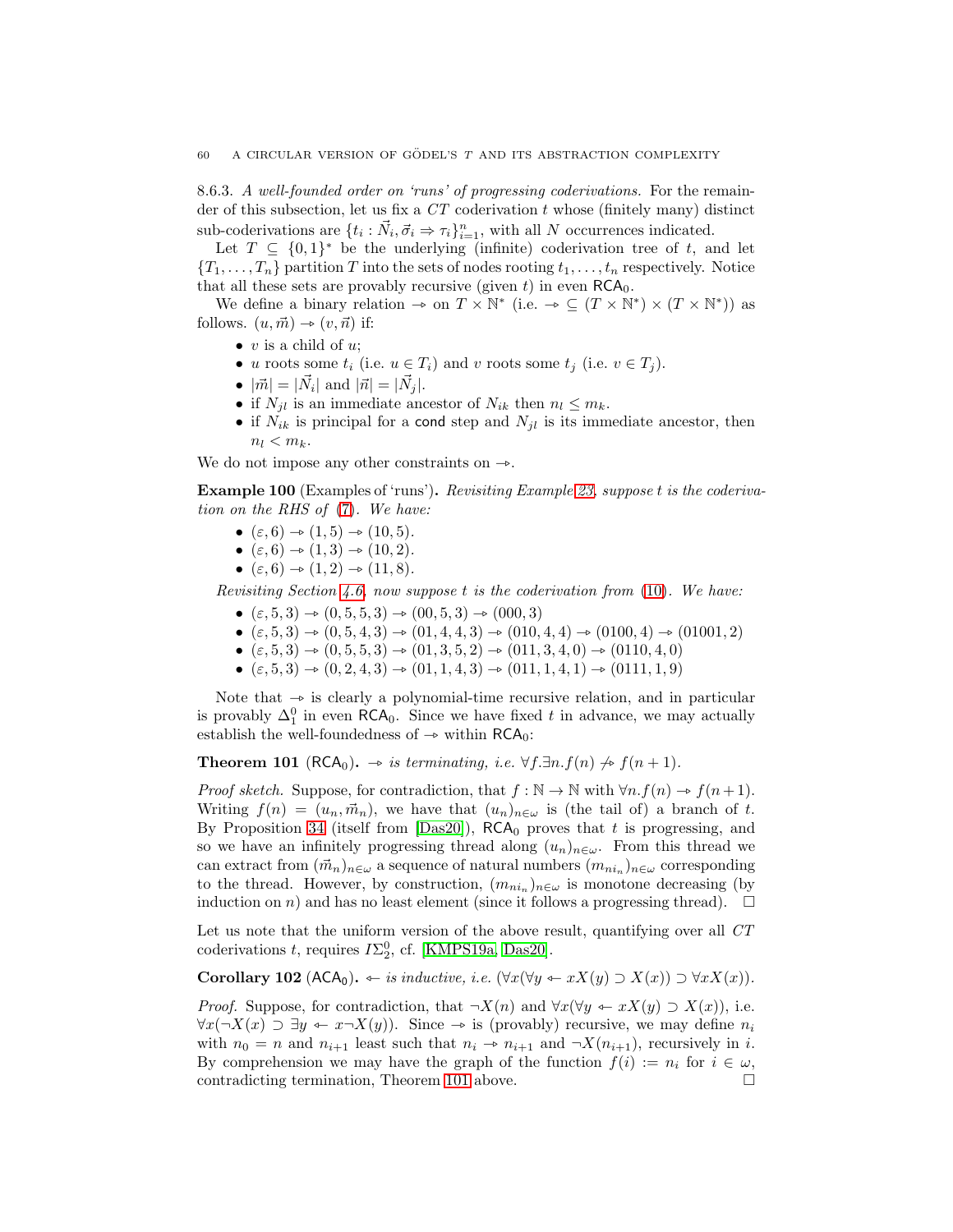Let us henceforth write  $\stackrel{+}{\rightarrow}$  for the transitive closure of  $\rightarrow$ .

**Corollary 103.** PRF is closed under  $Rec(\overline{\phi}^+)$ , and so also Sim $Rec(\overline{\phi}^+)$ .

*Proof sketch.* By Corollary [102](#page-60-1) above, we immediately have that  $\stackrel{+}{\leftarrow}$  is inductive, a fortiori, provably in  $\mathsf{ACA}_0$ , and so also in  $\mathsf{PA}(X)$  by conservativity. The result now follows by Corollary [99.](#page-59-1)

8.6.4. Main result. We continue to work with the fixed regular coderivation t from the previous subsubsection and its distinct sub-coderivations  $\{t_i : \vec{N}_i, \vec{\sigma}_i \Rightarrow \tau_i\}_{i=1}^n$ .

Proof of Theorem [94.](#page-57-1) We shall assume some basic primitive recursive coding and decoding  $\langle \cdot \rangle$  of lists, and suppress the explicit functions associated with it, namely those adding and extracting elements from lists.

We show that the functionals  $\{g_i: N \to \vec{\sigma}_i \to \tau_i\}_{i=1}^n$  with  $g_i(\langle u, \vec{m} \rangle) := t_i^{\mathfrak{N}}(\vec{m}_i)$ , as long as  $u \in T_i$ , may be obtained by  $\text{SimRec}(\triangle^+).$ 

- If  $t_i$  has form  $\mathsf{id}_N$   $\overline{N \Rightarrow N}$  then  $g_i(\langle u, m \rangle) = m$ .
- If  $t_i$  has form  $d_{\sigma} \xrightarrow[\sigma \Rightarrow \sigma]{}$  with  $\sigma \neq N$  then  $g_i(\langle u \rangle) = id_{\sigma}^{\mathfrak{N}}$ .

Henceforth, we shall always assume that  $\sigma \neq N$ .

• If 
$$
t_i
$$
 has form  
\n
$$
\overrightarrow{N}, \overrightarrow{\sigma} \Rightarrow \tau
$$
 then:  
\n
$$
g_i(\langle u, \overrightarrow{m}, m \rangle) = g_j(\langle u0, \overrightarrow{m} \rangle)
$$
\n
$$
= (\lambda z \stackrel{\leftarrow}{\leftarrow} \langle u, \overrightarrow{m}, m \rangle g_j(z))(\langle u0, \overrightarrow{m} \rangle)
$$

Henceforth, we shall simply write recursive calls more compactly as  $g_j(\langle u0, \vec{m}_0 \rangle)$ or  $g_k(\langle u_1, \vec{m}_1 \rangle)$  when  $\langle u_0, \vec{m}_0 \rangle \stackrel{+}{\leftarrow} \langle u, \vec{m} \rangle$  and  $\langle u_1, \vec{m}_1 \rangle \stackrel{+}{\leftarrow} \langle u, \vec{m} \rangle$ , rather than fully writing  $(\lambda z \stackrel{+}{\leftarrow} \langle u, \vec{m} \rangle \cdot g_i(z))(\langle u0, \vec{m}_0 \rangle)$  or  $(\lambda z \stackrel{+}{\leftarrow} \langle u, \vec{m} \rangle \cdot g_k(z))(\langle u1, \vec{m}_1 \rangle)$ .

• If 
$$
t_i
$$
 has form  
\n
$$
\overrightarrow{N}, \overrightarrow{\sigma} \Rightarrow \tau
$$
\nthen  $g_i(\langle u, \overrightarrow{m} \rangle) = \mathsf{wk}^{\mathfrak{N}}(g_j(\langle u0, \overrightarrow{m} \rangle)),$  where the

wk constant has the appropriate type, i.e.  $(\vec{\sigma} \rightarrow \tau) \rightarrow \vec{\sigma} \rightarrow \sigma \rightarrow \tau$ .

Henceforth, we shall omit the types of the constants we use, being determined by the context in which it appears.

• If 
$$
t_i
$$
 has form  
\n
$$
\overrightarrow{N}, N, N, \vec{\sigma} \Rightarrow \tau
$$
\nthen  $g_i(\langle u, \vec{m}, m \rangle) = g_j(\langle u0, \vec{m}, m, m \rangle)$ .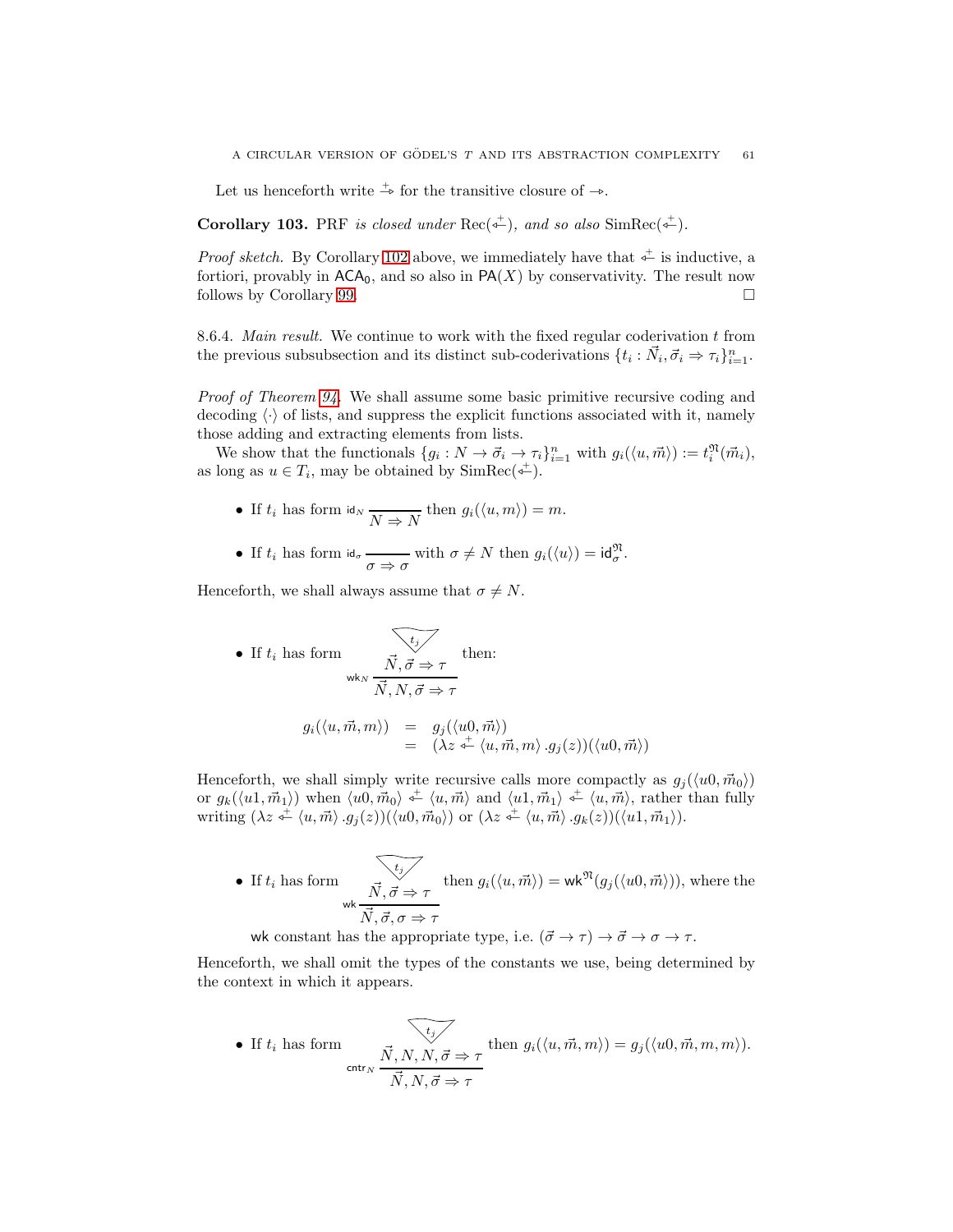\n- \n If 
$$
t_i
$$
 has form\n 
$$
\overrightarrow{N}, \overrightarrow{\sigma}, \sigma, \sigma \Rightarrow \tau
$$
\n then\n 
$$
g_i(\langle u, \overrightarrow{m} \rangle) = \text{cntr}^{\mathfrak{N}}(g_j(\langle u0, \overrightarrow{m} \rangle)).
$$
\n
\n- \n If  $t_i$  has form\n 
$$
\overrightarrow{N}, \overrightarrow{\sigma} \Rightarrow N, \overrightarrow{N}, N, \overrightarrow{\sigma} \Rightarrow \tau
$$
\n
$$
g_i(\langle u, \overrightarrow{m} \rangle) = \lambda \overrightarrow{x}.g_k(\langle u1, \overrightarrow{m}, g_j(\langle u0, \overrightarrow{m} \rangle, \overrightarrow{x})) , \overrightarrow{x})
$$
\n
\n- \n If  $t_i$  has form\n 
$$
\overrightarrow{N}, \overrightarrow{\sigma} \Rightarrow \sigma, \overrightarrow{N}, \overrightarrow{\sigma}, \sigma \Rightarrow \tau
$$
\n
$$
g_i(\langle u, \overrightarrow{m} \rangle) = \text{cut}^{\mathfrak{N}}(g_j(\langle u0, \overrightarrow{m} \rangle), g_k(\langle u1, \overrightarrow{m} \rangle))
$$
\n
\n- \n If  $t_i$  has form\n 
$$
\overrightarrow{N}, \overrightarrow{\sigma} \Rightarrow \rho, \overrightarrow{N}, N, \overrightarrow{\sigma} \Rightarrow \tau
$$
\n
$$
g_i(\langle u, \overrightarrow{m} \rangle) = \text{cut}^{\mathfrak{N}}(g_j(\langle u0, \overrightarrow{m} \rangle), g_k(\langle u1, \overrightarrow{m} \rangle))
$$
\n
\n- \n If  $t_i$  has form\n 
$$
\overrightarrow{N}, \overrightarrow{\sigma} \Rightarrow \rho, \overrightarrow{N}, N, \overrightarrow{\sigma} \Rightarrow \tau
$$
\n
$$
g_i(\langle u, \overrightarrow{m} \rangle) = \lambda \overrightarrow{x}. \lambda h. (g_k(\langle u1, \overrightarrow{m}, h(g_j(\langle u0, \overrightarrow{m} \rangle, \overrightarrow{x})) \rangle, \overrightarrow{x})
$$
\n
\n- \n If  $t_i$  has form\n 
$$
\overrightarrow{N}, \overrightarrow{\sigma} \Rightarrow \rho, \overrightarrow{N}, \overrightarrow{\sigma}, \sigma \Rightarrow \tau
$$
\n
$$
g_i(\langle u, \over
$$

• If 
$$
t_i
$$
 has form  
\n
$$
\overrightarrow{N}, \overrightarrow{N}, \overrightarrow{\sigma} \Rightarrow \tau
$$
\nthen  $g_i(\langle u, \overrightarrow{m} \rangle) = \lambda \overrightarrow{x}. \lambda m. g_j(\langle u0, \overrightarrow{m}, m \rangle, \overrightarrow{x})$   
\n $\overrightarrow{N}, \overrightarrow{\sigma} \Rightarrow N \to \tau$ 

• If 
$$
t_i
$$
 has form  
\n
$$
\overrightarrow{N}, \overrightarrow{\sigma}, \sigma \Rightarrow \tau
$$
\nthen  $g_i(\langle u, \overrightarrow{m} \rangle) = \mathsf{R}^{\mathfrak{N}}(g_j(\langle u0, \overrightarrow{m} \rangle))$ 

• If 
$$
t_i
$$
 has form  $0 \longrightarrow N$  then  $g_i(\langle u \rangle) = 0$ .

• If  $t_i$  has form  $s \frac{}{N \Rightarrow N}$  then  $g_i(\langle u, m \rangle) = sm$ .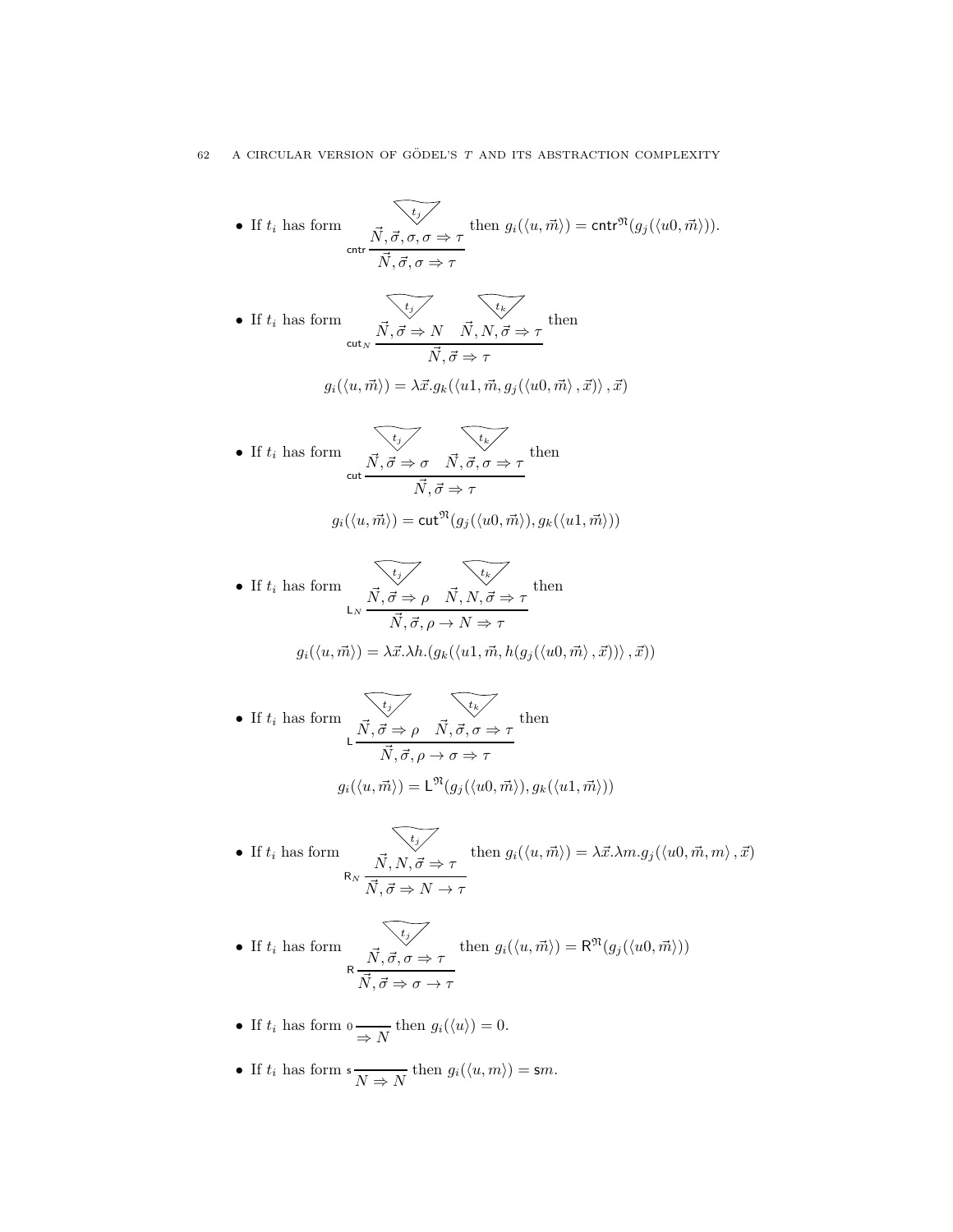• If 
$$
t_i
$$
 has form  
\n
$$
\overrightarrow{N}, \overrightarrow{\sigma} \Rightarrow \tau \overrightarrow{N}, N, \overrightarrow{\sigma} \Rightarrow \tau
$$
\n
$$
g_i(\langle u, \overrightarrow{m}, m \rangle) = \begin{cases}\ng_j(\langle u0, \overrightarrow{m} \rangle) & \text{if } m = 0 \\
g_k(\langle u1, \overrightarrow{m}, m - 1 \rangle) & \text{otherwise}\n\end{cases}
$$

where the conditional "if then else" operation is obtained, as usual, by primitive recursion.

From here we have  $t_i^{\mathfrak{N}}(\vec{m}, \vec{x}) = g_i(\langle u, \vec{m} \rangle, \vec{x})$ , for some  $u \in T_i$  (say the least one), so  $t_i^{\mathfrak{N}} \in \text{PRF}$  for  $i = 1, \ldots, n$ . Since our initial CT coderivation t is just some  $t_i$ , we thus indeed have  $t^{\mathfrak{N}} \in \mathrm{PRF}$ , so in particular  $t^{\mathfrak{N}}$  is computed by a term of T.  $\Box$ 

## 9. CONCLUSIONS

In this work we presented a circular version  $CT$  of Gödel's system  $T$  and investigated its expressivity at the level of abstraction complexity (i.e. type level). To this end, we showed that  $CT_n$  and  $T_{n+1}$  have the same logical and recursion-theoretic strength, by means of interpretations in each direction, over at least the type 1 quantifier-free theory.

We also gave several further results about the coterms of  $CT$ , for instance models of hereditarily computable functions, continuity at type 2, strong normalisation and confluence, and a translation to terms T computing the same funtional, at all types.

As mentioned in the Introduction, our ultimate motivation is to bring one of the hallmarks of  $20<sup>th</sup>$  century proof theory to the setting of non-wellfounded proofs: a bona fide correspondence between theories in predicate logic and type systems for functional programming languages. The obtention of a Dialectica-style proof interpretation, cf. [Gö58], between circular versions of arithmetic [\[Sim17,](#page-66-11) [BT17b,](#page-64-3) Das20 and the theory CT here presented is thus the natural next step.

#### **REFERENCES**

- [AF98] Jeremy Avigad and Solomon Feferman. Gödel's functional ("dialectica") interpretation. *Handbook of Proof Theory*, 137:337–405, 1998.
- [AL17] Bahareh Afshari and Graham E. Leigh. Cut-free completeness for modal mu-calculus. In *32nd Annual ACM/IEEE Symposium on Logic in Computer Science, LICS 2017, Reykjavik, Iceland, June 20-23, 2017*, pages 1–12. IEEE Computer Society, 2017.
- <span id="page-63-3"></span>[Ara98] Toshiyasu Arai. Some results on cut-elimination, provable well-orderings, induction and reflection. *Annals of Pure and Applied Logic*, 95(1):93 – 184, 1998.
- <span id="page-63-2"></span>[Bae12] David Baelde. Least and greatest fixed points in linear logic. *ACM Trans. Comput. Log.*, 13(1):2:1–2:44, 2012.
- <span id="page-63-1"></span>[BDKS20] David Baelde, Amina Doumane, Denis Kuperberg, and Alexis Saurin. Bouncing threads for infinitary and circular proofs. *CoRR*, abs/2005.08257, 2020.
- [BDP11] James Brotherston, Dino Distefano, and Rasmus Lerchedahl Petersen. Automated cyclic entailment proofs in separation logic. In *CADE-23 - 23rd International Conference on Automated Deduction, Wroclaw, Poland, July 31 - August 5, 2011. Proceedings*, pages 131–146, 2011.
- <span id="page-63-0"></span>[BDS16] David Baelde, Amina Doumane, and Alexis Saurin. Infinitary proof theory: the multiplicative additive case. In *25th EACSL Annual Conference on Computer Science Logic, CSL 2016, August 29 - September 1, 2016, Marseille, France*, pages 42:1– 42:17, 2016.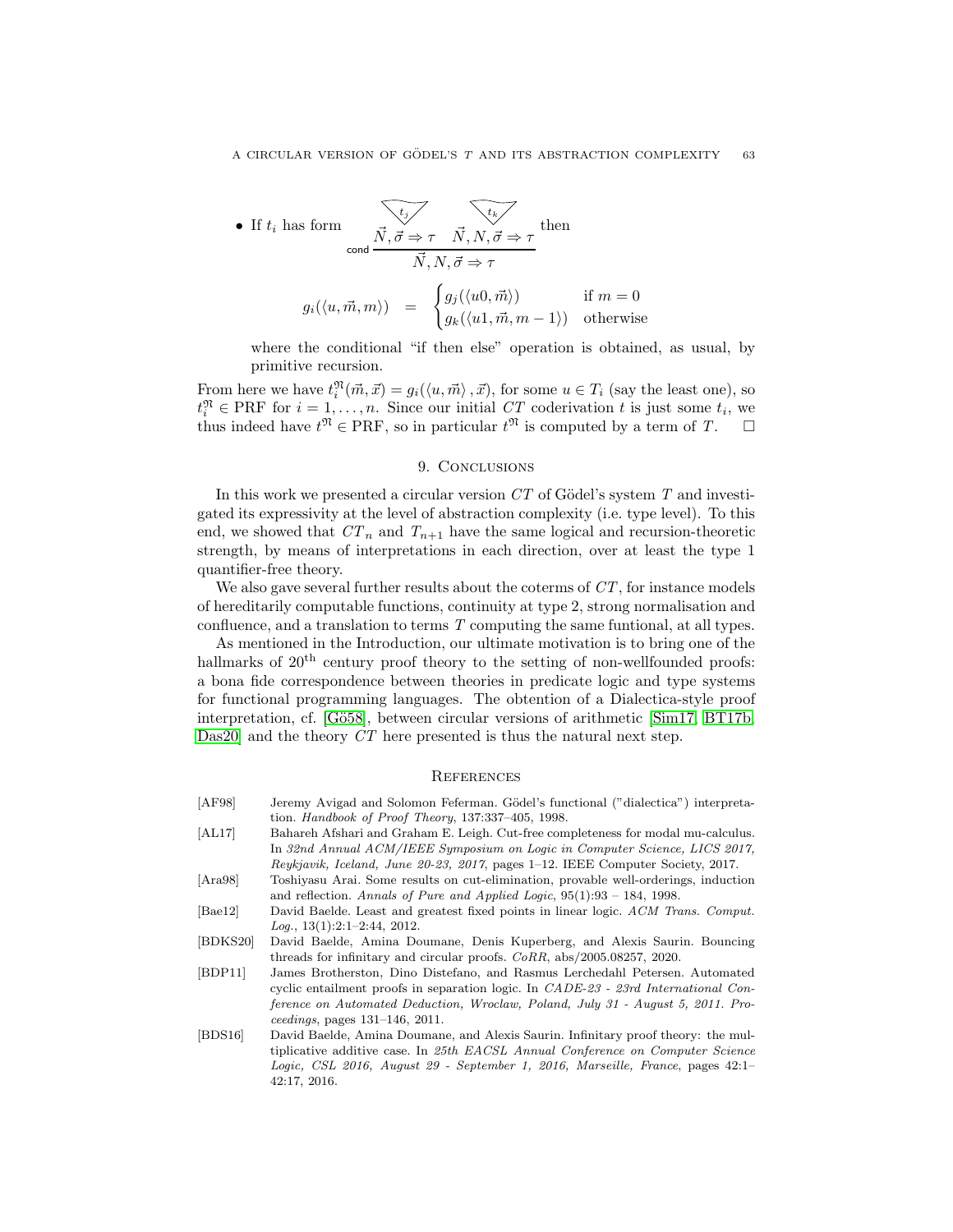- [BGP12] James Brotherston, Nikos Gorogiannis, and Rasmus L. Petersen. A generic cyclic theorem prover. In *Programming Languages and Systems - 10th Asian Symposium, APLAS 2012, Kyoto, Japan, December 11-13, 2012. Proceedings*, pages 350–367, 2012.
- [BS07] James Brotherston and Alex Simpson. Complete sequent calculi for induction and infinite descent. In *22nd IEEE Symposium on Logic in Computer Science (LICS 2007), 10-12 July 2007, Wroclaw, Poland, Proceedings*, pages 51–62, 2007.
- [BS11] James Brotherston and Alex Simpson. Sequent calculi for induction and infinite descent. *J. Log. Comput.*, 21(6):1177–1216, 2011.
- [BT17a] Stefano Berardi and Makoto Tatsuta. Classical system of Martin-Löf's inductive definitions is not equivalent to cyclic proof system. In *Foundations of Software Science and Computation Structures - 20th International Conference, FOSSACS 2017, Uppsala, Sweden, April 22-29, 2017, Proceedings*, pages 301–317, 2017.
- <span id="page-64-3"></span>[BT17b] Stefano Berardi and Makoto Tatsuta. Equivalence of inductive definitions and cyclic proofs under arithmetic. In *32nd Annual ACM/IEEE Symposium on Logic in Computer Science, LICS 2017, Reykjavik, Iceland, June 20-23, 2017*, pages 1–12, 2017.
- <span id="page-64-2"></span>[Bus95] Samuel R. Buss. The witness function method and provably recursive functions of Peano arithmetic. In *Studies in Logic and the Foundations of Mathematics*, volume 134, pages 29–68. Elsevier, 1995.
- [Bus98] Samuel R. Buss, editor. *Handbook of Proof Theory*. Studies in Logic and the Foundations of Mathematics 137. Elsevier, 1998.
- [CH72] Seldin J.P Curry H.B., Hindley J.R. *Combinatory logic*, volume Vol. 2 of *Studies in logic and the foundations of mathematics*. North-Holland Pub. Co, 1972.
- [Chu40] Alonzo Church. A formulation of the simple theory of types. *The Journal of Symbolic Logic*, 5(2):56–68, 1940.
- <span id="page-64-1"></span>[Cla10] Pierre Clairambault. Least and greatest fixpoints in game semantics. 01 2010.
- [CR20] Liron Cohen and Reuben N. S. Rowe. Non-well-founded proof theory of transitive closure logic. *ACM Trans. Comput. Log.*, 21(4):31:1–31:31, 2020.
- <span id="page-64-0"></span>[Das20] Anupam Das. On the logical complexity of cyclic arithmetic. *Log. Methods Comput. Sci.*, 16(1), 2020.
- [DDP18] Anupam Das, Amina Doumane, and Damien Pous. Left-handed completeness for kleene algebra, via cyclic proofs. In Gilles Barthe, Geoff Sutcliffe, and Margus Veanes, editors, *LPAR-22. 22nd International Conference on Logic for Programming, Artificial Intelligence and Reasoning, Awassa, Ethiopia, 16-21 November 2018*, volume 57 of *EPiC Series in Computing*, pages 271–289. EasyChair, 2018.
- [DHL06a] Christian Dax, Martin Hofmann, and Martin Lange. A proof system for the linear time µ-calculus. In S. Arun-Kumar and Naveen Garg, editors, *FSTTCS 2006: Foundations of Software Technology and Theoretical Computer Science, 26th International Conference, Kolkata, India, December 13-15, 2006, Proceedings*, volume 4337 of *Lecture Notes in Computer Science*, pages 273–284. Springer, 2006.
- [DHL06b] Christian Dax, Martin Hofmann, and Martin Lange. A proof system for the linear time µ-calculus. In S. Arun-Kumar and Naveen Garg, editors, *FSTTCS 2006: Foundations of Software Technology and Theoretical Computer Science, 26th International Conference, Kolkata, India, December 13-15, 2006, Proceedings*, volume 4337 of *Lecture Notes in Computer Science*, pages 273–284. Springer, 2006.
- [Dou17] Amina Doumane. Constructive completeness for the linear-time µ-calculus. In *32nd Annual ACM/IEEE Symposium on Logic in Computer Science, LICS 2017, Reykjavik, Iceland, June 20-23, 2017*, pages 1–12. IEEE Computer Society, 2017.
- [DP17] Anupam Das and Damien Pous. A cut-free cyclic proof system for Kleene algebra. In *Automated Reasoning with Analytic Tableaux and Related Methods - 26th International Conference, TABLEAUX 2017, Bras´ılia, Brazil, September 25-28, 2017, Proceedings*, pages 261–277, 2017.
- [DP18] Anupam Das and Damien Pous. Non-wellfounded proof theory for (kleene+action)(algebras+lattices). In Dan R. Ghica and Achim Jung, editors, *27th EACSL Annual Conference on Computer Science Logic, CSL 2018, September 4-7, 2018, Birmingham, UK*, volume 119 of *LIPIcs*, pages 19:1–19:18. Schloss Dagstuhl - Leibniz-Zentrum für Informatik, 2018.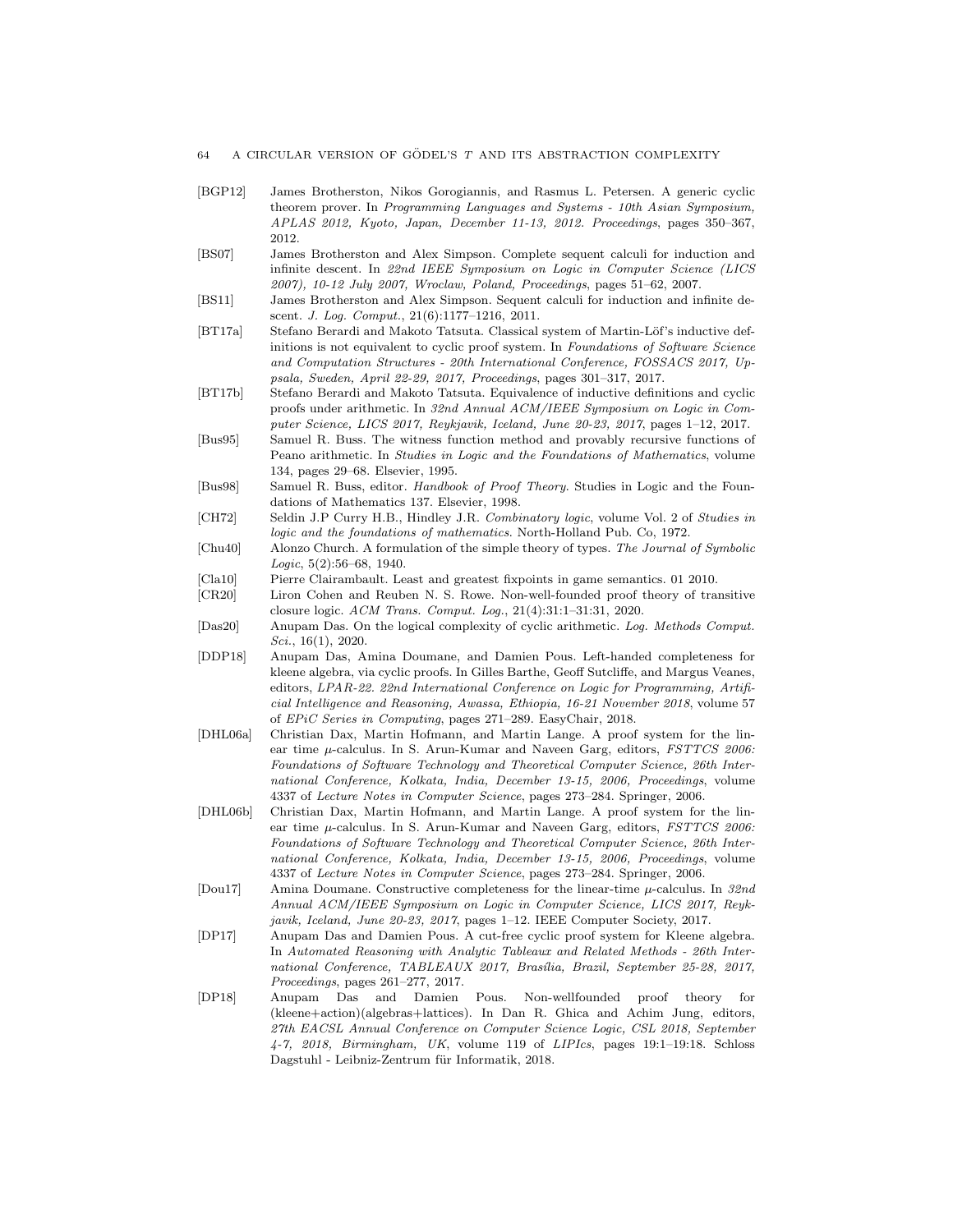- <span id="page-65-12"></span><span id="page-65-11"></span><span id="page-65-10"></span><span id="page-65-9"></span><span id="page-65-8"></span><span id="page-65-7"></span><span id="page-65-3"></span>[DS19] Abhishek De and Alexis Saurin. Infinets: The parallel syntax for non-wellfounded proof-theory. In Serenella Cerrito and Andrei Popescu, editors, *Automated Reasoning with Analytic Tableaux and Related Methods - 28th International Conference, TABLEAUX 2019, London, UK, September 3-5, 2019, Proceedings*, volume 11714 of *Lecture Notes in Computer Science*, pages 297–316. Springer, 2019. [FS95] Harvey Friedman and Michael Sheard. Elementary descent recursion and proof theory. *Ann. Pure Appl. Log.*, 71(1):1–45, 1995. [FS13] Jérôme Fortier and Luigi Santocanale. Cuts for circular proofs: semantics and cutelimination. In *Computer Science Logic 2013 (CSL 2013), September 2-5, 2013, Torino, Italy*, pages 248–262, 2013. [Gen43] G. Gentzen. Beweisbarkeit und unbeweisbarkeit von anfangsfällen der transfiniten induktion in der reinen zahlentheorie. *Mathematische Annalen*, 119:140–161, 1943. [Gö58] Von Kurt Gödel. Über eine bisher noch nicht benützte erweiterung des finiten standpunktes. *Dialectica*, 12(3-4):280–287, 1958. [Hir14] Denis R. Hirschfeldt. *Slicing the truth: On the computable and reverse mathematics of combinatorial principles*. World Scientific, 2014. [How80] W. A. Howard. Ordinal analysis of terms of finite type. *The Journal of Symbolic Logic*, 45(3):493–504, 1980. [HP93] Petr H´ajek and Pavel Pudl´ak. *Metamathematics of First-Order Arithmetic*. Perspectives in mathematical logic. Springer, 1993. [HS86] J. Roger Hindley and Jonathan P. Seldin. *Introduction to Combinators and* λ*-Calculus*. Cambridge University Press, USA, 1986. [Kle80] S.C. Kleene. *Introduction to Metamathematics*. Bibliotheca Mathematica. North Holland, 7 edition, 1980. [KMPS19a] Leszek Aleksander Kolodziejczyk, Henryk Michalewski, Pierre Pradic, and Michal Skrzypczak. The logical strength of büchi's decidability theorem. *Log. Methods Comput. Sci.*, 15(2), 2019. [KMPS19b] Leszek Kołodziejczyk, Henryk Michalewski, Pierre Pradic, and Michał Skrzypczak. The logical strength of Büchi's decidability theorem. volume Volume 15, Issue 2, May 2019. [Koh08] Ulrich Kohlenbach. *Applied Proof Theory - Proof Interpretations and their Use in Mathematics*. Springer Monographs in Mathematics. Springer, 2008. [Koz83] Dexter Kozen. Results on the propositional mu-calculus. *Theor. Comput. Sci.*, 27:333–354, 1983. [KPP21] Denis Kuperberg, Laureline Pinault, and Damien Pous. Cyclic Proofs, System T, and the Power of Contraction. *Proceedings of the ACM on Programming Languages*, 2021. [Kre51] Georg Kreisel. On the interpretation of non-finitist proofs - part I. *J. Symb. Log.*, 16(4):241–267, 1951. [Kre52] Georg Kreisel. On the interpretation of non-finitist proofs: Part II. interpretation of number theory. applications. *J. Symb. Log.*, 17(1):43–58, 1952. [Kre59] Georg Kreisel. Interpretation of analysis by means of constructive functionals of finite types. In A. Heyting, editor, *Constructivity in Mathematics*, pages 101–128. Amsterdam: North-Holland Pub. Co., 1959. [KS11] Jeroen Ketema and Jakob Grue Simonsen. Infinitary combinatory reduction systems. *Inf. Comput.*, 209(6):893–926, June 2011. [KSSdV05] Richard Kennaway, Paula Severi, M. Ronan Sleep, and Fer-Jan de Vries. Infinitary rewriting: From syntax to semantics. In Aart Middeldorp, Vincent van Oostrom, Femke van Raamsdonk, and Roel C. de Vrijer, editors, *Processes, Terms and Cycles: Steps on the Road to Infinity, Essays Dedicated to Jan Willem Klop, on the Occasion of His 60th Birthday*, volume 3838 of *Lecture Notes in Computer Science*, pages 148– 172. Springer, 2005. [Kuz19] Stepan Kuznetsov. The logic of action lattices is undecidable. In *34th Annual ACM/IEEE Symposium on Logic in Computer Science, LICS 2019, Vancouver, BC, Canada, June 24-27, 2019*, pages 1–9. IEEE, 2019.
- <span id="page-65-6"></span><span id="page-65-5"></span><span id="page-65-4"></span><span id="page-65-2"></span><span id="page-65-1"></span><span id="page-65-0"></span>[Lag09] Ugo Dal Lago. The geometry of linear higher-order recursion. *ACM Trans. Comput. Log.*, 10(2):8:1–8:38, 2009.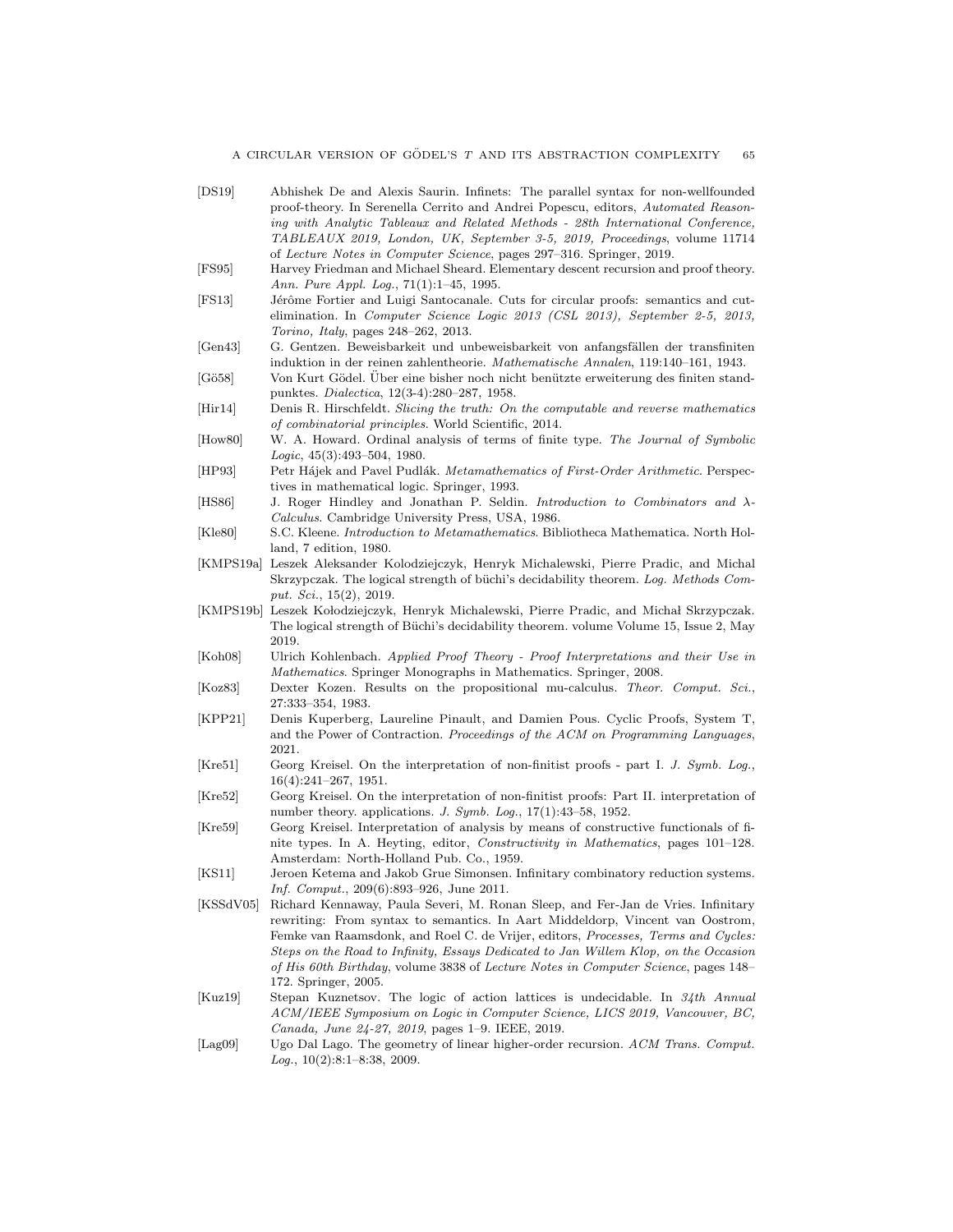- <span id="page-66-0"></span>[LN15] John Longley and Dag Normann. *Higher-Order Computability*. Theory and Applications of Computability. Springer, 2015.
- [Luc73] Horst Luckhardt. *Extensional Godel Functional Interpretation*. Lecture Notes in Mathematics. Springer, 1 edition, 1973.
- [Min78] G. Mints. Finite investigations of transfinite derivations. *Journal of Soviet Mathematics*, 10:548–596, 1978.
- [NW96] Damian Niwinski and Igor Walukiewicz. Games for the mu-calculus. *Theor. Comput. Sci.*, 163(1&2):99–116, 1996.
- <span id="page-66-8"></span>[Par72] Charles Parsons. On n-quantifier induction. *The Journal of Symbolic Logic*, 37(3):466–482, 1972.
- [Pfe92] Frank Pfenning. A proof of the church-rosser theorem and its representation in a logical framework. Technical report, Carnegie-Mellon University, Pittsburgh. Department of Computer Science., 1992.
- [RB17] Reuben N. S. Rowe and James Brotherston. Realizability in cyclic proof: Extracting ordering information for infinite descent. In *Automated Reasoning with Analytic Tableaux and Related Methods - 26th International Conference, TABLEAUX 2017, Bras´ılia, Brazil, September 25-28, 2017, Proceedings*, pages 295–310, 2017.
- <span id="page-66-2"></span>[Sca71] B. Scarpellini. A model for barrecursion of higher types. *Compositio Mathematica*, 23(1):123–153, 1971.
- [Sch75] Helmut Schwichtenberg. Elimination of higher type levels in definitions of primitive recursive functionals by means of transfinite recursion. In H.E. Rose and J.C. Shepherdson, editors, *Logic Colloquium '73*, volume 80 of *Studies in Logic and the Foundations of Mathematics*, pages 279 – 303. Elsevier, 1975.
- [Sim09] Stephen G. Simpson. *Subsystems of second order arithmetic*, volume 1. Cambridge University Press, 2009.
- <span id="page-66-5"></span>[Sim12] Jakob Grue Simonsen. *Rewriting the Finite and the Infinite: Disputats for the Degree of Doctor Scientiarum at the University of Copenhagen*. PhD thesis, 2012.
- <span id="page-66-11"></span>[Sim17] Alex Simpson. Cyclic arithmetic is equivalent to Peano arithmetic. In *Foundations of Software Science and Computation Structures - 20th International Conference, FOSSACS 2017, Proceedings*, pages 283–300, 2017.
- [Stu08] Thomas Studer. On the proof theory of the modal mu-calculus. *Stud Logica*, 89(3):343–363, 2008.
- <span id="page-66-9"></span>[Tai65] W.W. Tait. Infinitely long terms of transfinite type. In J.N. Crossley and M.A.E. Dummett, editors, *Formal Systems and Recursive Functions*, volume 40 of *Studies in Logic and the Foundations of Mathematics*, pages 176 – 185. Elsevier, 1965.
- <span id="page-66-4"></span>[Tai67] William W. Tait. Intensional interpretations of functionals of finite type I. *J. Symb. Log.*, 32(2):198–212, 1967.
- <span id="page-66-7"></span>[Tai68] W.W. Tait. Constructive reasoning. In B. Van Rootselaar and J.F. Staal, editors, *Logic, Methodology and Philosophy of Science III*, volume 52 of *Studies in Logic and the Foundations of Mathematics*, pages 185 – 199. Elsevier, 1968.
- <span id="page-66-10"></span>[Tak87] Gaisi Takeuti. *Proof theory*. Studies in Logic and the Foundations of Mathematics 81. North-Holland, 2nd ed edition, 1987.
- [Tak95] M. Takahashi. Parallel reductions in λ-calculus. *Information and Computation*,  $118(1):120 - 127, 1995.$
- [Ter03] Terese. *Term rewriting systems.*, volume 55 of *Cambridge tracts in theoretical computer science*. Cambridge University Press, 2003.
- <span id="page-66-1"></span>[Tro73] Anne S. Troelstra. *Metamathematical Investigation of Intuitionistic Arithmetic and Analysis*. Lecture Notes in Mathematics. Springer, 1 edition, 1973.
- <span id="page-66-6"></span>[TS00] Anne Sjerp Troelstra and Helmut Schwichtenberg. *Basic proof theory, Second Edition*, volume 43 of *Cambridge tracts in theoretical computer science*. Cambridge University Press, 2000.
- <span id="page-66-3"></span>[Xu20] Chuangjie Xu. A syntactic approach to continuity of T-definable functionals. *Logical Methods in Computer Science*, Volume 16, Issue 1, February 2020.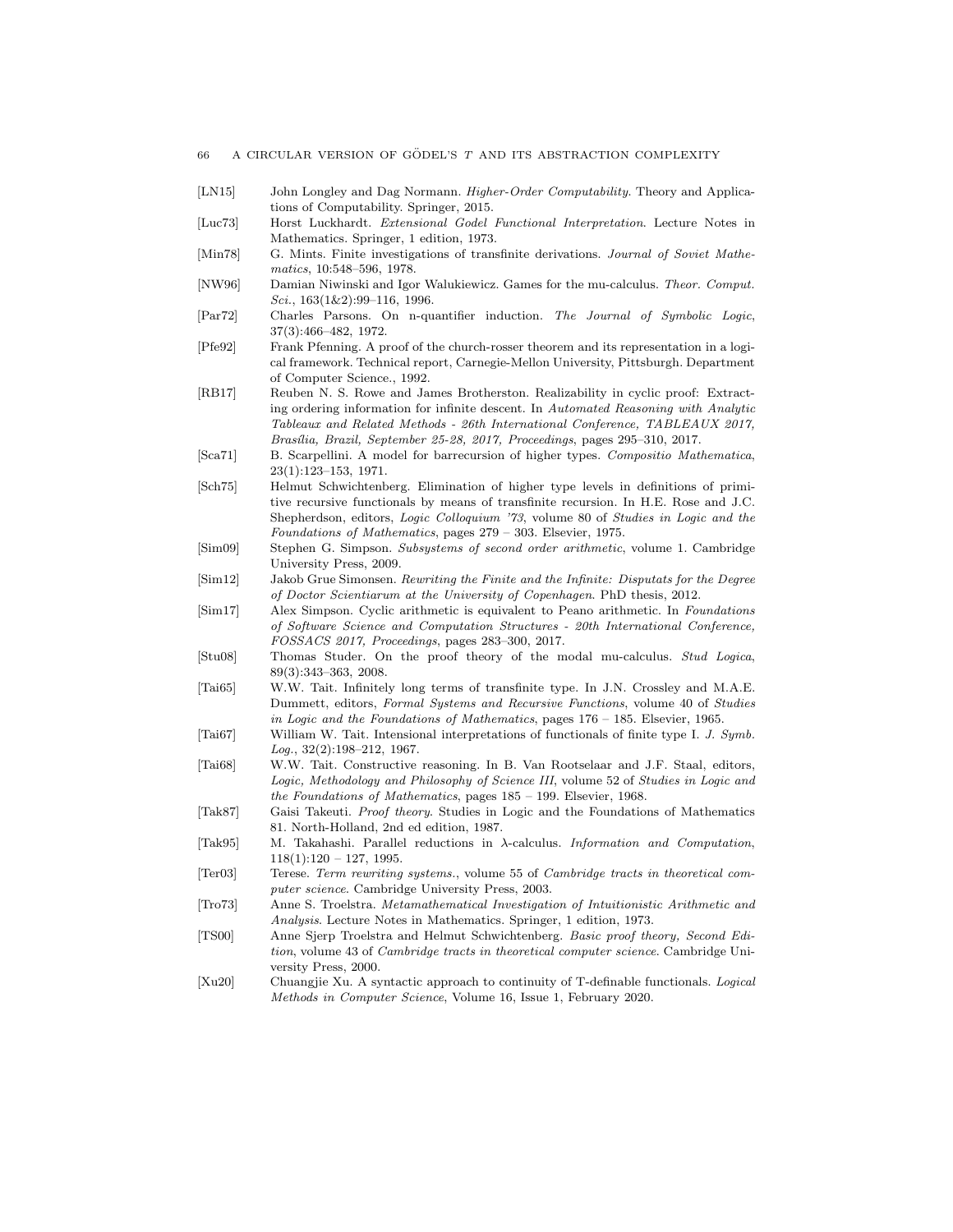#### Appendix A. Partial cut-elimination for T

In this section we prove a (presumably folklore) result that derivations of T can be partially normalised so that all types occurring have level dominated by that of a recursor (cf. Proposition [16\)](#page-12-0). It is well-known that the complexity of cut-elimination (at the level of provability of sequents) is 'superexponential' (see, e.g.,  $[HP93]$ , so this argument should go through already inside  $RCA<sub>0</sub>$  (and even weaker theories), though we stop short of giving a complexity-theoretic analysis to this effect, so as not to complicate the exposition.

A.1. Adapting the system for cut-elimination. For simplicity, we no longer consider the exchange rule, but rather close all the instances of the other rules by composition with exchange, making formal how we were already informally typesetting rules in the main body of this paper. The axiomatisation of such combinators and their interpretations in the standard model  $\mathfrak{N}$  are as expected, and we do not formalise this in detail.

We shall also assume that all identity initial sequents are in atomic form. Formally, we define  $\mathsf{id}'_N$  as  $\mathsf{id}_N$ , and inductively define  $\mathsf{id}'_{\sigma \to \tau}$  as below, left. Clearly  $\mathsf{id}'_N = \mathsf{id}_N$ , and we give an argument by induction on type that  $\mathsf{id}'_{\sigma \to \tau} = \mathsf{id}_{\sigma \to \tau}$ below, right (under ER):

$$
\begin{array}{ccc}\n\sqrt{\text{id}'_{\sigma}} & \sqrt{\text{id}'_{\sigma}} & \text{id}'_{\sigma \to \tau} xy &= R(\text{Lid}'_{\sigma} \text{id}'_{\tau}) xy & \text{by definition of id}' \\
&= \text{Lid}'_{\sigma} \text{id}'_{\tau} xy & \text{by R axiom} \\
\frac{\sigma \Rightarrow \sigma & \tau \Rightarrow \tau}{\sigma \to \tau, \sigma \Rightarrow \tau} &= \text{id}'_{\tau}(x(\text{id}'_{\sigma} y)) \\
R &= xy & \text{by inductive hypothesis} \\
\sigma \to \tau \Rightarrow \sigma \to \tau &= \text{id}_{\sigma \to \tau} xy & \text{by id axiom}\n\end{array}
$$

Furthermore, to simplify the termination argument for cut-elimination, we shall admit contraction by absorbing it into the other rules. For this, we shall need the following variant L' of the left-arrow rule, and its corresponding axioms:

(31) 
$$
L' \frac{\vec{\sigma}, \rho \to \sigma \Rightarrow \rho \quad \vec{\sigma}, \rho \to \sigma, \sigma \Rightarrow \tau}{\vec{\sigma}, \rho \to \sigma \Rightarrow \tau} \qquad L's \, t \, \vec{x} \, y \; = \; t \, \vec{x} \, y \, (y \, (s \, \vec{x} \, y))
$$

Note that this rule is easily derivable in  $T$ , along with its corresponding equation, by combining the L and cntr rules:

$$
\mathsf{L} \frac{\vec{\sigma}, \rho \to \sigma \Rightarrow \rho \quad \vec{\sigma}, \rho \to \sigma, \sigma \Rightarrow \tau}{\mathsf{c} \mathsf{n} \mathsf{t} \mathsf{r}} \quad \mathsf{c} \mathsf{n} \mathsf{t} \quad \mathsf{r} \quad \mathsf{c} \mathsf{r} \mathsf{r}} \quad \mathsf{c} \mathsf{n} \mathsf{t} \mathsf{r} \mathsf{r} \mathsf{r}} \quad \mathsf{c} \mathsf{r} \mathsf{r} \mathsf{r} \mathsf{r} \mathsf{r} \mathsf{r} \mathsf{r} \mathsf{r} \mathsf{r} \mathsf{r} \mathsf{r} \mathsf{r} \mathsf{r} \mathsf{r} \mathsf{r} \mathsf{r} \mathsf{r} \mathsf{r} \mathsf{r} \mathsf{r} \mathsf{r} \mathsf{r} \mathsf{r} \mathsf{r} \mathsf{r} \mathsf{r} \mathsf{r} \mathsf{r} \mathsf{r} \mathsf{r} \mathsf{r} \mathsf{r} \mathsf{r} \mathsf{r} \mathsf{r} \mathsf{r} \mathsf{r} \mathsf{r} \mathsf{r} \mathsf{r} \mathsf{r} \mathsf{r} \mathsf{r} \mathsf{r} \mathsf{r} \mathsf{r} \mathsf{r} \mathsf{r} \mathsf{r} \mathsf{r} \mathsf{r} \mathsf{r} \mathsf{r} \mathsf{r} \mathsf{r} \mathsf{r} \mathsf{r} \mathsf{r} \mathsf{r} \mathsf{r} \mathsf{r} \mathsf{r} \mathsf{r} \mathsf{r} \mathsf{r} \mathsf{r} \mathsf{r} \mathsf{r} \mathsf{r} \mathsf{r} \mathsf{r} \mathsf{r} \mathsf{r} \mathsf{r} \mathsf{r} \mathsf{r} \mathsf{r} \mathsf{r} \mathsf{r} \mathsf{r} \mathsf{r} \mathsf{r} \mathsf{r} \mathsf{r} \mathsf{r} \mathsf{r} \mathsf{r} \mathsf{r} \mathsf{r} \mathsf{r} \mathsf{r} \mathsf{r} \mathsf{r} \mathsf{r} \mathsf{r} \mathsf{r} \mathsf{r} \mathsf{r} \mathsf{r} \mathsf{
$$

We may freely use  $L'$  in derivations, understanding it to be shorthand for the derivation above. A contraction-free derivation is one whose only cntr-steps are already part of  $L'$  steps.

<span id="page-67-0"></span>**Proposition 104.** For every T derivation  $t : \vec{\sigma} \Rightarrow \tau$  there is a contraction-free derivation  $t' : \vec{\sigma} \Rightarrow \tau$ , possibly with more cut<sub>N</sub>-occurrences, s.t.  $T \vdash t = t'$ .

Proof sketch. Follows by a straightforward induction on the structure of t, commuting cntr steps over those above. The most interesting commutation is when a cntr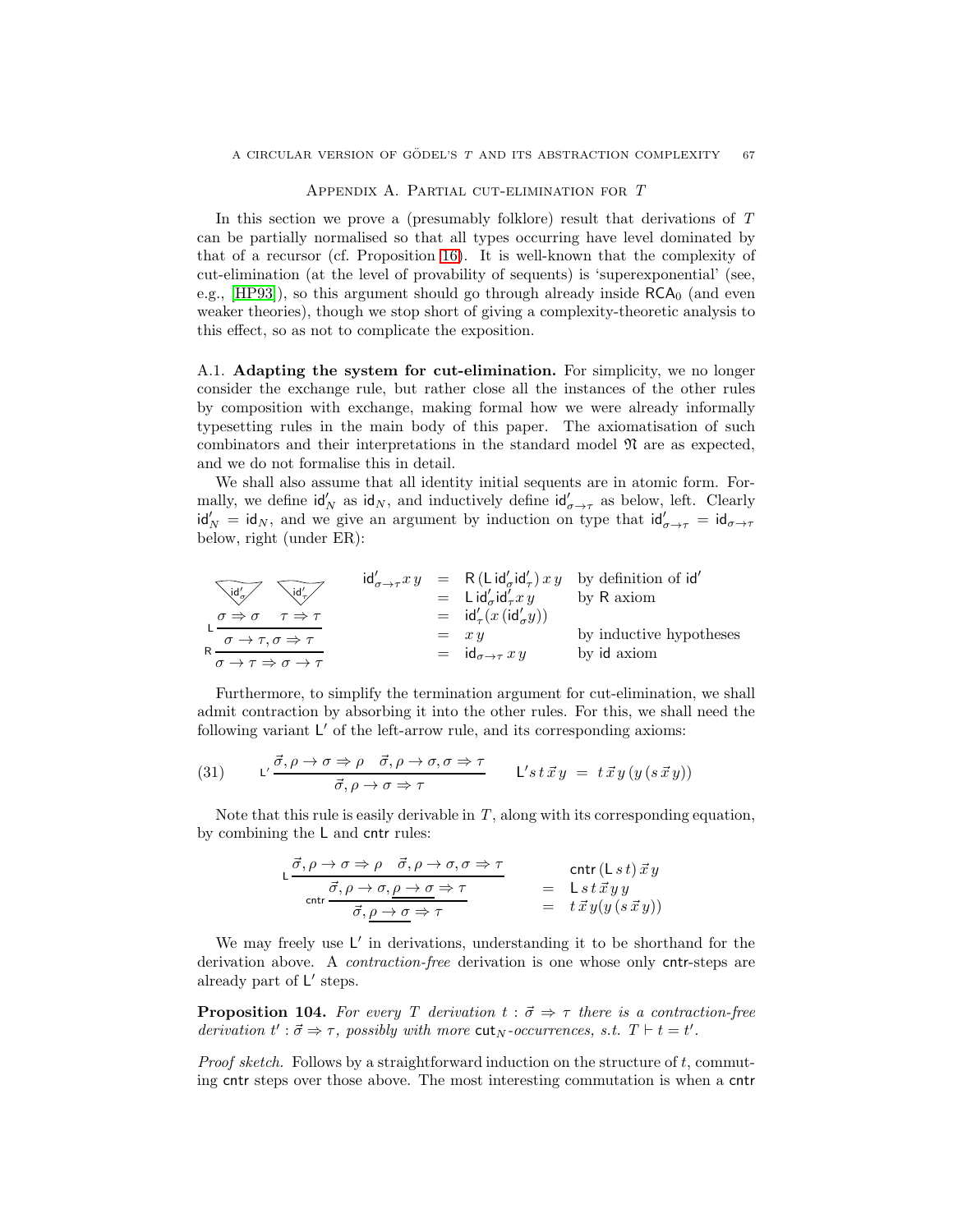step is immediately below a rec step, for which we must introduce some N-cuts:

$$
\overbrace{\sigma, N \Rightarrow \tau \quad \vec{\sigma}, N, N, \tau \Rightarrow \tau}_{\text{crit}} \quad \overbrace{\sigma, N \Rightarrow \tau}_{\text{crit}} \quad \overbrace{\sigma, N \Rightarrow \tau}_{\text{ref}} \quad \overbrace{\sigma, N \Rightarrow \tau}_{\text{ref}} \quad \overbrace{\sigma, N \Rightarrow \tau}_{\text{ref}} \quad \overbrace{\sigma, N, \tau \Rightarrow \tau}_{\text{ref}} \quad \overbrace{\sigma, N, \tau \Rightarrow \tau}_{\text{ref}} \quad \overbrace{\sigma, N, \tau \Rightarrow \tau}_{\text{ref}} \quad \overbrace{\sigma, N \Rightarrow \tau}_{\text{ref}} \quad \overbrace{\sigma, N \Rightarrow \tau}_{\text{ref}} \quad \overbrace{\sigma, N \Rightarrow \tau}_{\text{ref}} \quad \overbrace{\sigma, N \Rightarrow \tau}_{\text{ref}} \quad \overbrace{\sigma, N \Rightarrow \tau}_{\text{ref}} \quad \overbrace{\sigma, N \Rightarrow \tau}_{\text{ref}} \quad \overbrace{\sigma, N \Rightarrow \tau}_{\text{ref}} \quad \overbrace{\sigma, N \Rightarrow \tau}_{\text{ref}} \quad \overbrace{\sigma, N \Rightarrow \tau}_{\text{ref}} \quad \overbrace{\sigma, N \Rightarrow \tau}_{\text{ref}} \quad \overbrace{\sigma, N \Rightarrow \tau}_{\text{ref}} \quad \overbrace{\sigma, N \Rightarrow \tau}_{\text{ref}} \quad \overbrace{\sigma, N \Rightarrow \tau}_{\text{ref}} \quad \overbrace{\sigma, N \Rightarrow \tau}_{\text{ref}} \quad \overbrace{\sigma, N \Rightarrow \tau}_{\text{ref}} \quad \overbrace{\sigma, N \Rightarrow \tau}_{\text{ref}} \quad \overbrace{\sigma, N \Rightarrow \tau}_{\text{ref}} \quad \overbrace{\sigma, N \Rightarrow \tau}_{\text{ref}} \quad \overbrace{\sigma, N \Rightarrow \tau}_{\text{ref}} \quad \overbrace{\sigma, N \Rightarrow \tau}_{\text{ref}} \quad \overbrace{\sigma, N \Rightarrow \tau}_{\text{ref}} \quad \overbrace{\sigma, N \Rightarrow \tau}_{\text{ref}} \quad \overbrace{\sigma, N \Rightarrow \tau}_{\text{ref}} \quad \overbrace{\sigma, N \Rightarrow \tau}_{\text{ref}} \quad \overbrace{\sigma, N \Rightarrow \tau}_{\text{ref}} \quad \overbrace{\sigma, N \Rightarrow \tau}_{\text{ref}} \quad \overbrace{\sigma, N \Rightarrow \tau}_{\text{ref}} \quad \overbrace{\sigma, N \Rightarrow \tau}_{\text{ref}} \quad \overbrace{\sigma, N \Rightarrow \tau}_{\text{ref}} \quad \overbrace{\sigma, N \Rightarrow \tau}_{\text{ref}} \quad \overbrace{\sigma, N \Rightarrow \tau}_{
$$

We can verify that the derivation after transformation is provably equivalent in T by an object-level induction on the recursion parameter:

$$
rec (cut 0 s) (cut st)  $\vec{x}$  0 = cut 0 s  $\vec{x}$   
\n= s  $\vec{x}$  0 by ret axioms  
\n= ret s  $\vec{x}$  0 by cut axiom  
\n= cut t (rec s t)  $\vec{x}$  0 by ret axioms  
\n= cut s t  $\vec{x}$  y (rec (cut 0 s) (cuts t)  $\vec{x}$  y) by rec axioms  
\n= cut s t  $\vec{x}$  y (contr (rec s t)  $\vec{x}$  y) by inductive hypothesis  
\n= t  $\vec{x}$  s y y (contr (rec s t)  $\vec{x}$  y)  
\n= rec s t  $\vec{x}$  s y s  
\n= cut s t  $\vec{x}$  y  
\nby cut axiom  
\nby cut axiom  
\nby cut axiom  
\nby ret axioms  
\nby cut axiom  
\nby ret axiom  
\nby ret axiom  
\nby ret axiom  
\nby ret axiom  
\nby ret axiom  
\nby ret axiom  
\nby ret axiom  
\nby ret axiom
$$

We shall also use a generalised version of the cut rule that incorporates both context sharing and context splitting behaviour:

(32) 
$$
\operatorname{cut}' \frac{\vec{\rho}_0, \vec{\sigma}, \sigma \Rightarrow \tau \quad \vec{\rho}_1, \vec{\sigma} \Rightarrow \tau}{\vec{\rho}_0, \vec{\rho}_1, \vec{\sigma} \Rightarrow \sigma} \qquad \operatorname{cut}' s \, t \, \vec{x}_0 \, \vec{x}_1 \, \vec{y} \; = \; t \, \vec{x}_1 \, \vec{y} \, (s \, \vec{x}_0 \, \vec{y})
$$

The point of this rule is to absorb extraneous weakening steps from cut-reductions into cuts. Note that we have been implicitly using this until now, e.g. as in the derivation in the proof sketch of Proposition [104.](#page-67-0) Similarly to L', the rule cut' and its corresponding equation can be derived from cut and wk:

$$
\begin{array}{rcl}\n\text{wk} & \vec{\rho}_0, \vec{\sigma} \Rightarrow \sigma & \text{wk} & \vec{\rho}_1, \vec{\sigma} \Rightarrow \tau & \text{cut} \left( \text{wk*} s \right) \left( \text{wk*} t \right) \vec{x}_0 \, \vec{x}_1 \, \vec{y} \\
\text{cut} & \vec{\rho}_0, \vec{\underline{\rho}_1}, \vec{\sigma} \Rightarrow \sigma & \text{Wk*} \vec{x}_0 \, \vec{x}_1 \, \vec{y} \left( \text{wk*} s \, \vec{x}_0 \, \vec{x}_1 \, \vec{y} \right) \\
\text{cut} & \vec{\rho}_0, \vec{\rho}_1, \vec{\sigma} \Rightarrow \sigma & \text{Vk*} \vec{x}_0 \, \vec{x}_1 \, \vec{y} \left( \text{wk*} s \, \vec{x}_0 \, \vec{x}_1 \, \vec{y} \right) \\
\vec{\rho}_0, \vec{\rho}_1, \vec{\sigma} \Rightarrow \sigma & \text{Vk*} \vec{x}_0 \, \vec{x}_1 \, \vec{y} \left( \text{wk*} s \, \vec{x}_0 \, \vec{x}_1 \, \vec{y} \right)\n\end{array}
$$

Again, we may freely use cut′ in derivations, understanding it to be shorthand for the derivation above. However, crucially, we will only count instances of  $L'$  and  $cut'$  as single steps, in order to facilitate the upcoming induction arguments.<sup>[26](#page-68-0)</sup>

A.2. Main free-cut elimination argument. As usual, our overall argument will be by an induction on the complexity of cut-formulas:

- The level of a cut' on  $\sigma$  is just lev $(\sigma)$ .
- The *d*-level of a derivation is the multiset of all its cut-levels  $> d$ .

<span id="page-68-0"></span><sup>26</sup>Another approach could be to ignore all wk and cntr steps ('weak inferences') when counting the size/depth of derivations, but then we would need a lemma for commuting above those steps in order to reduce an induction measure based on size/depth.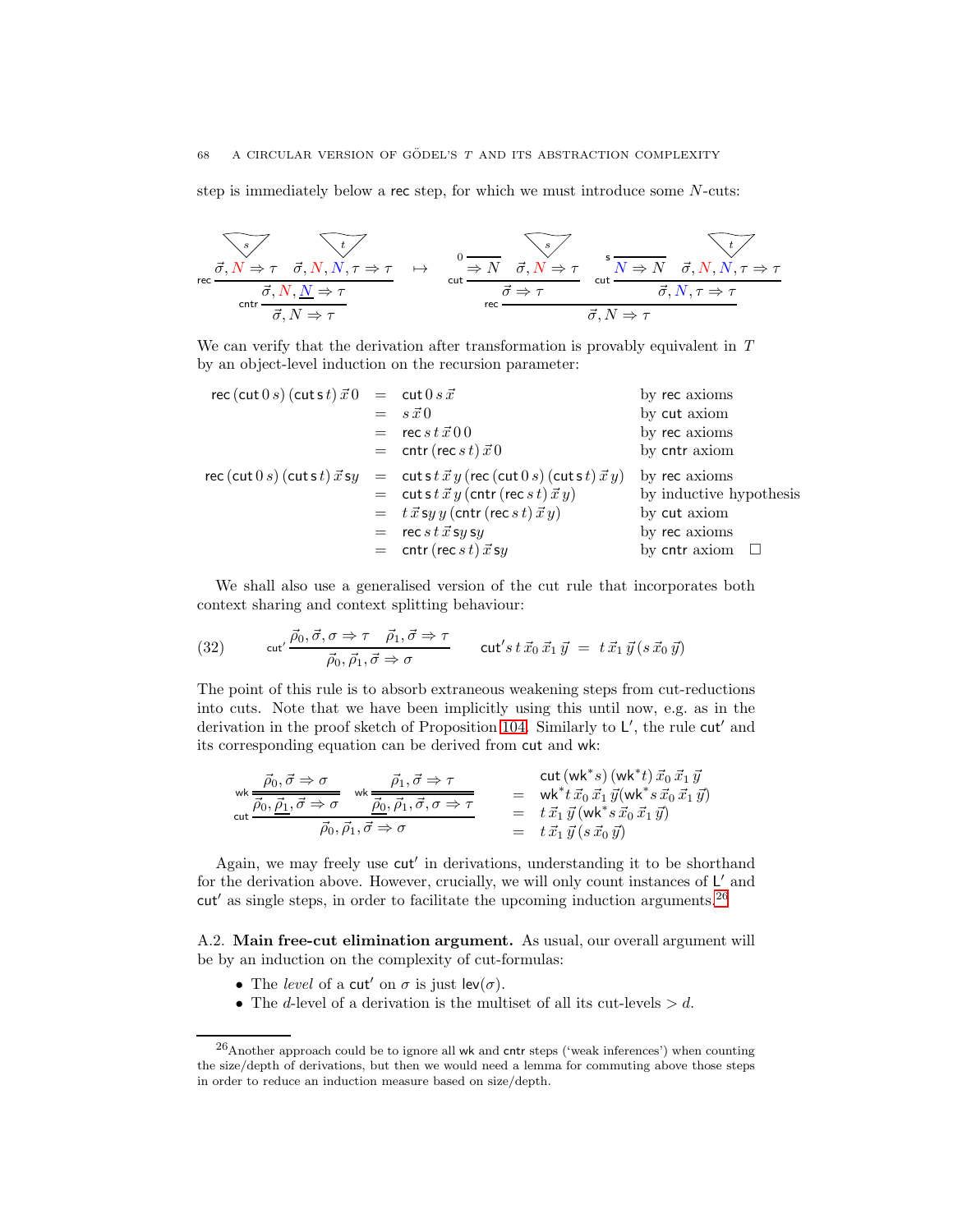We assume that multisets of natural numbers are ordered in the usual way.<sup>[27](#page-69-0)</sup> We may write  $\mathsf{cut}'_d$ ,  $\mathsf{cut}'_{\leq d}$  and  $\mathsf{cut}'_{>d}$  for a  $\mathsf{cut}'$  instance of level  $d, \leq d$  or  $>d$  respectively.

<span id="page-69-1"></span>**Lemma 105.** Let  $t : \vec{\sigma} \Rightarrow \tau$  be a contraction-free  $T_n$ -derivation with at least one cut'<sub>>n</sub>. Then there is a contraction-free  $T_n$ -derivation  $t' : \vec{\sigma} \Rightarrow \tau$  of lower n-level such that  $T_n \vdash t = t'$ .

*Proof.* We proceed by induction on |t|, by inspection of a topmost  $\text{cut}_{\geq n}$ . All permutation cases are given in the subsequent subsections, as well as arguments verifying that the derivations before and after transformation are provably equivalent in  $T_n$ . In each case, we may have to apply the induction hypothesis zero, one or two times to smaller subderivations. Note that the only transformation that introduces more cuts (even after applying inductive hypotheses) is the R-L' 'key'  $\Box$ 

Proposition [16](#page-12-0) is now an immediate consequence of the following result:

**Theorem 106.** For any  $T_n$ -derivation  $t : \vec{\sigma} \Rightarrow \tau$  there is a cut'<sub>>n</sub>-free  $T_n$ -derivation  $t' : \vec{\sigma} \Rightarrow \tau$ , such that  $T \vdash t' \vec{x} = t \vec{x}$ .

*Proof.* Assume t is contraction-free by Proposition [104.](#page-67-0) The result follows by induction on the *n*-level of t, applying Lemma [105](#page-69-1) above for the inductive steps.  $\Box$ 

A.3. R-L' key case.

$$
\overbrace{\text{R} \frac{\vec{p}_0, \vec{\sigma}, \rho \Rightarrow \sigma}{\vec{p}_0, \vec{\sigma} \Rightarrow \rho \rightarrow \sigma}} \quad \overbrace{\text{L'} \frac{\vec{p}_1, \vec{\sigma}, \rho \rightarrow \sigma \Rightarrow \rho}{\vec{p}_1, \vec{\sigma}, \rho \rightarrow \sigma \Rightarrow \tau} \quad \overline{\vec{p}_0, \vec{\sigma}, \rho \rightarrow \sigma \Rightarrow \tau}}
$$
\n
$$
\overbrace{\text{cut'}} \frac{\vec{p}_0, \vec{\sigma} \Rightarrow \rho \rightarrow \sigma}{\vec{p}_0, \vec{p}_1, \vec{\sigma} \Rightarrow \tau}
$$

is transformed to:

$$
\text{cut}' \overrightarrow{\vec{p_0}, \vec{\sigma} \Rightarrow \rho \rightarrow \sigma} \overrightarrow{\vec{p_1}, \vec{\sigma}, \rho \rightarrow \sigma \Rightarrow \rho} \overrightarrow{\vec{p_0}, \vec{\sigma}, \rho \Rightarrow \sigma} \overrightarrow{\vec{p_0}, \vec{\sigma}, \rho \Rightarrow \sigma} \overrightarrow{\vec{p_0}, \vec{\sigma} \Rightarrow \rho \rightarrow \sigma} \overrightarrow{\vec{p_0}, \vec{\sigma} \Rightarrow \rho \rightarrow \sigma} \overrightarrow{\vec{p_0}, \vec{\rho_1}, \vec{\sigma}, \rho \Rightarrow \tau}
$$
\n
$$
\text{cut}' \overrightarrow{\vec{p_0}, \vec{\rho_1}, \vec{\sigma} \Rightarrow \sigma} \overrightarrow{\vec{p_0}, \vec{\rho_1}, \vec{\sigma} \Rightarrow \tau}
$$

where we write  $s'$  for the derivation

$$
\overbrace{\vec{\rho_0}, \vec{\sigma}, \rho \Rightarrow \sigma}
$$

$$
\overbrace{\vec{\rho_0}, \vec{\sigma} \Rightarrow \rho \to \sigma}
$$

<span id="page-69-0"></span> $^{27}$ It is well-known that for any well-order  $\lt$  of order type  $\alpha$ , the corresponding multiset order has order type  $\omega^{\alpha}$ . Thus the multiset order on even  $\omega$  is already not available in RCA<sub>0</sub>, whose proof-theoretic ordinal is  $\omega^{\omega}$ . However, cut-elimination arguments based on the multiset ordering are nonetheless typically formalisable in RCA<sub>0</sub> thanks to explicit complexity bounds on the multiset branching, i.e. the number of smaller number occurrences that replace a larger one when reducing.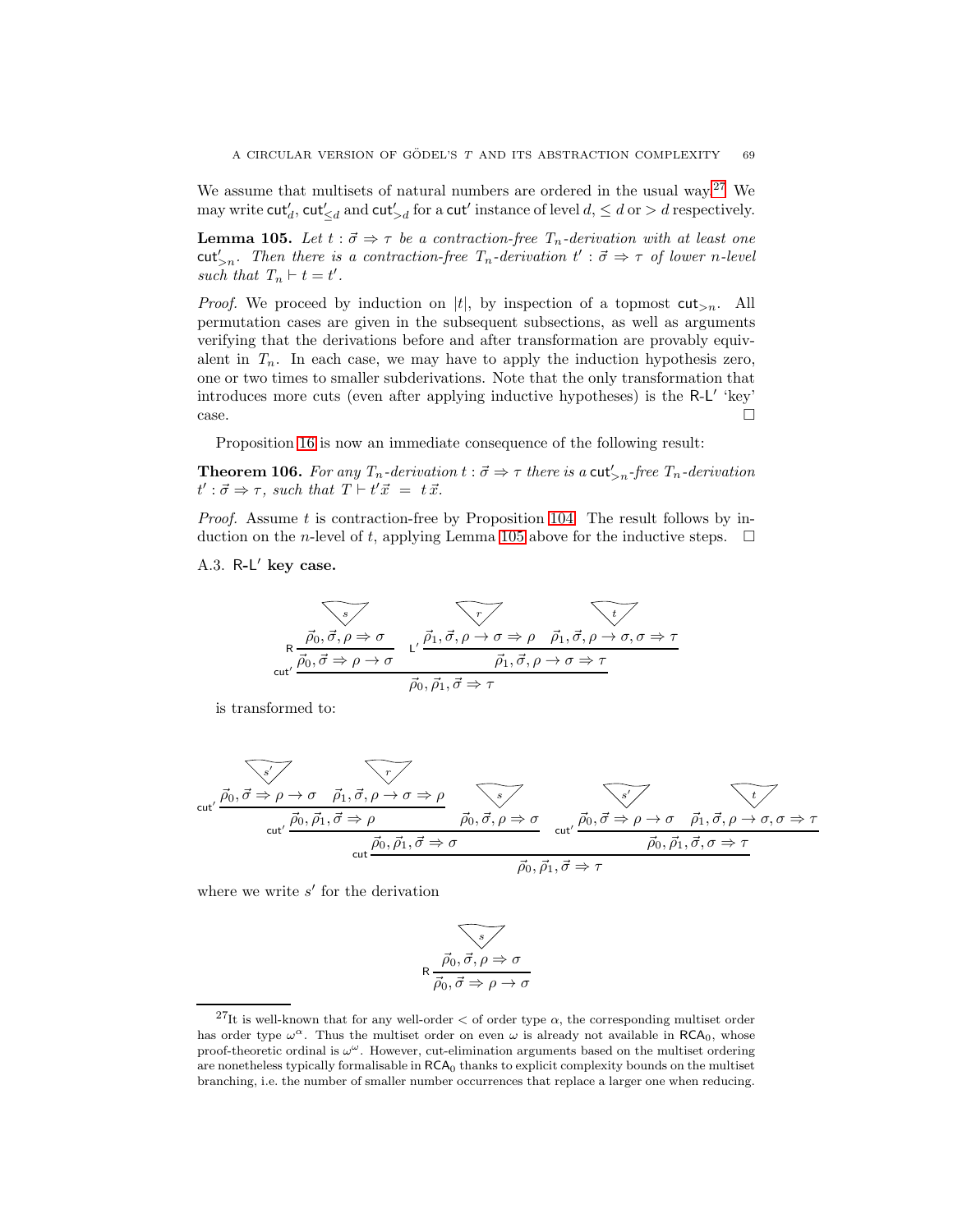We verify that  $T_n$  proves the equality of the derivations before and after transformation as follows:

cut (cut'(cut's'r) s) (cut's't) 
$$
\vec{x}_0 \vec{x}_1 \vec{y}
$$
  
\n= cut's't  $\vec{x}_0 \vec{x}_1 \vec{y}$  (cut'(cut's'r) s  $\vec{x}_0 \vec{x}_1 \vec{y}$ ) by cut axiom  
\n= cut's't  $\vec{x}_0 \vec{x}_1 \vec{y}$  (s  $\vec{x}_0 \vec{y}$  (cut's'r  $\vec{x}_0 \vec{x}_1 \vec{y}$ )) by cut' axiom  
\n= cut's't  $\vec{x}_0 \vec{x}_1 \vec{y}$  (s  $\vec{x}_0 \vec{y}$  (r  $\vec{x}_1 \vec{y}$  (s' $\vec{x}_0 \vec{y}$ ))) by cut' axiom  
\n=  $t \vec{x}_1 \vec{y}$  (s' $\vec{x}_0 \vec{y}$ ) (s  $\vec{x}_0 \vec{y}$  (r  $\vec{x}_1 \vec{y}$  (s' $\vec{x}_0 \vec{y}$ ))) by Ru  
\n=  $t \vec{x}_1 \vec{y}$  (s' $\vec{x}_0 \vec{y}$ ) (s' $\vec{x}_0 \vec{y}$  (r  $\vec{x}_1 \vec{y}$  (s' $\vec{x}_0 \vec{y}$ ))) by R axiom  
\n= Lr t  $\vec{x}_1 \vec{y}$  (s' $\vec{x}_0 \vec{y}$ ) by L axiom  
\n= cut's'(Lr t)  $\vec{x}_0 \vec{x}_1 \vec{y}$  by cut' axiom  
\nby cut' axiom

A.4. cut'-rec commutative case. The most interesting commutative case is commuting a  $\mathsf{cut}_{>n}'$  above a rec $\leq_n$  step:

$$
\overbrace{\text{cut}^{\prime} \xrightarrow{\vec{r}} \overrightarrow{\vec{p}_1, \vec{\sigma}, \sigma \Rightarrow \tau} \qquad \overrightarrow{\vec{p}_1, \vec{\sigma}, \sigma, N, \tau \Rightarrow \tau}}
$$
\n
$$
\text{cut}^{\prime} \xrightarrow{\vec{x}_0, \vec{\sigma}, N \Rightarrow \sigma} \overrightarrow{\vec{p}_0, \vec{\rho}_1, \vec{\sigma}, N \Rightarrow \tau}
$$

is transformed to,

r ~x0, ~σ, N ⇒ σ s ~ρ1, ~σ, σ ⇒ τ cut′ ~ρ0, ~ρ1, ~σ, N ⇒ τ r ~x0, ~σ, N ⇒ σ t ~ρ1, ~σ, σ, N, τ ⇒ τ cut′ ~ρ0, ~ρ1, ~σ, N, N, τ ⇒ τ rec<sup>τ</sup> ~ρ0, ~ρ1, ~σ, N, N ⇒ τ cntr ~ρ0, ~ρ1, ~σ, N ⇒ τ

where we have underlined principal types and used colours to identify type occurrences according to ancestry.

We verify that  $T_n$  proves the equality of the derivations before and after transformation as follows. First we show that,

(33) 
$$
\text{rec}(\text{cut}' r \, s) \, (\text{cut}' r \, t) \, \vec{x}_0 \, \vec{x}_1 \, \vec{y} \, a \, z \ = \ \text{rec} \, s \, t \, \vec{x}_1 \, \vec{y} \, (r \, \vec{x}_0 \, \vec{y} \, a) \, z
$$

by (object-level) induction on  $z$ . For the base case:

<span id="page-70-0"></span>

| rec (cut'r s) (cut'r t) $\vec{x}_0 \, \vec{x}_1 \, \vec{y} \, a \, 0$            |               |
|----------------------------------------------------------------------------------|---------------|
| $=$ cut'r s $\vec{x}_0 \, \vec{x}_1 \, \vec{y} \, a$                             | by rec axioms |
| $= s \vec{x}_1 \vec{y} (r \vec{x}_0 \vec{y} a)$                                  | by cut' axiom |
| = $\sec s \, t \, \vec{x}_1 \, \vec{y} \, (r \, \vec{x}_0 \, \vec{y} \, a) \, 0$ | by rec axioms |

For the inductive step:

| rec (cut'r s) (cut'r t) $\vec{x}_0 \, \vec{x}_1 \, \vec{y} \, a \,$ sz                                                                               |                                 |
|------------------------------------------------------------------------------------------------------------------------------------------------------|---------------------------------|
| $=$ cut'r $t\vec{x}_0 \vec{x}_1 \vec{y}$ a z (rec (cut'r s) (cut'r t) $\vec{x}_0 \vec{x}_1 \vec{y}$ a z)                                             | by rec axioms                   |
| = $\cot^2 r t \, \vec{x}_0 \, \vec{x}_1 \, \vec{y} \, a \, z \, ( \sec \, s \, t \, \vec{x}_1 \, \vec{y} \, (r \, \vec{x}_0 \, \vec{y} \, a) \, z )$ | by inductive hypothesis, $(33)$ |
| $=$ $t \, \vec{x}_1 \, \vec{y} (r \, \vec{x}_0 \, \vec{y} a) z$ (rec s $t \, \vec{x}_1 \, \vec{y} (r \, \vec{x}_0 \, \vec{y} a) z$ )                 | by cut' axiom                   |
| $=$ rec s t $\vec{x}_1 \vec{y} (r \vec{x}_0 \vec{y} a)$ sz                                                                                           | by rec axioms                   |
|                                                                                                                                                      |                                 |

From here we conclude the verification in  $T_n$  by the cntr and cut axioms.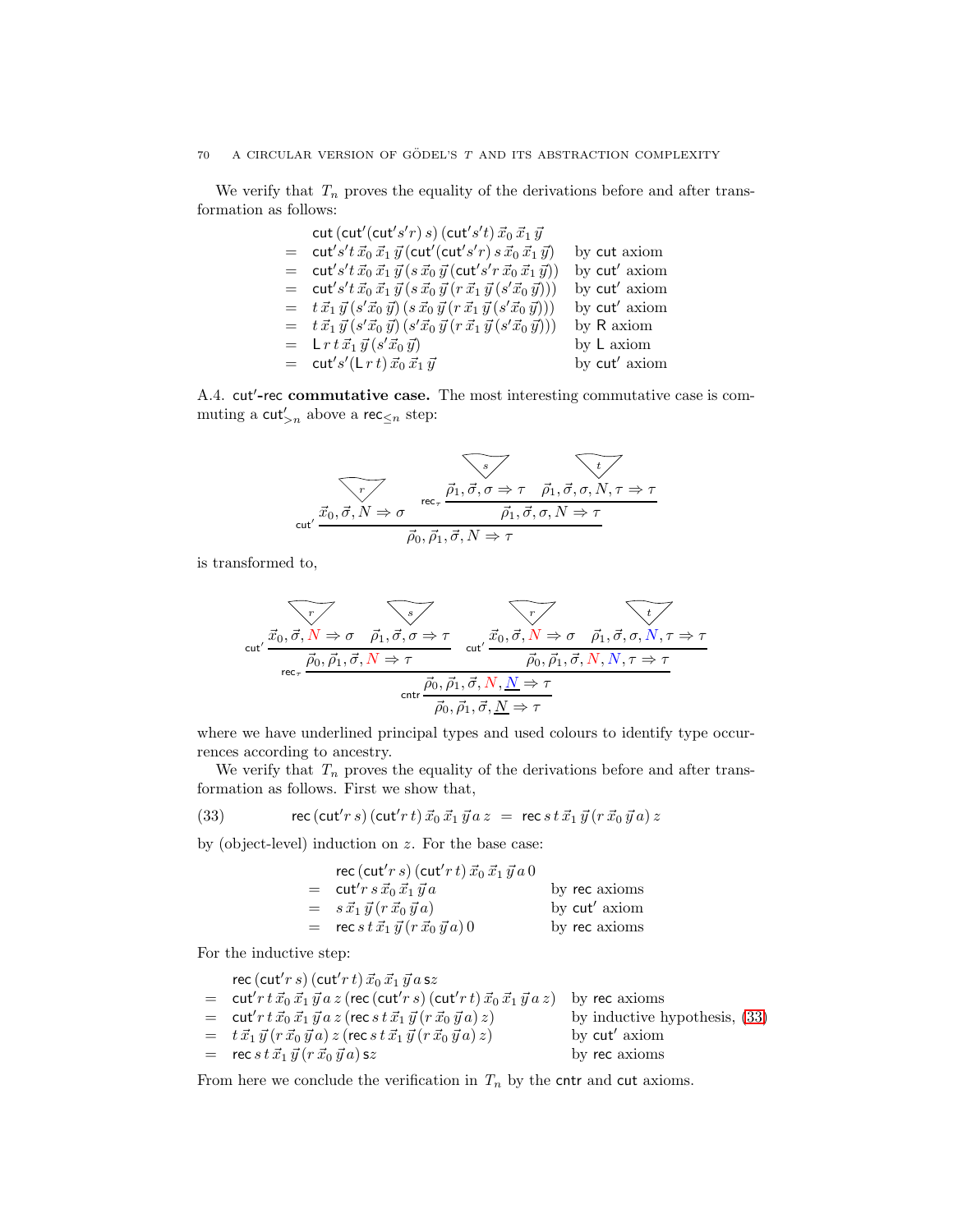A.5. cut'-cut commutative cases. Sometimes we have to commute a  $\text{cut}_{>n}'$  over a cut<sub> $\leq n$ </sub>. It is notationally cumbersome to consider all splitting possibilities for commuting cut' over cut', so instead we just permute a cut'<sub>>n</sub> step over a cut<sub>'
sa</sub> step. From here, commutation over a  $\mathsf{cut}'_{\leq n}$  step follows by further commutation over wk-steps (see next subsection).

$$
\overbrace{\text{cut}_{\leq n} \frac{\vec{\rho}_0, \vec{\sigma} \Rightarrow \rho \quad \vec{\rho}_0, \vec{\sigma}, \rho \Rightarrow \sigma}{\text{cut}'_{>n} \frac{\vec{\rho}_0, \vec{\sigma} \Rightarrow \sigma}{\vec{\rho}_0, \vec{\rho}_1, \vec{\sigma} \Rightarrow \tau}}
$$

is transformed to:



We verify that  $T_n$  proves the equality of the derivations before and after transformation as follows:

$$
\begin{array}{rcl}\n\text{cut}'r(\text{cut}'s\,t)\,\vec{x}_0\,\vec{x}_1\,\vec{y} \\
= & \text{cut}'s\,t\,\vec{x}_0\,\vec{x}_1\,\vec{y}\,(r\,\vec{x}_0\,\vec{y}) & \text{by cut}'\text{ axiom} \\
= & t\,\vec{x}_1\,\vec{y}\,(s\,\vec{x}_0\,\vec{y}\,(r\,\vec{x}_0\,\vec{y})) & \text{by cut}'\text{ axiom} \\
= & t\,\vec{x}_1\,\vec{y}\,(\text{cut}\,r\,s\,\vec{x}_0,\vec{y}) & \text{by cut axiom} \\
= & \text{cut}'(\text{cut}\,r\,s)\,t\,\vec{x}_0\,\vec{x}_1\,\vec{y} & \text{by cut}'\text{ axiom}\n\end{array}
$$

There is also a similar cut-commutation the other way around, when the right premiss of a cut' step ends with cut. There is no commutation of cut' above the left side of a rec step, since that would immediately imply that the level of the cut is bounded by that of a recursor.

A.6. cut′ -wk key and commutative case. There are two possible interactions between cut′ and wk, depending on whether the cut-formula is weakened or not. Both are relatively simple.

$$
\overbrace{\vec{p_0}, \vec{\sigma} \Rightarrow \sigma \quad \text{wk} \quad \vec{\vec{p_1}, \vec{\sigma} \Rightarrow \tau}
$$
\n
$$
\text{cut}' \quad \overline{\vec{p_0}, \vec{\rho_1}, \vec{\sigma} \Rightarrow \tau}
$$
\n
$$
\overline{\vec{p_0}, \vec{p_1}, \vec{\sigma} \Rightarrow \tau}
$$

is transformed to:

$$
\underbrace{\overbrace{\vec{\rho_1}, \vec{\sigma} \Rightarrow \tau}}_{\overline{\vec{\rho_0}, \vec{\rho_1}, \vec{\sigma} \Rightarrow \tau}}
$$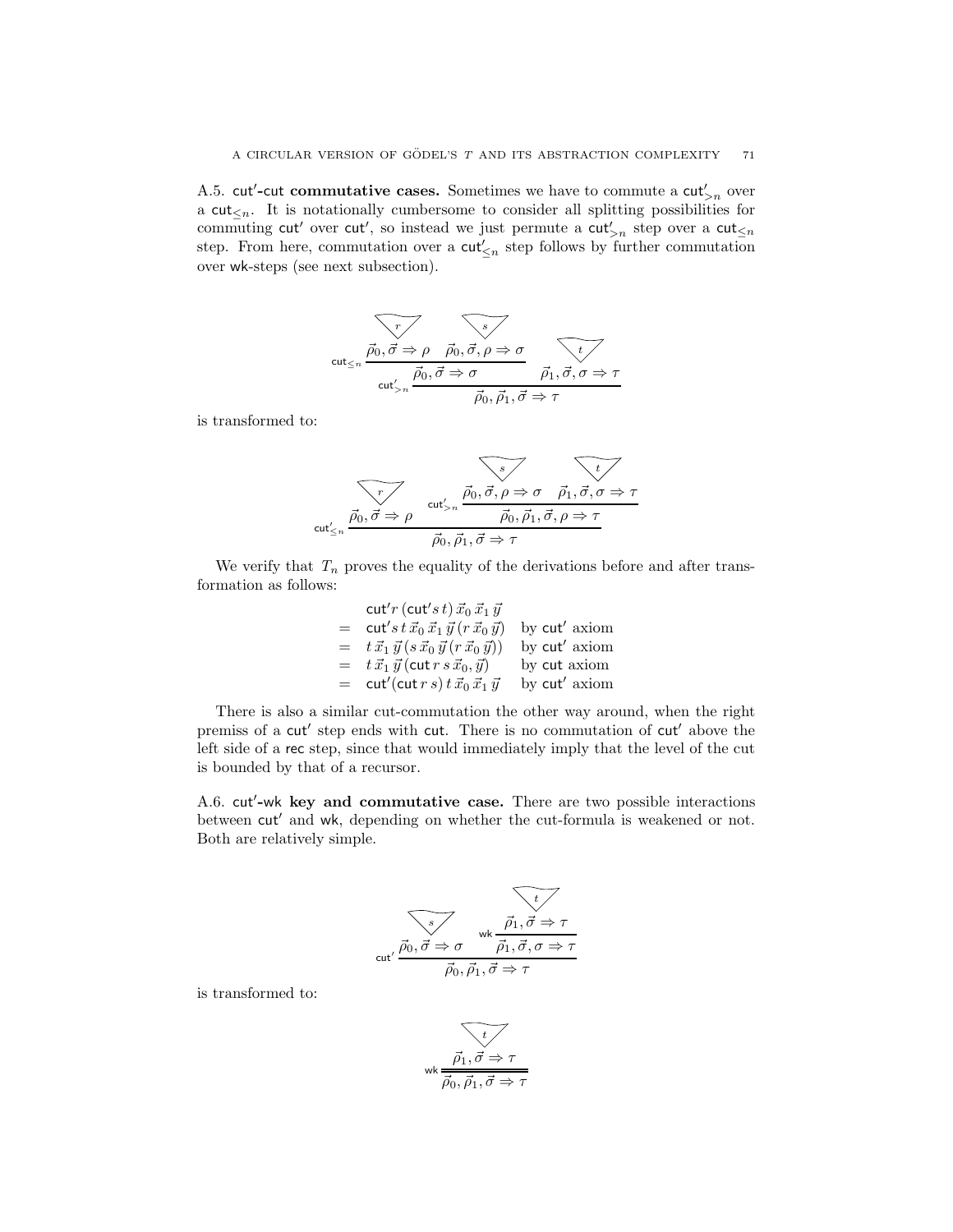## 72 A CIRCULAR VERSION OF GÖDEL'S  $\mathcal T$  AND ITS ABSTRACTION COMPLEXITY

We verify that  $T_n$  proves the equality of the derivations before and after transformation as follows:

$$
\begin{array}{rcl}\n\mathsf{wk}^* t\,\vec{x}_0\,\vec{x}_1\,\vec{y} \\
= & t\,\vec{x}_1\,\vec{y} \\
= & \mathsf{wk}\,t\,\vec{x}_1, \vec{y}\,(s\,\vec{x}_0\,\vec{y})\n\end{array}\n\quad \text{by } \mathsf{wk} \text{ axioms} \\
= & \mathsf{cut}'s\,(\mathsf{wk}\,t)\,\vec{x}_0\,\vec{x}_1, \vec{y} \quad \text{by } \mathsf{cut}' \text{ axiom}
$$

$$
\overbrace{\text{cut}' \stackrel{\overrightarrow{\rho_0}, \rho, \overrightarrow{\sigma} \Rightarrow \sigma}{\overrightarrow{\rho_1}, \overrightarrow{\sigma}, \sigma, \sigma \Rightarrow \tau}}
$$
\n
$$
\overbrace{\text{cut}' \stackrel{\overrightarrow{\rho_0}, \rho, \overrightarrow{\sigma}_1, \overrightarrow{\sigma} \Rightarrow \tau}{\overrightarrow{\rho_0}, \rho, \overrightarrow{\rho}_1, \overrightarrow{\sigma} \Rightarrow \tau}}
$$

is transformed to either the left or right derivations below, depending on whether the purple  $\rho$  is present or not, respectively:

$$
\overbrace{\text{cut'}}\n\overbrace{\vec{p_0}, \rho, \vec{\sigma} \Rightarrow \sigma \quad \vec{\rho_1}, \vec{\sigma}, \sigma \Rightarrow \tau}_{\vec{p_0}, \rho, \vec{p_1}, \vec{\sigma} \Rightarrow \tau}
$$
\n
$$
\overbrace{\text{cut'}}\n\overbrace{\vec{p_0}, \vec{\rho_1}, \vec{\sigma} \Rightarrow \tau}_{\text{wk}}\n\overbrace{\vec{p_0}, \vec{\rho_1}, \vec{\sigma} \Rightarrow \tau}_{\vec{p_0}, \rho, \vec{p_1}, \vec{\sigma} \Rightarrow \tau}
$$

We verify that  $T_n$  proves the equality of the derivations before and after transformation, respectively, as follows:

| cut's t $\vec{x}_0 x \vec{x}_1 \vec{y}$                               |                                                                                                         | wk (cut' $s\,t) \,\vec{x}_0\,x\,\vec{x}_1\,\vec{y}$              |               |
|-----------------------------------------------------------------------|---------------------------------------------------------------------------------------------------------|------------------------------------------------------------------|---------------|
| $= t \, \vec{x_1} \, \vec{y} \, (s \, \vec{x_0} \, x \, \vec{y})$     | by cut' axiom<br>by wk axiom<br>$=$ cut's (wk t) $\vec{x}_0 \, x \, \vec{x}_1 \, \vec{y}$ by cut' axiom | $=$ cut's $t \vec{x}_0 \vec{x}_1 \vec{y}$                        | by wk axiom   |
| = wk $tx \, \vec{x_1} \, \vec{y} \, (s \, \vec{x_0} \, x \, \vec{y})$ |                                                                                                         | $= t \, \vec{x_1} \, \vec{y} \, (s \, \vec{x_0} \, \vec{y})$     | by cut' axiom |
|                                                                       |                                                                                                         | = wk $tx \, \vec{x_1} \, \vec{y} \, (s \, \vec{x_0} \, \vec{y})$ | by wk axiom   |
|                                                                       |                                                                                                         | $=$ cut's (wk t) $\vec{x}_0 x \vec{x}_1 \vec{y}$                 | by cut' axiom |

There are similar cases when the left premiss of a cut' concludes a wk step.

A.7. cut'-L' commutative cases. We have to treat the cases when a L' step is on the left or on the right separately.

$$
\begin{array}{ccc}\n\overbrace{\vec{p_0}, \vec{\sigma}, \rho \to \sigma \Rightarrow \rho & \vec{\rho_0}, \sigma, \rho \to \sigma, \sigma \Rightarrow \pi} \\
\downarrow \overbrace{\vec{p_0}, \vec{\sigma}, \rho \to \sigma \Rightarrow \pi & \vec{\rho_1}, \vec{\sigma}, \rho \to \sigma, \pi, \Rightarrow \tau} \\
\downarrow \overline{\vec{p_0}, \vec{\rho_1}, \vec{\sigma}, \rho \to \sigma \Rightarrow \tau}\n\end{array}
$$

is transformed to,

$$
\overbrace{\vec{\rho_0}, \vec{\sigma}, \rho \to \sigma \Rightarrow \rho}_{L'} \quad \overbrace{\vec{\rho_0}, \vec{\rho_1}, \vec{\sigma}, \rho \to \sigma \Rightarrow \rho}_{cut'} \quad \overbrace{\vec{\rho_0}, \sigma, \rho \to \sigma, \sigma \Rightarrow \pi \quad \vec{\rho_1}, \vec{\sigma}, \rho \to \sigma, \pi \Rightarrow \tau}_{\vec{\rho_0}, \vec{\rho_1}, \vec{\sigma}, \rho \to \sigma \Rightarrow \tau}
$$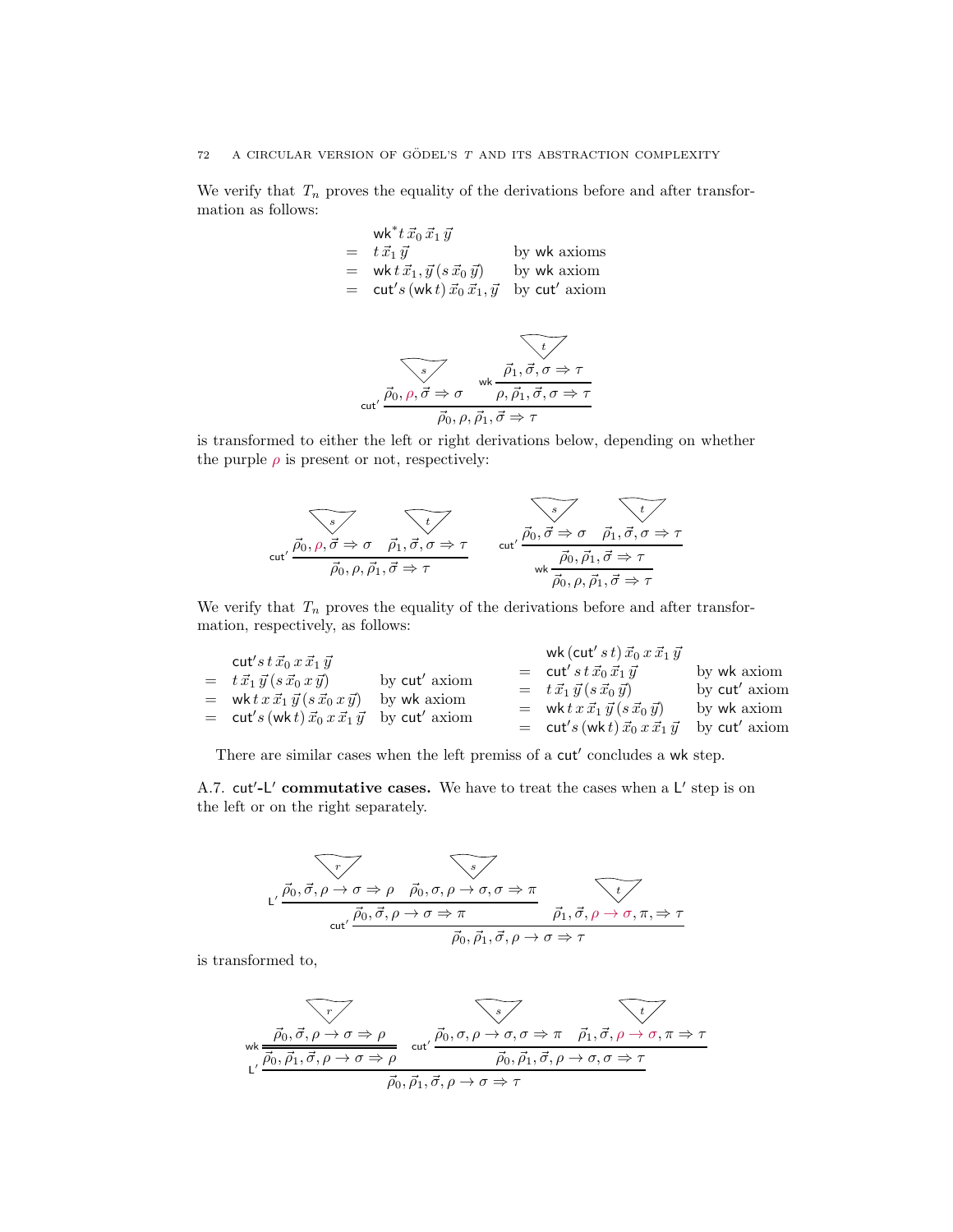where the purple occurrence of  $\rho \to \sigma$  after transformation is present only if it is present before transformation.

We verify that  $T_n$  proves the equality of the derivations before and after transformation as follows,

$$
L'(wk^*r) (cut's t) \vec{x}_0 \vec{x}_1 \vec{y}_2
$$
  
= cut's t \vec{x}\_0 \vec{x}\_1 \vec{y}\_2 (z (wk^\*r \vec{x}\_0 \vec{x}\_1 \vec{y}\_2)) by L' axiom  
= cut's t \vec{x}\_0 \vec{x}\_1 \vec{y}\_2 (z (r \vec{x}\_0 \vec{y}\_2)) by wk axioms  
= t \vec{x}\_1 \vec{y}\_2 (s \vec{x}\_0 \vec{y}\_2 (z (r \vec{x}\_0 \vec{y}\_2))) by cut' axiom  
= t \vec{x}\_1 \vec{y}\_2 (L'rs \vec{x}\_0 \vec{y}\_2) by L' axiom  
= cut'(L'rs) t \vec{x}\_0 \vec{x}\_1 \vec{y}\_2

where, again, the purple z is present just if the purple  $\rho \rightarrow \sigma$  are present in the derivations.

$$
\overbrace{\text{cut}^{\prime} \stackrel{\vec{p}_0, \vec{\sigma}, \rho \to \sigma \Rightarrow \pi}{\vec{p}_0, \vec{\sigma}, \rho \to \sigma \Rightarrow \pi}}^{\text{L}^{\prime} \stackrel{\vec{p}_1, \vec{\sigma}, \rho \to \sigma, \pi \Rightarrow \rho}{\vec{p}_1, \vec{\sigma}, \rho \to \sigma, \pi \Rightarrow \tau}}
$$

is transformed to,

$$
\overbrace{\text{cut}^{\prime} \stackrel{\vec{p}_0, \vec{\sigma}, \rho \to \sigma \Rightarrow \pi \quad \vec{p}_1, \vec{\sigma}, \rho \to \sigma, \pi \Rightarrow \rho}_{\text{L}^{\prime} \stackrel{\vec{p}_0, \vec{\rho}_1, \vec{\sigma}, \rho \to \sigma \Rightarrow \rho}} \quad \text{cut}^{\prime} \stackrel{\vec{p}_0, \vec{\sigma}, \rho \to \sigma \Rightarrow \pi \quad \vec{p}_1, \vec{\sigma}, \rho \to \sigma, \sigma, \pi \Rightarrow \tau}{\vec{p}_0, \vec{p}_1, \vec{\sigma}, \rho \to \sigma \Rightarrow \tau}
$$

where the purple occurrences of  $\rho \to \sigma$  after transformation are present just if they are before transformation.

We verify that  $T_n$  proves the equality of the derivations before and after transformation as follows,

| L'(cut'r s) (cut'r t) $\vec{x}_0 \, \vec{x}_1 \, \vec{y} \, z$                                                                                        |               |
|-------------------------------------------------------------------------------------------------------------------------------------------------------|---------------|
| = $cut' r t \vec{x}_0 \vec{x}_1 \vec{y} z (z (cut' r s \vec{x}_0 \vec{x}_1 \vec{y} z))$                                                               | by $L'$ axiom |
| = $cut' r t \vec{x}_0 \vec{x}_1 \vec{y} z (z (s \vec{x}_1 \vec{y} z (r \vec{x}_0 \vec{y} z)))$                                                        | by cut' axiom |
| $= t \, \vec{x}_1 \, \vec{y} \, z \, (z \, (s \, \vec{x}_1 \, \vec{y} \, z \, (r \, \vec{x}_0 \, \vec{y} \, z))) \, (r \, \vec{x}_0 \, \vec{y} \, z)$ | by cut' axiom |
| $=$ $\mathsf{L}'$ s t $\vec{x}_1 \vec{y}$ z (r $\vec{x}_0 \vec{y}$ z)                                                                                 | by $L'$ axiom |
| $=$ cut'r (L's t) $\vec{x}_0 \, \vec{x}_1 \, \vec{y} \, z$                                                                                            | by cut' axiom |

where the purple z occurrences are present only if the purple  $\rho \to \sigma$  occurrences are present in the derivations.

## A.8. cut′ -R commutative case.

$$
\overbrace{\text{cut}^{\prime} \stackrel{\vec{p}_0, \vec{\sigma} \Rightarrow \sigma}{\vec{\rho}_0, \vec{\rho}_1, \vec{\sigma}, \sigma, \rho \Rightarrow \tau}}
$$
\n
$$
\overbrace{\text{cut}^{\prime} \stackrel{\vec{p}_0, \vec{\sigma} \Rightarrow \sigma}{\vec{\rho}_0, \vec{\rho}_1, \vec{\sigma} \Rightarrow \rho \rightarrow \tau}}
$$